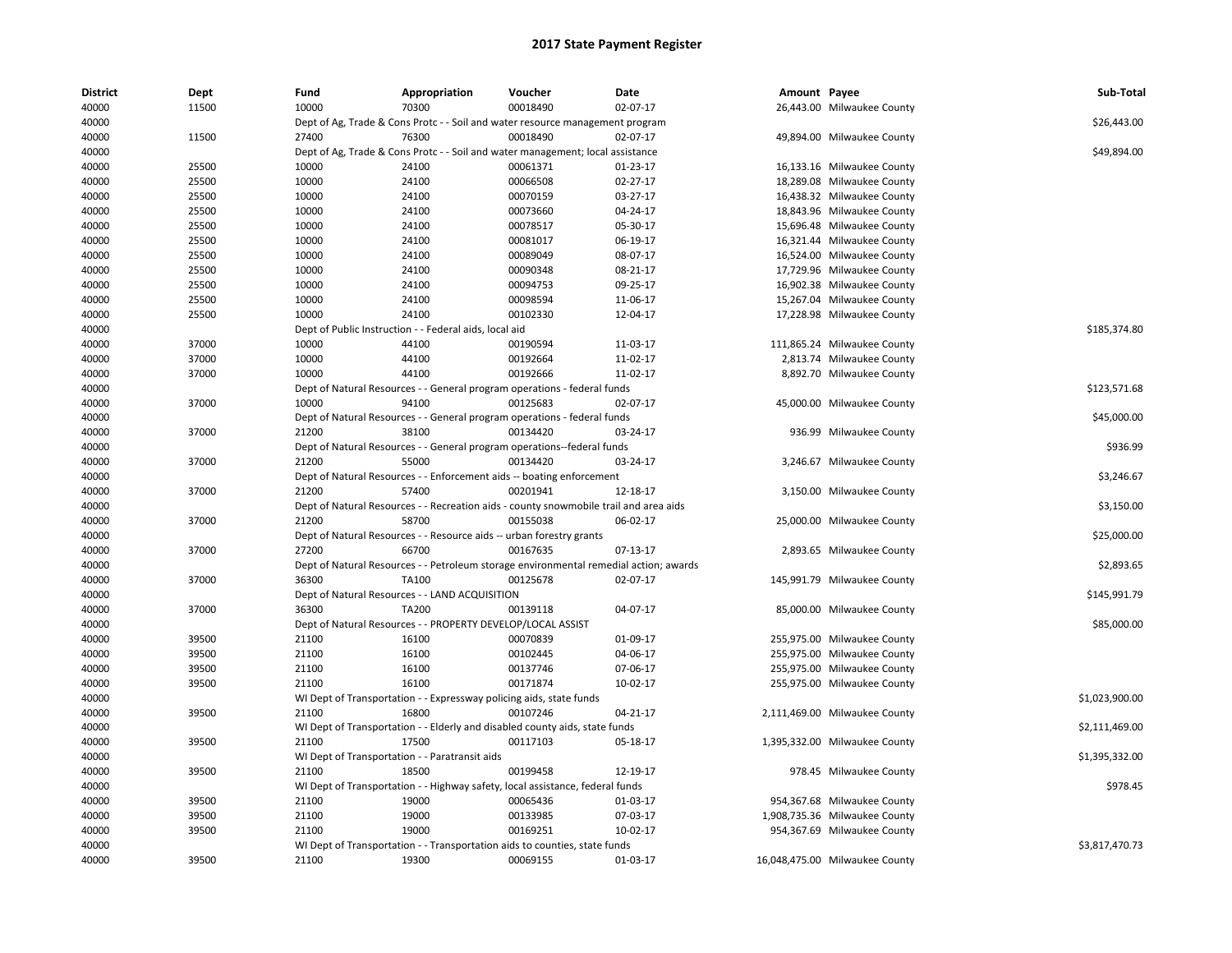| <b>District</b> | Dept  | Fund  | Appropriation                                                                                | Voucher  | Date           | Amount Payee |                                | Sub-Total       |
|-----------------|-------|-------|----------------------------------------------------------------------------------------------|----------|----------------|--------------|--------------------------------|-----------------|
| 40000           | 39500 | 21100 | 19300                                                                                        | 00125710 | 06-13-17       |              | 16,048,475.00 Milwaukee County |                 |
| 40000           | 39500 | 21100 | 19300                                                                                        | 00154698 | 08-17-17       |              | 48,145,425.00 Milwaukee County |                 |
| 40000           |       |       | WI Dept of Transportation - - Tier A-1 transit operating aids, state funds                   |          |                |              |                                | \$80,242,375.00 |
| 40000           | 39500 | 21100 | 27500                                                                                        | 00073347 | 01-12-17       |              | 297.22 Milwaukee County        |                 |
| 40000           | 39500 | 21100 | 27500                                                                                        | 00073360 | $01 - 12 - 17$ |              | 128.24 Milwaukee County        |                 |
| 40000           | 39500 | 21100 | 27500                                                                                        | 00084206 | 02-09-17       |              | 401.41 Milwaukee County        |                 |
| 40000           | 39500 | 21100 | 27500                                                                                        | 00078905 | $01 - 25 - 17$ |              | 295.97 Milwaukee County        |                 |
| 40000           | 39500 | 21100 | 27500                                                                                        | 00162611 | 09-07-17       |              | 249.41 Milwaukee County        |                 |
| 40000           | 39500 | 21100 | 27500                                                                                        | 00177235 | 10-10-17       |              | 233.78 Milwaukee County        |                 |
| 40000           | 39500 | 21100 | 27500                                                                                        | 00177871 | $10-12-17$     | 330.04       | Milwaukee County               |                 |
| 40000           |       |       | WI Dept of Transportation - - Local bridge improvement assistance, local funds               |          |                |              |                                | \$1,936.07      |
| 40000           | 39500 | 21100 | 27800                                                                                        | 00200775 | 12-13-17       |              | 6,511.10 Milwaukee County      |                 |
| 40000           |       |       | WI Dept of Transportation - - Local roads improvement program, state funds                   |          |                |              |                                | \$6,511.10      |
| 40000           | 39500 | 21100 | 27900                                                                                        | 00110918 | 04-27-17       |              | 175.68 Milwaukee County        |                 |
| 40000           | 39500 | 21100 | 27900                                                                                        | 00128370 | 06-14-17       | 518.69       | Milwaukee County               |                 |
| 40000           | 39500 | 21100 | 27900                                                                                        | 00136735 | 06-29-17       | 130.19       | Milwaukee County               |                 |
| 40000           | 39500 | 21100 | 27900                                                                                        | 00162600 | 09-07-17       |              | 2,191.94 Milwaukee County      |                 |
| 40000           | 39500 | 21100 | 27900                                                                                        | 00162605 | 09-07-17       |              | 107.91 Milwaukee County        |                 |
| 40000           |       |       | WI Dept of Transportation - - Congestion mitigation and air quality improvement, local funds |          |                |              |                                | \$3,124.41      |
|                 |       |       |                                                                                              | 00074844 |                |              |                                |                 |
| 40000           | 39500 | 21100 | 28400                                                                                        |          | $01 - 17 - 17$ |              | 21,629.95 Milwaukee County     |                 |
| 40000           | 39500 | 21100 | 28400                                                                                        | 00074846 | 01-17-17       |              | 25,622.83 Milwaukee County     |                 |
| 40000           | 39500 | 21100 | 28400                                                                                        | 00074847 | $01 - 17 - 17$ |              | 22,645.37 Milwaukee County     |                 |
| 40000           | 39500 | 21100 | 28400                                                                                        | 00074848 | $01 - 17 - 17$ |              | 36,496.35 Milwaukee County     |                 |
| 40000           | 39500 | 21100 | 28400                                                                                        | 00074853 | 01-17-17       |              | 141,018.54 Milwaukee County    |                 |
| 40000           | 39500 | 21100 | 28400                                                                                        | 00078395 | 01-24-17       |              | 292,915.20 Milwaukee County    |                 |
| 40000           | 39500 | 21100 | 28400                                                                                        | 00154736 | 08-15-17       |              | 37,606.04 Milwaukee County     |                 |
| 40000           | 39500 | 21100 | 28400                                                                                        | 00154737 | 08-15-17       |              | 323,778.19 Milwaukee County    |                 |
| 40000           | 39500 | 21100 | 28400                                                                                        | 00154738 | 08-15-17       |              | 52,101.66 Milwaukee County     |                 |
| 40000           | 39500 | 21100 | 28400                                                                                        | 00154739 | 08-15-17       |              | 209,090.07 Milwaukee County    |                 |
| 40000           | 39500 | 21100 | 28400                                                                                        | 00154740 | 08-15-17       |              | 106,421.01 Milwaukee County    |                 |
| 40000           | 39500 | 21100 | 28400                                                                                        | 00154741 | 08-15-17       |              | 369,148.72 Milwaukee County    |                 |
| 40000           | 39500 | 21100 | 28400                                                                                        | 00154742 | 08-15-17       |              | 145,970.34 Milwaukee County    |                 |
| 40000           | 39500 | 21100 | 28400                                                                                        | 00177430 | $10 - 11 - 17$ |              | 29,870.00 Milwaukee County     |                 |
| 40000           | 39500 | 21100 | 28400                                                                                        | 00074858 | $01 - 17 - 17$ |              | 5,290.81 Milwaukee County      |                 |
| 40000           | 39500 | 21100 | 28400                                                                                        | 00148671 | 08-01-17       |              | 20,483.03 Milwaukee County     |                 |
| 40000           | 39500 | 21100 | 28400                                                                                        | 00148672 | 08-01-17       |              | 48,039.15 Milwaukee County     |                 |
| 40000           | 39500 | 21100 | 28400                                                                                        | 00148674 | 08-01-17       |              | 472.85 Milwaukee County        |                 |
| 40000           | 39500 | 21100 | 28400                                                                                        | 00148683 | 08-01-17       |              | 28,579.90 Milwaukee County     |                 |
| 40000           | 39500 | 21100 | 28400                                                                                        | 00176736 | 10-10-17       |              | 2,926.15 Milwaukee County      |                 |
| 40000           | 39500 | 21100 | 28400                                                                                        | 00176738 | 10-10-17       |              | 24.89 Milwaukee County         |                 |
| 40000           | 39500 | 21100 | 28400                                                                                        | 00176739 | 10-10-17       |              | 4,099.26 Milwaukee County      |                 |
| 40000           | 39500 | 21100 | 28400                                                                                        | 00176741 | 10-10-17       |              | 6,862.73 Milwaukee County      |                 |
| 40000           | 39500 | 21100 | 28400                                                                                        | 00176743 | 10-10-17       |              | 17,040.96 Milwaukee County     |                 |
| 40000           | 39500 | 21100 | 28400                                                                                        | 00176744 | 10-10-17       |              | 1,979.28 Milwaukee County      |                 |
| 40000           | 39500 | 21100 | 28400                                                                                        | 00176746 | 10-10-17       |              | 20,852.92 Milwaukee County     |                 |
| 40000           | 39500 | 21100 | 28400                                                                                        | 00176748 | 10-10-17       |              | 52,735.55 Milwaukee County     |                 |
| 40000           | 39500 | 21100 | 28400                                                                                        | 00176750 | 10-10-17       |              | 15,202.99 Milwaukee County     |                 |
| 40000           | 39500 | 21100 | 28400                                                                                        | 00176753 | 10-10-17       |              | 7,443.09 Milwaukee County      |                 |
| 40000           | 39500 | 21100 | 28400                                                                                        | 00176770 | 10-10-17       |              | 246,443.91 Milwaukee County    |                 |
| 40000           | 39500 | 21100 | 28400                                                                                        | 00176777 | 10-10-17       |              | 7,860.80 Milwaukee County      |                 |
| 40000           | 39500 | 21100 | 28400                                                                                        | 00176782 | 10-10-17       |              | 73,687.85 Milwaukee County     |                 |
| 40000           | 39500 | 21100 | 28400                                                                                        | 00176786 | 10-10-17       |              | 45,058.92 Milwaukee County     |                 |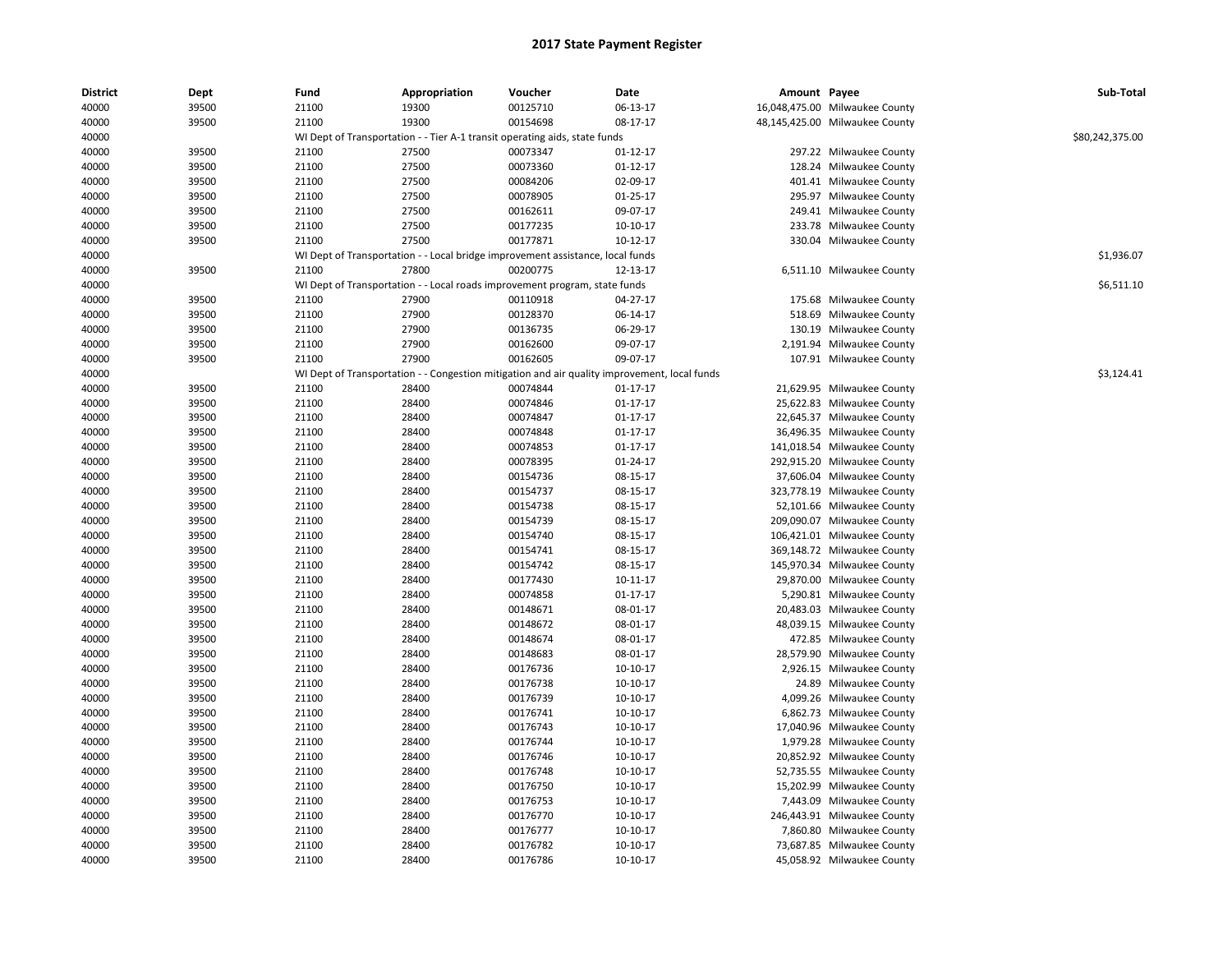| <b>District</b> | Dept  | Fund  | Appropriation                                                                    | Voucher  | Date           | Amount Payee |                             | Sub-Total      |
|-----------------|-------|-------|----------------------------------------------------------------------------------|----------|----------------|--------------|-----------------------------|----------------|
| 40000           | 39500 | 21100 | 28400                                                                            | 00176791 | 10-10-17       |              | 895.79 Milwaukee County     |                |
| 40000           | 39500 | 21100 | 28400                                                                            | 00176796 | 10-10-17       |              | 221,506.52 Milwaukee County |                |
| 40000           | 39500 | 21100 | 28400                                                                            | 00176799 | $10-10-17$     |              | 6,965.10 Milwaukee County   |                |
| 40000           | 39500 | 21100 | 28400                                                                            | 00176801 | 10-10-17       |              | 57,960.00 Milwaukee County  |                |
| 40000           | 39500 | 21100 | 28400                                                                            | 00176804 | 10-10-17       |              | 12,133.13 Milwaukee County  |                |
| 40000           | 39500 | 21100 | 28400                                                                            | 00177221 | 10-10-17       |              | 1,515.01 Milwaukee County   |                |
| 40000           | 39500 | 21100 | 28400                                                                            | 00177222 | 10-10-17       |              | 139,371.46 Milwaukee County |                |
| 40000           | 39500 | 21100 | 28400                                                                            | 00177223 | 10-10-17       |              | 13,000.17 Milwaukee County  |                |
| 40000           | 39500 | 21100 | 28400                                                                            | 00188840 | 11-06-17       |              | 84,906.84 Milwaukee County  |                |
| 40000           | 39500 | 21100 | 28400                                                                            | 00190255 | 11-09-17       |              | 380,645.52 Milwaukee County |                |
| 40000           | 39500 | 21100 | 28400                                                                            | 00190587 | 11-09-17       |              | 35,102.97 Milwaukee County  |                |
| 40000           | 39500 | 21100 | 28400                                                                            | 00190588 | 11-09-17       |              | 48,328.71 Milwaukee County  |                |
| 40000           | 39500 | 21100 | 28400                                                                            | 00192940 | 11-16-17       |              | 24,659.60 Milwaukee County  |                |
| 40000           | 39500 | 21100 | 28400                                                                            | 00194422 | 11-21-17       |              | 159,159.79 Milwaukee County |                |
| 40000           | 39500 | 21100 | 28400                                                                            | 00199852 | 12-11-17       |              | 17,779.62 Milwaukee County  |                |
| 40000           | 39500 | 21100 | 28400                                                                            | 00202594 | 12-18-17       |              | 3,889.29 Milwaukee County   |                |
| 40000           | 39500 | 21100 | 28400                                                                            | 00203194 | 12-20-17       |              | 2,298.25 Milwaukee County   |                |
| 40000           | 39500 | 21100 | 28400                                                                            | 00203202 | 12-20-17       |              | 7,742.11 Milwaukee County   |                |
| 40000           | 39500 | 21100 | 28400                                                                            | 00203203 | 12-20-17       |              | 383,379.33 Milwaukee County |                |
| 40000           | 39500 | 21100 | 28400                                                                            | 00203205 | 12-20-17       |              | 659,574.24 Milwaukee County |                |
| 40000           |       |       | WI Dept of Transportation - - Aeronautics assistance, federal funds              |          |                |              |                             | \$4,680,212.76 |
| 40000           | 39500 | 21100 | 28500                                                                            | 00073347 | $01 - 12 - 17$ | 1,077.94     | Milwaukee County            |                |
| 40000           | 39500 | 21100 | 28500                                                                            | 00073360 | $01 - 12 - 17$ |              | 421.79 Milwaukee County     |                |
| 40000           | 39500 | 21100 | 28500                                                                            | 00084206 | 02-09-17       |              | 1,320.38 Milwaukee County   |                |
| 40000           | 39500 | 21100 | 28500                                                                            | 00078905 | 01-25-17       |              | 1,073.44 Milwaukee County   |                |
| 40000           | 39500 | 21100 | 28500                                                                            | 00162611 | 09-07-17       |              | 997.63 Milwaukee County     |                |
| 40000           |       |       | WI Dept of Transportation - - Local bridge improvement assistance, federal funds |          |                |              |                             | \$4,891.18     |
| 40000           | 39500 | 21100 | 36300                                                                            | 00089246 | 02-24-17       |              | 171.79 Milwaukee County     |                |
| 40000           | 39500 | 21100 | 36300                                                                            | 00110926 | 04-27-17       | 150.00       | Milwaukee County            |                |
| 40000           | 39500 | 21100 | 36300                                                                            | 00129632 | 06-19-17       |              | 90.00 Milwaukee County      |                |
| 40000           | 39500 | 21100 | 36300                                                                            | 00164781 | 09-14-17       |              | 75,797.92 Milwaukee County  |                |
| 40000           | 39500 | 21100 | 36300                                                                            | 00181847 | 10-19-17       | 125.00       | Milwaukee County            |                |
| 40000           | 39500 | 21100 | 36300                                                                            | 00181848 | 10-19-17       | 25.00        | Milwaukee County            |                |
| 40000           | 39500 | 21100 | 36300                                                                            | 00196572 | 11-29-17       | 150.00       | Milwaukee County            |                |
| 40000           |       |       | WI Dept of Transportation - - State highway rehabilitation, state funds          |          |                |              |                             | \$76,509.71    |
| 40000           | 39500 | 21100 | 36500                                                                            | 00089246 | 02-24-17       |              | 1,159.19 Milwaukee County   |                |
| 40000           | 39500 | 21100 | 36500                                                                            | 00112544 | 05-02-17       |              | 1,400.00 Milwaukee County   |                |
| 40000           | 39500 | 21100 | 36500                                                                            | 00131297 | 06-22-17       |              | 8,451.95 Milwaukee County   |                |
| 40000           | 39500 | 21100 | 36500                                                                            | 00145481 | 08-01-17       | 563.00       | Milwaukee County            |                |
| 40000           | 39500 | 21100 | 36500                                                                            | 00152558 | 08-08-17       |              | 3,352.86 Milwaukee County   |                |
| 40000           | 39500 | 21100 | 36500                                                                            | 00160085 | 09-01-17       |              | 1,635.72 Milwaukee County   |                |
| 40000           | 39500 | 21100 | 36500                                                                            | 00166810 | 09-19-17       |              | 4,234.43 Milwaukee County   |                |
| 40000           | 39500 | 21100 | 36500                                                                            | 00183180 | 10-24-17       |              | 3,480.02 Milwaukee County   |                |
| 40000           | 39500 | 21100 | 36500                                                                            | 00190618 | 11-09-17       |              | 3,012.38 Milwaukee County   |                |
| 40000           | 39500 | 21100 | 36500                                                                            | 00087415 | 02-20-17       |              | 21,393.68 Milwaukee County  |                |
| 40000           | 39500 | 21100 | 36500                                                                            | 00087416 | 02-20-17       | 20,116.64    | Milwaukee County            |                |
| 40000           | 39500 | 21100 | 36500                                                                            | 00087418 | 02-20-17       |              | 21,028.48 Milwaukee County  |                |
| 40000           | 39500 | 21100 | 36500                                                                            | 00087421 | 02-20-17       |              | 20,649.11 Milwaukee County  |                |
| 40000           | 39500 | 21100 | 36500                                                                            | 00133392 | 06-27-17       |              | 20,072.64 Milwaukee County  |                |
| 40000           | 39500 | 21100 | 36500                                                                            | 00133394 | 06-27-17       |              | 20,902.56 Milwaukee County  |                |
| 40000           | 39500 | 21100 | 36500                                                                            | 00133395 | 06-27-17       |              | 20,902.56 Milwaukee County  |                |
| 40000           | 39500 | 21100 | 36500                                                                            | 00183638 | 10-25-17       |              | 21,028.48 Milwaukee County  |                |
|                 |       |       |                                                                                  |          |                |              |                             |                |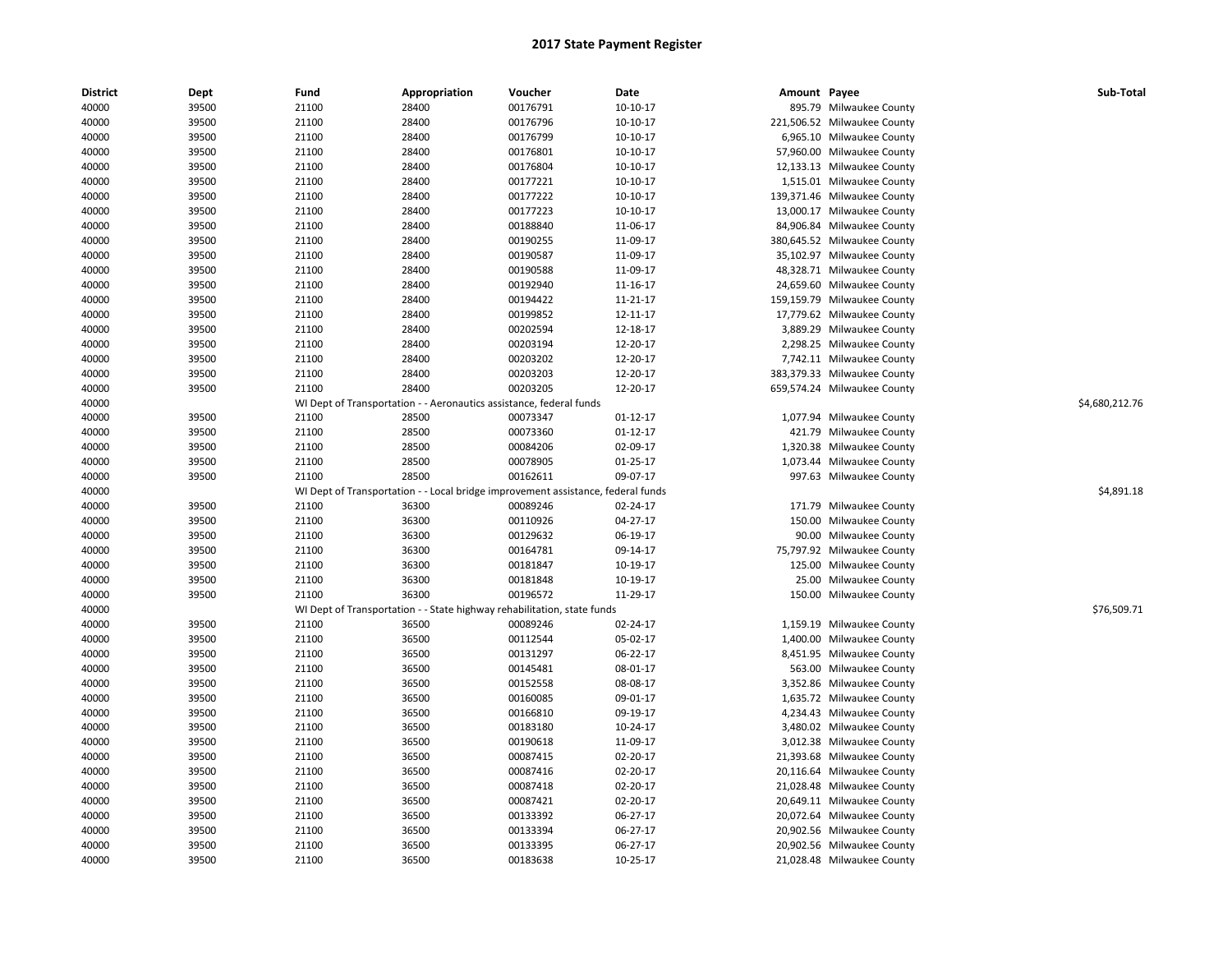| District | Dept  | Fund  | Appropriation                                                                     | Voucher  | Date                                                                                                 | Amount Payee |                               | Sub-Total       |
|----------|-------|-------|-----------------------------------------------------------------------------------|----------|------------------------------------------------------------------------------------------------------|--------------|-------------------------------|-----------------|
| 40000    | 39500 | 21100 | 36500                                                                             | 00187132 | 11-01-17                                                                                             |              | 19,057.06 Milwaukee County    |                 |
| 40000    | 39500 | 21100 | 36500                                                                             | 00187133 | 11-01-17                                                                                             |              | 21,984.32 Milwaukee County    |                 |
| 40000    | 39500 | 21100 | 36500                                                                             | 00187164 | 11-01-17                                                                                             |              | 18,997.32 Milwaukee County    |                 |
| 40000    | 39500 | 21100 | 36500                                                                             | 00187165 | 11-01-17                                                                                             |              | 15,173.96 Milwaukee County    |                 |
| 40000    |       |       |                                                                                   |          | WI Dept of Transportation - - Highway system management and operations, state funds                  |              |                               | \$268,596.36    |
| 40000    | 39500 | 21100 | 46100                                                                             | 00190618 | 11-15-17                                                                                             |              | 1,488.77 Milwaukee County     |                 |
| 40000    | 39500 | 21100 | 46100                                                                             | 00196165 | 12-01-17                                                                                             |              | 881.74 Milwaukee County       |                 |
| 40000    |       |       | WI Dept of Transportation - - Departmental management and operations, state funds |          |                                                                                                      |              |                               | \$2,370.51      |
| 40000    | 39500 | 21100 | 96100                                                                             | 00074840 | $01-19-17$                                                                                           |              | 372,320.17 Milwaukee County   |                 |
| 40000    | 39500 | 21100 | 96100                                                                             | 00074841 | 01-19-17                                                                                             | 2,545.58     | Milwaukee County              |                 |
| 40000    | 39500 | 21100 | 96100                                                                             | 00074839 | 01-19-17                                                                                             |              | 2,062.93 Milwaukee County     |                 |
| 40000    | 39500 | 21100 | 96100                                                                             | 00113684 | 05-08-17                                                                                             |              | 18,736.00 Milwaukee County    |                 |
| 40000    | 39500 | 21100 | 96100                                                                             | 00162597 | 09-12-17                                                                                             |              | 1,237.61 Milwaukee County     |                 |
| 40000    | 39500 | 21100 | 96100                                                                             | 00162607 | 09-12-17                                                                                             |              | 2,031.40 Milwaukee County     |                 |
| 40000    | 39500 | 21100 | 96100                                                                             | 00177238 | 10-12-17                                                                                             |              | 1,475.79 Milwaukee County     |                 |
| 40000    | 39500 | 21100 | 96100                                                                             | 00177241 | $10-12-17$                                                                                           |              | 3,737.30 Milwaukee County     |                 |
| 40000    | 39500 | 21100 | 96100                                                                             | 00201314 | 12-19-17                                                                                             |              | 12,302.91 Milwaukee County    |                 |
| 40000    |       |       |                                                                                   |          | WI Dept of Transportation - - Highways, bridges and local transportation assistance clearing account |              |                               | \$416,449.69    |
| 40000    | 39500 | 21100 | 36800                                                                             | 00078343 | 01-24-17                                                                                             |              | 1,020,538.61 Milwaukee County |                 |
| 40000    | 39500 | 21100 | 36800                                                                             | 00084231 | 02-09-17                                                                                             | 3,372.83     | Milwaukee County              |                 |
| 40000    | 39500 | 21100 | 36800                                                                             | 00089246 | 02-24-17                                                                                             |              | 1,469,069.64 Milwaukee County |                 |
| 40000    | 39500 | 21100 | 36800                                                                             | 00112544 | 05-08-17                                                                                             | 1,648,123.00 | Milwaukee County              |                 |
| 40000    | 39500 | 21100 | 36800                                                                             | 00112544 | 05-02-17                                                                                             |              | 114,527.73 Milwaukee County   |                 |
| 40000    | 39500 | 21100 | 36800                                                                             | 00131297 | 06-27-17                                                                                             |              | 1,398,115.36 Milwaukee County |                 |
| 40000    | 39500 | 21100 | 36800                                                                             | 00131297 | 06-22-17                                                                                             |              | 78,886.01 Milwaukee County    |                 |
| 40000    | 39500 | 21100 | 36800                                                                             | 00145481 | 09-01-17                                                                                             |              | 1,567,378.85 Milwaukee County |                 |
| 40000    | 39500 | 21100 | 36800                                                                             | 00145481 | 08-01-17                                                                                             |              | 104,458.91 Milwaukee County   |                 |
| 40000    | 39500 | 21100 | 36800                                                                             | 00152558 | 08-14-17                                                                                             |              | 1,237,626.40 Milwaukee County |                 |
| 40000    | 39500 | 21100 | 36800                                                                             | 00152558 | 08-08-17                                                                                             |              | 85,486.27 Milwaukee County    |                 |
| 40000    | 39500 | 21100 | 36800                                                                             | 00160085 | 09-06-17                                                                                             |              | 1,026,571.04 Milwaukee County |                 |
| 40000    | 39500 | 21100 | 36800                                                                             | 00160085 | 09-01-17                                                                                             |              | 64,455.88 Milwaukee County    |                 |
| 40000    | 39500 | 21100 | 36800                                                                             | 00166810 | 09-25-17                                                                                             | 1,183,901.68 | <b>Milwaukee County</b>       |                 |
| 40000    | 39500 | 21100 | 36800                                                                             | 00166810 | 09-19-17                                                                                             |              | 67,776.12 Milwaukee County    |                 |
| 40000    | 39500 | 21100 | 36800                                                                             | 00183180 | 11-01-17                                                                                             |              | 948,659.90 Milwaukee County   |                 |
| 40000    | 39500 | 21100 | 36800                                                                             | 00183180 | 10-24-17                                                                                             | 108,799.89   | <b>Milwaukee County</b>       |                 |
| 40000    | 39500 | 21100 | 36800                                                                             | 00190618 | 11-15-17                                                                                             |              | 1,079,039.91 Milwaukee County |                 |
| 40000    | 39500 | 21100 | 36800                                                                             | 00190618 | 11-09-17                                                                                             |              | 89,674.93 Milwaukee County    |                 |
| 40000    | 39500 | 21100 | 36800                                                                             | 00196165 | 12-01-17                                                                                             |              | 1,135,746.80 Milwaukee County |                 |
| 40000    | 39500 | 21100 | 36800                                                                             | 00196165 | 11-28-17                                                                                             |              | 85,462.21 Milwaukee County    |                 |
| 40000    | 39500 | 21100 | 36800                                                                             | 00086479 | 02-16-17                                                                                             |              | 58,119.33 Milwaukee County    |                 |
| 40000    | 39500 | 21100 | 36800                                                                             | 00086483 | 02-16-17                                                                                             |              | 4,608.70 Milwaukee County     |                 |
| 40000    | 39500 | 21100 | 36800                                                                             | 00086485 | 02-16-17                                                                                             | 2,252.68     | <b>Milwaukee County</b>       |                 |
| 40000    | 39500 | 21100 | 36800                                                                             | 00093730 | 03-13-17                                                                                             |              | 2,443,220.37 Milwaukee County |                 |
| 40000    | 39500 | 21100 | 36800                                                                             | 00116020 | $05-11-17$                                                                                           |              | 208,693.58 Milwaukee County   |                 |
| 40000    |       |       | WI Dept of Transportation - - Routine maintenance activities, state funds         |          |                                                                                                      |              |                               | \$17,234,566.63 |
| 40000    | 39500 | 21100 | 38000                                                                             | 00160085 | 09-01-17                                                                                             |              | 1,818.62 Milwaukee County     |                 |
| 40000    | 39500 | 21100 | 38000                                                                             | 00183180 | 10-24-17                                                                                             |              | 6,048.31 Milwaukee County     |                 |
| 40000    | 39500 | 21100 | 38000                                                                             | 00190618 | 11-09-17                                                                                             |              | 17,916.28 Milwaukee County    |                 |
| 40000    | 39500 | 21100 | 38000                                                                             | 00196165 | 11-28-17                                                                                             |              | 6,981.31 Milwaukee County     |                 |
| 40000    |       |       | WI Dept of Transportation - - Routine maintenance activities, federal funds       |          |                                                                                                      |              |                               | \$32,764.52     |
| 40000    | 39500 | 21100 | 27600                                                                             | 00073357 | $01 - 12 - 17$                                                                                       |              | 5,160.42 Milwaukee County     |                 |
| 40000    | 39500 | 21100 | 27600                                                                             | 00084204 | 02-09-17                                                                                             |              | 4,832.19 Milwaukee County     |                 |
|          |       |       |                                                                                   |          |                                                                                                      |              |                               |                 |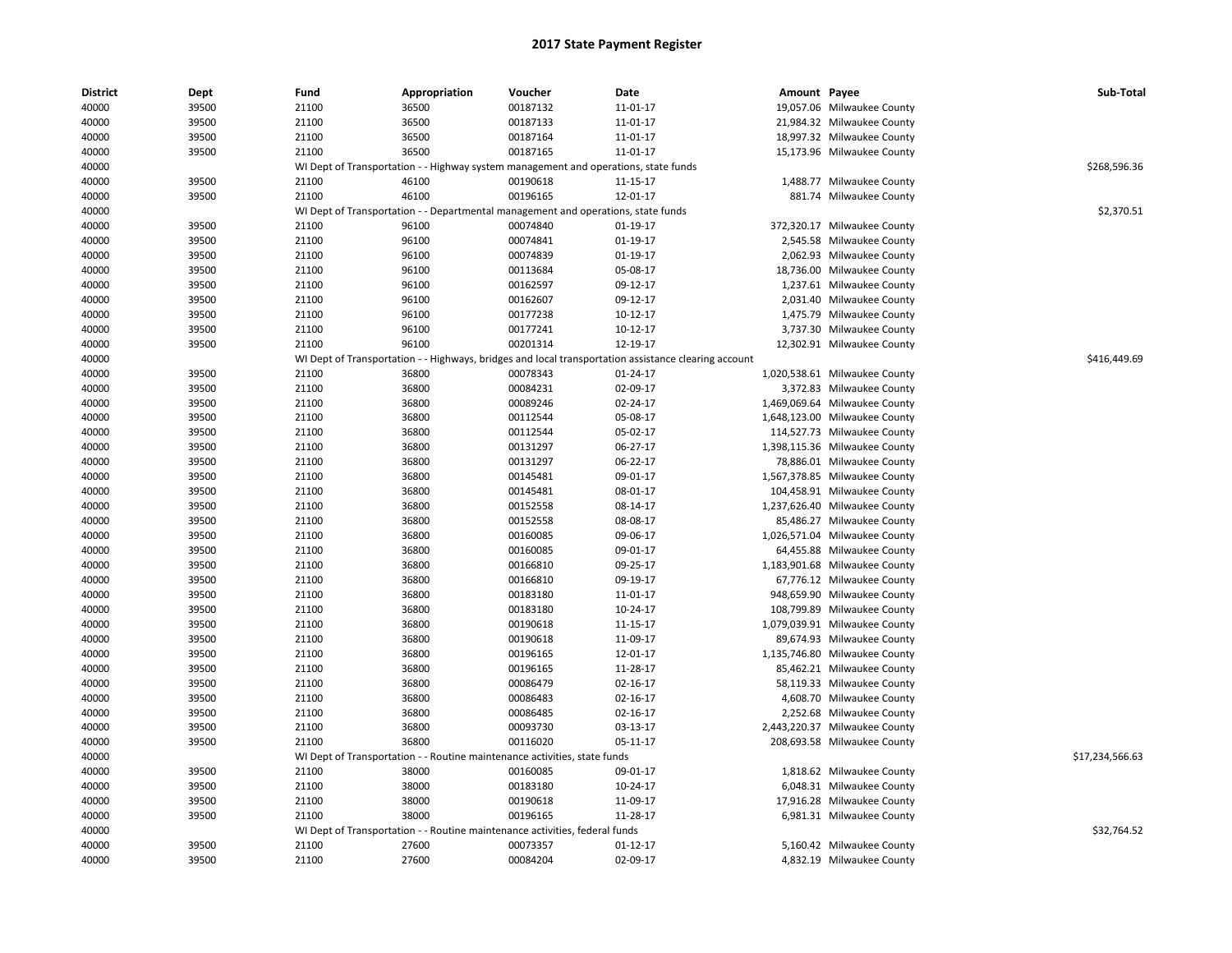| <b>District</b> | Dept  | Fund           | Appropriation | Voucher  | Date                                                                                            | Amount Payee |                            | Sub-Total   |
|-----------------|-------|----------------|---------------|----------|-------------------------------------------------------------------------------------------------|--------------|----------------------------|-------------|
| 40000           | 39500 | 21100          | 27600         | 00089246 | 02-24-17                                                                                        |              | 3,511.05 Milwaukee County  |             |
| 40000           | 39500 | 21100          | 27600         | 00101435 | 04-01-17                                                                                        |              | 479.66 Milwaukee County    |             |
| 40000           | 39500 | 21100          | 27600         | 00101443 | 04-01-17                                                                                        |              | 3,621.85 Milwaukee County  |             |
| 40000           | 39500 | 21100          | 27600         | 00102563 | 04-04-17                                                                                        |              | 540.17 Milwaukee County    |             |
| 40000           | 39500 | 21100          | 27600         | 00073350 | $01 - 12 - 17$                                                                                  | 1,776.87     | <b>Milwaukee County</b>    |             |
| 40000           | 39500 | 21100          | 27600         | 00073354 | $01 - 12 - 17$                                                                                  |              | 2,648.43 Milwaukee County  |             |
| 40000           | 39500 | 21100          | 27600         | 00073400 | $01 - 12 - 17$                                                                                  |              | 79.62 Milwaukee County     |             |
| 40000           | 39500 | 21100          | 27600         | 00095122 | 03-15-17                                                                                        |              | 3,234.19 Milwaukee County  |             |
| 40000           | 39500 | 21100          | 27600         | 00110910 | 04-27-17                                                                                        |              | 32.94 Milwaukee County     |             |
| 40000           | 39500 | 21100          | 27600         | 00110919 | 04-27-17                                                                                        |              | 4,025.51 Milwaukee County  |             |
| 40000           | 39500 | 21100          | 27600         | 00128360 | 06-14-17                                                                                        |              | 1,262.62 Milwaukee County  |             |
| 40000           | 39500 | 21100          | 27600         | 00128362 | 06-14-17                                                                                        |              | 438.48 Milwaukee County    |             |
| 40000           | 39500 | 21100          | 27600         | 00128363 | 06-14-17                                                                                        |              | 5,647.32 Milwaukee County  |             |
| 40000           | 39500 | 21100          | 27600         | 00128378 | 06-14-17                                                                                        |              | 2,081.73 Milwaukee County  |             |
| 40000           | 39500 | 21100          | 27600         | 00162598 | 09-07-17                                                                                        |              | 4,133.40 Milwaukee County  |             |
| 40000           | 39500 | 21100          | 27600         | 00162613 | 09-07-17                                                                                        |              | 7,542.76 Milwaukee County  |             |
| 40000           | 39500 | 21100          | 27600         | 00162616 | 09-07-17                                                                                        |              | 129.17 Milwaukee County    |             |
| 40000           | 39500 | 21100          | 27600         | 00164323 | 09-13-17                                                                                        |              | 12,367.41 Milwaukee County |             |
| 40000           | 39500 | 21100          | 27600         | 00167277 | 09-20-17                                                                                        |              | 67.09 Milwaukee County     |             |
| 40000           | 39500 | 21100          | 27600         | 00173810 | 10-03-17                                                                                        |              | 3,539.21 Milwaukee County  |             |
| 40000           | 39500 | 21100          | 27600         | 00177224 | 10-10-17                                                                                        |              | 15,015.36 Milwaukee County |             |
| 40000           | 39500 | 21100          | 27600         | 00177228 | 10-10-17                                                                                        |              | 383.55 Milwaukee County    |             |
| 40000           | 39500 | 21100          | 27600         | 00178326 | 10-12-17                                                                                        |              | 3,389.81 Milwaukee County  |             |
| 40000           | 39500 | 21100          | 27600         | 00187166 | 11-01-17                                                                                        |              | 828.52 Milwaukee County    |             |
| 40000           | 39500 | 21100          | 27600         | 00201314 | 12-14-17                                                                                        |              | 2,937.78 Milwaukee County  |             |
| 40000           |       |                |               |          | WI Dept of Transportation - - Local transportation facility improvement assistance, local funds |              |                            | \$89,707.11 |
| 40000           | 39500 | 21100          | 28600         | 00073357 | $01 - 12 - 17$                                                                                  |              | 11,453.56 Milwaukee County |             |
| 40000           | 39500 | 21100          | 28600         | 00084204 | 02-09-17                                                                                        | 19,328.79    | <b>Milwaukee County</b>    |             |
| 40000           | 39500 | 21100          | 28600         | 00101435 | 04-01-17                                                                                        |              | 4,316.86 Milwaukee County  |             |
| 40000           | 39500 | 21100          | 28600         | 00101443 | 04-01-17                                                                                        |              | 14,487.38 Milwaukee County |             |
| 40000           | 39500 | 21100          | 28600         | 00102563 | 04-04-17                                                                                        |              | 1,198.88 Milwaukee County  |             |
| 40000           | 39500 | 21100          | 28600         | 00073350 | $01 - 12 - 17$                                                                                  |              | 7,107.50 Milwaukee County  |             |
| 40000           | 39500 | 21100          | 28600         | 00073354 | 01-12-17                                                                                        |              | 10,593.73 Milwaukee County |             |
| 40000           | 39500 | 21100          | 28600         | 00073400 | $01 - 12 - 17$                                                                                  |              | 716.57 Milwaukee County    |             |
| 40000           | 39500 |                | 28600         | 00095122 | 03-15-17                                                                                        | 7,178.29     | <b>Milwaukee County</b>    |             |
| 40000           | 39500 | 21100<br>21100 | 28600         | 00110910 | 04-27-17                                                                                        |              | 296.47 Milwaukee County    |             |
| 40000           | 39500 | 21100          | 28600         | 00110919 | 04-27-17                                                                                        | 16,102.05    | <b>Milwaukee County</b>    |             |
|                 |       |                |               |          |                                                                                                 |              |                            |             |
| 40000           | 39500 | 21100          | 28600         | 00128360 | 06-14-17                                                                                        |              | 2,802.38 Milwaukee County  |             |
| 40000           | 39500 | 21100          | 28600         | 00128362 | 06-14-17                                                                                        |              | 3,946.31 Milwaukee County  |             |
| 40000           | 39500 | 21100          | 28600         | 00128363 | 06-14-17                                                                                        |              | 12,534.24 Milwaukee County |             |
| 40000           | 39500 | 21100          | 28600         | 00128378 | 06-14-17                                                                                        |              | 8,326.90 Milwaukee County  |             |
| 40000           | 39500 | 21100          | 28600         | 00162598 | 09-07-17                                                                                        |              | 37,200.58 Milwaukee County |             |
| 40000           | 39500 | 21100          | 28600         | 00162613 | 09-07-17                                                                                        |              | 30,171.04 Milwaukee County |             |
| 40000           | 39500 | 21100          | 28600         | 00162616 | 09-07-17                                                                                        |              | 1,162.59 Milwaukee County  |             |
| 40000           | 39500 | 21100          | 28600         | 00164323 | 09-13-17                                                                                        |              | 27,449.49 Milwaukee County |             |
| 40000           | 39500 | 21100          | 28600         | 00167277 | 09-20-17                                                                                        |              | 466.25 Milwaukee County    |             |
| 40000           | 39500 | 21100          | 28600         | 00173810 | 10-03-17                                                                                        |              | 7,855.29 Milwaukee County  |             |
| 40000           | 39500 | 21100          | 28600         | 00177224 | 10-10-17                                                                                        |              | 60,061.44 Milwaukee County |             |
| 40000           | 39500 | 21100          | 28600         | 00177228 | 10-10-17                                                                                        |              | 2,665.69 Milwaukee County  |             |
| 40000           | 39500 | 21100          | 28600         | 00178326 | 10-12-17                                                                                        |              | 30,508.28 Milwaukee County |             |
| 40000           | 39500 | 21100          | 28600         | 00187166 | 11-01-17                                                                                        |              | 1,838.90 Milwaukee County  |             |
| 40000           | 39500 | 21100          | 28600         | 00201314 | 12-14-17                                                                                        |              | 6,520.40 Milwaukee County  |             |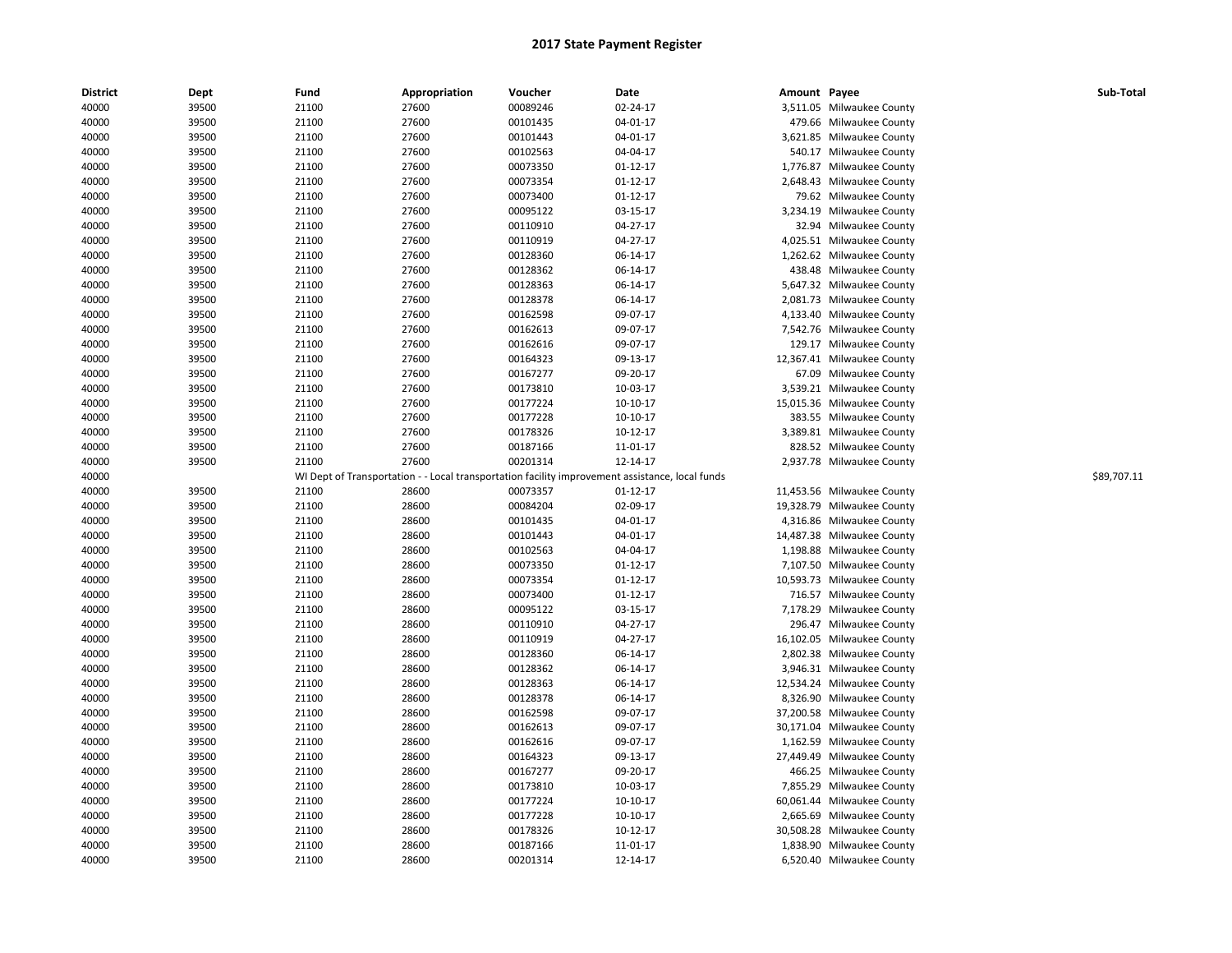| <b>District</b><br>40000 | Dept  | Fund  | Appropriation<br>WI Dept of Transportation - - Local transportation facility improvement assistance, federal funds | Voucher  | Date           | Amount Payee |                            | Sub-Total<br>\$326,289.86 |
|--------------------------|-------|-------|--------------------------------------------------------------------------------------------------------------------|----------|----------------|--------------|----------------------------|---------------------------|
| 40000                    | 39500 | 21100 | 26400                                                                                                              | 00074844 | $01 - 17 - 17$ |              | 3,604.99 Milwaukee County  |                           |
|                          | 39500 |       |                                                                                                                    |          |                |              |                            |                           |
| 40000                    |       | 21100 | 26400                                                                                                              | 00074846 | 01-17-17       |              | 4,270.47 Milwaukee County  |                           |
| 40000                    | 39500 | 21100 | 26400                                                                                                              | 00074847 | $01 - 17 - 17$ |              | 3,774.22 Milwaukee County  |                           |
| 40000                    | 39500 | 21100 | 26400                                                                                                              | 00074848 | $01 - 17 - 17$ |              | 6,082.72 Milwaukee County  |                           |
| 40000                    | 39500 | 21100 | 26400                                                                                                              | 00074853 | $01 - 17 - 17$ |              | 23,503.09 Milwaukee County |                           |
| 40000                    | 39500 | 21100 | 26400                                                                                                              | 00078395 | 01-24-17       |              | 16,273.07 Milwaukee County |                           |
| 40000                    | 39500 | 21100 | 26400                                                                                                              | 00154736 | 08-15-17       |              | 2,089.23 Milwaukee County  |                           |
| 40000                    | 39500 | 21100 | 26400                                                                                                              | 00154737 | 08-15-17       |              | 17,987.68 Milwaukee County |                           |
| 40000                    | 39500 | 21100 | 26400                                                                                                              | 00154738 | 08-15-17       |              | 8,683.61 Milwaukee County  |                           |
| 40000                    | 39500 | 21100 | 26400                                                                                                              | 00154739 | 08-15-17       |              | 34,848.34 Milwaukee County |                           |
| 40000                    | 39500 | 21100 | 26400                                                                                                              | 00154740 | 08-15-17       |              | 17,736.83 Milwaukee County |                           |
| 40000                    | 39500 | 21100 | 26400                                                                                                              | 00154741 | 08-15-17       |              | 61,524.80 Milwaukee County |                           |
| 40000                    | 39500 | 21100 | 26400                                                                                                              | 00154742 | 08-15-17       |              | 24,328.40 Milwaukee County |                           |
| 40000                    | 39500 | 21100 | 26400                                                                                                              | 00177430 | 10-11-17       |              | 4,978.34 Milwaukee County  |                           |
| 40000                    | 39500 | 21100 | 26400                                                                                                              | 00074858 | $01 - 17 - 17$ |              | 293.93 Milwaukee County    |                           |
| 40000                    | 39500 | 21100 | 26400                                                                                                              | 00148671 | 08-01-17       |              | 3,413.84 Milwaukee County  |                           |
| 40000                    | 39500 | 21100 | 26400                                                                                                              | 00148672 | 08-01-17       |              | 8,006.52 Milwaukee County  |                           |
| 40000                    | 39500 | 21100 | 26400                                                                                                              | 00148674 | 08-01-17       |              | 26.27 Milwaukee County     |                           |
| 40000                    | 39500 | 21100 | 26400                                                                                                              | 00148683 | 08-01-17       |              | 4,763.31 Milwaukee County  |                           |
| 40000                    | 39500 | 21100 | 26400                                                                                                              | 00176736 | $10-10-17$     |              | 487.69 Milwaukee County    |                           |
| 40000                    | 39500 | 21100 | 26400                                                                                                              | 00176738 | 10-10-17       |              | 1.38 Milwaukee County      |                           |
| 40000                    | 39500 | 21100 | 26400                                                                                                              | 00176739 | 10-10-17       |              | 683.21 Milwaukee County    |                           |
| 40000                    | 39500 | 21100 | 26400                                                                                                              | 00176741 | 10-10-17       |              | 1,143.79 Milwaukee County  |                           |
| 40000                    | 39500 | 21100 | 26400                                                                                                              | 00176743 | 10-10-17       |              | 946.72 Milwaukee County    |                           |
| 40000                    | 39500 | 21100 | 26400                                                                                                              | 00176744 | 10-10-17       |              | 109.95 Milwaukee County    |                           |
| 40000                    | 39500 | 21100 | 26400                                                                                                              | 00176746 | 10-10-17       |              | 3,475.48 Milwaukee County  |                           |
| 40000                    | 39500 | 21100 | 26400                                                                                                              | 00176748 | 10-10-17       |              | 8,789.25 Milwaukee County  |                           |
| 40000                    | 39500 | 21100 | 26400                                                                                                              | 00176750 | 10-10-17       |              | 2,533.84 Milwaukee County  |                           |
| 40000                    | 39500 | 21100 | 26400                                                                                                              | 00176753 | 10-10-17       |              | 1,240.52 Milwaukee County  |                           |
| 40000                    | 39500 | 21100 | 26400                                                                                                              | 00176770 | 10-10-17       |              | 41,073.98 Milwaukee County |                           |
| 40000                    | 39500 | 21100 | 26400                                                                                                              | 00176777 | 10-10-17       |              | 1,310.14 Milwaukee County  |                           |
| 40000                    | 39500 | 21100 | 26400                                                                                                              | 00176782 | 10-10-17       |              | 12,281.31 Milwaukee County |                           |
| 40000                    | 39500 | 21100 | 26400                                                                                                              | 00176786 | 10-10-17       |              | 7,509.82 Milwaukee County  |                           |
| 40000                    | 39500 | 21100 | 26400                                                                                                              | 00176791 | $10-10-17$     |              | 149.29 Milwaukee County    |                           |
| 40000                    | 39500 | 21100 | 26400                                                                                                              | 00176796 | 10-10-17       |              | 36,917.76 Milwaukee County |                           |
| 40000                    | 39500 | 21100 | 26400                                                                                                              | 00176799 | 10-10-17       |              | 1,160.85 Milwaukee County  |                           |
| 40000                    | 39500 | 21100 | 26400                                                                                                              | 00176801 | 10-10-17       |              | 9,660.00 Milwaukee County  |                           |
| 40000                    | 39500 | 21100 | 26400                                                                                                              | 00176804 | 10-10-17       |              | 2,022.19 Milwaukee County  |                           |
| 40000                    | 39500 | 21100 | 26400                                                                                                              | 00177221 | 10-10-17       |              | 84.16 Milwaukee County     |                           |
| 40000                    | 39500 | 21100 | 26400                                                                                                              | 00177222 | 10-10-17       |              | 7,742.86 Milwaukee County  |                           |
| 40000                    | 39500 | 21100 | 26400                                                                                                              | 00177223 | 10-10-17       |              | 722.23 Milwaukee County    |                           |
| 40000                    | 39500 | 21100 | 26400                                                                                                              | 00186597 | 11-01-17       |              | 80,880.82 Milwaukee County |                           |
| 40000                    | 39500 | 21100 | 26400                                                                                                              | 00188840 | 11-06-17       |              | 14,151.14 Milwaukee County |                           |
| 40000                    | 39500 | 21100 | 26400                                                                                                              | 00190255 | 11-09-17       |              | 63,440.92 Milwaukee County |                           |
| 40000                    | 39500 | 21100 | 26400                                                                                                              | 00190587 | 11-09-17       |              | 5,850.49 Milwaukee County  |                           |
| 40000                    | 39500 | 21100 | 26400                                                                                                              | 00190588 | 11-09-17       |              | 8,054.78 Milwaukee County  |                           |
| 40000                    | 39500 | 21100 | 26400                                                                                                              | 00192940 | 11-16-17       |              | 4,109.94 Milwaukee County  |                           |
| 40000                    | 39500 | 21100 | 26400                                                                                                              | 00194422 | 11-21-17       |              | 8,842.21 Milwaukee County  |                           |
| 40000                    | 39500 | 21100 | 26400                                                                                                              | 00199852 | 12-11-17       |              | 4,860.46 Milwaukee County  |                           |
| 40000                    | 39500 | 21100 | 26400                                                                                                              | 00202594 | 12-18-17       |              | 648.21 Milwaukee County    |                           |
| 40000                    | 39500 | 21100 | 26400                                                                                                              | 00203194 | 12-20-17       |              | 383.04 Milwaukee County    |                           |
|                          |       |       |                                                                                                                    |          |                |              |                            |                           |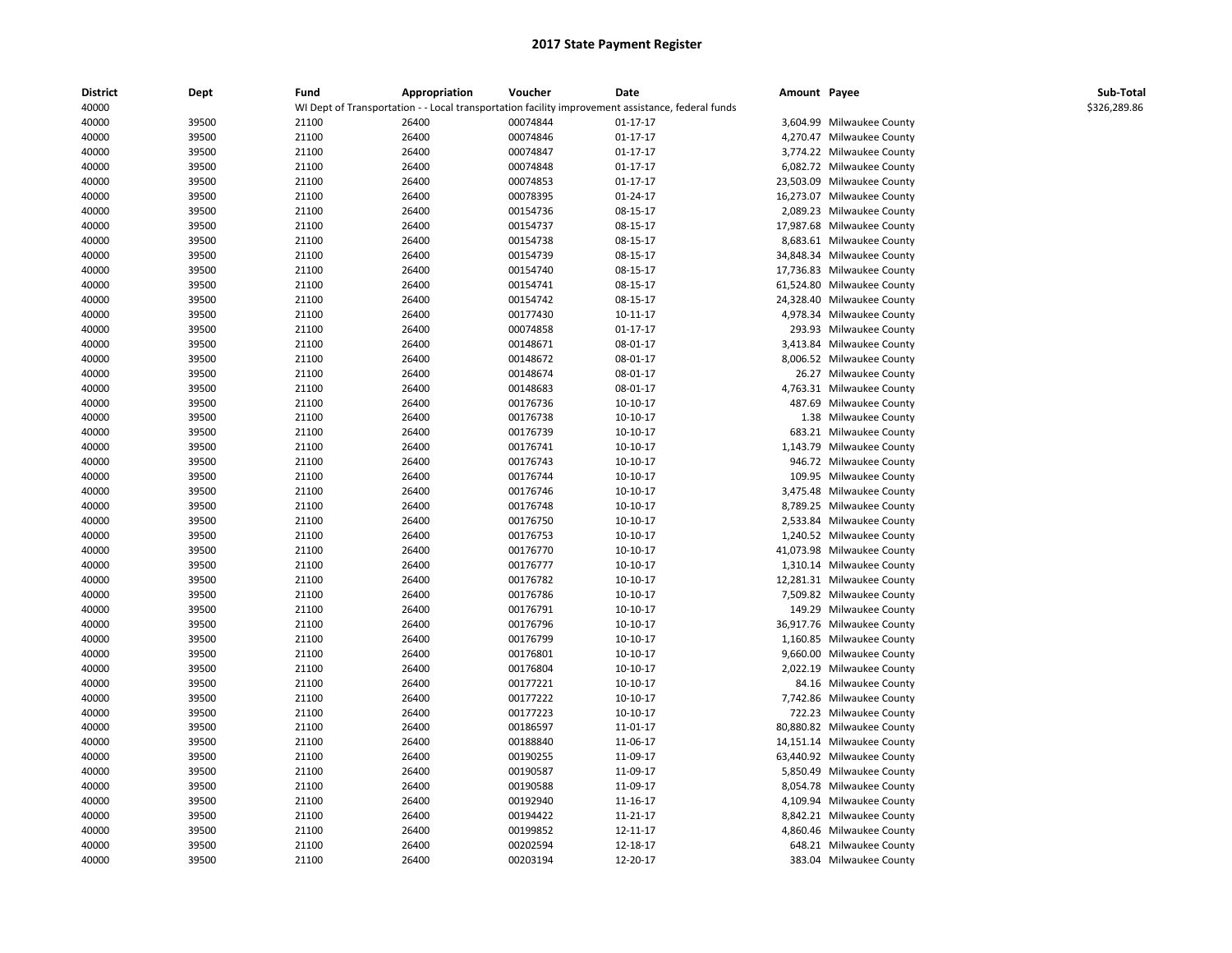| <b>District</b> | Dept  | Fund  | Appropriation                                                     | Voucher              | Date           | Amount Payee |                            | Sub-Total    |
|-----------------|-------|-------|-------------------------------------------------------------------|----------------------|----------------|--------------|----------------------------|--------------|
| 40000           | 39500 | 21100 | 26400                                                             | 00203202             | 12-20-17       |              | 1,290.35 Milwaukee County  |              |
| 40000           | 39500 | 21100 | 26400                                                             | 00203203             | 12-20-17       |              | 63,896.56 Milwaukee County |              |
| 40000           | 39500 | 21100 | 26400                                                             | 00203205             | 12-20-17       |              | 36,643.01 Milwaukee County |              |
| 40000           |       |       | WI Dept of Transportation - - Aeronautics assistance, state funds |                      |                |              |                            | \$679,288.01 |
| 40000           | 39500 | 21100 | 27400                                                             | 00074844             | 01-17-17       |              | 3,604.99 Milwaukee County  |              |
| 40000           | 39500 | 21100 | 27400                                                             | 00074846             | $01 - 17 - 17$ |              | 4,270.47 Milwaukee County  |              |
| 40000           | 39500 | 21100 | 27400                                                             | 00074847             | $01 - 17 - 17$ |              | 3,774.22 Milwaukee County  |              |
| 40000           | 39500 | 21100 | 27400                                                             | 00074848             | $01 - 17 - 17$ |              | 6,082.72 Milwaukee County  |              |
| 40000           | 39500 | 21100 | 27400                                                             | 00074853             | $01 - 17 - 17$ |              | 23,503.09 Milwaukee County |              |
| 40000           | 39500 | 21100 | 27400                                                             | 00078395             | 01-24-17       |              | 16,273.07 Milwaukee County |              |
| 40000           | 39500 | 21100 | 27400                                                             | 00154736             | 08-15-17       |              | 2,089.23 Milwaukee County  |              |
| 40000           | 39500 | 21100 | 27400                                                             | 00154737             | 08-15-17       |              | 17,987.68 Milwaukee County |              |
|                 |       |       |                                                                   |                      |                |              |                            |              |
| 40000           | 39500 | 21100 | 27400                                                             | 00154738             | 08-15-17       |              | 8,683.61 Milwaukee County  |              |
| 40000           | 39500 | 21100 | 27400                                                             | 00154739             | 08-15-17       |              | 34,848.34 Milwaukee County |              |
| 40000           | 39500 | 21100 | 27400                                                             | 00154740             | 08-15-17       |              | 17,736.83 Milwaukee County |              |
| 40000           | 39500 | 21100 | 27400                                                             | 00154741             | 08-15-17       |              | 61,524.80 Milwaukee County |              |
| 40000           | 39500 | 21100 | 27400                                                             | 00154742             | 08-15-17       |              | 24,328.40 Milwaukee County |              |
| 40000           | 39500 | 21100 | 27400                                                             | 00177430             | $10 - 11 - 17$ |              | 4,978.34 Milwaukee County  |              |
| 40000           | 39500 | 21100 | 27400                                                             | 00074858             | $01 - 17 - 17$ |              | 293.93 Milwaukee County    |              |
| 40000           | 39500 | 21100 | 27400                                                             | 00148671             | 08-01-17       |              | 3,413.84 Milwaukee County  |              |
| 40000           | 39500 | 21100 | 27400                                                             | 00148672             | 08-01-17       |              | 8,006.52 Milwaukee County  |              |
| 40000           | 39500 | 21100 | 27400                                                             | 00148674             | 08-01-17       |              | 26.27 Milwaukee County     |              |
| 40000           | 39500 | 21100 | 27400                                                             | 00148683             | 08-01-17       |              | 4,763.31 Milwaukee County  |              |
| 40000           | 39500 | 21100 | 27400                                                             | 00176736             | 10-10-17       |              | 487.69 Milwaukee County    |              |
| 40000           | 39500 | 21100 | 27400                                                             | 00176738             | 10-10-17       |              | 1.38 Milwaukee County      |              |
| 40000           | 39500 | 21100 | 27400                                                             | 00176739             | 10-10-17       |              | 683.21 Milwaukee County    |              |
| 40000           | 39500 | 21100 | 27400                                                             | 00176741             | 10-10-17       |              | 1,143.79 Milwaukee County  |              |
| 40000           | 39500 | 21100 | 27400                                                             | 00176743             | 10-10-17       |              | 946.72 Milwaukee County    |              |
| 40000           | 39500 | 21100 | 27400                                                             | 00176744             | 10-10-17       |              | 109.95 Milwaukee County    |              |
| 40000           | 39500 | 21100 | 27400                                                             | 00176746             | 10-10-17       |              | 3,475.48 Milwaukee County  |              |
| 40000           | 39500 | 21100 | 27400                                                             | 00176748             | 10-10-17       |              | 8,789.25 Milwaukee County  |              |
| 40000           | 39500 | 21100 | 27400                                                             | 00176750             | 10-10-17       |              | 2,533.84 Milwaukee County  |              |
| 40000           | 39500 | 21100 | 27400                                                             | 00176753             | 10-10-17       |              | 1,240.52 Milwaukee County  |              |
| 40000           | 39500 | 21100 | 27400                                                             | 00176770             | 10-10-17       |              | 41,073.98 Milwaukee County |              |
| 40000           | 39500 | 21100 | 27400                                                             | 00176777             | 10-10-17       |              | 1,310.14 Milwaukee County  |              |
| 40000           | 39500 | 21100 | 27400                                                             | 00176782             | 10-10-17       |              | 12,281.31 Milwaukee County |              |
| 40000           | 39500 | 21100 | 27400                                                             | 00176786             | 10-10-17       |              | 7,509.82 Milwaukee County  |              |
| 40000           | 39500 | 21100 | 27400                                                             | 00176791             | 10-10-17       |              | 149.29 Milwaukee County    |              |
| 40000           | 39500 | 21100 | 27400                                                             | 00176796             | 10-10-17       |              | 36,917.76 Milwaukee County |              |
| 40000           | 39500 | 21100 | 27400                                                             | 00176799             | 10-10-17       |              | 1,160.85 Milwaukee County  |              |
| 40000           | 39500 | 21100 | 27400                                                             | 00176801             | $10-10-17$     |              | 9,660.00 Milwaukee County  |              |
| 40000           | 39500 | 21100 | 27400                                                             | 00176804             | 10-10-17       |              | 2,022.19 Milwaukee County  |              |
| 40000           | 39500 | 21100 | 27400                                                             | 00177221             | 10-10-17       |              | 84.16 Milwaukee County     |              |
| 40000           | 39500 | 21100 | 27400                                                             | 00177222             | 10-10-17       |              | 7,742.86 Milwaukee County  |              |
| 40000           | 39500 | 21100 | 27400                                                             | 00177223             | 10-10-17       |              | 722.23 Milwaukee County    |              |
|                 |       |       |                                                                   |                      |                |              |                            |              |
| 40000           | 39500 | 21100 | 27400                                                             | 00186597<br>00188840 | 11-01-17       | 20,220.20    | <b>Milwaukee County</b>    |              |
| 40000           | 39500 | 21100 | 27400                                                             |                      | 11-06-17       |              | 14,151.14 Milwaukee County |              |
| 40000           | 39500 | 21100 | 27400                                                             | 00190255             | 11-09-17       |              | 63,440.92 Milwaukee County |              |
| 40000           | 39500 | 21100 | 27400                                                             | 00190587             | 11-09-17       |              | 5,850.49 Milwaukee County  |              |
| 40000           | 39500 | 21100 | 27400                                                             | 00190588             | 11-09-17       |              | 8,054.78 Milwaukee County  |              |
| 40000           | 39500 | 21100 | 27400                                                             | 00192940             | 11-16-17       |              | 4,109.94 Milwaukee County  |              |
| 40000           | 39500 | 21100 | 27400                                                             | 00194422             | $11 - 21 - 17$ |              | 8,842.21 Milwaukee County  |              |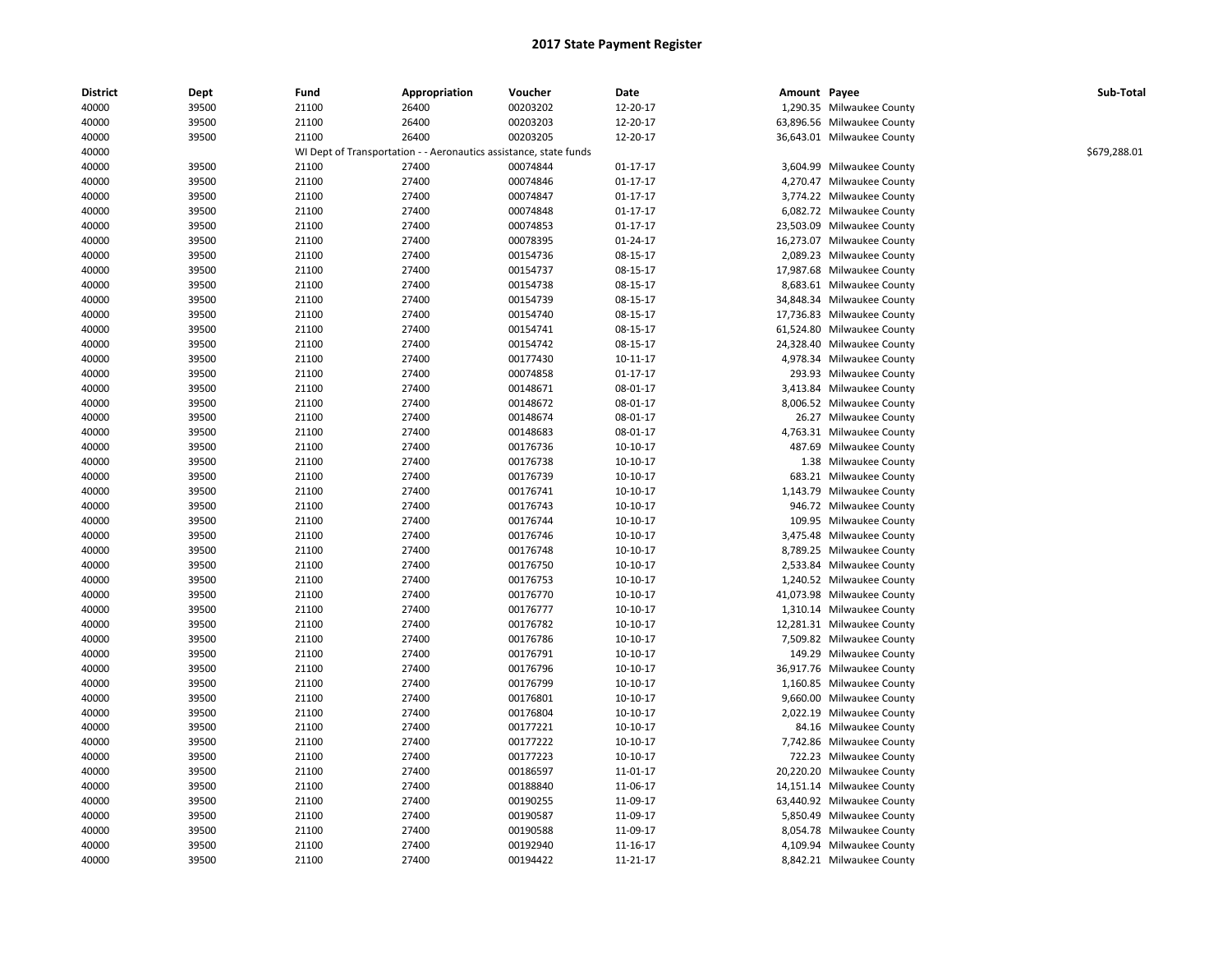| 40000<br>39500<br>21100<br>27400<br>00199852<br>12-11-17<br>4,860.46 Milwaukee County<br>40000<br>39500<br>27400<br>00202594<br>648.21 Milwaukee County<br>21100<br>12-18-17<br>40000<br>39500<br>21100<br>27400<br>00203194<br>12-20-17<br>383.04 Milwaukee County<br>40000<br>39500<br>21100<br>27400<br>00203202<br>12-20-17<br>1,290.35 Milwaukee County<br>21100<br>00203203<br>40000<br>39500<br>27400<br>12-20-17<br>63,896.56 Milwaukee County<br>27400<br>00203205<br>40000<br>39500<br>21100<br>12-20-17<br>36,643.01 Milwaukee County<br>\$618,627.39<br>40000<br>WI Dept of Transportation - - Aeronautics assistance, local funds<br>40000<br>39500<br>38300<br>00089246<br>02-24-17<br>687.18 Milwaukee County<br>21100<br>WI Dept of Transportation - - State highway rehabilitation, federal funds<br>\$687.18<br>40000<br>27000<br>40000<br>39500<br>21100<br>00133442<br>06-27-17<br>768,294.06 Milwaukee County<br>\$768,294.06<br>40000<br>WI Dept of Transportation - - Local roads improvement program. discretionary grants, state funds<br>935.09 Milwaukee County<br>40000<br>39500<br>21100<br>26500<br>00177235<br>10-10-17<br>00177871<br>40000<br>39500<br>21100<br>26500<br>10-12-17<br>1,320.15 Milwaukee County<br>\$2,255.24<br>40000<br>WI Dept of Transportation - - Highway and local bridge improvement assistance, state funds<br>40000<br>21100<br>28900<br>04-27-17<br>39500<br>00110918<br>702.75 Milwaukee County<br>39500<br>21100<br>00128370<br>40000<br>28900<br>06-14-17<br>2,074.76 Milwaukee County<br>40000<br>39500<br>21100<br>28900<br>00136735<br>06-29-17<br>399.67 Milwaukee County<br>40000<br>21100<br>28900<br>00162600<br>09-07-17<br>8,767.74 Milwaukee County<br>39500<br>40000<br>39500<br>21100<br>28900<br>00162605<br>09-07-17<br>331.29 Milwaukee County<br>40000<br>\$12,276.21<br>WI Dept of Transportation - - Congestion mitigation and air quality improvement, federal funds<br>40000<br>39500<br>21100<br>37400<br>00073151<br>$01 - 12 - 17$<br>24,080.00 Milwaukee County<br>40000<br>39500<br>21100<br>37400<br>00073164<br>$01 - 12 - 17$<br>670,836.58 Milwaukee County<br>40000<br>39500<br>21100<br>37400<br>00073170<br>$01 - 12 - 17$<br>29,546.64 Milwaukee County<br>00073171<br>40000<br>39500<br>21100<br>37400<br>01-12-17<br>27,798.40 Milwaukee County<br>40000<br>00073172<br>39500<br>21100<br>37400<br>$01 - 12 - 17$<br>26,815.20 Milwaukee County<br>40000<br>39500<br>21100<br>37400<br>00078343<br>01-24-17<br>1,286.74 Milwaukee County<br>40000<br>39500<br>21100<br>37400<br>00100505<br>03-28-17<br>33,294.60<br><b>Milwaukee County</b><br>40000<br>37400<br>00100508<br>03-28-17<br>39500<br>21100<br>45,039.21 Milwaukee County<br>40000<br>39500<br>21100<br>37400<br>00154708<br>08-15-17<br>28,736.02 Milwaukee County<br>40000<br>39500<br>21100<br>37400<br>00154711<br>08-15-17<br>755,857.65 Milwaukee County<br>40000<br>39500<br>21100<br>37400<br>00154716<br>08-15-17<br>29,232.68 Milwaukee County<br>40000<br>39500<br>21100<br>37400<br>00154717<br>08-15-17<br>27,838.35 Milwaukee County<br>40000<br>39500<br>21100<br>37400<br>00160085<br>09-01-17<br>1,908.36 Milwaukee County<br>40000<br>39500<br>21100<br>37400<br>00106143<br>04-14-17<br>60.00 Milwaukee County<br>00107223<br>40000<br>39500<br>21100<br>37400<br>04-18-17<br>809,832.65<br>Milwaukee County<br>40000<br>39500<br>21100<br>37400<br>00123307<br>06-01-17<br>24,589.51 Milwaukee County<br>40000<br>00123309<br>39500<br>21100<br>37400<br>06-01-17<br>24,453.41 Milwaukee County<br>00123312<br>40000<br>39500<br>21100<br>37400<br>06-01-17<br>719,638.93 Milwaukee County<br>40000<br>39500<br>21100<br>37400<br>00192990<br>11-16-17<br>48,085.40 Milwaukee County<br>21100<br>00192991<br>40000<br>39500<br>37400<br>11-16-17<br>25,854.66 Milwaukee County<br>40000<br>39500<br>21100<br>37400<br>00192992<br>11-16-17<br>27,037.97 Milwaukee County<br>40000<br>39500<br>21100<br>37400<br>00192993<br>11-16-17<br>29,655.07<br>Milwaukee County<br>40000<br>39500<br>21100<br>37400<br>00196554<br>11-29-17<br>418,834.19 Milwaukee County<br>40000<br>39500<br>21100<br>37400<br>00196558<br>11-29-17<br>328,577.35 Milwaukee County<br>\$4,158,889.57<br>40000<br>WI Dept of Transportation - - Southeast Wisconsin freeway megaprojects, state funds<br>21100<br>37600<br>00078343<br>01-24-17<br>1.83 Milwaukee County<br>40000<br>39500<br>37600<br>00160085<br>40000<br>39500<br>21100<br>09-01-17<br>96.27 Milwaukee County<br>WI Dept of Transportation - - Southeast Wisconsin freeway megaprojects, local funds<br>\$98.10<br>40000<br>40000<br>39500<br>21100<br>37800<br>00078343<br>01-24-17<br>331.78 Milwaukee County<br>\$331.78<br>40000<br>WI Dept of Transportation - - Southeast Wisconsin freeway megaprojects, federal funds<br>41000<br>11-07-17<br>40000<br>10000<br>11600<br>00167921<br>92,624.22 Milwaukee County<br>40000<br>\$92,624.22<br>Department of Corrections - - Reimbursing counties for probation, extended supervision and parole holds | <b>District</b> | Dept | Fund | Appropriation | Voucher | Date | Amount Payee | Sub-Total |
|-----------------------------------------------------------------------------------------------------------------------------------------------------------------------------------------------------------------------------------------------------------------------------------------------------------------------------------------------------------------------------------------------------------------------------------------------------------------------------------------------------------------------------------------------------------------------------------------------------------------------------------------------------------------------------------------------------------------------------------------------------------------------------------------------------------------------------------------------------------------------------------------------------------------------------------------------------------------------------------------------------------------------------------------------------------------------------------------------------------------------------------------------------------------------------------------------------------------------------------------------------------------------------------------------------------------------------------------------------------------------------------------------------------------------------------------------------------------------------------------------------------------------------------------------------------------------------------------------------------------------------------------------------------------------------------------------------------------------------------------------------------------------------------------------------------------------------------------------------------------------------------------------------------------------------------------------------------------------------------------------------------------------------------------------------------------------------------------------------------------------------------------------------------------------------------------------------------------------------------------------------------------------------------------------------------------------------------------------------------------------------------------------------------------------------------------------------------------------------------------------------------------------------------------------------------------------------------------------------------------------------------------------------------------------------------------------------------------------------------------------------------------------------------------------------------------------------------------------------------------------------------------------------------------------------------------------------------------------------------------------------------------------------------------------------------------------------------------------------------------------------------------------------------------------------------------------------------------------------------------------------------------------------------------------------------------------------------------------------------------------------------------------------------------------------------------------------------------------------------------------------------------------------------------------------------------------------------------------------------------------------------------------------------------------------------------------------------------------------------------------------------------------------------------------------------------------------------------------------------------------------------------------------------------------------------------------------------------------------------------------------------------------------------------------------------------------------------------------------------------------------------------------------------------------------------------------------------------------------------------------------------------------------------------------------------------------------------------------------------------------------------------------------------------------------------------------------------------------------------------------------------------------------------------------------------------------------------------------------------------------------------------------------------------------------------------------------------------------------------------------------------------------------------------------------------------------------------------------------------------------------------------------------------------------------------------------------------------------------------------------------------------------------------------------------------------------------------------|-----------------|------|------|---------------|---------|------|--------------|-----------|
|                                                                                                                                                                                                                                                                                                                                                                                                                                                                                                                                                                                                                                                                                                                                                                                                                                                                                                                                                                                                                                                                                                                                                                                                                                                                                                                                                                                                                                                                                                                                                                                                                                                                                                                                                                                                                                                                                                                                                                                                                                                                                                                                                                                                                                                                                                                                                                                                                                                                                                                                                                                                                                                                                                                                                                                                                                                                                                                                                                                                                                                                                                                                                                                                                                                                                                                                                                                                                                                                                                                                                                                                                                                                                                                                                                                                                                                                                                                                                                                                                                                                                                                                                                                                                                                                                                                                                                                                                                                                                                                                                                                                                                                                                                                                                                                                                                                                                                                                                                                                                                                                                         |                 |      |      |               |         |      |              |           |
|                                                                                                                                                                                                                                                                                                                                                                                                                                                                                                                                                                                                                                                                                                                                                                                                                                                                                                                                                                                                                                                                                                                                                                                                                                                                                                                                                                                                                                                                                                                                                                                                                                                                                                                                                                                                                                                                                                                                                                                                                                                                                                                                                                                                                                                                                                                                                                                                                                                                                                                                                                                                                                                                                                                                                                                                                                                                                                                                                                                                                                                                                                                                                                                                                                                                                                                                                                                                                                                                                                                                                                                                                                                                                                                                                                                                                                                                                                                                                                                                                                                                                                                                                                                                                                                                                                                                                                                                                                                                                                                                                                                                                                                                                                                                                                                                                                                                                                                                                                                                                                                                                         |                 |      |      |               |         |      |              |           |
|                                                                                                                                                                                                                                                                                                                                                                                                                                                                                                                                                                                                                                                                                                                                                                                                                                                                                                                                                                                                                                                                                                                                                                                                                                                                                                                                                                                                                                                                                                                                                                                                                                                                                                                                                                                                                                                                                                                                                                                                                                                                                                                                                                                                                                                                                                                                                                                                                                                                                                                                                                                                                                                                                                                                                                                                                                                                                                                                                                                                                                                                                                                                                                                                                                                                                                                                                                                                                                                                                                                                                                                                                                                                                                                                                                                                                                                                                                                                                                                                                                                                                                                                                                                                                                                                                                                                                                                                                                                                                                                                                                                                                                                                                                                                                                                                                                                                                                                                                                                                                                                                                         |                 |      |      |               |         |      |              |           |
|                                                                                                                                                                                                                                                                                                                                                                                                                                                                                                                                                                                                                                                                                                                                                                                                                                                                                                                                                                                                                                                                                                                                                                                                                                                                                                                                                                                                                                                                                                                                                                                                                                                                                                                                                                                                                                                                                                                                                                                                                                                                                                                                                                                                                                                                                                                                                                                                                                                                                                                                                                                                                                                                                                                                                                                                                                                                                                                                                                                                                                                                                                                                                                                                                                                                                                                                                                                                                                                                                                                                                                                                                                                                                                                                                                                                                                                                                                                                                                                                                                                                                                                                                                                                                                                                                                                                                                                                                                                                                                                                                                                                                                                                                                                                                                                                                                                                                                                                                                                                                                                                                         |                 |      |      |               |         |      |              |           |
|                                                                                                                                                                                                                                                                                                                                                                                                                                                                                                                                                                                                                                                                                                                                                                                                                                                                                                                                                                                                                                                                                                                                                                                                                                                                                                                                                                                                                                                                                                                                                                                                                                                                                                                                                                                                                                                                                                                                                                                                                                                                                                                                                                                                                                                                                                                                                                                                                                                                                                                                                                                                                                                                                                                                                                                                                                                                                                                                                                                                                                                                                                                                                                                                                                                                                                                                                                                                                                                                                                                                                                                                                                                                                                                                                                                                                                                                                                                                                                                                                                                                                                                                                                                                                                                                                                                                                                                                                                                                                                                                                                                                                                                                                                                                                                                                                                                                                                                                                                                                                                                                                         |                 |      |      |               |         |      |              |           |
|                                                                                                                                                                                                                                                                                                                                                                                                                                                                                                                                                                                                                                                                                                                                                                                                                                                                                                                                                                                                                                                                                                                                                                                                                                                                                                                                                                                                                                                                                                                                                                                                                                                                                                                                                                                                                                                                                                                                                                                                                                                                                                                                                                                                                                                                                                                                                                                                                                                                                                                                                                                                                                                                                                                                                                                                                                                                                                                                                                                                                                                                                                                                                                                                                                                                                                                                                                                                                                                                                                                                                                                                                                                                                                                                                                                                                                                                                                                                                                                                                                                                                                                                                                                                                                                                                                                                                                                                                                                                                                                                                                                                                                                                                                                                                                                                                                                                                                                                                                                                                                                                                         |                 |      |      |               |         |      |              |           |
|                                                                                                                                                                                                                                                                                                                                                                                                                                                                                                                                                                                                                                                                                                                                                                                                                                                                                                                                                                                                                                                                                                                                                                                                                                                                                                                                                                                                                                                                                                                                                                                                                                                                                                                                                                                                                                                                                                                                                                                                                                                                                                                                                                                                                                                                                                                                                                                                                                                                                                                                                                                                                                                                                                                                                                                                                                                                                                                                                                                                                                                                                                                                                                                                                                                                                                                                                                                                                                                                                                                                                                                                                                                                                                                                                                                                                                                                                                                                                                                                                                                                                                                                                                                                                                                                                                                                                                                                                                                                                                                                                                                                                                                                                                                                                                                                                                                                                                                                                                                                                                                                                         |                 |      |      |               |         |      |              |           |
|                                                                                                                                                                                                                                                                                                                                                                                                                                                                                                                                                                                                                                                                                                                                                                                                                                                                                                                                                                                                                                                                                                                                                                                                                                                                                                                                                                                                                                                                                                                                                                                                                                                                                                                                                                                                                                                                                                                                                                                                                                                                                                                                                                                                                                                                                                                                                                                                                                                                                                                                                                                                                                                                                                                                                                                                                                                                                                                                                                                                                                                                                                                                                                                                                                                                                                                                                                                                                                                                                                                                                                                                                                                                                                                                                                                                                                                                                                                                                                                                                                                                                                                                                                                                                                                                                                                                                                                                                                                                                                                                                                                                                                                                                                                                                                                                                                                                                                                                                                                                                                                                                         |                 |      |      |               |         |      |              |           |
|                                                                                                                                                                                                                                                                                                                                                                                                                                                                                                                                                                                                                                                                                                                                                                                                                                                                                                                                                                                                                                                                                                                                                                                                                                                                                                                                                                                                                                                                                                                                                                                                                                                                                                                                                                                                                                                                                                                                                                                                                                                                                                                                                                                                                                                                                                                                                                                                                                                                                                                                                                                                                                                                                                                                                                                                                                                                                                                                                                                                                                                                                                                                                                                                                                                                                                                                                                                                                                                                                                                                                                                                                                                                                                                                                                                                                                                                                                                                                                                                                                                                                                                                                                                                                                                                                                                                                                                                                                                                                                                                                                                                                                                                                                                                                                                                                                                                                                                                                                                                                                                                                         |                 |      |      |               |         |      |              |           |
|                                                                                                                                                                                                                                                                                                                                                                                                                                                                                                                                                                                                                                                                                                                                                                                                                                                                                                                                                                                                                                                                                                                                                                                                                                                                                                                                                                                                                                                                                                                                                                                                                                                                                                                                                                                                                                                                                                                                                                                                                                                                                                                                                                                                                                                                                                                                                                                                                                                                                                                                                                                                                                                                                                                                                                                                                                                                                                                                                                                                                                                                                                                                                                                                                                                                                                                                                                                                                                                                                                                                                                                                                                                                                                                                                                                                                                                                                                                                                                                                                                                                                                                                                                                                                                                                                                                                                                                                                                                                                                                                                                                                                                                                                                                                                                                                                                                                                                                                                                                                                                                                                         |                 |      |      |               |         |      |              |           |
|                                                                                                                                                                                                                                                                                                                                                                                                                                                                                                                                                                                                                                                                                                                                                                                                                                                                                                                                                                                                                                                                                                                                                                                                                                                                                                                                                                                                                                                                                                                                                                                                                                                                                                                                                                                                                                                                                                                                                                                                                                                                                                                                                                                                                                                                                                                                                                                                                                                                                                                                                                                                                                                                                                                                                                                                                                                                                                                                                                                                                                                                                                                                                                                                                                                                                                                                                                                                                                                                                                                                                                                                                                                                                                                                                                                                                                                                                                                                                                                                                                                                                                                                                                                                                                                                                                                                                                                                                                                                                                                                                                                                                                                                                                                                                                                                                                                                                                                                                                                                                                                                                         |                 |      |      |               |         |      |              |           |
|                                                                                                                                                                                                                                                                                                                                                                                                                                                                                                                                                                                                                                                                                                                                                                                                                                                                                                                                                                                                                                                                                                                                                                                                                                                                                                                                                                                                                                                                                                                                                                                                                                                                                                                                                                                                                                                                                                                                                                                                                                                                                                                                                                                                                                                                                                                                                                                                                                                                                                                                                                                                                                                                                                                                                                                                                                                                                                                                                                                                                                                                                                                                                                                                                                                                                                                                                                                                                                                                                                                                                                                                                                                                                                                                                                                                                                                                                                                                                                                                                                                                                                                                                                                                                                                                                                                                                                                                                                                                                                                                                                                                                                                                                                                                                                                                                                                                                                                                                                                                                                                                                         |                 |      |      |               |         |      |              |           |
|                                                                                                                                                                                                                                                                                                                                                                                                                                                                                                                                                                                                                                                                                                                                                                                                                                                                                                                                                                                                                                                                                                                                                                                                                                                                                                                                                                                                                                                                                                                                                                                                                                                                                                                                                                                                                                                                                                                                                                                                                                                                                                                                                                                                                                                                                                                                                                                                                                                                                                                                                                                                                                                                                                                                                                                                                                                                                                                                                                                                                                                                                                                                                                                                                                                                                                                                                                                                                                                                                                                                                                                                                                                                                                                                                                                                                                                                                                                                                                                                                                                                                                                                                                                                                                                                                                                                                                                                                                                                                                                                                                                                                                                                                                                                                                                                                                                                                                                                                                                                                                                                                         |                 |      |      |               |         |      |              |           |
|                                                                                                                                                                                                                                                                                                                                                                                                                                                                                                                                                                                                                                                                                                                                                                                                                                                                                                                                                                                                                                                                                                                                                                                                                                                                                                                                                                                                                                                                                                                                                                                                                                                                                                                                                                                                                                                                                                                                                                                                                                                                                                                                                                                                                                                                                                                                                                                                                                                                                                                                                                                                                                                                                                                                                                                                                                                                                                                                                                                                                                                                                                                                                                                                                                                                                                                                                                                                                                                                                                                                                                                                                                                                                                                                                                                                                                                                                                                                                                                                                                                                                                                                                                                                                                                                                                                                                                                                                                                                                                                                                                                                                                                                                                                                                                                                                                                                                                                                                                                                                                                                                         |                 |      |      |               |         |      |              |           |
|                                                                                                                                                                                                                                                                                                                                                                                                                                                                                                                                                                                                                                                                                                                                                                                                                                                                                                                                                                                                                                                                                                                                                                                                                                                                                                                                                                                                                                                                                                                                                                                                                                                                                                                                                                                                                                                                                                                                                                                                                                                                                                                                                                                                                                                                                                                                                                                                                                                                                                                                                                                                                                                                                                                                                                                                                                                                                                                                                                                                                                                                                                                                                                                                                                                                                                                                                                                                                                                                                                                                                                                                                                                                                                                                                                                                                                                                                                                                                                                                                                                                                                                                                                                                                                                                                                                                                                                                                                                                                                                                                                                                                                                                                                                                                                                                                                                                                                                                                                                                                                                                                         |                 |      |      |               |         |      |              |           |
|                                                                                                                                                                                                                                                                                                                                                                                                                                                                                                                                                                                                                                                                                                                                                                                                                                                                                                                                                                                                                                                                                                                                                                                                                                                                                                                                                                                                                                                                                                                                                                                                                                                                                                                                                                                                                                                                                                                                                                                                                                                                                                                                                                                                                                                                                                                                                                                                                                                                                                                                                                                                                                                                                                                                                                                                                                                                                                                                                                                                                                                                                                                                                                                                                                                                                                                                                                                                                                                                                                                                                                                                                                                                                                                                                                                                                                                                                                                                                                                                                                                                                                                                                                                                                                                                                                                                                                                                                                                                                                                                                                                                                                                                                                                                                                                                                                                                                                                                                                                                                                                                                         |                 |      |      |               |         |      |              |           |
|                                                                                                                                                                                                                                                                                                                                                                                                                                                                                                                                                                                                                                                                                                                                                                                                                                                                                                                                                                                                                                                                                                                                                                                                                                                                                                                                                                                                                                                                                                                                                                                                                                                                                                                                                                                                                                                                                                                                                                                                                                                                                                                                                                                                                                                                                                                                                                                                                                                                                                                                                                                                                                                                                                                                                                                                                                                                                                                                                                                                                                                                                                                                                                                                                                                                                                                                                                                                                                                                                                                                                                                                                                                                                                                                                                                                                                                                                                                                                                                                                                                                                                                                                                                                                                                                                                                                                                                                                                                                                                                                                                                                                                                                                                                                                                                                                                                                                                                                                                                                                                                                                         |                 |      |      |               |         |      |              |           |
|                                                                                                                                                                                                                                                                                                                                                                                                                                                                                                                                                                                                                                                                                                                                                                                                                                                                                                                                                                                                                                                                                                                                                                                                                                                                                                                                                                                                                                                                                                                                                                                                                                                                                                                                                                                                                                                                                                                                                                                                                                                                                                                                                                                                                                                                                                                                                                                                                                                                                                                                                                                                                                                                                                                                                                                                                                                                                                                                                                                                                                                                                                                                                                                                                                                                                                                                                                                                                                                                                                                                                                                                                                                                                                                                                                                                                                                                                                                                                                                                                                                                                                                                                                                                                                                                                                                                                                                                                                                                                                                                                                                                                                                                                                                                                                                                                                                                                                                                                                                                                                                                                         |                 |      |      |               |         |      |              |           |
|                                                                                                                                                                                                                                                                                                                                                                                                                                                                                                                                                                                                                                                                                                                                                                                                                                                                                                                                                                                                                                                                                                                                                                                                                                                                                                                                                                                                                                                                                                                                                                                                                                                                                                                                                                                                                                                                                                                                                                                                                                                                                                                                                                                                                                                                                                                                                                                                                                                                                                                                                                                                                                                                                                                                                                                                                                                                                                                                                                                                                                                                                                                                                                                                                                                                                                                                                                                                                                                                                                                                                                                                                                                                                                                                                                                                                                                                                                                                                                                                                                                                                                                                                                                                                                                                                                                                                                                                                                                                                                                                                                                                                                                                                                                                                                                                                                                                                                                                                                                                                                                                                         |                 |      |      |               |         |      |              |           |
|                                                                                                                                                                                                                                                                                                                                                                                                                                                                                                                                                                                                                                                                                                                                                                                                                                                                                                                                                                                                                                                                                                                                                                                                                                                                                                                                                                                                                                                                                                                                                                                                                                                                                                                                                                                                                                                                                                                                                                                                                                                                                                                                                                                                                                                                                                                                                                                                                                                                                                                                                                                                                                                                                                                                                                                                                                                                                                                                                                                                                                                                                                                                                                                                                                                                                                                                                                                                                                                                                                                                                                                                                                                                                                                                                                                                                                                                                                                                                                                                                                                                                                                                                                                                                                                                                                                                                                                                                                                                                                                                                                                                                                                                                                                                                                                                                                                                                                                                                                                                                                                                                         |                 |      |      |               |         |      |              |           |
|                                                                                                                                                                                                                                                                                                                                                                                                                                                                                                                                                                                                                                                                                                                                                                                                                                                                                                                                                                                                                                                                                                                                                                                                                                                                                                                                                                                                                                                                                                                                                                                                                                                                                                                                                                                                                                                                                                                                                                                                                                                                                                                                                                                                                                                                                                                                                                                                                                                                                                                                                                                                                                                                                                                                                                                                                                                                                                                                                                                                                                                                                                                                                                                                                                                                                                                                                                                                                                                                                                                                                                                                                                                                                                                                                                                                                                                                                                                                                                                                                                                                                                                                                                                                                                                                                                                                                                                                                                                                                                                                                                                                                                                                                                                                                                                                                                                                                                                                                                                                                                                                                         |                 |      |      |               |         |      |              |           |
|                                                                                                                                                                                                                                                                                                                                                                                                                                                                                                                                                                                                                                                                                                                                                                                                                                                                                                                                                                                                                                                                                                                                                                                                                                                                                                                                                                                                                                                                                                                                                                                                                                                                                                                                                                                                                                                                                                                                                                                                                                                                                                                                                                                                                                                                                                                                                                                                                                                                                                                                                                                                                                                                                                                                                                                                                                                                                                                                                                                                                                                                                                                                                                                                                                                                                                                                                                                                                                                                                                                                                                                                                                                                                                                                                                                                                                                                                                                                                                                                                                                                                                                                                                                                                                                                                                                                                                                                                                                                                                                                                                                                                                                                                                                                                                                                                                                                                                                                                                                                                                                                                         |                 |      |      |               |         |      |              |           |
|                                                                                                                                                                                                                                                                                                                                                                                                                                                                                                                                                                                                                                                                                                                                                                                                                                                                                                                                                                                                                                                                                                                                                                                                                                                                                                                                                                                                                                                                                                                                                                                                                                                                                                                                                                                                                                                                                                                                                                                                                                                                                                                                                                                                                                                                                                                                                                                                                                                                                                                                                                                                                                                                                                                                                                                                                                                                                                                                                                                                                                                                                                                                                                                                                                                                                                                                                                                                                                                                                                                                                                                                                                                                                                                                                                                                                                                                                                                                                                                                                                                                                                                                                                                                                                                                                                                                                                                                                                                                                                                                                                                                                                                                                                                                                                                                                                                                                                                                                                                                                                                                                         |                 |      |      |               |         |      |              |           |
|                                                                                                                                                                                                                                                                                                                                                                                                                                                                                                                                                                                                                                                                                                                                                                                                                                                                                                                                                                                                                                                                                                                                                                                                                                                                                                                                                                                                                                                                                                                                                                                                                                                                                                                                                                                                                                                                                                                                                                                                                                                                                                                                                                                                                                                                                                                                                                                                                                                                                                                                                                                                                                                                                                                                                                                                                                                                                                                                                                                                                                                                                                                                                                                                                                                                                                                                                                                                                                                                                                                                                                                                                                                                                                                                                                                                                                                                                                                                                                                                                                                                                                                                                                                                                                                                                                                                                                                                                                                                                                                                                                                                                                                                                                                                                                                                                                                                                                                                                                                                                                                                                         |                 |      |      |               |         |      |              |           |
|                                                                                                                                                                                                                                                                                                                                                                                                                                                                                                                                                                                                                                                                                                                                                                                                                                                                                                                                                                                                                                                                                                                                                                                                                                                                                                                                                                                                                                                                                                                                                                                                                                                                                                                                                                                                                                                                                                                                                                                                                                                                                                                                                                                                                                                                                                                                                                                                                                                                                                                                                                                                                                                                                                                                                                                                                                                                                                                                                                                                                                                                                                                                                                                                                                                                                                                                                                                                                                                                                                                                                                                                                                                                                                                                                                                                                                                                                                                                                                                                                                                                                                                                                                                                                                                                                                                                                                                                                                                                                                                                                                                                                                                                                                                                                                                                                                                                                                                                                                                                                                                                                         |                 |      |      |               |         |      |              |           |
|                                                                                                                                                                                                                                                                                                                                                                                                                                                                                                                                                                                                                                                                                                                                                                                                                                                                                                                                                                                                                                                                                                                                                                                                                                                                                                                                                                                                                                                                                                                                                                                                                                                                                                                                                                                                                                                                                                                                                                                                                                                                                                                                                                                                                                                                                                                                                                                                                                                                                                                                                                                                                                                                                                                                                                                                                                                                                                                                                                                                                                                                                                                                                                                                                                                                                                                                                                                                                                                                                                                                                                                                                                                                                                                                                                                                                                                                                                                                                                                                                                                                                                                                                                                                                                                                                                                                                                                                                                                                                                                                                                                                                                                                                                                                                                                                                                                                                                                                                                                                                                                                                         |                 |      |      |               |         |      |              |           |
|                                                                                                                                                                                                                                                                                                                                                                                                                                                                                                                                                                                                                                                                                                                                                                                                                                                                                                                                                                                                                                                                                                                                                                                                                                                                                                                                                                                                                                                                                                                                                                                                                                                                                                                                                                                                                                                                                                                                                                                                                                                                                                                                                                                                                                                                                                                                                                                                                                                                                                                                                                                                                                                                                                                                                                                                                                                                                                                                                                                                                                                                                                                                                                                                                                                                                                                                                                                                                                                                                                                                                                                                                                                                                                                                                                                                                                                                                                                                                                                                                                                                                                                                                                                                                                                                                                                                                                                                                                                                                                                                                                                                                                                                                                                                                                                                                                                                                                                                                                                                                                                                                         |                 |      |      |               |         |      |              |           |
|                                                                                                                                                                                                                                                                                                                                                                                                                                                                                                                                                                                                                                                                                                                                                                                                                                                                                                                                                                                                                                                                                                                                                                                                                                                                                                                                                                                                                                                                                                                                                                                                                                                                                                                                                                                                                                                                                                                                                                                                                                                                                                                                                                                                                                                                                                                                                                                                                                                                                                                                                                                                                                                                                                                                                                                                                                                                                                                                                                                                                                                                                                                                                                                                                                                                                                                                                                                                                                                                                                                                                                                                                                                                                                                                                                                                                                                                                                                                                                                                                                                                                                                                                                                                                                                                                                                                                                                                                                                                                                                                                                                                                                                                                                                                                                                                                                                                                                                                                                                                                                                                                         |                 |      |      |               |         |      |              |           |
|                                                                                                                                                                                                                                                                                                                                                                                                                                                                                                                                                                                                                                                                                                                                                                                                                                                                                                                                                                                                                                                                                                                                                                                                                                                                                                                                                                                                                                                                                                                                                                                                                                                                                                                                                                                                                                                                                                                                                                                                                                                                                                                                                                                                                                                                                                                                                                                                                                                                                                                                                                                                                                                                                                                                                                                                                                                                                                                                                                                                                                                                                                                                                                                                                                                                                                                                                                                                                                                                                                                                                                                                                                                                                                                                                                                                                                                                                                                                                                                                                                                                                                                                                                                                                                                                                                                                                                                                                                                                                                                                                                                                                                                                                                                                                                                                                                                                                                                                                                                                                                                                                         |                 |      |      |               |         |      |              |           |
|                                                                                                                                                                                                                                                                                                                                                                                                                                                                                                                                                                                                                                                                                                                                                                                                                                                                                                                                                                                                                                                                                                                                                                                                                                                                                                                                                                                                                                                                                                                                                                                                                                                                                                                                                                                                                                                                                                                                                                                                                                                                                                                                                                                                                                                                                                                                                                                                                                                                                                                                                                                                                                                                                                                                                                                                                                                                                                                                                                                                                                                                                                                                                                                                                                                                                                                                                                                                                                                                                                                                                                                                                                                                                                                                                                                                                                                                                                                                                                                                                                                                                                                                                                                                                                                                                                                                                                                                                                                                                                                                                                                                                                                                                                                                                                                                                                                                                                                                                                                                                                                                                         |                 |      |      |               |         |      |              |           |
|                                                                                                                                                                                                                                                                                                                                                                                                                                                                                                                                                                                                                                                                                                                                                                                                                                                                                                                                                                                                                                                                                                                                                                                                                                                                                                                                                                                                                                                                                                                                                                                                                                                                                                                                                                                                                                                                                                                                                                                                                                                                                                                                                                                                                                                                                                                                                                                                                                                                                                                                                                                                                                                                                                                                                                                                                                                                                                                                                                                                                                                                                                                                                                                                                                                                                                                                                                                                                                                                                                                                                                                                                                                                                                                                                                                                                                                                                                                                                                                                                                                                                                                                                                                                                                                                                                                                                                                                                                                                                                                                                                                                                                                                                                                                                                                                                                                                                                                                                                                                                                                                                         |                 |      |      |               |         |      |              |           |
|                                                                                                                                                                                                                                                                                                                                                                                                                                                                                                                                                                                                                                                                                                                                                                                                                                                                                                                                                                                                                                                                                                                                                                                                                                                                                                                                                                                                                                                                                                                                                                                                                                                                                                                                                                                                                                                                                                                                                                                                                                                                                                                                                                                                                                                                                                                                                                                                                                                                                                                                                                                                                                                                                                                                                                                                                                                                                                                                                                                                                                                                                                                                                                                                                                                                                                                                                                                                                                                                                                                                                                                                                                                                                                                                                                                                                                                                                                                                                                                                                                                                                                                                                                                                                                                                                                                                                                                                                                                                                                                                                                                                                                                                                                                                                                                                                                                                                                                                                                                                                                                                                         |                 |      |      |               |         |      |              |           |
|                                                                                                                                                                                                                                                                                                                                                                                                                                                                                                                                                                                                                                                                                                                                                                                                                                                                                                                                                                                                                                                                                                                                                                                                                                                                                                                                                                                                                                                                                                                                                                                                                                                                                                                                                                                                                                                                                                                                                                                                                                                                                                                                                                                                                                                                                                                                                                                                                                                                                                                                                                                                                                                                                                                                                                                                                                                                                                                                                                                                                                                                                                                                                                                                                                                                                                                                                                                                                                                                                                                                                                                                                                                                                                                                                                                                                                                                                                                                                                                                                                                                                                                                                                                                                                                                                                                                                                                                                                                                                                                                                                                                                                                                                                                                                                                                                                                                                                                                                                                                                                                                                         |                 |      |      |               |         |      |              |           |
|                                                                                                                                                                                                                                                                                                                                                                                                                                                                                                                                                                                                                                                                                                                                                                                                                                                                                                                                                                                                                                                                                                                                                                                                                                                                                                                                                                                                                                                                                                                                                                                                                                                                                                                                                                                                                                                                                                                                                                                                                                                                                                                                                                                                                                                                                                                                                                                                                                                                                                                                                                                                                                                                                                                                                                                                                                                                                                                                                                                                                                                                                                                                                                                                                                                                                                                                                                                                                                                                                                                                                                                                                                                                                                                                                                                                                                                                                                                                                                                                                                                                                                                                                                                                                                                                                                                                                                                                                                                                                                                                                                                                                                                                                                                                                                                                                                                                                                                                                                                                                                                                                         |                 |      |      |               |         |      |              |           |
|                                                                                                                                                                                                                                                                                                                                                                                                                                                                                                                                                                                                                                                                                                                                                                                                                                                                                                                                                                                                                                                                                                                                                                                                                                                                                                                                                                                                                                                                                                                                                                                                                                                                                                                                                                                                                                                                                                                                                                                                                                                                                                                                                                                                                                                                                                                                                                                                                                                                                                                                                                                                                                                                                                                                                                                                                                                                                                                                                                                                                                                                                                                                                                                                                                                                                                                                                                                                                                                                                                                                                                                                                                                                                                                                                                                                                                                                                                                                                                                                                                                                                                                                                                                                                                                                                                                                                                                                                                                                                                                                                                                                                                                                                                                                                                                                                                                                                                                                                                                                                                                                                         |                 |      |      |               |         |      |              |           |
|                                                                                                                                                                                                                                                                                                                                                                                                                                                                                                                                                                                                                                                                                                                                                                                                                                                                                                                                                                                                                                                                                                                                                                                                                                                                                                                                                                                                                                                                                                                                                                                                                                                                                                                                                                                                                                                                                                                                                                                                                                                                                                                                                                                                                                                                                                                                                                                                                                                                                                                                                                                                                                                                                                                                                                                                                                                                                                                                                                                                                                                                                                                                                                                                                                                                                                                                                                                                                                                                                                                                                                                                                                                                                                                                                                                                                                                                                                                                                                                                                                                                                                                                                                                                                                                                                                                                                                                                                                                                                                                                                                                                                                                                                                                                                                                                                                                                                                                                                                                                                                                                                         |                 |      |      |               |         |      |              |           |
|                                                                                                                                                                                                                                                                                                                                                                                                                                                                                                                                                                                                                                                                                                                                                                                                                                                                                                                                                                                                                                                                                                                                                                                                                                                                                                                                                                                                                                                                                                                                                                                                                                                                                                                                                                                                                                                                                                                                                                                                                                                                                                                                                                                                                                                                                                                                                                                                                                                                                                                                                                                                                                                                                                                                                                                                                                                                                                                                                                                                                                                                                                                                                                                                                                                                                                                                                                                                                                                                                                                                                                                                                                                                                                                                                                                                                                                                                                                                                                                                                                                                                                                                                                                                                                                                                                                                                                                                                                                                                                                                                                                                                                                                                                                                                                                                                                                                                                                                                                                                                                                                                         |                 |      |      |               |         |      |              |           |
|                                                                                                                                                                                                                                                                                                                                                                                                                                                                                                                                                                                                                                                                                                                                                                                                                                                                                                                                                                                                                                                                                                                                                                                                                                                                                                                                                                                                                                                                                                                                                                                                                                                                                                                                                                                                                                                                                                                                                                                                                                                                                                                                                                                                                                                                                                                                                                                                                                                                                                                                                                                                                                                                                                                                                                                                                                                                                                                                                                                                                                                                                                                                                                                                                                                                                                                                                                                                                                                                                                                                                                                                                                                                                                                                                                                                                                                                                                                                                                                                                                                                                                                                                                                                                                                                                                                                                                                                                                                                                                                                                                                                                                                                                                                                                                                                                                                                                                                                                                                                                                                                                         |                 |      |      |               |         |      |              |           |
|                                                                                                                                                                                                                                                                                                                                                                                                                                                                                                                                                                                                                                                                                                                                                                                                                                                                                                                                                                                                                                                                                                                                                                                                                                                                                                                                                                                                                                                                                                                                                                                                                                                                                                                                                                                                                                                                                                                                                                                                                                                                                                                                                                                                                                                                                                                                                                                                                                                                                                                                                                                                                                                                                                                                                                                                                                                                                                                                                                                                                                                                                                                                                                                                                                                                                                                                                                                                                                                                                                                                                                                                                                                                                                                                                                                                                                                                                                                                                                                                                                                                                                                                                                                                                                                                                                                                                                                                                                                                                                                                                                                                                                                                                                                                                                                                                                                                                                                                                                                                                                                                                         |                 |      |      |               |         |      |              |           |
|                                                                                                                                                                                                                                                                                                                                                                                                                                                                                                                                                                                                                                                                                                                                                                                                                                                                                                                                                                                                                                                                                                                                                                                                                                                                                                                                                                                                                                                                                                                                                                                                                                                                                                                                                                                                                                                                                                                                                                                                                                                                                                                                                                                                                                                                                                                                                                                                                                                                                                                                                                                                                                                                                                                                                                                                                                                                                                                                                                                                                                                                                                                                                                                                                                                                                                                                                                                                                                                                                                                                                                                                                                                                                                                                                                                                                                                                                                                                                                                                                                                                                                                                                                                                                                                                                                                                                                                                                                                                                                                                                                                                                                                                                                                                                                                                                                                                                                                                                                                                                                                                                         |                 |      |      |               |         |      |              |           |
|                                                                                                                                                                                                                                                                                                                                                                                                                                                                                                                                                                                                                                                                                                                                                                                                                                                                                                                                                                                                                                                                                                                                                                                                                                                                                                                                                                                                                                                                                                                                                                                                                                                                                                                                                                                                                                                                                                                                                                                                                                                                                                                                                                                                                                                                                                                                                                                                                                                                                                                                                                                                                                                                                                                                                                                                                                                                                                                                                                                                                                                                                                                                                                                                                                                                                                                                                                                                                                                                                                                                                                                                                                                                                                                                                                                                                                                                                                                                                                                                                                                                                                                                                                                                                                                                                                                                                                                                                                                                                                                                                                                                                                                                                                                                                                                                                                                                                                                                                                                                                                                                                         |                 |      |      |               |         |      |              |           |
|                                                                                                                                                                                                                                                                                                                                                                                                                                                                                                                                                                                                                                                                                                                                                                                                                                                                                                                                                                                                                                                                                                                                                                                                                                                                                                                                                                                                                                                                                                                                                                                                                                                                                                                                                                                                                                                                                                                                                                                                                                                                                                                                                                                                                                                                                                                                                                                                                                                                                                                                                                                                                                                                                                                                                                                                                                                                                                                                                                                                                                                                                                                                                                                                                                                                                                                                                                                                                                                                                                                                                                                                                                                                                                                                                                                                                                                                                                                                                                                                                                                                                                                                                                                                                                                                                                                                                                                                                                                                                                                                                                                                                                                                                                                                                                                                                                                                                                                                                                                                                                                                                         |                 |      |      |               |         |      |              |           |
|                                                                                                                                                                                                                                                                                                                                                                                                                                                                                                                                                                                                                                                                                                                                                                                                                                                                                                                                                                                                                                                                                                                                                                                                                                                                                                                                                                                                                                                                                                                                                                                                                                                                                                                                                                                                                                                                                                                                                                                                                                                                                                                                                                                                                                                                                                                                                                                                                                                                                                                                                                                                                                                                                                                                                                                                                                                                                                                                                                                                                                                                                                                                                                                                                                                                                                                                                                                                                                                                                                                                                                                                                                                                                                                                                                                                                                                                                                                                                                                                                                                                                                                                                                                                                                                                                                                                                                                                                                                                                                                                                                                                                                                                                                                                                                                                                                                                                                                                                                                                                                                                                         |                 |      |      |               |         |      |              |           |
|                                                                                                                                                                                                                                                                                                                                                                                                                                                                                                                                                                                                                                                                                                                                                                                                                                                                                                                                                                                                                                                                                                                                                                                                                                                                                                                                                                                                                                                                                                                                                                                                                                                                                                                                                                                                                                                                                                                                                                                                                                                                                                                                                                                                                                                                                                                                                                                                                                                                                                                                                                                                                                                                                                                                                                                                                                                                                                                                                                                                                                                                                                                                                                                                                                                                                                                                                                                                                                                                                                                                                                                                                                                                                                                                                                                                                                                                                                                                                                                                                                                                                                                                                                                                                                                                                                                                                                                                                                                                                                                                                                                                                                                                                                                                                                                                                                                                                                                                                                                                                                                                                         |                 |      |      |               |         |      |              |           |
|                                                                                                                                                                                                                                                                                                                                                                                                                                                                                                                                                                                                                                                                                                                                                                                                                                                                                                                                                                                                                                                                                                                                                                                                                                                                                                                                                                                                                                                                                                                                                                                                                                                                                                                                                                                                                                                                                                                                                                                                                                                                                                                                                                                                                                                                                                                                                                                                                                                                                                                                                                                                                                                                                                                                                                                                                                                                                                                                                                                                                                                                                                                                                                                                                                                                                                                                                                                                                                                                                                                                                                                                                                                                                                                                                                                                                                                                                                                                                                                                                                                                                                                                                                                                                                                                                                                                                                                                                                                                                                                                                                                                                                                                                                                                                                                                                                                                                                                                                                                                                                                                                         |                 |      |      |               |         |      |              |           |
|                                                                                                                                                                                                                                                                                                                                                                                                                                                                                                                                                                                                                                                                                                                                                                                                                                                                                                                                                                                                                                                                                                                                                                                                                                                                                                                                                                                                                                                                                                                                                                                                                                                                                                                                                                                                                                                                                                                                                                                                                                                                                                                                                                                                                                                                                                                                                                                                                                                                                                                                                                                                                                                                                                                                                                                                                                                                                                                                                                                                                                                                                                                                                                                                                                                                                                                                                                                                                                                                                                                                                                                                                                                                                                                                                                                                                                                                                                                                                                                                                                                                                                                                                                                                                                                                                                                                                                                                                                                                                                                                                                                                                                                                                                                                                                                                                                                                                                                                                                                                                                                                                         |                 |      |      |               |         |      |              |           |
|                                                                                                                                                                                                                                                                                                                                                                                                                                                                                                                                                                                                                                                                                                                                                                                                                                                                                                                                                                                                                                                                                                                                                                                                                                                                                                                                                                                                                                                                                                                                                                                                                                                                                                                                                                                                                                                                                                                                                                                                                                                                                                                                                                                                                                                                                                                                                                                                                                                                                                                                                                                                                                                                                                                                                                                                                                                                                                                                                                                                                                                                                                                                                                                                                                                                                                                                                                                                                                                                                                                                                                                                                                                                                                                                                                                                                                                                                                                                                                                                                                                                                                                                                                                                                                                                                                                                                                                                                                                                                                                                                                                                                                                                                                                                                                                                                                                                                                                                                                                                                                                                                         |                 |      |      |               |         |      |              |           |
|                                                                                                                                                                                                                                                                                                                                                                                                                                                                                                                                                                                                                                                                                                                                                                                                                                                                                                                                                                                                                                                                                                                                                                                                                                                                                                                                                                                                                                                                                                                                                                                                                                                                                                                                                                                                                                                                                                                                                                                                                                                                                                                                                                                                                                                                                                                                                                                                                                                                                                                                                                                                                                                                                                                                                                                                                                                                                                                                                                                                                                                                                                                                                                                                                                                                                                                                                                                                                                                                                                                                                                                                                                                                                                                                                                                                                                                                                                                                                                                                                                                                                                                                                                                                                                                                                                                                                                                                                                                                                                                                                                                                                                                                                                                                                                                                                                                                                                                                                                                                                                                                                         |                 |      |      |               |         |      |              |           |
|                                                                                                                                                                                                                                                                                                                                                                                                                                                                                                                                                                                                                                                                                                                                                                                                                                                                                                                                                                                                                                                                                                                                                                                                                                                                                                                                                                                                                                                                                                                                                                                                                                                                                                                                                                                                                                                                                                                                                                                                                                                                                                                                                                                                                                                                                                                                                                                                                                                                                                                                                                                                                                                                                                                                                                                                                                                                                                                                                                                                                                                                                                                                                                                                                                                                                                                                                                                                                                                                                                                                                                                                                                                                                                                                                                                                                                                                                                                                                                                                                                                                                                                                                                                                                                                                                                                                                                                                                                                                                                                                                                                                                                                                                                                                                                                                                                                                                                                                                                                                                                                                                         |                 |      |      |               |         |      |              |           |
|                                                                                                                                                                                                                                                                                                                                                                                                                                                                                                                                                                                                                                                                                                                                                                                                                                                                                                                                                                                                                                                                                                                                                                                                                                                                                                                                                                                                                                                                                                                                                                                                                                                                                                                                                                                                                                                                                                                                                                                                                                                                                                                                                                                                                                                                                                                                                                                                                                                                                                                                                                                                                                                                                                                                                                                                                                                                                                                                                                                                                                                                                                                                                                                                                                                                                                                                                                                                                                                                                                                                                                                                                                                                                                                                                                                                                                                                                                                                                                                                                                                                                                                                                                                                                                                                                                                                                                                                                                                                                                                                                                                                                                                                                                                                                                                                                                                                                                                                                                                                                                                                                         |                 |      |      |               |         |      |              |           |
|                                                                                                                                                                                                                                                                                                                                                                                                                                                                                                                                                                                                                                                                                                                                                                                                                                                                                                                                                                                                                                                                                                                                                                                                                                                                                                                                                                                                                                                                                                                                                                                                                                                                                                                                                                                                                                                                                                                                                                                                                                                                                                                                                                                                                                                                                                                                                                                                                                                                                                                                                                                                                                                                                                                                                                                                                                                                                                                                                                                                                                                                                                                                                                                                                                                                                                                                                                                                                                                                                                                                                                                                                                                                                                                                                                                                                                                                                                                                                                                                                                                                                                                                                                                                                                                                                                                                                                                                                                                                                                                                                                                                                                                                                                                                                                                                                                                                                                                                                                                                                                                                                         |                 |      |      |               |         |      |              |           |
|                                                                                                                                                                                                                                                                                                                                                                                                                                                                                                                                                                                                                                                                                                                                                                                                                                                                                                                                                                                                                                                                                                                                                                                                                                                                                                                                                                                                                                                                                                                                                                                                                                                                                                                                                                                                                                                                                                                                                                                                                                                                                                                                                                                                                                                                                                                                                                                                                                                                                                                                                                                                                                                                                                                                                                                                                                                                                                                                                                                                                                                                                                                                                                                                                                                                                                                                                                                                                                                                                                                                                                                                                                                                                                                                                                                                                                                                                                                                                                                                                                                                                                                                                                                                                                                                                                                                                                                                                                                                                                                                                                                                                                                                                                                                                                                                                                                                                                                                                                                                                                                                                         |                 |      |      |               |         |      |              |           |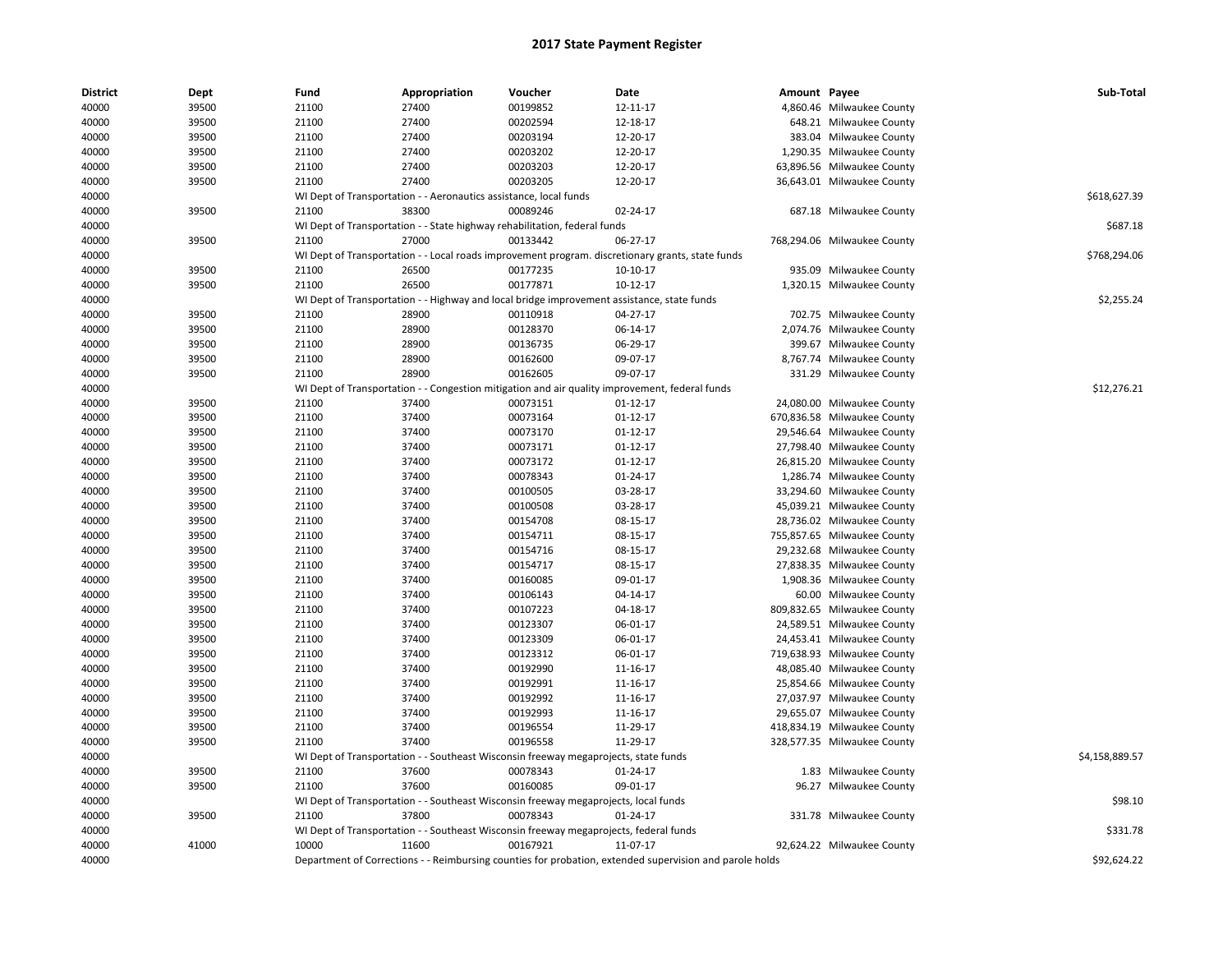| <b>District</b> | Dept  | Fund  | Appropriation                                                                | Voucher  | Date           | Amount Payee |                                | Sub-Total       |
|-----------------|-------|-------|------------------------------------------------------------------------------|----------|----------------|--------------|--------------------------------|-----------------|
| 40000           | 43500 | 10000 | 00000                                                                        | 90708    | 01-02-17       |              | 76,954.00 Milwaukee County     |                 |
| 40000           | 43500 | 10000 | 00000                                                                        | 90710    | 02-01-17       |              | 332,956.00 Milwaukee County    |                 |
| 40000           | 43500 | 10000 | 00000                                                                        | 90711    | 03-01-17       |              | 1,367,618.00 Milwaukee County  |                 |
| 40000           | 43500 | 10000 | 00000                                                                        | 90715    | 05-01-17       |              | 6,348,784.00 Milwaukee County  |                 |
| 40000           | 43500 | 10000 | 00000                                                                        | 90716    | 06-01-17       |              | 5,433,147.00 Milwaukee County  |                 |
| 40000           | 43500 | 10000 | 00000                                                                        | 90717    | 06-15-17       |              | 464,126.00 Milwaukee County    |                 |
| 40000           | 43500 | 10000 | 00000                                                                        | 90800    | 07-01-17       |              | 3,524,432.00 Milwaukee County  |                 |
| 40000           | 43500 | 10000 | 00000                                                                        | 90801    | 08-01-17       |              | 8,200,976.00 Milwaukee County  |                 |
| 40000           | 43500 | 10000 | 00000                                                                        | 90802    | 09-01-17       |              | 9,520,135.00 Milwaukee County  |                 |
| 40000           | 43500 | 10000 | 00000                                                                        | 90805    | 10-02-17       |              | 13,511,471.00 Milwaukee County |                 |
| 40000           | 43500 | 10000 | 00000                                                                        | 90806    | 11-01-17       |              | 3,741,430.00 Milwaukee County  |                 |
| 40000           | 43500 | 10000 | 00000                                                                        | 90807    | 12-01-17       |              | 6,215,954.00 Milwaukee County  |                 |
| 40000           | 43500 | 10000 | 00000                                                                        | 90713    | 04-01-17       |              | 4,880,909.00 Milwaukee County  |                 |
| 40000           |       |       | Department of Health Services - - State/Federal Aids                         |          |                |              |                                | \$63,618,892.00 |
| 40000           | 45500 | 10000 | 20200                                                                        | 00036193 | 10-23-17       |              | 17,810.00 Milwaukee County     |                 |
| 40000           |       |       | Department of Justice - - Officer training reimbursement                     |          |                |              |                                | \$17,810.00     |
| 40000           | 45500 | 10000 | 22100                                                                        | 00035930 | $10-13-17$     |              | 42,120.00 Milwaukee County     |                 |
| 40000           |       |       | Department of Justice - - Crime laboratories; deoxyribonucleic acid analysis |          |                |              |                                | \$42,120.00     |
| 40000           | 45500 | 10000 | 22500                                                                        | 00024817 | 03-02-17       |              | 222,218.00 Milwaukee County    |                 |
| 40000           | 45500 | 10000 | 22500                                                                        | 00039396 | 12-28-17       |              | 222,218.00 Milwaukee County    |                 |
| 40000           |       |       | Department of Justice - - Drug crimes enforcement; local grants              |          |                |              |                                | \$444,436.00    |
| 40000           | 45500 | 10000 | 23100                                                                        | 00021516 | 01-03-17       |              | 58,880.00 Milwaukee County     |                 |
| 40000           | 45500 | 10000 | 23100                                                                        | 00021533 | 01-03-17       |              | 2,720.00 Milwaukee County      |                 |
| 40000           | 45500 | 10000 | 23100                                                                        | 00022100 | $01 - 17 - 17$ |              | 22,605.00 Milwaukee County     |                 |
| 40000           | 45500 | 10000 | 23100                                                                        | 00024612 | 02-28-17       |              | 115,000.00 Milwaukee County    |                 |
| 40000           | 45500 | 10000 | 23100                                                                        | 00025201 | 03-09-17       |              | 14,385.00 Milwaukee County     |                 |
| 40000           | 45500 | 10000 | 23100                                                                        | 00027949 | 05-09-17       |              | 19,865.00 Milwaukee County     |                 |
| 40000           | 45500 | 10000 | 23100                                                                        | 00034235 | 09-11-17       |              | 11,645.00 Milwaukee County     |                 |
| 40000           | 45500 | 10000 | 23100                                                                        | 00038542 | 12-07-17       |              | 66,080.00 Milwaukee County     |                 |
| 40000           | 45500 | 10000 | 23100                                                                        | 00038560 | 12-07-17       |              | 32,800.00 Milwaukee County     |                 |
| 40000           | 45500 | 10000 | 23100                                                                        | 00038831 | 12-12-17       |              | 6,720.00 Milwaukee County      |                 |
| 40000           | 45500 | 10000 | 23100                                                                        | 00038833 | 12-12-17       |              | 2,560.00 Milwaukee County      |                 |
| 40000           |       |       | Department of Justice - - Law enforcement training fund, local assistance    |          |                |              |                                | \$353,260.00    |
| 40000           | 45500 | 10000 | 23300                                                                        | 00035626 | 10-06-17       |              | 1,689.91 Milwaukee County      |                 |
| 40000           |       |       | Department of Justice - - Interagency and intra-agency assistance            |          |                |              |                                | \$1,689.91      |
| 40000           | 45500 | 10000 | 24100                                                                        | 00036480 | 10-24-17       |              | 3,141.00 Milwaukee County      |                 |
| 40000           | 45500 | 10000 | 24100                                                                        | 00036481 | 10-24-17       |              | 1,243.94 Milwaukee County      |                 |
| 40000           | 45500 | 10000 | 24100                                                                        | 00036482 | 10-24-17       |              | 1,610.95 Milwaukee County      |                 |
| 40000           |       |       | Department of Justice - - Federal aid, state operations                      |          |                |              |                                | \$5,995.89      |
| 40000           | 45500 | 10000 | 25100                                                                        | 00023142 | 02-06-17       |              | 18,457.14 Milwaukee County     |                 |
| 40000           | 45500 | 10000 | 25100                                                                        | 00023145 | 02-06-17       |              | 19,629.08 Milwaukee County     |                 |
| 40000           | 45500 | 10000 | 25100                                                                        | 00023471 | 02-09-17       |              | 140,733.70 Milwaukee County    |                 |
| 40000           | 45500 | 10000 | 25100                                                                        | 00027407 | 05-04-17       |              | 16,883.80 Milwaukee County     |                 |
| 40000           | 45500 | 10000 | 25100                                                                        | 00027997 | 05-10-17       |              | 19,785.21 Milwaukee County     |                 |
|                 | 45500 | 10000 | 25100                                                                        | 00027998 | 05-10-17       |              | 18,293.76 Milwaukee County     |                 |
| 40000<br>40000  | 45500 | 10000 | 25100                                                                        | 00029105 | 06-06-17       |              | 47,000.00 Milwaukee County     |                 |
|                 |       |       |                                                                              |          |                |              |                                |                 |
| 40000           | 45500 | 10000 | 25100                                                                        | 00030789 | 06-30-17       |              | 5,784.06 Milwaukee County      |                 |
| 40000           | 45500 | 10000 | 25100                                                                        | 00032106 | 07-28-17       |              | 19,785.19 Milwaukee County     |                 |
| 40000           | 45500 | 10000 | 25100                                                                        | 00033358 | 08-18-17       |              | 37,962.40 Milwaukee County     |                 |
| 40000           | 45500 | 10000 | 25100                                                                        | 00033706 | 08-31-17       |              | 10,357.00 Milwaukee County     |                 |
| 40000           | 45500 | 10000 | 25100                                                                        | 00037134 | 11-09-17       |              | 137,700.12 Milwaukee County    |                 |
| 40000           | 45500 | 10000 | 25100                                                                        | 00037875 | 11-21-17       |              | 18,907.10 Milwaukee County     |                 |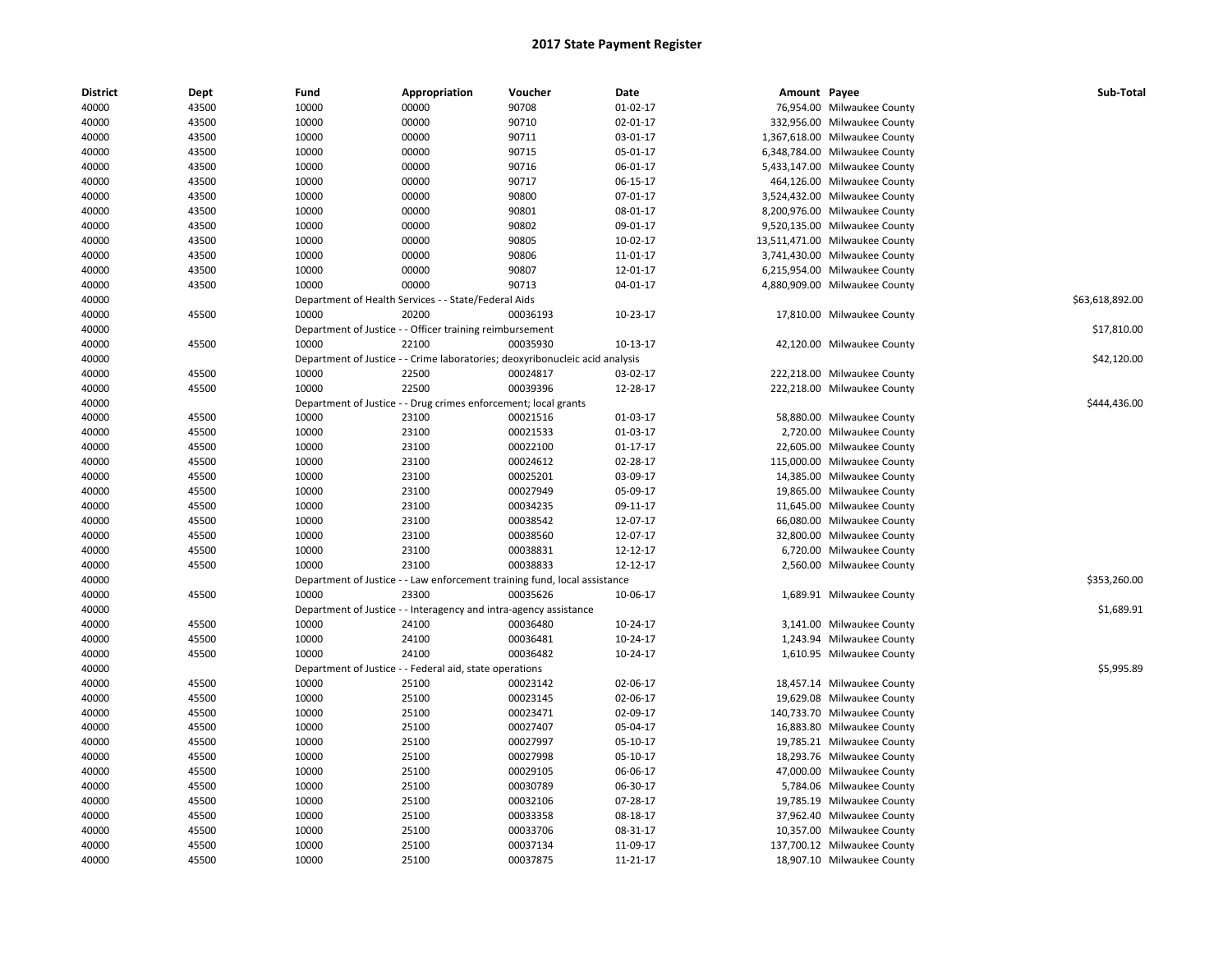| <b>District</b> | Dept           | Fund  | Appropriation                                                     | Voucher  | Date                                                                                               | Amount Payee                                                                                                                                |                                                                                                                                               | Sub-Total      |
|-----------------|----------------|-------|-------------------------------------------------------------------|----------|----------------------------------------------------------------------------------------------------|---------------------------------------------------------------------------------------------------------------------------------------------|-----------------------------------------------------------------------------------------------------------------------------------------------|----------------|
| 40000           |                |       | Department of Justice - - Federal aid, local assistance           |          |                                                                                                    |                                                                                                                                             |                                                                                                                                               | \$511,278.56   |
| 40000           | 45500          | 10000 | 27100                                                             | 00033781 | 08-31-17                                                                                           |                                                                                                                                             | 141,530.00 Milwaukee County                                                                                                                   |                |
| 40000           | 45500          | 10000 | 27100                                                             | 00036966 | 11-03-17                                                                                           |                                                                                                                                             | 74,699.80 Milwaukee County                                                                                                                    |                |
| 40000           |                |       |                                                                   |          |                                                                                                    |                                                                                                                                             | Department of Justice - - Alternatives to prosecution and incarceration for persons who use alcohol or other drugs; presentencing assessments | \$216,229.80   |
| 40000           | 45500          | 10000 | 27200                                                             | 00025308 | 03-16-17                                                                                           |                                                                                                                                             | 8,629.70 Milwaukee County                                                                                                                     |                |
| 40000           | 45500          | 10000 | 27200                                                             | 00028724 | 05-25-17                                                                                           |                                                                                                                                             | 120.88 Milwaukee County                                                                                                                       |                |
| 40000           | 45500          | 10000 | 27200                                                             | 00033707 | 08-31-17                                                                                           |                                                                                                                                             | 398.60 Milwaukee County                                                                                                                       |                |
| 40000           | 45500          | 10000 | 27200                                                             | 00037189 | 11-09-17                                                                                           |                                                                                                                                             | 3,222.24 Milwaukee County                                                                                                                     |                |
| 40000           |                |       | Department of Justice - - Gifts and grants                        |          |                                                                                                    |                                                                                                                                             |                                                                                                                                               | \$12,371.42    |
| 40000           | 45500          | 10000 | 27900                                                             | 00033781 | 08-31-17                                                                                           |                                                                                                                                             | 60,656.00 Milwaukee County                                                                                                                    |                |
| 40000           | 45500          | 10000 | 27900                                                             | 00036966 | 11-03-17                                                                                           |                                                                                                                                             | 32,014.20 Milwaukee County                                                                                                                    |                |
| 40000           |                |       |                                                                   |          |                                                                                                    | Department of Justice - - Alternatives to prosecution and incarceration for persons who use alcohol or other drugs; justice information fee |                                                                                                                                               | \$92,670.20    |
| 40000           | 45500          | 10000 | 53200                                                             | 00024973 | 03-03-17                                                                                           |                                                                                                                                             | 714,872.55 Milwaukee County                                                                                                                   |                |
| 40000           | 45500          | 10000 | 53200                                                             | 00031718 | 07-20-17                                                                                           |                                                                                                                                             | 772,780.54 Milwaukee County                                                                                                                   |                |
| 40000           |                |       |                                                                   |          | Department of Justice - - Crime victim and witness assistance surcharge, general services          |                                                                                                                                             |                                                                                                                                               | \$1,487,653.09 |
| 40000           | 45500          | 10000 | 54200                                                             | 00023143 | 02-09-17                                                                                           |                                                                                                                                             | 2,198.00 Milwaukee County                                                                                                                     |                |
| 40000           | 45500          | 10000 | 54200                                                             | 00023144 | 02-09-17                                                                                           |                                                                                                                                             | 88,408.00 Milwaukee County                                                                                                                    |                |
| 40000           | 45500          | 10000 | 54200                                                             | 00023477 | 02-10-17                                                                                           |                                                                                                                                             | 23,567.00 Milwaukee County                                                                                                                    |                |
| 40000           | 45500          | 10000 | 54200                                                             | 00027859 | 05-10-17                                                                                           |                                                                                                                                             | 23,276.00 Milwaukee County                                                                                                                    |                |
| 40000           | 45500          | 10000 | 54200                                                             | 00028132 | 05-18-17                                                                                           |                                                                                                                                             | 89,750.00 Milwaukee County                                                                                                                    |                |
| 40000           | 45500          | 10000 | 54200                                                             | 00028133 | 05-18-17                                                                                           |                                                                                                                                             | 35,269.00 Milwaukee County                                                                                                                    |                |
| 40000           | 45500          | 10000 | 54200                                                             | 00032325 | 08-03-17                                                                                           |                                                                                                                                             | 23,424.00 Milwaukee County                                                                                                                    |                |
| 40000           | 45500          | 10000 | 54200                                                             | 00032514 | 08-11-17                                                                                           |                                                                                                                                             | 32,849.00 Milwaukee County                                                                                                                    |                |
| 40000           | 45500          | 10000 | 54200                                                             | 00033173 | 08-24-17                                                                                           |                                                                                                                                             | 88,189.00 Milwaukee County                                                                                                                    |                |
| 40000           | 45500          | 10000 | 54200                                                             | 00037506 | 11-16-17                                                                                           |                                                                                                                                             | 32,655.00 Milwaukee County                                                                                                                    |                |
| 40000           | 45500          | 10000 | 54200                                                             | 00037507 | 11-16-17                                                                                           |                                                                                                                                             | 54,971.00 Milwaukee County                                                                                                                    |                |
| 40000           | 45500          | 10000 | 54200                                                             | 00037964 | 11-29-17                                                                                           |                                                                                                                                             | 21,856.00 Milwaukee County                                                                                                                    |                |
| 40000           |                |       | Department of Justice - - Federal aid; victim assistance          |          |                                                                                                    |                                                                                                                                             |                                                                                                                                               | \$516,412.00   |
| 40000           | 46500          | 10000 | 30500                                                             | 00028927 | 07-11-17                                                                                           |                                                                                                                                             | 49,467.34 Milwaukee County                                                                                                                    |                |
| 40000           |                |       |                                                                   |          | Department of Military Affairs - - Disaster recovery aid; public health emergency quarantine costs |                                                                                                                                             |                                                                                                                                               | \$49,467.34    |
| 40000           | 46500          | 10000 | 34200                                                             | 00028927 | 07-11-17                                                                                           |                                                                                                                                             | 296,804.03 Milwaukee County                                                                                                                   |                |
| 40000           | 46500          | 10000 | 34200                                                             | 00030736 | 08-23-17                                                                                           |                                                                                                                                             | 182,359.85 Milwaukee County                                                                                                                   |                |
| 40000           |                |       | Department of Military Affairs - - Federal aid, local assistance  |          |                                                                                                    |                                                                                                                                             |                                                                                                                                               | \$479,163.88   |
| 40000           | 46500          | 10000 | 35000                                                             | 00022457 | 02-15-17                                                                                           |                                                                                                                                             | 8,028.70 Milwaukee County                                                                                                                     |                |
| 40000           | 46500          | 10000 | 35000                                                             | 00026338 | 05-18-17                                                                                           |                                                                                                                                             | 75,000.00 Milwaukee County                                                                                                                    |                |
| 40000           | 46500          | 10000 | 35000                                                             | 00028243 | 06-22-17                                                                                           |                                                                                                                                             | 19,746.75 Milwaukee County                                                                                                                    |                |
| 40000           | 46500          | 10000 | 35000                                                             | 00034859 | 11-24-17                                                                                           |                                                                                                                                             | 4,658.70 Milwaukee County                                                                                                                     |                |
| 40000           |                |       | Department of Military Affairs - - Federal aid, homeland security |          |                                                                                                    |                                                                                                                                             |                                                                                                                                               | \$107,434.15   |
| 40000           | 46500          | 27200 | 36400                                                             | 00027694 | 06-14-17                                                                                           |                                                                                                                                             | 79,272.54 Milwaukee County                                                                                                                    |                |
| 40000           |                |       |                                                                   |          | Department of Military Affairs - - Division of emergency management; petroleum inspection fund     |                                                                                                                                             |                                                                                                                                               | \$79,272.54    |
|                 |                |       |                                                                   | 00000347 | 03-09-17                                                                                           |                                                                                                                                             |                                                                                                                                               |                |
| 40000           | 47500<br>47500 | 10000 | 13300<br>13300                                                    | 00000431 |                                                                                                    |                                                                                                                                             | 156,812.73 Milwaukee County                                                                                                                   |                |
| 40000           |                | 10000 |                                                                   |          | 08-04-17                                                                                           |                                                                                                                                             | 156,812.73 Milwaukee County                                                                                                                   | \$313,625.46   |
| 40000           |                |       | District Attorneys - - Other employees                            |          |                                                                                                    |                                                                                                                                             |                                                                                                                                               |                |
| 40000           | 48500          | 15200 | 12700                                                             | 00031963 | 06-29-17                                                                                           |                                                                                                                                             | 325.00 Milwaukee County                                                                                                                       |                |
| 40000           |                |       | Department of Veterans Affairs - - Grants to counties             |          |                                                                                                    |                                                                                                                                             |                                                                                                                                               | \$325.00       |
| 40000           | 48500          | 58200 | 26700                                                             | 00031963 | 06-29-17                                                                                           |                                                                                                                                             | 1,462.50 Milwaukee County                                                                                                                     |                |
| 40000           |                |       | Department of Veterans Affairs - - County grants                  |          |                                                                                                    |                                                                                                                                             |                                                                                                                                               | \$1,462.50     |
| 40000           | 48500          | 58300 | 37000                                                             | 00031963 | 06-29-17                                                                                           |                                                                                                                                             | 1,462.50 Milwaukee County                                                                                                                     |                |
| 40000           |                |       | Department of Veterans Affairs - - County grants                  |          |                                                                                                    |                                                                                                                                             |                                                                                                                                               | \$1,462.50     |
| 40000           | 50500          | 10000 | 14200                                                             | 00059534 | 09-08-17                                                                                           |                                                                                                                                             | 14,000.00 Milwaukee County                                                                                                                    |                |
| 40000           |                |       | Department of Administration - - Federal aid                      |          |                                                                                                    |                                                                                                                                             |                                                                                                                                               | \$14,000.00    |
| 40000           | 50500          | 10000 | 15500                                                             | 00041379 | 01-31-17                                                                                           |                                                                                                                                             | 120,176.35 Milwaukee County                                                                                                                   |                |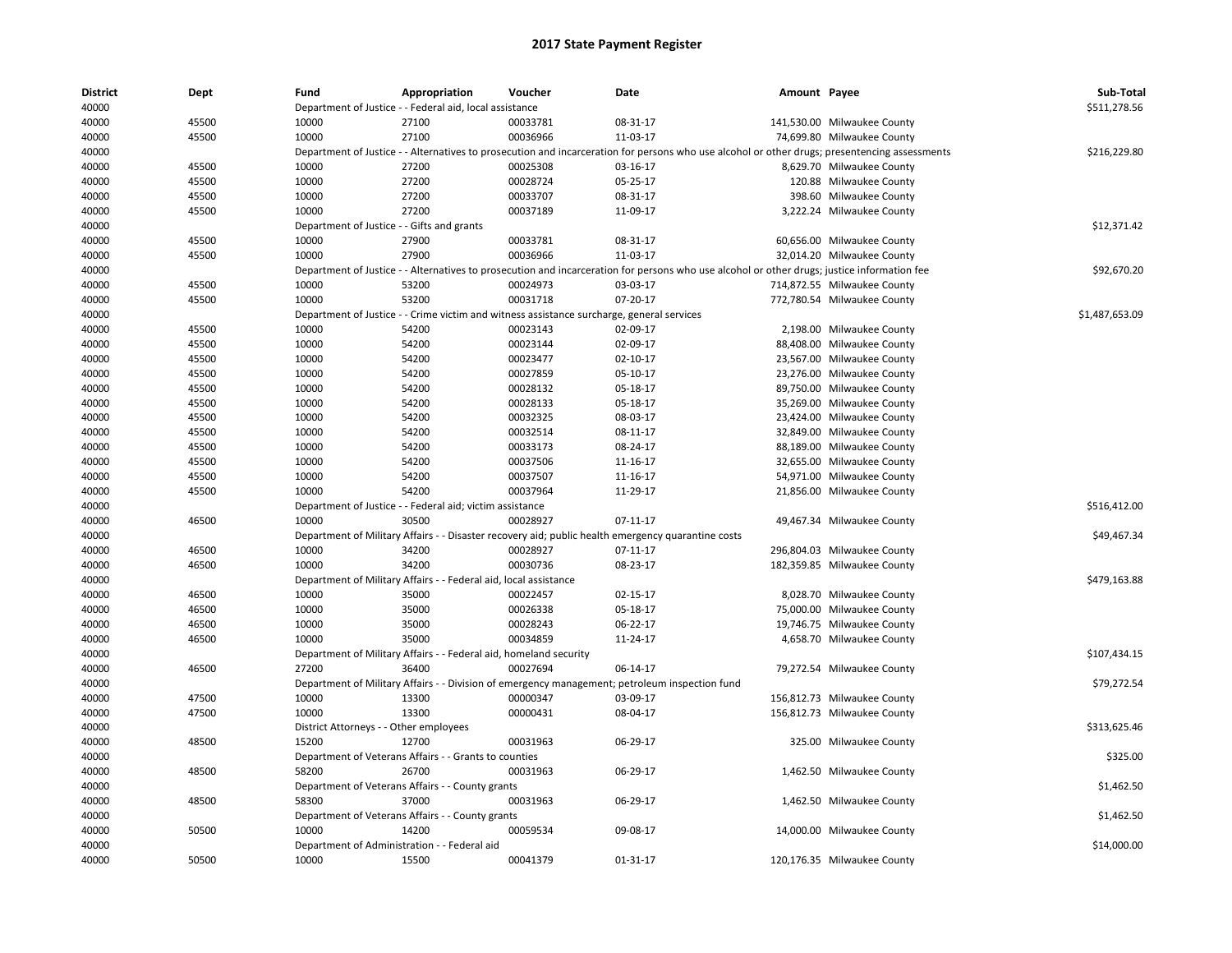| <b>District</b> | Dept  | Fund  | Appropriation                                                               | Voucher  | Date     | Amount Payee |                                | Sub-Total        |
|-----------------|-------|-------|-----------------------------------------------------------------------------|----------|----------|--------------|--------------------------------|------------------|
| 40000           | 50500 | 10000 | 15500                                                                       | 00043757 | 03-01-17 |              | 127,936.66 Milwaukee County    |                  |
| 40000           | 50500 | 10000 | 15500                                                                       | 00046140 | 03-29-17 |              | 119,743.58 Milwaukee County    |                  |
| 40000           | 50500 | 10000 | 15500                                                                       | 00048896 | 05-01-17 |              | 172,702.15 Milwaukee County    |                  |
| 40000           | 50500 | 10000 | 15500                                                                       | 00051834 | 05-31-17 |              | 187,887.99 Milwaukee County    |                  |
| 40000           | 50500 | 10000 | 15500                                                                       | 00054253 | 06-30-17 |              | 195,551.77 Milwaukee County    |                  |
| 40000           | 50500 | 10000 | 15500                                                                       | 00056702 | 07-31-17 |              | 151,145.85 Milwaukee County    |                  |
| 40000           | 50500 | 10000 | 15500                                                                       | 00058915 | 08-29-17 |              | 129,163.67 Milwaukee County    |                  |
| 40000           | 50500 | 10000 | 15500                                                                       | 00061479 | 09-29-17 |              | 156,831.70 Milwaukee County    |                  |
| 40000           | 50500 | 10000 | 15500                                                                       | 00065213 | 11-15-17 |              | 166,771.76 Milwaukee County    |                  |
| 40000           | 50500 | 10000 | 15500                                                                       | 00066437 | 11-29-17 |              | 149,318.52 Milwaukee County    |                  |
| 40000           | 50500 | 10000 | 15500                                                                       | 00066439 | 11-29-17 |              | 22,038.60 Milwaukee County     |                  |
| 40000           | 50500 | 10000 | 15500                                                                       | 00068693 | 12-29-17 |              | 110,075.33 Milwaukee County    |                  |
| 40000           |       |       | Department of Administration - - Federal aid; local assistance              |          |          |              |                                | \$1,809,343.93   |
| 40000           | 50500 | 10000 | 70900                                                                       | 00049976 | 05-15-17 |              | 3,545.00 Milwaukee County      |                  |
|                 |       |       |                                                                             |          |          |              |                                | \$3,545.00       |
| 40000           |       |       | Department of Administration - - Mental health for homeless individuals     |          |          |              |                                |                  |
| 40000           | 50500 | 10000 | 74500                                                                       | 00040869 | 01-30-17 |              | 16,493.01 Milwaukee County     |                  |
| 40000           | 50500 | 10000 | 74500                                                                       | 00045629 | 03-24-17 |              | 19,033.41 Milwaukee County     |                  |
| 40000           | 50500 | 10000 | 74500                                                                       | 00047621 | 04-20-17 |              | 19,283.33 Milwaukee County     |                  |
| 40000           | 50500 | 10000 | 74500                                                                       | 00049976 | 05-15-17 |              | 9,756.98 Milwaukee County      |                  |
| 40000           |       |       | Department of Administration - - Federal aid; individuals and organizations |          |          |              |                                | \$64,566.73      |
| 40000           | 50500 | 23500 | 37100                                                                       | 00041379 | 01-31-17 |              | 111,179.80 Milwaukee County    |                  |
| 40000           | 50500 | 23500 | 37100                                                                       | 00043757 | 03-01-17 |              | 120,598.84 Milwaukee County    |                  |
| 40000           | 50500 | 23500 | 37100                                                                       | 00046140 | 03-29-17 |              | 99,403.10 Milwaukee County     |                  |
| 40000           | 50500 | 23500 | 37100                                                                       | 00048896 | 05-01-17 |              | 108,112.57 Milwaukee County    |                  |
| 40000           | 50500 | 23500 | 37100                                                                       | 00051834 | 05-31-17 |              | 59,220.89 Milwaukee County     |                  |
| 40000           | 50500 | 23500 | 37100                                                                       | 00054253 | 06-30-17 |              | 69,838.34 Milwaukee County     |                  |
| 40000           | 50500 | 23500 | 37100                                                                       | 00056702 | 07-31-17 |              | 88,992.30 Milwaukee County     |                  |
| 40000           | 50500 | 23500 | 37100                                                                       | 00058915 | 08-29-17 |              | 74,348.49 Milwaukee County     |                  |
| 40000           | 50500 | 23500 | 37100                                                                       | 00061479 | 09-29-17 |              | 68,120.91 Milwaukee County     |                  |
| 40000           | 50500 | 23500 | 37100                                                                       | 00065213 | 11-15-17 |              | 300,768.68 Milwaukee County    |                  |
| 40000           | 50500 | 23500 | 37100                                                                       | 00066437 | 11-29-17 |              | 191,374.34 Milwaukee County    |                  |
| 40000           | 50500 | 23500 | 37100                                                                       | 00066439 | 11-29-17 |              | 135,256.71 Milwaukee County    |                  |
| 40000           | 50500 | 23500 | 37100                                                                       | 00068693 | 12-29-17 |              | 161,946.38 Milwaukee County    |                  |
| 40000           |       |       | Department of Administration - - Low-income assistance grants               |          |          |              |                                | \$1,589,161.35   |
| 40000           | 50500 | 26900 | 16600                                                                       | 00041103 | 02-07-17 |              | 1,000.00 Milwaukee County      |                  |
| 40000           | 50500 | 26900 | 16600                                                                       | 00048512 | 05-09-17 |              | 25,000.00 Milwaukee County     |                  |
| 40000           |       |       | Department of Administration - - Land                                       |          |          |              |                                | \$26,000.00      |
| 40000           | 51000 | 10000 | 12000                                                                       | 00000383 | 02-07-17 |              | 271,454.63 Milwaukee County    |                  |
| 40000           |       |       | Elections Commission - - Recount fees                                       |          |          |              |                                | \$271,454.63     |
| 40000           | 83500 | 10000 | 10500                                                                       | 00024280 | 11-20-17 |              | 23,246,617.42 Milwaukee County |                  |
| 40000           |       |       | Shared Revenue and Tax Relief - - County and municipal aid account          |          |          |              |                                | \$23,246,617.42  |
|                 | 83500 | 10000 |                                                                             |          |          |              |                                |                  |
| 40000           |       |       | 10900                                                                       | 00017354 | 07-24-17 |              | 4,935,701.00 Milwaukee County  |                  |
| 40000           |       |       | Shared Revenue and Tax Relief - - State aid; tax exempt property            |          |          |              |                                | \$4,935,701.00   |
| 40000           | 83500 | 10000 | 11000                                                                       | 00021259 | 07-24-17 |              | 323,254.07 Milwaukee County    |                  |
| 40000           | 83500 | 10000 | 11000                                                                       | 00024280 | 11-20-17 |              | 3,735,297.35 Milwaukee County  |                  |
| 40000           |       |       | Shared Revenue and Tax Relief - - Public utility distribution account       |          |          |              |                                | \$4,058,551.42   |
| 40000 Total     |       |       |                                                                             |          |          |              |                                | \$223,137,303.15 |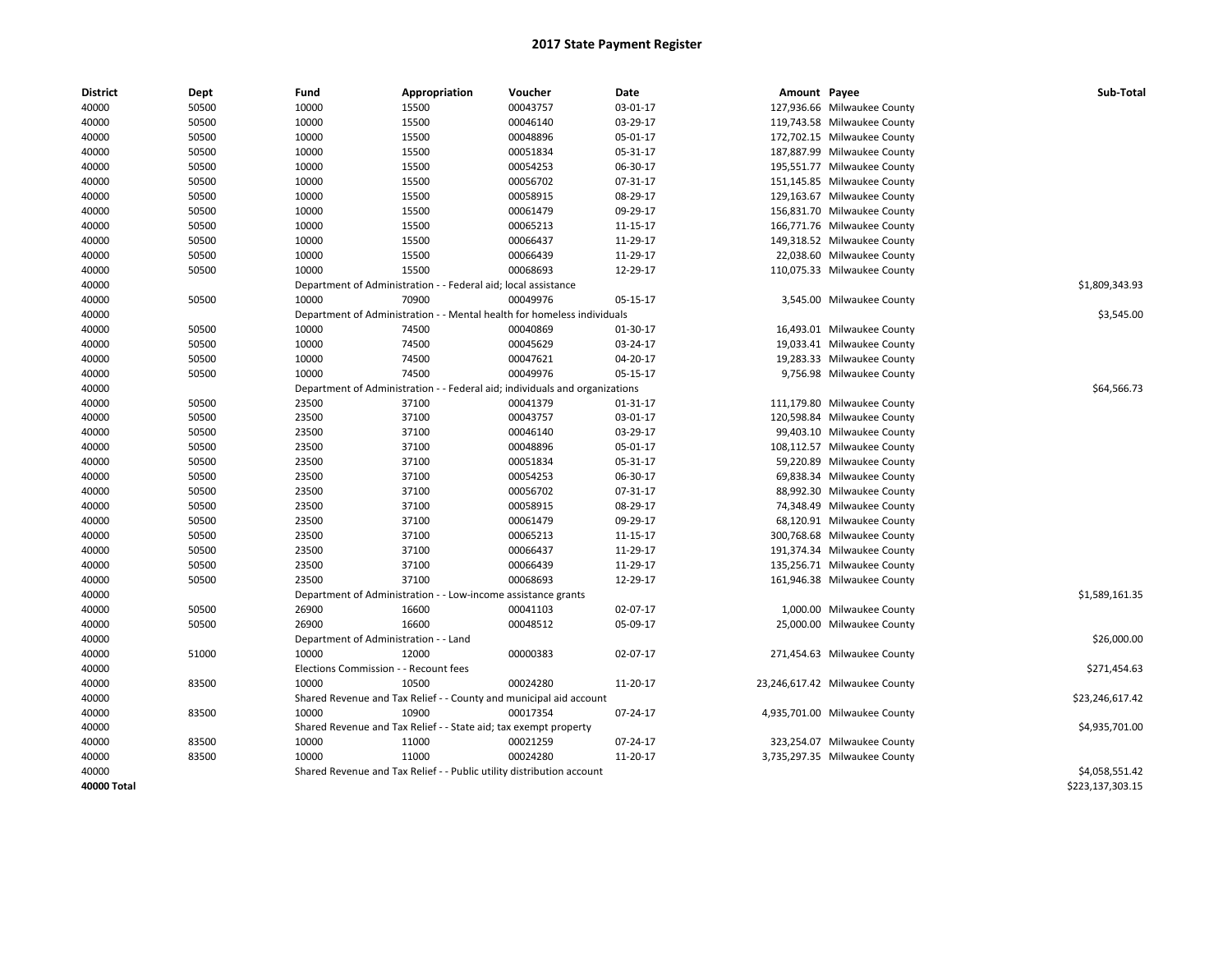| <b>District</b> | Dept  | Fund  | Appropriation                                                                    | Voucher  | Date     | Amount Payee |                                 | Sub-Total      |  |  |
|-----------------|-------|-------|----------------------------------------------------------------------------------|----------|----------|--------------|---------------------------------|----------------|--|--|
| 40106           | 11500 | 27400 | 77800                                                                            | 00029401 | 12-15-17 |              | 3,000.00 Village Of Bayside     |                |  |  |
| 40106           |       |       | Dept of Ag, Trade & Cons Protc - - CLEAN SWEEP GRANTS                            |          |          |              |                                 | \$3,000.00     |  |  |
| 40106           | 16500 | 10000 | 22500                                                                            | 00011446 | 06-26-17 |              | 20,947.84 Village Of Bayside    |                |  |  |
| 40106           |       |       | Dept of Safety & Prof Services - - Fire dues distribution                        |          |          |              |                                 | \$20,947.84    |  |  |
| 40106           | 37000 | 27400 | 67000                                                                            | 00154318 | 06-01-17 |              | 25,644.53 Village Of Bayside    |                |  |  |
| 40106           |       |       | Dept of Natural Resources - - Financial assistance for responsible units         |          |          |              |                                 |                |  |  |
| 40106           | 39500 | 21100 | 16200                                                                            | 00067376 | 01-03-17 |              | 4,218.15 Village Of Bayside     |                |  |  |
| 40106           | 39500 | 21100 | 16200                                                                            | 00098499 | 04-03-17 |              | 4,218.15 Village Of Bayside     |                |  |  |
| 40106           | 39500 | 21100 | 16200                                                                            | 00135925 | 07-03-17 |              | 4,218.15 Village Of Bayside     |                |  |  |
| 40106           | 39500 | 21100 | 16200                                                                            | 00171191 | 10-02-17 |              | 4,218.16 Village Of Bayside     |                |  |  |
| 40106           |       |       | WI Dept of Transportation - - Connecting highways aids, state funds              |          |          |              |                                 |                |  |  |
| 40106           | 39500 | 21100 | 19100                                                                            | 00066475 | 01-03-17 |              | 100,709.33 Village Of Bayside   |                |  |  |
| 40106           | 39500 | 21100 | 19100                                                                            | 00097598 | 04-03-17 |              | 100,709.33 Village Of Bayside   |                |  |  |
| 40106           | 39500 | 21100 | 19100                                                                            | 00135024 | 07-03-17 |              | 100,709.33 Village Of Bayside   |                |  |  |
| 40106           | 39500 | 21100 | 19100                                                                            | 00170290 | 10-02-17 |              | 100,709.35 Village Of Bayside   |                |  |  |
| 40106           |       |       | WI Dept of Transportation - - Transportation aids to municipalities, state funds |          |          |              |                                 |                |  |  |
| 40106           | 45500 | 10000 | 23100                                                                            | 00038842 | 12-12-17 |              | 1,760.00 Village Of Bayside     |                |  |  |
| 40106           |       |       | Department of Justice - - Law enforcement training fund, local assistance        |          |          |              |                                 |                |  |  |
| 40106           | 45500 | 10000 | 25100                                                                            | 00027406 | 05-04-17 |              | 40,250.00 Village Of Bayside    |                |  |  |
| 40106           |       |       | Department of Justice - - Federal aid, local assistance                          |          |          |              |                                 | \$40,250.00    |  |  |
| 40106           | 83500 | 10000 | 10100                                                                            | 00021240 | 07-24-17 |              | 96,025.64 Village Of Bayside    |                |  |  |
| 40106           |       |       | Shared Revenue and Tax Relief - - Expenditure restraint program account          |          |          |              |                                 | \$96,025.64    |  |  |
| 40106           | 83500 | 10000 | 10500                                                                            | 00021240 | 07-24-17 |              | 9,044.86 Village Of Bayside     |                |  |  |
| 40106           | 83500 | 10000 | 10500                                                                            | 00024261 | 11-20-17 |              | 51,254.19 Village Of Bayside    |                |  |  |
| 40106           |       |       | Shared Revenue and Tax Relief - - County and municipal aid account               |          |          |              |                                 | \$60,299.05    |  |  |
| 40106           | 83500 | 10000 | 10900                                                                            | 00018341 | 07-24-17 |              | 14,587.00 Village Of Bayside    |                |  |  |
| 40106           |       |       | Shared Revenue and Tax Relief - - State aid; tax exempt property                 |          |          |              |                                 | \$14,587.00    |  |  |
| 40106           | 83500 | 10000 | 11000                                                                            | 00021240 | 07-24-17 |              | 4.07 Village Of Bayside         |                |  |  |
| 40106           | 83500 | 10000 | 11000                                                                            | 00024261 | 11-20-17 |              | 22.66 Village Of Bayside        |                |  |  |
| 40106           |       |       | Shared Revenue and Tax Relief - - Public utility distribution account            |          |          |              |                                 | \$26.73        |  |  |
| 40106           | 83500 | 10000 | 30200                                                                            | 00020120 | 07-24-17 |              | 130,118.35 Village Of Bayside   |                |  |  |
| 40106           | 83500 | 10000 | 30200                                                                            | 00022165 | 07-24-17 |              | 1,280,810.43 Village Of Bayside |                |  |  |
| 40106           |       |       | Shared Revenue and Tax Relief - - School levy tax credit and first dollar credit |          |          |              |                                 | \$1,410,928.78 |  |  |
| 40106           | 83500 | 52100 | 36300                                                                            | 00016170 | 03-27-17 |              | 185,269.11 Village Of Bayside   |                |  |  |
| 40106           |       |       | Shared Revenue and Tax Relief - - Lottery and gaming credit                      |          |          |              |                                 | \$185,269.11   |  |  |
| 40106 Total     |       |       |                                                                                  |          |          |              |                                 | \$2,278,448.63 |  |  |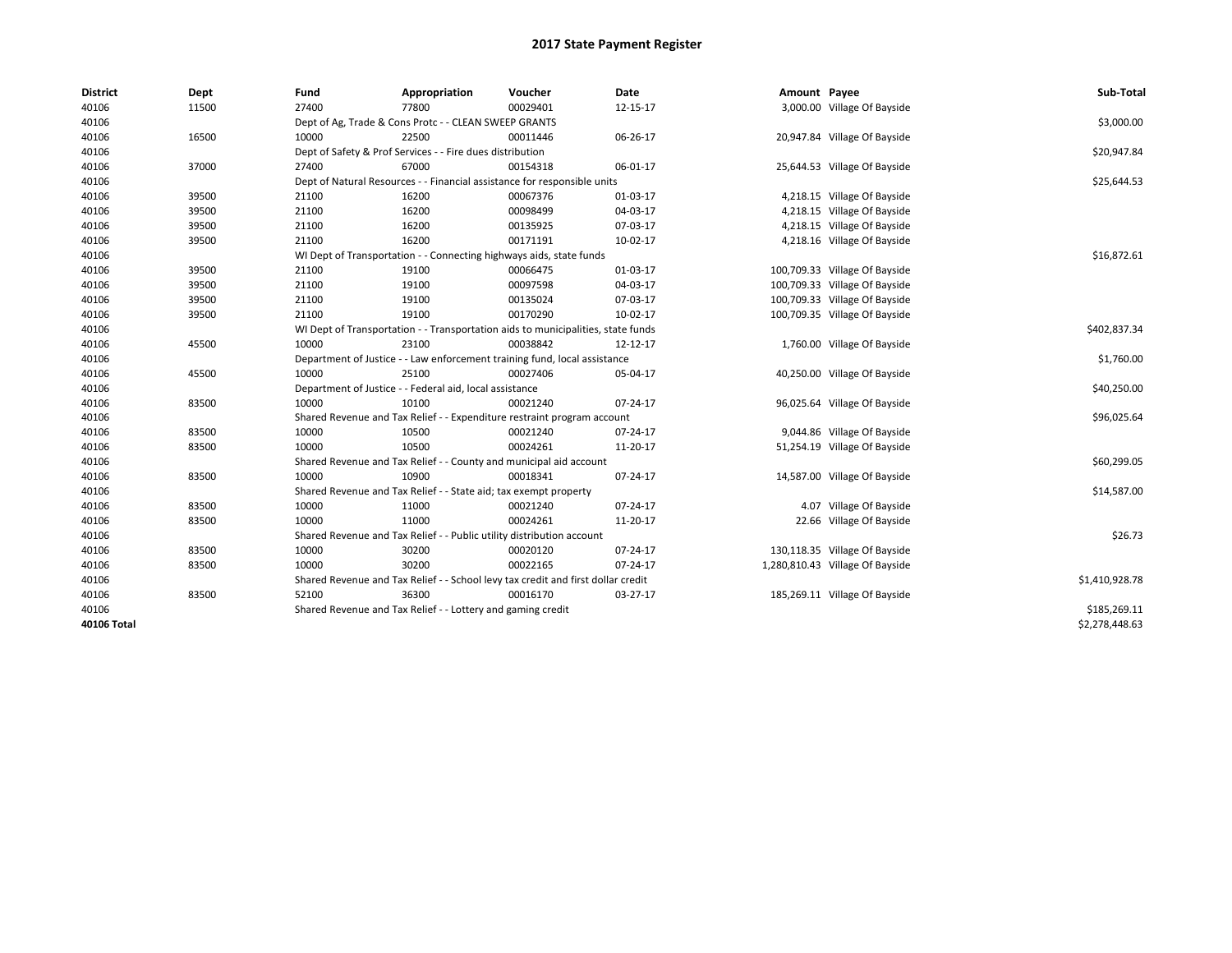| <b>District</b> | Dept  | Fund  | Appropriation                                                                    | Voucher  | Date     | Amount Payee |                                    | Sub-Total      |
|-----------------|-------|-------|----------------------------------------------------------------------------------|----------|----------|--------------|------------------------------------|----------------|
| 40107           | 16500 | 10000 | 22500                                                                            | 00011447 | 06-26-17 |              | 35,905.76 Village Of Brown Deer    |                |
| 40107           |       |       | Dept of Safety & Prof Services - - Fire dues distribution                        |          |          |              |                                    | \$35,905.76    |
| 40107           | 37000 | 27400 | 67000                                                                            | 00154699 | 06-01-17 |              | 43,622.01 Village Of Brown Deer    |                |
| 40107           |       |       | Dept of Natural Resources - - Financial assistance for responsible units         |          |          |              |                                    | \$43,622.01    |
| 40107           | 39500 | 21100 | 19100                                                                            | 00066476 | 01-03-17 |              | 115,018.21 Village Of Brown Deer   |                |
| 40107           | 39500 | 21100 | 19100                                                                            | 00097599 | 04-03-17 |              | 115,018.21 Village Of Brown Deer   |                |
| 40107           | 39500 | 21100 | 19100                                                                            | 00135025 | 07-03-17 |              | 115,018.21 Village Of Brown Deer   |                |
| 40107           | 39500 | 21100 | 19100                                                                            | 00170291 | 10-02-17 |              | 115,018.22 Village Of Brown Deer   |                |
| 40107           |       |       | WI Dept of Transportation - - Transportation aids to municipalities, state funds |          |          |              |                                    | \$460,072.85   |
| 40107           | 43500 | 10000 | 15000                                                                            | 00103156 | 02-03-17 |              | 1,000.00 Village Of Brown Deer     |                |
| 40107           | 43500 | 10000 | 15000                                                                            | 00148833 | 08-25-17 |              | 800.00 Village Of Brown Deer       |                |
| 40107           |       |       | Department of Health Services - - Federal project aids                           |          |          |              |                                    | \$1,800.00     |
| 40107           | 43500 | 10000 | 00000                                                                            | 90708    | 01-02-17 |              | 18,384.00 Village Of Brown Deer    |                |
| 40107           | 43500 | 10000 | 00000                                                                            | 90711    | 03-01-17 |              | 18,812.00 Village Of Brown Deer    |                |
| 40107           | 43500 | 10000 | 00000                                                                            | 90716    | 06-01-17 |              | 15,761.00 Village Of Brown Deer    |                |
| 40107           | 43500 | 10000 | 00000                                                                            | 90800    | 07-01-17 |              | 51,596.00 Village Of Brown Deer    |                |
| 40107           | 43500 | 10000 | 00000                                                                            | 90801    | 08-01-17 |              | 15,041.00 Village Of Brown Deer    |                |
| 40107           | 43500 | 10000 | 00000                                                                            | 90802    | 09-01-17 |              | 23,154.00 Village Of Brown Deer    |                |
| 40107           | 43500 | 10000 | 00000                                                                            | 90805    | 10-02-17 |              | 7,396.00 Village Of Brown Deer     |                |
| 40107           | 43500 | 10000 | 00000                                                                            | 90807    | 12-01-17 |              | 2,194.00 Village Of Brown Deer     |                |
| 40107           |       |       | Department of Health Services - - State/Federal Aids                             |          |          |              |                                    | \$152,338.00   |
| 40107           | 43500 | 00005 | 16300                                                                            | 01LGS    | 11-17-17 |              | 86,660.38 Village Of Brown Deer    |                |
| 40107           |       |       | Department of Health Services - - Guardianship grant program                     |          |          |              |                                    | \$86,660.38    |
| 40107           | 45500 | 10000 | 23100                                                                            | 00038547 | 12-07-17 |              | 4,160.00 Village Of Brown Deer     |                |
| 40107           |       |       | Department of Justice - - Law enforcement training fund, local assistance        |          |          |              |                                    | \$4,160.00     |
| 40107           | 45500 | 10000 | 28400                                                                            | 00023751 | 02-10-17 |              | 300.00 Village Of Brown Deer       |                |
| 40107           | 45500 | 10000 | 28400                                                                            | 00037687 | 11-16-17 |              | 2,165.67 Village Of Brown Deer     |                |
| 40107           |       |       | Department of Justice - - Internet Crimes Against Childr                         |          |          |              |                                    | \$2,465.67     |
| 40107           | 51000 | 22000 | 18000                                                                            | 00000542 | 06-05-17 |              | 300.00 Village Of Brown Deer       |                |
| 40107           | 51000 | 22000 | 18000                                                                            | 00000658 | 06-23-17 |              | 300.00 Village Of Brown Deer       |                |
| 40107           |       |       | Elections Commission - - Fed aid, election admin fund                            |          |          |              |                                    | \$600.00       |
| 40107           | 83500 | 10000 | 10100                                                                            | 00021241 | 07-24-17 |              | 266,030.48 Village Of Brown Deer   |                |
| 40107           | 83500 | 10000 | 10100                                                                            | 00024262 | 11-20-17 |              | 0.01 Village Of Brown Deer         |                |
| 40107           |       |       | Shared Revenue and Tax Relief - - Expenditure restraint program account          |          |          |              |                                    | \$266,030.49   |
| 40107           | 83500 | 10000 | 10500                                                                            | 00021241 | 07-24-17 |              | 26,843.27 Village Of Brown Deer    |                |
| 40107           | 83500 | 10000 | 10500                                                                            | 00024262 | 11-20-17 |              |                                    |                |
|                 |       |       |                                                                                  |          |          |              | 65,451.47 Village Of Brown Deer    |                |
| 40107           |       |       | Shared Revenue and Tax Relief - - County and municipal aid account               |          |          |              |                                    | \$92,294.74    |
| 40107           | 83500 | 10000 | 10900                                                                            | 00018342 | 07-24-17 |              | 599,770.00 Village Of Brown Deer   |                |
| 40107           | 83500 | 10000 | 10900                                                                            | 00019861 | 07-24-17 |              | 21,106.00 Village Of Brown Deer    |                |
| 40107           |       |       | Shared Revenue and Tax Relief - - State aid; tax exempt property                 |          |          |              |                                    | \$620,876.00   |
| 40107           | 83500 | 10000 | 11000                                                                            | 00021241 | 07-24-17 |              | 1,314.06 Village Of Brown Deer     |                |
| 40107           | 83500 | 10000 | 11000                                                                            | 00024262 | 11-20-17 |              | 7,603.80 Village Of Brown Deer     |                |
| 40107           |       |       | Shared Revenue and Tax Relief - - Public utility distribution account            |          |          |              |                                    | \$8,917.86     |
| 40107           | 83500 | 10000 | 30200                                                                            | 00020121 | 07-24-17 |              | 427,929.00 Village Of Brown Deer   |                |
| 40107           | 83500 | 10000 | 30200                                                                            | 00022166 | 07-24-17 |              | 2,394,125.86 Village Of Brown Deer |                |
| 40107           |       |       | Shared Revenue and Tax Relief - - School levy tax credit and first dollar credit |          |          |              |                                    | \$2,822,054.86 |
| 40107           | 83500 | 52100 | 36300                                                                            | 00016171 | 03-27-17 |              | 653,905.40 Village Of Brown Deer   |                |
| 40107           |       |       | Shared Revenue and Tax Relief - - Lottery and gaming credit                      |          |          |              |                                    | \$653,905.40   |
| 40107 Total     |       |       |                                                                                  |          |          |              |                                    | \$5,251,704.02 |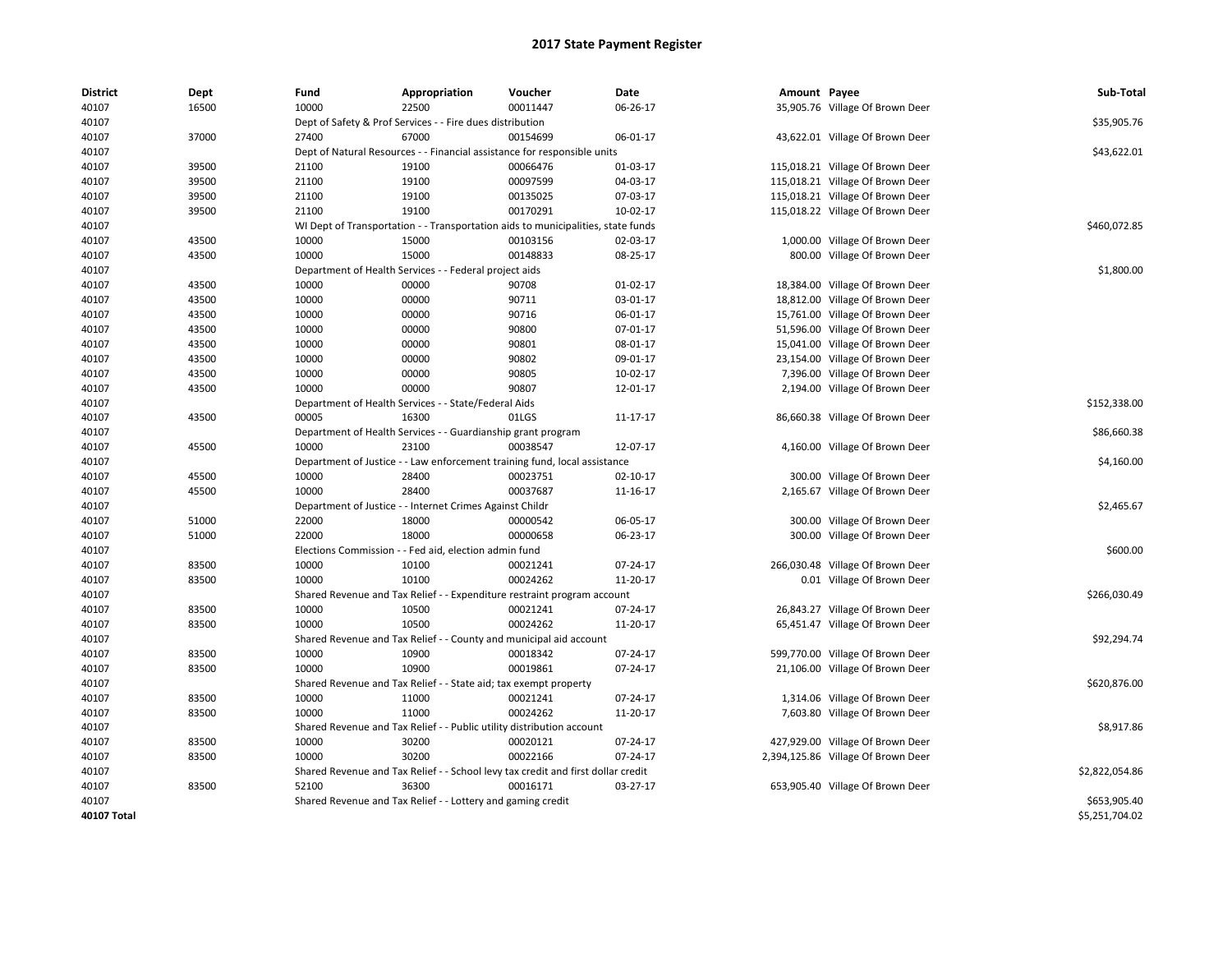| <b>District</b> | Dept  | Fund  | Appropriation                                                                    | Voucher  | Date     | Amount Payee |                                    | Sub-Total      |
|-----------------|-------|-------|----------------------------------------------------------------------------------|----------|----------|--------------|------------------------------------|----------------|
| 40126           | 16500 | 10000 | 22500                                                                            | 00011448 | 06-26-17 |              | 33,088.16 Fox Point, Village of    |                |
| 40126           |       |       | Dept of Safety & Prof Services - - Fire dues distribution                        |          |          |              |                                    | \$33,088.16    |
| 40126           | 37000 | 27400 | 67000                                                                            | 00154608 | 06-01-17 |              | 58,376.89 Fox Point, Village of    |                |
| 40126           |       |       | Dept of Natural Resources - - Financial assistance for responsible units         |          |          |              |                                    | \$58,376.89    |
| 40126           | 39500 | 21100 | 16200                                                                            | 00067377 | 01-03-17 |              | 8,565.10 Fox Point, Village of     |                |
| 40126           | 39500 | 21100 | 16200                                                                            | 00098500 | 04-03-17 |              | 8,565.10 Fox Point, Village of     |                |
| 40126           | 39500 | 21100 | 16200                                                                            | 00135926 | 07-03-17 |              | 8,565.10 Fox Point, Village of     |                |
| 40126           | 39500 | 21100 | 16200                                                                            | 00171192 | 10-02-17 |              | 8,565.12 Fox Point, Village of     |                |
| 40126           |       |       | WI Dept of Transportation - - Connecting highways aids, state funds              |          |          |              |                                    | \$34,260.42    |
| 40126           | 39500 | 21100 | 18500                                                                            | 00160049 | 09-01-17 |              | 3,990.00 Fox Point, Village of     |                |
| 40126           |       |       | WI Dept of Transportation - - Highway safety, local assistance, federal funds    |          |          |              |                                    | \$3,990.00     |
| 40126           | 39500 | 21100 | 19100                                                                            | 00066477 | 01-03-17 |              | 113,853.66 Fox Point, Village of   |                |
| 40126           | 39500 | 21100 | 19100                                                                            | 00097600 | 04-03-17 |              | 113,853.66 Fox Point, Village of   |                |
| 40126           | 39500 | 21100 | 19100                                                                            | 00135026 | 07-03-17 |              | 113,853.66 Fox Point, Village of   |                |
| 40126           | 39500 | 21100 | 19100                                                                            | 00170292 | 10-02-17 |              | 113,853.68 Fox Point, Village of   |                |
| 40126           |       |       | WI Dept of Transportation - - Transportation aids to municipalities, state funds |          |          |              |                                    | \$455,414.66   |
| 40126           | 45500 | 10000 | 23100                                                                            | 00039129 | 12-20-17 |              | 2,400.00 Fox Point, Village of     |                |
| 40126           |       |       | Department of Justice - - Law enforcement training fund, local assistance        |          |          |              |                                    | \$2,400.00     |
| 40126           | 83500 | 10000 | 10100                                                                            | 00021242 | 07-24-17 |              | 110,091.94 Fox Point, Village of   |                |
| 40126           |       |       | Shared Revenue and Tax Relief - - Expenditure restraint program account          |          |          |              |                                    | \$110,091.94   |
| 40126           | 83500 | 10000 | 10500                                                                            | 00021242 | 07-24-17 |              | 13,495.28 Fox Point, Village of    |                |
| 40126           | 83500 | 10000 | 10500                                                                            | 00024263 | 11-20-17 |              | 76,473.26 Fox Point, Village of    |                |
| 40126           |       |       | Shared Revenue and Tax Relief - - County and municipal aid account               |          |          |              |                                    | \$89,968.54    |
| 40126           | 83500 | 10000 | 10900                                                                            | 00018343 | 07-24-17 |              | 6,760.00 Fox Point, Village of     |                |
| 40126           |       |       | Shared Revenue and Tax Relief - - State aid; tax exempt property                 |          |          |              |                                    | \$6,760.00     |
| 40126           | 83500 | 10000 | 11000                                                                            | 00021242 | 07-24-17 |              | 593.00 Fox Point, Village of       |                |
| 40126           | 83500 | 10000 | 11000                                                                            | 00024263 | 11-20-17 |              | 3,494.32 Fox Point, Village of     |                |
| 40126           |       |       | Shared Revenue and Tax Relief - - Public utility distribution account            |          |          |              |                                    | \$4,087.32     |
| 40126           | 83500 | 10000 | 30200                                                                            | 00020122 | 07-24-17 |              | 215,321.01 Fox Point, Village of   |                |
| 40126           | 83500 | 10000 | 30200                                                                            | 00022167 | 07-24-17 |              | 2,406,951.38 Fox Point, Village of |                |
| 40126           |       |       | Shared Revenue and Tax Relief - - School levy tax credit and first dollar credit |          |          |              |                                    | \$2,622,272.39 |
| 40126           | 83500 | 52100 | 36300                                                                            | 00016172 | 03-27-17 |              | 354,684.82 Fox Point, Village of   |                |
| 40126           |       |       | Shared Revenue and Tax Relief - - Lottery and gaming credit                      |          |          |              |                                    | \$354,684.82   |
| 40126 Total     |       |       |                                                                                  |          |          |              |                                    | \$3,775,395.14 |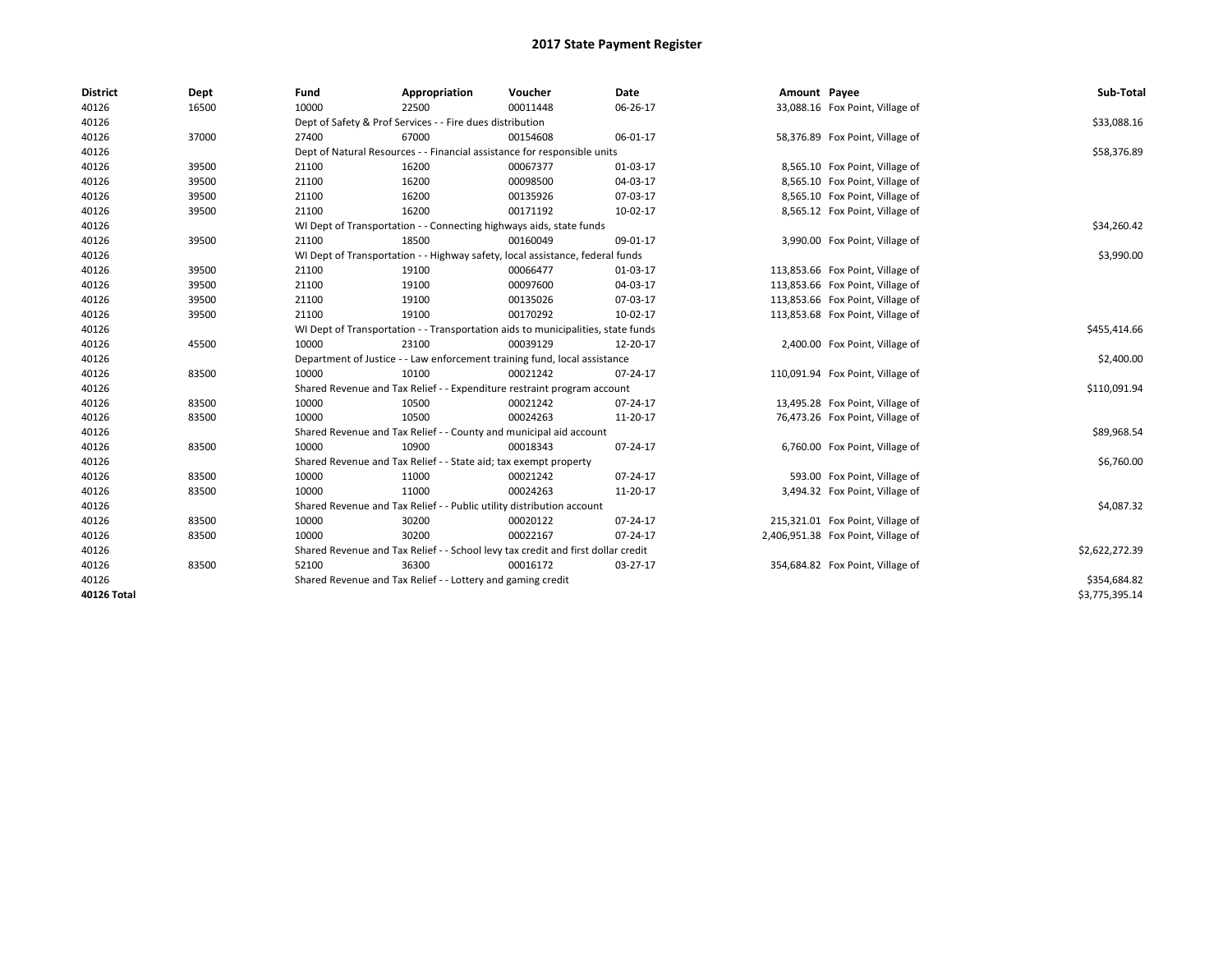| <b>District</b> | Dept  | Fund  | Appropriation                                                                    | Voucher  | <b>Date</b> | Amount Payee |                                   | Sub-Total      |
|-----------------|-------|-------|----------------------------------------------------------------------------------|----------|-------------|--------------|-----------------------------------|----------------|
| 40131           | 16500 | 10000 | 22500                                                                            | 00011449 | 06-26-17    |              | 55,098.66 Village Of Greendale    |                |
| 40131           |       |       | Dept of Safety & Prof Services - - Fire dues distribution                        |          |             |              |                                   | \$55,098.66    |
| 40131           | 37000 | 27400 | 67000                                                                            | 00154774 | 06-01-17    |              | 54,437.97 Village Of Greendale    |                |
| 40131           |       |       | Dept of Natural Resources - - Financial assistance for responsible units         |          |             |              |                                   | \$54,437.97    |
| 40131           | 39500 | 21100 | 19100                                                                            | 00066478 | 01-03-17    |              | 135,156.56 Village Of Greendale   |                |
| 40131           | 39500 | 21100 | 19100                                                                            | 00097601 | 04-03-17    |              | 135,156.56 Village Of Greendale   |                |
| 40131           | 39500 | 21100 | 19100                                                                            | 00135027 | 07-03-17    |              | 135,156.56 Village Of Greendale   |                |
| 40131           | 39500 | 21100 | 19100                                                                            | 00170293 | 10-02-17    |              | 135,156.56 Village Of Greendale   |                |
| 40131           |       |       | WI Dept of Transportation - - Transportation aids to municipalities, state funds |          |             |              |                                   | \$540,626.24   |
| 40131           | 43500 | 10000 | 11900                                                                            | 00152443 | 09-01-17    |              | 5,974.38 Village Of Greendale     |                |
| 40131           |       |       | Department of Health Services - - Emergency medical services; aids               |          |             |              |                                   | \$5,974.38     |
| 40131           | 43500 | 10000 | 00000                                                                            | 90711    | 03-01-17    |              | 17,568.00 Village Of Greendale    |                |
| 40131           | 43500 | 10000 | 00000                                                                            | 90802    | 09-01-17    |              | 14,164.00 Village Of Greendale    |                |
| 40131           | 43500 | 10000 | 00000                                                                            | 90805    | 10-02-17    |              | 2,761.00 Village Of Greendale     |                |
| 40131           | 43500 | 10000 | 00000                                                                            | 90806    | 11-01-17    |              | 33,961.00 Village Of Greendale    |                |
| 40131           |       |       | Department of Health Services - - State/Federal Aids                             |          |             |              |                                   | \$68,454.00    |
| 40131           | 43500 | 00005 | 16300                                                                            | 01LGS    | 11-17-17    |              | 13,245.28 Village Of Greendale    |                |
| 40131           |       |       | Department of Health Services - - Guardianship grant program                     |          |             |              |                                   | \$13,245.28    |
| 40131           | 45500 | 10000 | 22100                                                                            | 00035904 | 10-13-17    |              | 90.00 Village Of Greendale        |                |
| 40131           |       |       | Department of Justice - - Crime laboratories; deoxyribonucleic acid analysis     |          |             |              |                                   | \$90.00        |
| 40131           | 45500 | 10000 | 23100                                                                            | 00039537 | 12-21-17    |              | 4,160.00 Village Of Greendale     |                |
| 40131           |       |       | Department of Justice - - Law enforcement training fund, local assistance        |          |             |              |                                   | \$4,160.00     |
| 40131           | 45500 | 10000 | 25100                                                                            | 00039704 | 12-28-17    |              | 7,820.00 Village Of Greendale     |                |
| 40131           |       |       | Department of Justice - - Federal aid, local assistance                          |          |             |              |                                   | \$7,820.00     |
| 40131           | 83500 | 10000 | 10100                                                                            | 00021243 | 07-24-17    |              | 235,252.75 Village Of Greendale   |                |
| 40131           |       |       | Shared Revenue and Tax Relief - - Expenditure restraint program account          |          |             |              |                                   | \$235,252.75   |
| 40131           | 83500 | 10000 | 10500                                                                            | 00021243 | 07-24-17    |              | 36,464.52 Village Of Greendale    |                |
| 40131           | 83500 | 10000 | 10500                                                                            | 00024264 | 11-20-17    |              | 193,387.03 Village Of Greendale   |                |
| 40131           |       |       | Shared Revenue and Tax Relief - - County and municipal aid account               |          |             |              |                                   | \$229,851.55   |
| 40131           | 83500 | 10000 | 10900                                                                            | 00018344 | 07-24-17    |              | 8,644.00 Village Of Greendale     |                |
| 40131           | 83500 | 10000 | 10900                                                                            | 00019862 | 07-24-17    |              | 20,413.00 Village Of Greendale    |                |
| 40131           |       |       | Shared Revenue and Tax Relief - - State aid; tax exempt property                 |          |             |              |                                   | \$29,057.00    |
| 40131           | 83500 | 10000 | 30200                                                                            | 00020123 | 07-24-17    |              | 347,319.35 Village Of Greendale   |                |
| 40131           | 83500 | 10000 | 30200                                                                            | 00022168 | 07-24-17    |              | 2,628,451.78 Village Of Greendale |                |
| 40131           |       |       | Shared Revenue and Tax Relief - - School levy tax credit and first dollar credit |          |             |              |                                   | \$2,975,771.13 |
| 40131           | 83500 | 10000 | 50100                                                                            | 00015328 | 01-31-17    |              | 3,218.99 Village Of Greendale     |                |
| 40131           |       |       | Shared Revenue and Tax Relief - - Payments for municipal services                |          |             |              |                                   | \$3,218.99     |
| 40131           | 83500 | 52100 | 36300                                                                            | 00016173 | 03-27-17    |              | 585,031.68 Village Of Greendale   |                |
| 40131           |       |       | Shared Revenue and Tax Relief - - Lottery and gaming credit                      |          |             |              |                                   | \$585,031.68   |
| 40131 Total     |       |       |                                                                                  |          |             |              |                                   | \$4,808,089.63 |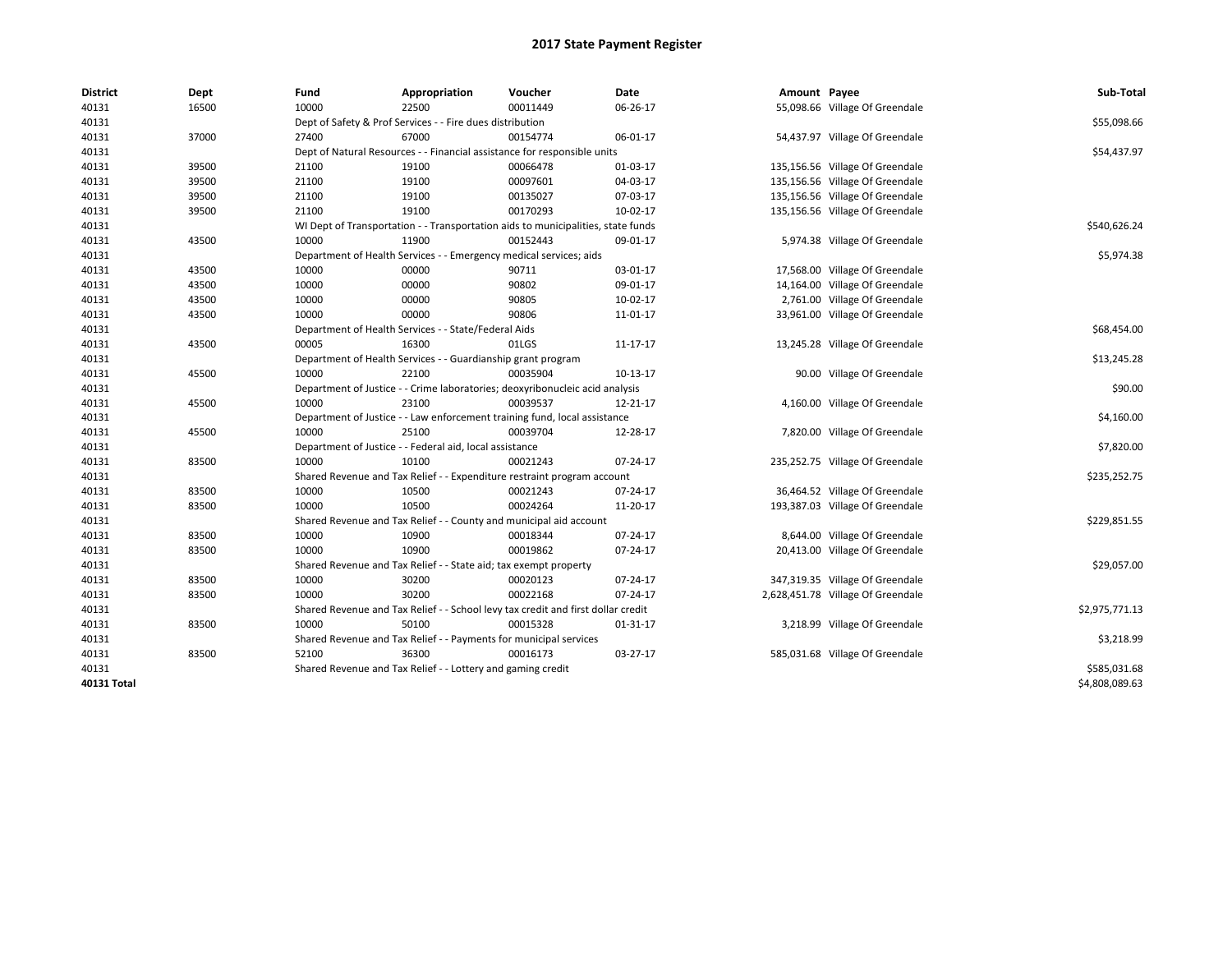| <b>District</b> | Dept  | Fund  | Appropriation                                                                    | Voucher  | Date     | Amount Payee |                                        | Sub-Total      |
|-----------------|-------|-------|----------------------------------------------------------------------------------|----------|----------|--------------|----------------------------------------|----------------|
| 40136           | 16500 | 10000 | 22500                                                                            | 00011450 | 06-26-17 |              | 27,720.73 Hales Corners, Village of    |                |
| 40136           |       |       | Dept of Safety & Prof Services - - Fire dues distribution                        |          |          |              |                                        | \$27,720.73    |
| 40136           | 37000 | 27400 | 65800                                                                            | 00132495 | 03-07-17 |              | 85,000.00 Hales Corners, Village of    |                |
| 40136           |       |       | Dept of Natural Resources - - Environmental aids -- urban nonpoint source        |          |          |              |                                        | \$85,000.00    |
| 40136           | 37000 | 27400 | 67000                                                                            | 00154159 | 06-01-17 |              | 19,941.78 Hales Corners, Village of    |                |
| 40136           |       |       | Dept of Natural Resources - - Financial assistance for responsible units         |          |          |              |                                        | \$19,941.78    |
| 40136           | 39500 | 21100 | 18500                                                                            | 00071751 | 01-09-17 |              | 2,224.56 Hales Corners, Village of     |                |
| 40136           |       |       | WI Dept of Transportation - - Highway safety, local assistance, federal funds    |          |          |              |                                        | \$2,224.56     |
| 40136           | 39500 | 21100 | 19100                                                                            | 00066479 | 01-03-17 |              | 103,996.74 Hales Corners, Village of   |                |
| 40136           | 39500 | 21100 | 19100                                                                            | 00097602 | 04-03-17 |              | 103,996.74 Hales Corners, Village of   |                |
| 40136           | 39500 | 21100 | 19100                                                                            | 00135028 | 07-03-17 |              | 103,996.74 Hales Corners, Village of   |                |
| 40136           | 39500 | 21100 | 19100                                                                            | 00170294 | 10-02-17 |              | 103,996.74 Hales Corners, Village of   |                |
| 40136           |       |       | WI Dept of Transportation - - Transportation aids to municipalities, state funds |          |          |              |                                        | \$415,986.96   |
| 40136           | 43500 | 10000 | 11900                                                                            | 00152327 | 09-01-17 |              | 3,817.65 Hales Corners, Village of     |                |
| 40136           |       |       | Department of Health Services - - Emergency medical services; aids               |          |          |              |                                        | \$3,817.65     |
| 40136           | 43500 | 10000 | 00000                                                                            | 90710    | 02-01-17 |              | 5,000.00 Hales Corners, Village of     |                |
| 40136           | 43500 | 10000 | 00000                                                                            | 90711    | 03-01-17 |              | 3,000.00 Hales Corners, Village of     |                |
| 40136           | 43500 | 10000 | 00000                                                                            | 90715    | 05-01-17 |              | 3,000.00 Hales Corners, Village of     |                |
| 40136           | 43500 | 10000 | 00000                                                                            | 90716    | 06-01-17 |              | 5,187.00 Hales Corners, Village of     |                |
| 40136           | 43500 | 10000 | 00000                                                                            | 90800    | 07-01-17 |              | 1,318.00 Hales Corners, Village of     |                |
|                 |       |       |                                                                                  |          |          |              |                                        |                |
| 40136           | 43500 | 10000 | 00000                                                                            | 90801    | 08-01-17 |              | 3,111.00 Hales Corners, Village of     |                |
| 40136           | 43500 | 10000 | 00000                                                                            | 90802    | 09-01-17 |              | 1,600.00 Hales Corners, Village of     |                |
| 40136           | 43500 | 10000 | 00000                                                                            | 90805    | 10-02-17 |              | 163.00 Hales Corners, Village of       |                |
| 40136           | 43500 | 10000 | 00000                                                                            | 90713    | 04-01-17 |              | 5,593.00 Hales Corners, Village of     |                |
| 40136           |       |       | Department of Health Services - - State/Federal Aids                             |          |          |              |                                        | \$27,972.00    |
| 40136           | 43500 | 00005 | 16300                                                                            | 01LGS    | 11-17-17 |              | 3,113.21 Hales Corners, Village of     |                |
| 40136           |       |       | Department of Health Services - - Guardianship grant program                     |          |          |              |                                        | \$3,113.21     |
| 40136           | 45500 | 10000 | 23100                                                                            | 00033837 | 08-31-17 |              | 2,240.00 Hales Corners, Village of     |                |
| 40136           |       |       | Department of Justice - - Law enforcement training fund, local assistance        |          |          |              |                                        | \$2,240.00     |
| 40136           | 83500 | 10000 | 10100                                                                            | 00021244 | 07-24-17 |              | 136,529.68 Hales Corners, Village of   |                |
| 40136           | 83500 | 10000 | 10100                                                                            | 00024265 | 11-20-17 |              | 0.01 Hales Corners, Village of         |                |
| 40136           |       |       | Shared Revenue and Tax Relief - - Expenditure restraint program account          |          |          |              |                                        | \$136,529.69   |
| 40136           | 83500 | 10000 | 10500                                                                            | 00021244 | 07-24-17 |              | 15,696.87 Hales Corners, Village of    |                |
| 40136           | 83500 | 10000 | 10500                                                                            | 00024265 | 11-20-17 |              | 85,835.75 Hales Corners, Village of    |                |
| 40136           |       |       | Shared Revenue and Tax Relief - - County and municipal aid account               |          |          |              |                                        | \$101,532.62   |
| 40136           | 83500 | 10000 | 10900                                                                            | 00018345 | 07-24-17 |              | 9,890.00 Hales Corners, Village of     |                |
| 40136           | 83500 | 10000 | 10900                                                                            | 00019863 | 07-24-17 |              | 235.00 Hales Corners, Village of       |                |
| 40136           |       |       | Shared Revenue and Tax Relief - - State aid; tax exempt property                 |          |          |              |                                        | \$10,125.00    |
| 40136           | 83500 | 10000 | 11000                                                                            | 00021244 | 07-24-17 |              | 153.74 Hales Corners, Village of       |                |
| 40136           | 83500 | 10000 | 11000                                                                            | 00024265 | 11-20-17 |              | 856.94 Hales Corners, Village of       |                |
| 40136           |       |       | Shared Revenue and Tax Relief - - Public utility distribution account            |          |          |              |                                        | \$1,010.68     |
| 40136           | 83500 | 10000 | 30200                                                                            | 00020124 | 07-24-17 |              | 150,759.76 Hales Corners, Village of   |                |
| 40136           | 83500 | 10000 | 30200                                                                            | 00022169 | 07-24-17 |              | 1,158,603.40 Hales Corners, Village of |                |
| 40136           |       |       | Shared Revenue and Tax Relief - - School levy tax credit and first dollar credit |          |          |              |                                        | \$1,309,363.16 |
| 40136           | 83500 | 52100 | 36300                                                                            | 00016174 | 03-27-17 |              | 222,658.94 Hales Corners, Village of   |                |
| 40136           |       |       | Shared Revenue and Tax Relief - - Lottery and gaming credit                      |          |          |              |                                        | \$222,658.94   |
| 40136 Total     |       |       |                                                                                  |          |          |              |                                        | \$2,369,236.98 |
|                 |       |       |                                                                                  |          |          |              |                                        |                |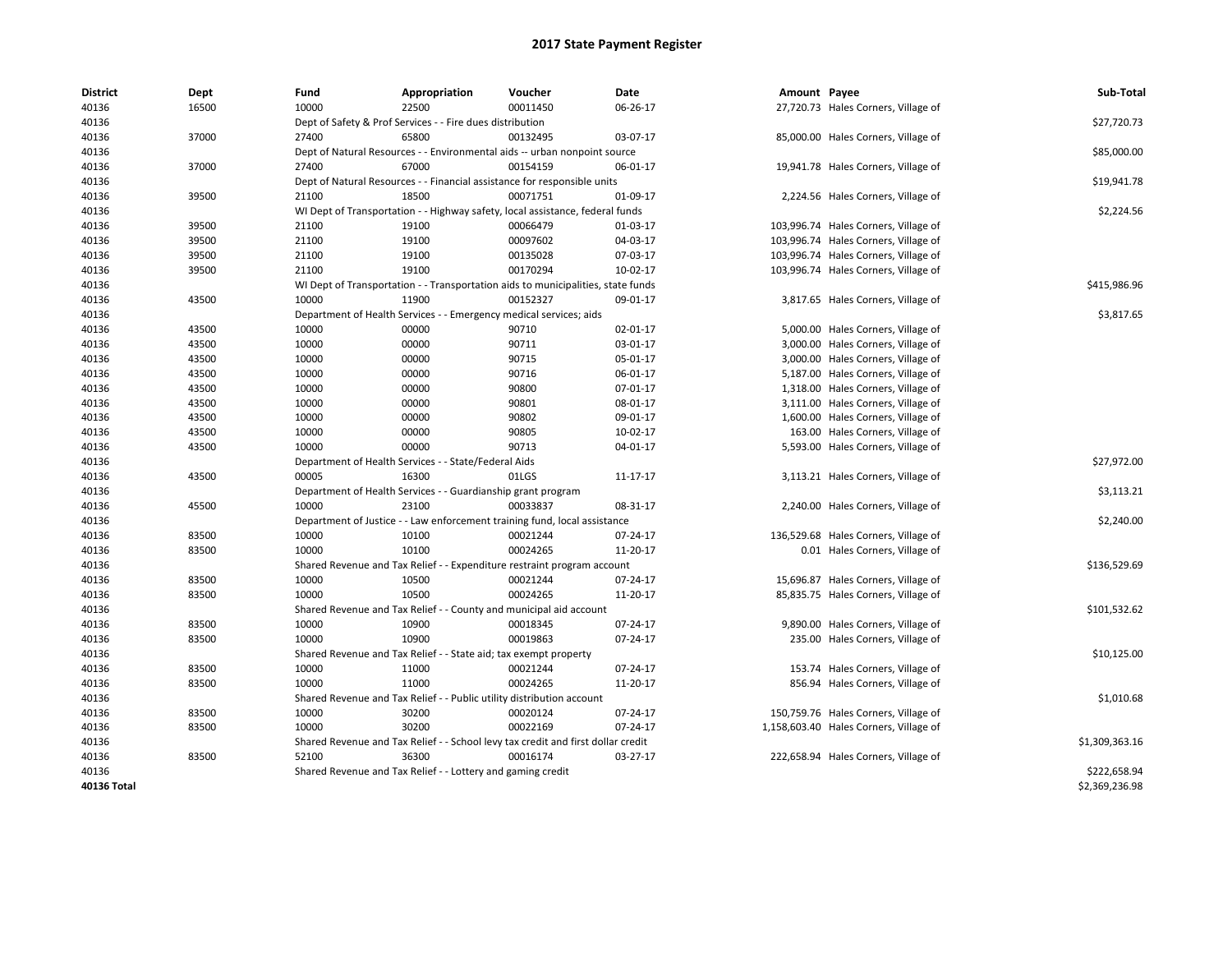| <b>District</b> | Dept  | Fund  | Appropriation                                                                    | Voucher  | Date       | Amount Payee |                                     | Sub-Total      |  |  |
|-----------------|-------|-------|----------------------------------------------------------------------------------|----------|------------|--------------|-------------------------------------|----------------|--|--|
| 40176           | 16500 | 10000 | 22500                                                                            | 00011451 | 06-26-17   |              | 16,801.28 Village Of River Hills    |                |  |  |
| 40176           |       |       | Dept of Safety & Prof Services - - Fire dues distribution                        |          |            |              |                                     | \$16,801.28    |  |  |
| 40176           | 37000 | 27400 | 67000                                                                            | 00154068 | 06-01-17   |              | 10,811.21 Village Of River Hills    |                |  |  |
| 40176           |       |       | Dept of Natural Resources - - Financial assistance for responsible units         |          |            |              |                                     | \$10,811.21    |  |  |
| 40176           | 39500 | 21100 | 18500                                                                            | 00089519 | 02-28-17   |              | 3,982.28 Village Of River Hills     |                |  |  |
| 40176           | 39500 | 21100 | 18500                                                                            | 00092818 | 03-13-17   |              | 2,730.15 Village Of River Hills     |                |  |  |
| 40176           | 39500 | 21100 | 18500                                                                            | 00092819 | 03-13-17   |              | 2,986.56 Village Of River Hills     |                |  |  |
| 40176           | 39500 | 21100 | 18500                                                                            | 00093344 | 03-22-17   |              | 3,408.36 Village Of River Hills     |                |  |  |
| 40176           | 39500 | 21100 | 18500                                                                            | 00106097 | 05-09-17   |              | 2,544.60 Village Of River Hills     |                |  |  |
| 40176           | 39500 | 21100 | 18500                                                                            | 00136093 | 06-29-17   |              | 3,704.60 Village Of River Hills     |                |  |  |
| 40176           | 39500 | 21100 | 18500                                                                            | 00136094 | 06-29-17   |              | 4,241.80 Village Of River Hills     |                |  |  |
| 40176           | 39500 | 21100 | 18500                                                                            | 00139927 | 07-19-17   |              | 5,034.69 Village Of River Hills     |                |  |  |
| 40176           | 39500 | 21100 | 18500                                                                            | 00157866 | 08-30-17   |              | 4,375.68 Village Of River Hills     |                |  |  |
| 40176           | 39500 | 21100 | 18500                                                                            | 00161767 | 09-25-17   |              | 5,089.35 Village Of River Hills     |                |  |  |
| 40176           | 39500 | 21100 | 18500                                                                            | 00173934 | 10-06-17   |              | 5,459.96 Village Of River Hills     |                |  |  |
| 40176           | 39500 | 21100 | 18500                                                                            | 00198001 | 12-11-17   |              | 4,666.76 Village Of River Hills     |                |  |  |
| 40176           |       |       | WI Dept of Transportation - - Highway safety, local assistance, federal funds    |          |            |              |                                     |                |  |  |
| 40176           | 39500 | 21100 | 19100                                                                            | 00066480 | 01-03-17   |              | 68,155.14 Village Of River Hills    |                |  |  |
| 40176           | 39500 | 21100 | 19100                                                                            | 00097603 | 04-03-17   |              | 68,155.14 Village Of River Hills    |                |  |  |
| 40176           | 39500 | 21100 | 19100                                                                            | 00135029 | 07-03-17   |              | 68,155.14 Village Of River Hills    |                |  |  |
| 40176           | 39500 | 21100 | 19100                                                                            | 00170295 | $10-02-17$ |              | 68,155.17 Village Of River Hills    |                |  |  |
| 40176           |       |       | WI Dept of Transportation - - Transportation aids to municipalities, state funds |          |            |              |                                     | \$272,620.59   |  |  |
| 40176           | 45500 | 10000 | 23100                                                                            | 00039171 | 12-26-17   |              | 1,760.00 Village Of River Hills     |                |  |  |
| 40176           |       |       | Department of Justice - - Law enforcement training fund, local assistance        |          |            |              |                                     | \$1,760.00     |  |  |
| 40176           | 83500 | 10000 | 10100                                                                            | 00021245 | 07-24-17   |              | 54,896.14 Village Of River Hills    |                |  |  |
| 40176           | 83500 | 10000 | 10100                                                                            | 00024266 | 11-20-17   |              | 0.01 Village Of River Hills         |                |  |  |
| 40176           |       |       | Shared Revenue and Tax Relief - - Expenditure restraint program account          |          |            |              |                                     | \$54,896.15    |  |  |
| 40176           | 83500 | 10000 | 10500                                                                            | 00021245 | 07-24-17   |              | 3,092.71 Village Of River Hills     |                |  |  |
| 40176           | 83500 | 10000 | 10500                                                                            | 00024266 | 11-20-17   |              | 17,525.34 Village Of River Hills    |                |  |  |
| 40176           |       |       | Shared Revenue and Tax Relief - - County and municipal aid account               |          |            |              |                                     | \$20,618.05    |  |  |
| 40176           | 83500 | 10000 | 10900                                                                            | 00018346 | 07-24-17   |              | 118.00 Village Of River Hills       |                |  |  |
| 40176           |       |       | Shared Revenue and Tax Relief - - State aid; tax exempt property                 |          |            |              |                                     | \$118.00       |  |  |
| 40176           | 83500 | 10000 | 30200                                                                            | 00020125 | 07-24-17   |              | 49,187.17 Village Of River Hills    |                |  |  |
| 40176           | 83500 | 10000 | 30200                                                                            | 00022170 | 07-24-17   |              | 1,010,740.63 Village Of River Hills |                |  |  |
| 40176           |       |       | Shared Revenue and Tax Relief - - School levy tax credit and first dollar credit |          |            |              |                                     | \$1,059,927.80 |  |  |
| 40176           | 83500 | 52100 | 36300                                                                            | 00016175 | 03-27-17   |              | 77,627.46 Village Of River Hills    |                |  |  |
| 40176           |       |       | Shared Revenue and Tax Relief - - Lottery and gaming credit                      |          |            |              |                                     | \$77,627.46    |  |  |
| 40176 Total     |       |       |                                                                                  |          |            |              |                                     | \$1,563,405.33 |  |  |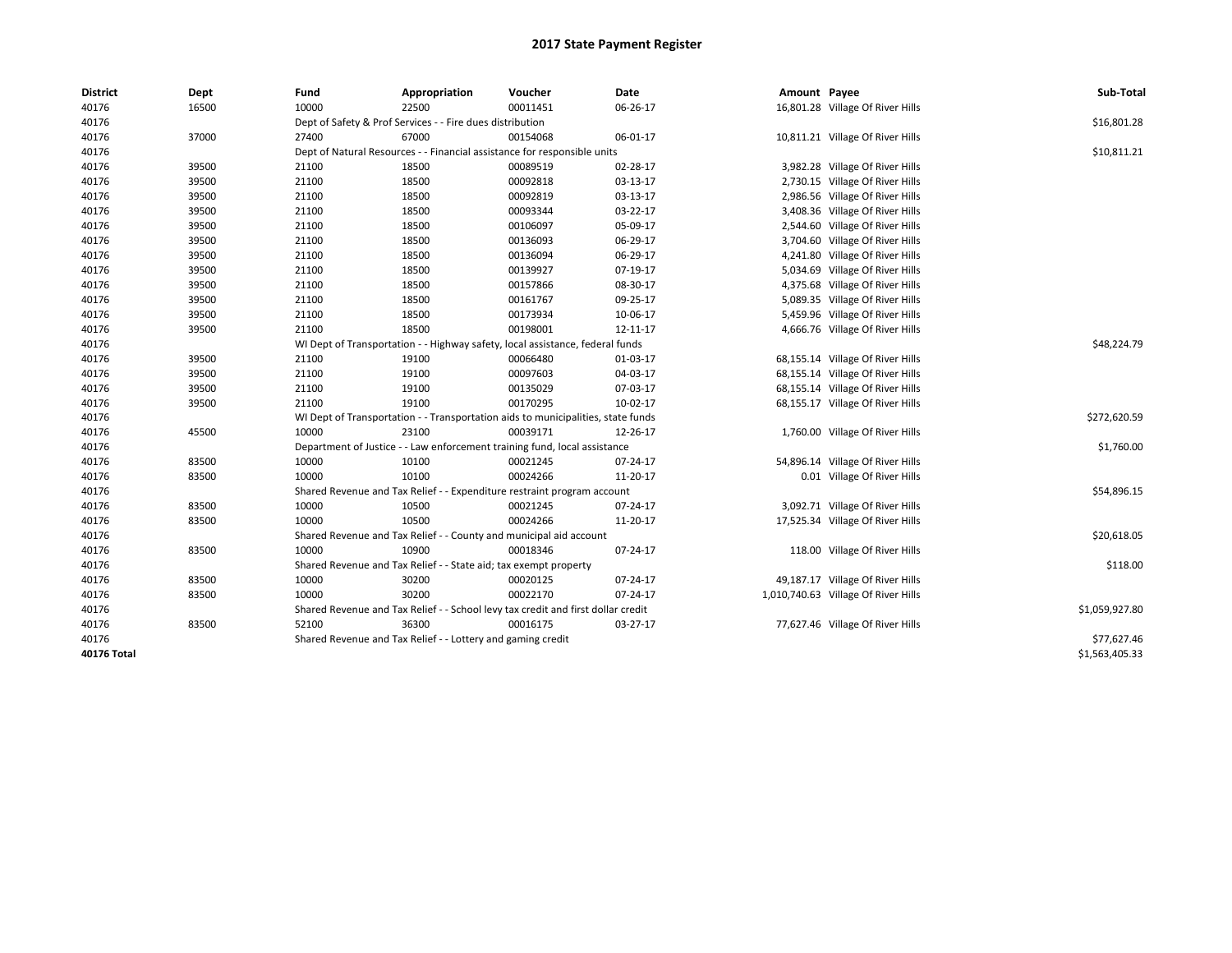| <b>District</b>    | Dept  | Fund  | Appropriation                                                                    | Voucher  | Date     | Amount Payee |                                   | Sub-Total      |
|--------------------|-------|-------|----------------------------------------------------------------------------------|----------|----------|--------------|-----------------------------------|----------------|
| 40181              | 16500 | 10000 | 22500                                                                            | 00011452 | 06-26-17 |              | 66,756.18 Village of Shorewood    |                |
| 40181              |       |       | Dept of Safety & Prof Services - - Fire dues distribution                        |          |          |              |                                   | \$66,756.18    |
| 40181              | 37000 | 27400 | 67000                                                                            | 00154715 | 06-01-17 |              | 52,637.69 Village of Shorewood    |                |
| 40181              |       |       | Dept of Natural Resources - - Financial assistance for responsible units         |          |          |              |                                   | \$52,637.69    |
| 40181              | 39500 | 21100 | 16200                                                                            | 00067378 | 01-03-17 |              | 11,132.37 Village of Shorewood    |                |
| 40181              | 39500 | 21100 | 16200                                                                            | 00098501 | 04-03-17 |              | 11,132.37 Village of Shorewood    |                |
| 40181              | 39500 | 21100 | 16200                                                                            | 00135927 | 07-03-17 |              | 11,132.37 Village of Shorewood    |                |
| 40181              | 39500 | 21100 | 16200                                                                            | 00171193 | 10-02-17 |              | 11,132.38 Village of Shorewood    |                |
| 40181              |       |       | WI Dept of Transportation - - Connecting highways aids, state funds              |          |          |              |                                   | \$44,529.49    |
| 40181              | 39500 | 21100 | 19100                                                                            | 00066481 | 01-03-17 |              | 186,957.88 Village of Shorewood   |                |
| 40181              | 39500 | 21100 | 19100                                                                            | 00097604 | 04-03-17 |              | 186,957.88 Village of Shorewood   |                |
| 40181              | 39500 | 21100 | 19100                                                                            | 00135030 | 07-03-17 |              | 186,957.88 Village of Shorewood   |                |
| 40181              | 39500 | 21100 | 19100                                                                            | 00170296 | 10-02-17 |              | 186,957.89 Village of Shorewood   |                |
| 40181              |       |       | WI Dept of Transportation - - Transportation aids to municipalities, state funds |          |          |              |                                   | \$747,831.53   |
| 40181              | 39500 | 21100 | 22600                                                                            | 00146567 | 08-01-17 |              | 4,010.24 Village of Shorewood     |                |
| 40181              | 39500 | 21100 | 22600                                                                            | 00168808 | 09-26-17 |              | 22,513.28 Village of Shorewood    |                |
| 40181              |       |       | WI Dept of Transportation - - Transportation alternatives program, local funds   |          |          |              |                                   | \$26,523.52    |
| 40181              | 39500 | 21100 | 22700                                                                            | 00146567 | 08-01-17 |              | 16,040.92 Village of Shorewood    |                |
| 40181              | 39500 | 21100 | 22700                                                                            | 00168808 | 09-26-17 |              | 90,053.12 Village of Shorewood    |                |
| 40181              |       |       | WI Dept of Transportation - - Transportation alternatives program, federal funds |          |          |              |                                   | \$106,094.04   |
| 40181              | 45500 | 10000 | 23100                                                                            | 00038556 | 12-07-17 |              | 3,520.00 Village of Shorewood     |                |
| 40181              |       |       | Department of Justice - - Law enforcement training fund, local assistance        |          |          |              |                                   | \$3,520.00     |
| 40181              | 83500 | 10000 | 10100                                                                            | 00021246 | 07-24-17 |              | 289,124.03 Village of Shorewood   |                |
| 40181              |       |       | Shared Revenue and Tax Relief - - Expenditure restraint program account          |          |          |              |                                   | \$289,124.03   |
| 40181              | 83500 | 10000 | 10500                                                                            | 00021246 | 07-24-17 |              | 35,136.76 Village of Shorewood    |                |
| 40181              | 83500 | 10000 | 10500                                                                            | 00024267 | 11-20-17 |              | 199,109.47 Village of Shorewood   |                |
| 40181              |       |       | Shared Revenue and Tax Relief - - County and municipal aid account               |          |          |              |                                   | \$234,246.23   |
| 40181              | 83500 | 10000 | 10900                                                                            | 00018347 | 07-24-17 |              | 689.00 Village of Shorewood       |                |
| 40181              | 83500 | 10000 | 10900                                                                            | 00019864 | 07-24-17 |              | 25,663.00 Village of Shorewood    |                |
| 40181              |       |       | Shared Revenue and Tax Relief - - State aid; tax exempt property                 |          |          |              |                                   | \$26,352.00    |
| 40181              | 83500 | 10000 | 11000                                                                            | 00021246 | 07-24-17 |              | 2,648.47 Village of Shorewood     |                |
| 40181              | 83500 | 10000 | 11000                                                                            | 00024267 | 11-20-17 |              | 17,875.28 Village of Shorewood    |                |
| 40181              |       |       | Shared Revenue and Tax Relief - - Public utility distribution account            |          |          |              |                                   | \$20,523.75    |
| 40181              | 83500 | 10000 | 30200                                                                            | 00020126 | 07-24-17 |              | 358,305.26 Village of Shorewood   |                |
| 40181              | 83500 | 10000 | 30200                                                                            | 00022171 | 07-24-17 |              | 3,399,146.03 Village of Shorewood |                |
| 40181              |       |       | Shared Revenue and Tax Relief - - School levy tax credit and first dollar credit |          |          |              |                                   | \$3,757,451.29 |
| 40181              | 83500 | 52100 | 36300                                                                            | 00016176 | 03-27-17 |              | 481,849.50 Village of Shorewood   |                |
| 40181              |       |       | Shared Revenue and Tax Relief - - Lottery and gaming credit                      |          |          |              |                                   | \$481,849.50   |
| <b>40181 Total</b> |       |       |                                                                                  |          |          |              |                                   | \$5,857,439.25 |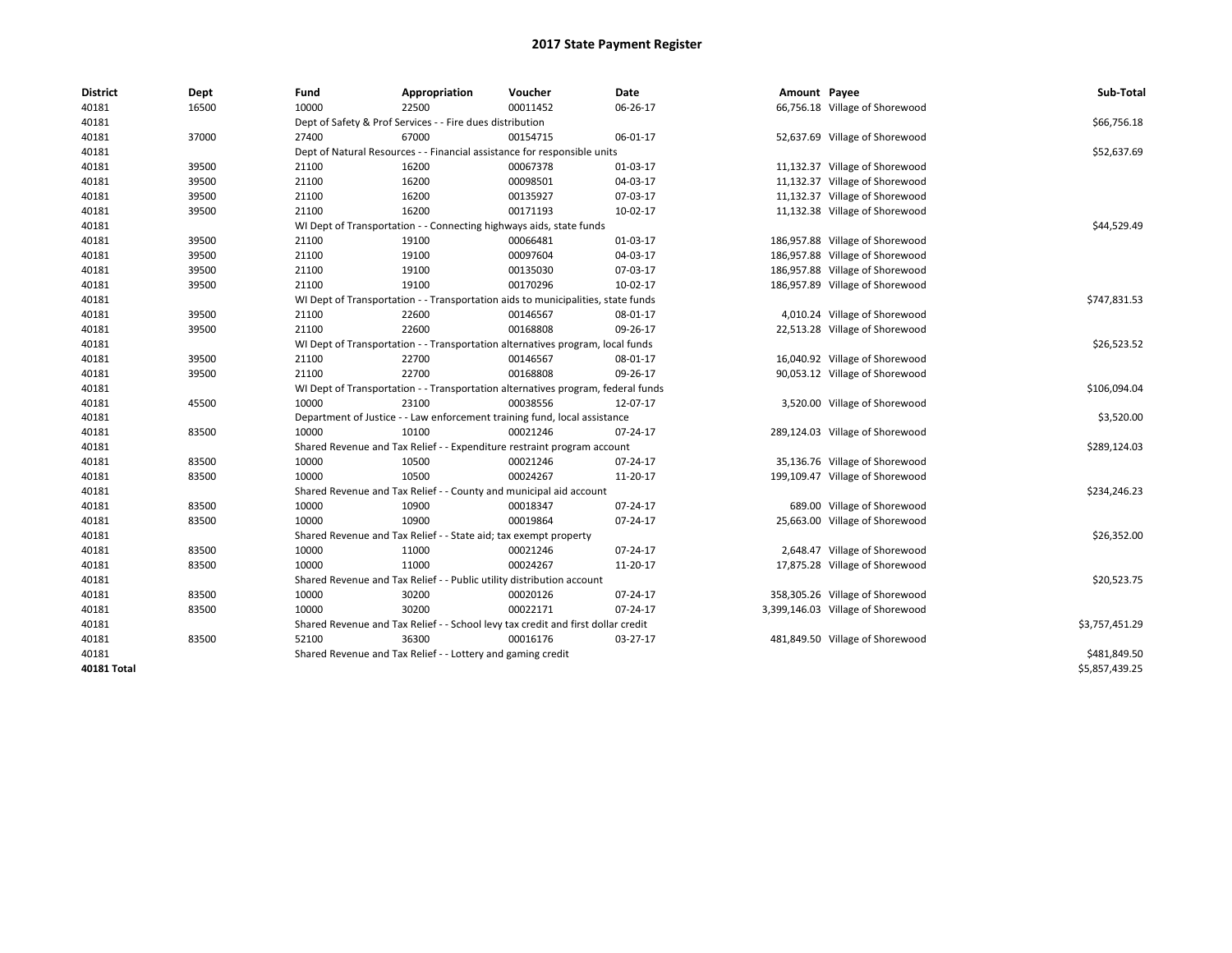| <b>District</b> | Dept  | Fund  | Appropriation                                                                    | Voucher  | Date     | Amount Payee |                                      | Sub-Total      |
|-----------------|-------|-------|----------------------------------------------------------------------------------|----------|----------|--------------|--------------------------------------|----------------|
| 40191           | 16500 | 10000 | 22500                                                                            | 00011453 | 06-26-17 |              | 14,610.41 Village Of West Milwaukee  |                |
| 40191           |       |       | Dept of Safety & Prof Services - - Fire dues distribution                        |          |          |              |                                      | \$14,610.41    |
| 40191           | 37000 | 27400 | 67000                                                                            | 00154243 | 06-01-17 |              | 14,994.17 Village Of West Milwaukee  |                |
| 40191           |       |       | Dept of Natural Resources - - Financial assistance for responsible units         |          |          |              |                                      | \$14,994.17    |
| 40191           | 39500 | 21100 | 16200                                                                            | 00067379 | 01-03-17 |              | 6,085.73 Village Of West Milwaukee   |                |
| 40191           | 39500 | 21100 | 16200                                                                            | 00098502 | 04-03-17 |              | 6,085.73 Village Of West Milwaukee   |                |
| 40191           | 39500 | 21100 | 16200                                                                            | 00135928 | 07-03-17 |              | 6,085.73 Village Of West Milwaukee   |                |
| 40191           | 39500 | 21100 | 16200                                                                            | 00171194 | 10-02-17 |              | 6,085.74 Village Of West Milwaukee   |                |
| 40191           |       |       | WI Dept of Transportation - - Connecting highways aids, state funds              |          |          |              |                                      | \$24,342.93    |
| 40191           | 39500 | 21100 | 18500                                                                            | 00105427 | 05-09-17 |              | 229.60 Village Of West Milwaukee     |                |
| 40191           | 39500 | 21100 | 18500                                                                            | 00107157 | 05-09-17 |              | 388.00 Village Of West Milwaukee     |                |
| 40191           | 39500 | 21100 | 18500                                                                            | 00107158 | 05-09-17 |              | 803.60 Village Of West Milwaukee     |                |
| 40191           | 39500 | 21100 | 18500                                                                            | 00132772 | 06-28-17 |              | 1,981.23 Village Of West Milwaukee   |                |
| 40191           | 39500 | 21100 | 18500                                                                            | 00132773 | 06-28-17 |              | 1,669.13 Village Of West Milwaukee   |                |
| 40191           | 39500 | 21100 | 18500                                                                            | 00132774 | 06-28-17 |              | 5,093.71 Village Of West Milwaukee   |                |
| 40191           | 39500 | 21100 | 18500                                                                            | 00161370 | 09-06-17 |              | 2,553.33 Village Of West Milwaukee   |                |
| 40191           | 39500 | 21100 | 18500                                                                            | 00161371 | 09-06-17 |              | 2,015.70 Village Of West Milwaukee   |                |
| 40191           | 39500 | 21100 | 18500                                                                            | 00163424 | 09-25-17 |              | 5,325.90 Village Of West Milwaukee   |                |
| 40191           | 39500 | 21100 | 18500                                                                            | 00178509 | 10-16-17 |              | 732.87 Village Of West Milwaukee     |                |
| 40191           |       |       | WI Dept of Transportation - - Highway safety, local assistance, federal funds    |          |          |              |                                      | \$20,793.07    |
| 40191           | 39500 | 21100 | 19100                                                                            | 00066482 | 01-03-17 |              | 114,268.72 Village Of West Milwaukee |                |
| 40191           | 39500 | 21100 | 19100                                                                            | 00097605 | 04-03-17 |              | 114,268.72 Village Of West Milwaukee |                |
| 40191           | 39500 | 21100 | 19100                                                                            | 00135031 | 07-03-17 |              | 114,268.72 Village Of West Milwaukee |                |
| 40191           | 39500 | 21100 | 19100                                                                            | 00170297 | 10-02-17 |              | 114,268.74 Village Of West Milwaukee |                |
| 40191           |       |       | WI Dept of Transportation - - Transportation aids to municipalities, state funds |          |          |              |                                      | \$457,074.90   |
| 40191           | 45500 | 10000 | 23100                                                                            | 00033614 | 08-24-17 |              | 2,880.00 Village Of West Milwaukee   |                |
| 40191           |       |       | Department of Justice - - Law enforcement training fund, local assistance        |          |          |              |                                      | \$2,880.00     |
| 40191           | 45500 | 10000 | 25100                                                                            | 00028029 | 05-12-17 |              | 7,820.00 Village Of West Milwaukee   |                |
| 40191           |       |       | Department of Justice - - Federal aid, local assistance                          |          |          |              |                                      | \$7,820.00     |
| 40191           | 83500 | 10000 | 10100                                                                            | 00021247 | 07-24-17 |              | 231,485.05 Village Of West Milwaukee |                |
| 40191           |       |       | Shared Revenue and Tax Relief - - Expenditure restraint program account          |          |          |              |                                      | \$231,485.05   |
| 40191           | 83500 | 10000 | 10500                                                                            | 00021247 | 07-24-17 |              | 110,077.55 Village Of West Milwaukee |                |
| 40191           | 83500 | 10000 | 10500                                                                            | 00024268 | 11-20-17 |              | 623,766.83 Village Of West Milwaukee |                |
| 40191           |       |       | Shared Revenue and Tax Relief - - County and municipal aid account               |          |          |              |                                      | \$733,844.38   |
| 40191           | 83500 | 10000 | 10900                                                                            | 00018348 | 07-24-17 |              | 78,253.00 Village Of West Milwaukee  |                |
| 40191           | 83500 | 10000 | 10900                                                                            | 00019865 | 07-24-17 |              | 48,571.00 Village Of West Milwaukee  |                |
| 40191           |       |       | Shared Revenue and Tax Relief - - State aid; tax exempt property                 |          |          |              |                                      | \$126,824.00   |
| 40191           | 83500 | 10000 | 11000                                                                            | 00021247 | 07-24-17 |              | 5.95 Village Of West Milwaukee       |                |
| 40191           |       |       | Shared Revenue and Tax Relief - - Public utility distribution account            |          |          |              |                                      | \$5.95         |
| 40191           | 83500 | 10000 | 30200                                                                            | 00020127 | 07-24-17 |              | 70,631.34 Village Of West Milwaukee  |                |
| 40191           | 83500 | 10000 | 30200                                                                            | 00022172 | 07-24-17 |              | 498,383.20 Village Of West Milwaukee |                |
| 40191           |       |       | Shared Revenue and Tax Relief - - School levy tax credit and first dollar credit |          |          |              |                                      | \$569,014.54   |
| 40191           | 83500 | 52100 | 36300                                                                            | 00016177 | 03-27-17 |              | 72,752.10 Village Of West Milwaukee  |                |
| 40191           |       |       | Shared Revenue and Tax Relief - - Lottery and gaming credit                      |          |          |              |                                      | \$72,752.10    |
| 40191 Total     |       |       |                                                                                  |          |          |              |                                      | \$2,276,441.50 |
|                 |       |       |                                                                                  |          |          |              |                                      |                |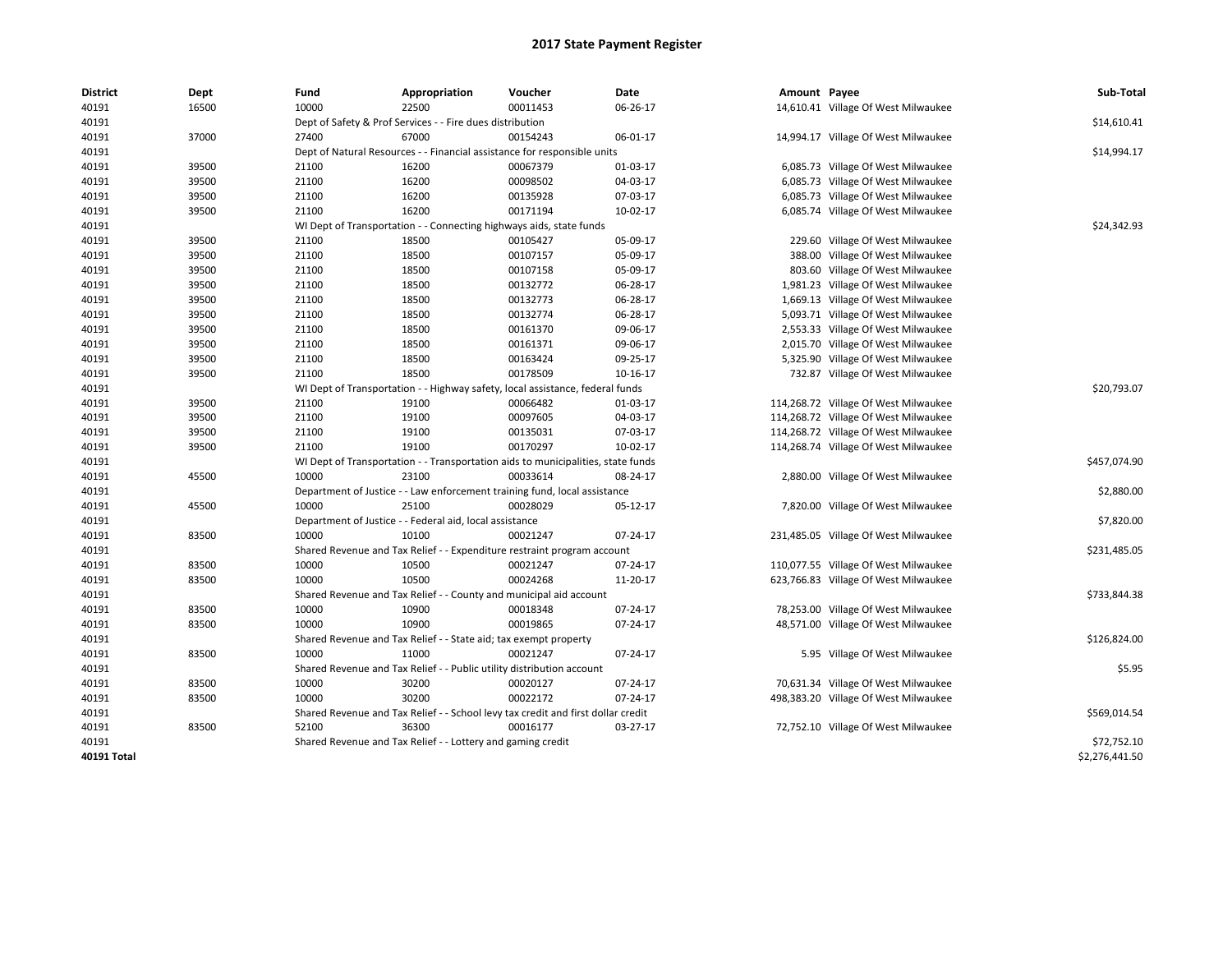| <b>District</b> | Dept  | Fund  | Appropriation                                                                    | Voucher  | Date                                                                                               | Amount Payee |                                       | Sub-Total      |
|-----------------|-------|-------|----------------------------------------------------------------------------------|----------|----------------------------------------------------------------------------------------------------|--------------|---------------------------------------|----------------|
| 40192           | 16500 | 10000 | 22500                                                                            | 00011454 | 06-26-17                                                                                           |              | 84,753.28 Village of Whitefish Bay    |                |
| 40192           |       |       | Dept of Safety & Prof Services - - Fire dues distribution                        |          |                                                                                                    |              |                                       | \$84,753.28    |
| 40192           | 37000 | 27400 | 65800                                                                            | 00147404 | 05-04-17                                                                                           |              | 7,685.70 Village of Whitefish Bay     |                |
| 40192           |       |       | Dept of Natural Resources - - Environmental aids -- urban nonpoint source        |          |                                                                                                    |              |                                       | \$7,685.70     |
| 40192           | 37000 | 27400 | 67000                                                                            | 00154814 | 06-01-17                                                                                           |              | 63,749.21 Village of Whitefish Bay    |                |
| 40192           |       |       | Dept of Natural Resources - - Financial assistance for responsible units         |          |                                                                                                    |              |                                       | \$63,749.21    |
| 40192           | 39500 | 21100 | 16200                                                                            | 00067380 | 01-03-17                                                                                           |              | 11,062.29 Village of Whitefish Bay    |                |
| 40192           | 39500 | 21100 | 16200                                                                            | 00098503 | 04-03-17                                                                                           |              | 11,062.29 Village of Whitefish Bay    |                |
| 40192           | 39500 | 21100 | 16200                                                                            | 00135929 | 07-03-17                                                                                           |              | 11,062.29 Village of Whitefish Bay    |                |
| 40192           | 39500 | 21100 | 16200                                                                            | 00171195 | 10-02-17                                                                                           |              | 11,062.32 Village of Whitefish Bay    |                |
| 40192           |       |       | WI Dept of Transportation - - Connecting highways aids, state funds              |          |                                                                                                    |              |                                       | \$44,249.19    |
| 40192           | 39500 | 21100 | 19100                                                                            | 00066483 | 01-03-17                                                                                           |              | 202,433.19 Village of Whitefish Bay   |                |
| 40192           | 39500 | 21100 | 19100                                                                            | 00097606 | 04-03-17                                                                                           |              | 202,433.19 Village of Whitefish Bay   |                |
| 40192           | 39500 | 21100 | 19100                                                                            | 00135032 | 07-03-17                                                                                           |              | 202,433.19 Village of Whitefish Bay   |                |
| 40192           | 39500 | 21100 | 19100                                                                            | 00170298 | 10-02-17                                                                                           |              | 202,433.20 Village of Whitefish Bay   |                |
| 40192           |       |       | WI Dept of Transportation - - Transportation aids to municipalities, state funds |          |                                                                                                    |              |                                       | \$809,732.77   |
| 40192           | 45500 | 10000 | 23100                                                                            | 00038412 | 12-06-17                                                                                           |              | 3,200.00 Village of Whitefish Bay     |                |
| 40192           |       |       | Department of Justice - - Law enforcement training fund, local assistance        |          |                                                                                                    |              |                                       | \$3,200.00     |
| 40192           | 46500 | 10000 | 30500                                                                            | 00032470 | 09-29-17                                                                                           |              | 128,177.44 Village of Whitefish Bay   |                |
| 40192           |       |       |                                                                                  |          | Department of Military Affairs - - Disaster recovery aid; public health emergency quarantine costs |              |                                       | \$128,177.44   |
| 40192           | 46500 | 10000 | 34200                                                                            | 00032470 | 09-29-17                                                                                           |              | 811,208.80 Village of Whitefish Bay   |                |
| 40192           |       |       | Department of Military Affairs - - Federal aid, local assistance                 |          |                                                                                                    |              |                                       | \$811,208.80   |
| 40192           | 83500 | 10000 | 10100                                                                            | 00021248 | 07-24-17                                                                                           |              | 33,836.55 Village of Whitefish Bay    |                |
| 40192           |       |       | Shared Revenue and Tax Relief - - Expenditure restraint program account          |          |                                                                                                    |              |                                       | \$33,836.55    |
| 40192           | 83500 | 10000 | 10500                                                                            | 00021248 | 07-24-17                                                                                           |              | 26,411.42 Village of Whitefish Bay    |                |
| 40192           | 83500 | 10000 | 10500                                                                            | 00024269 | 11-20-17                                                                                           |              | 149,664.71 Village of Whitefish Bay   |                |
| 40192           |       |       | Shared Revenue and Tax Relief - - County and municipal aid account               |          |                                                                                                    |              |                                       | \$176,076.13   |
| 40192           | 83500 | 10000 | 10900                                                                            | 00018349 | 07-24-17                                                                                           |              | 960.00 Village of Whitefish Bay       |                |
| 40192           | 83500 | 10000 | 10900                                                                            | 00019866 | 07-24-17                                                                                           |              | 13,000.00 Village of Whitefish Bay    |                |
| 40192           |       |       | Shared Revenue and Tax Relief - - State aid; tax exempt property                 |          |                                                                                                    |              |                                       | \$13,960.00    |
| 40192           | 83500 | 10000 | 11000                                                                            | 00021248 | 07-24-17                                                                                           |              | 0.68 Village of Whitefish Bay         |                |
| 40192           | 83500 | 10000 | 11000                                                                            | 00024269 | 11-20-17                                                                                           |              | 3.77 Village of Whitefish Bay         |                |
| 40192           |       |       | Shared Revenue and Tax Relief - - Public utility distribution account            |          |                                                                                                    |              |                                       | \$4.45         |
| 40192           | 83500 | 10000 | 30200                                                                            | 00020128 | 07-24-17                                                                                           |              | 339,720.30 Village of Whitefish Bay   |                |
| 40192           | 83500 | 10000 | 30200                                                                            | 00022173 | 07-24-17                                                                                           |              | 3,839,166.33 Village of Whitefish Bay |                |
| 40192           |       |       | Shared Revenue and Tax Relief - - School levy tax credit and first dollar credit |          |                                                                                                    |              |                                       | \$4,178,886.63 |
| 40192           | 83500 | 52100 | 36300                                                                            | 00016178 | 03-27-17                                                                                           |              | 591,335.00 Village of Whitefish Bay   |                |
| 40192           |       |       | Shared Revenue and Tax Relief - - Lottery and gaming credit                      |          |                                                                                                    |              |                                       | \$591,335.00   |
| 40192 Total     |       |       |                                                                                  |          |                                                                                                    |              |                                       | \$6,946,855.15 |
|                 |       |       |                                                                                  |          |                                                                                                    |              |                                       |                |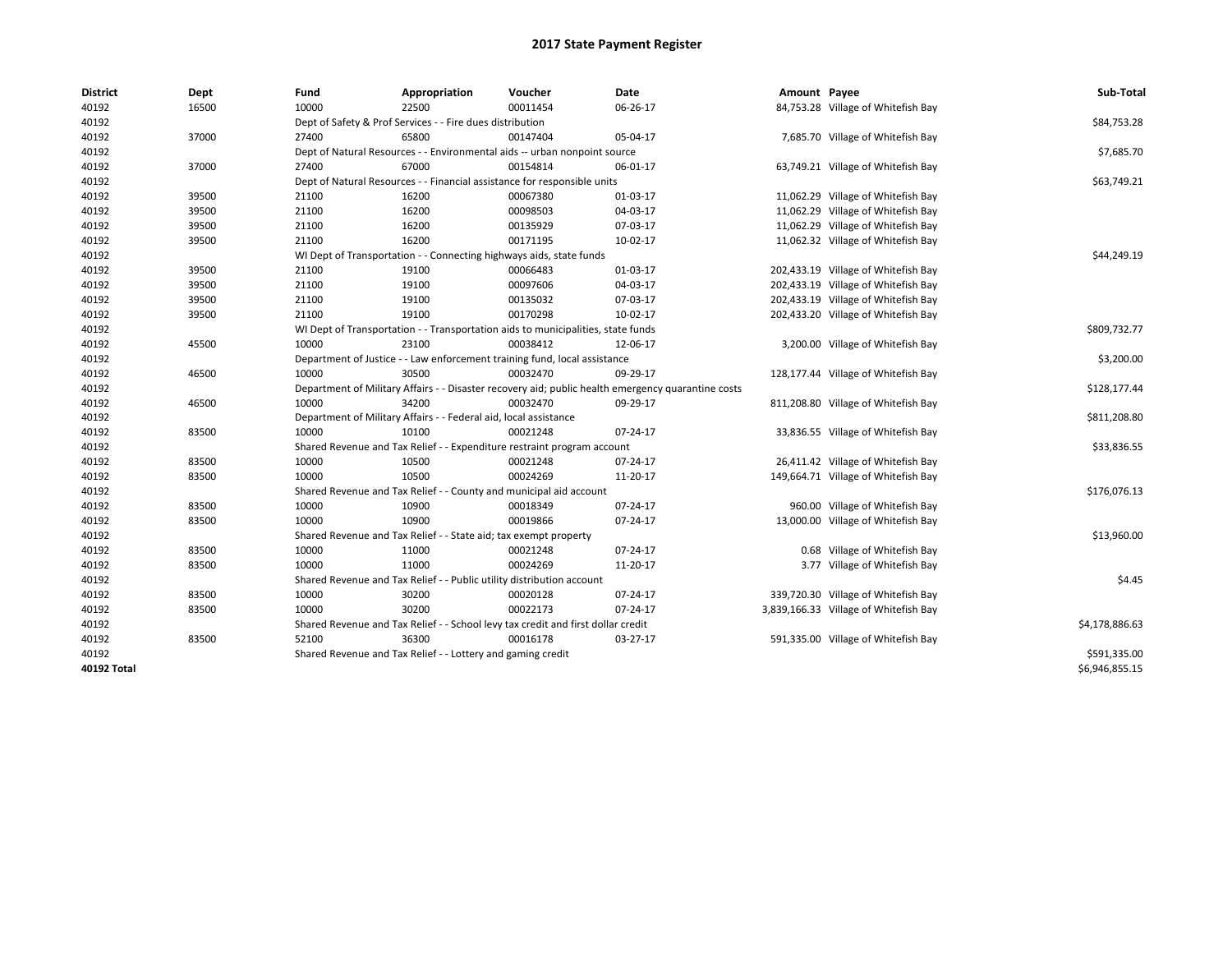| <b>District</b> | Dept  | Fund  | Appropriation                                                                    | Voucher  | Date           | Amount Payee |                            | Sub-Total    |
|-----------------|-------|-------|----------------------------------------------------------------------------------|----------|----------------|--------------|----------------------------|--------------|
| 40211           | 16500 | 10000 | 22500                                                                            | 00011455 | 06-26-17       |              | 40,132.60 Cudahy, City of  |              |
| 40211           |       |       | Dept of Safety & Prof Services - - Fire dues distribution                        |          |                |              |                            | \$40,132.60  |
| 40211           | 37000 | 27400 | 67000                                                                            | 00154546 | 06-01-17       |              | 66,859.30 Cudahy, City of  |              |
| 40211           |       |       | Dept of Natural Resources - - Financial assistance for responsible units         |          |                |              |                            | \$66,859.30  |
| 40211           | 39500 | 21100 | 16200                                                                            | 00067381 | 01-03-17       |              | 20,209.25 Cudahy, City of  |              |
| 40211           | 39500 | 21100 | 16200                                                                            | 00098504 | 04-03-17       |              | 20,209.25 Cudahy, City of  |              |
| 40211           | 39500 | 21100 | 16200                                                                            | 00135930 | 07-03-17       |              | 20,209.25 Cudahy, City of  |              |
| 40211           | 39500 | 21100 | 16200                                                                            | 00171196 | $10-02-17$     |              | 20,209.25 Cudahy, City of  |              |
| 40211           |       |       | WI Dept of Transportation - - Connecting highways aids, state funds              |          |                |              |                            | \$80,837.00  |
| 40211           | 39500 | 21100 | 18500                                                                            | 00127887 | 06-28-17       |              | 5,198.04 Cudahy, City of   |              |
| 40211           | 39500 | 21100 | 18500                                                                            | 00127888 | 06-28-17       |              | 6,121.45 Cudahy, City of   |              |
| 40211           | 39500 | 21100 | 18500                                                                            | 00127889 | 06-28-17       |              | 8,914.31 Cudahy, City of   |              |
| 40211           | 39500 | 21100 | 18500                                                                            | 00127890 | 06-28-17       |              | 5,183.06 Cudahy, City of   |              |
| 40211           | 39500 | 21100 | 18500                                                                            | 00127893 | 06-28-17       |              | 8,066.65 Cudahy, City of   |              |
| 40211           | 39500 | 21100 | 18500                                                                            | 00127894 | 06-28-17       |              | 5,969.90 Cudahy, City of   |              |
| 40211           | 39500 | 21100 | 18500                                                                            | 00127895 | 06-28-17       |              | 5,650.22 Cudahy, City of   |              |
| 40211           | 39500 | 21100 | 18500                                                                            | 00128458 | 06-28-17       |              | 7,502.14 Cudahy, City of   |              |
| 40211           | 39500 | 21100 | 18500                                                                            | 00136102 | 06-29-17       |              | 2,036.00 Cudahy, City of   |              |
| 40211           | 39500 | 21100 | 18500                                                                            | 00136123 | 06-29-17       |              | 13,364.98 Cudahy, City of  |              |
| 40211           | 39500 | 21100 | 18500                                                                            | 00140214 | 07-19-17       |              | 4,096.01 Cudahy, City of   |              |
| 40211           | 39500 | 21100 | 18500                                                                            | 00160044 | 09-01-17       |              | 4,034.05 Cudahy, City of   |              |
| 40211           | 39500 | 21100 | 18500                                                                            | 00160045 | 09-01-17       |              | 2,145.92 Cudahy, City of   |              |
| 40211           | 39500 | 21100 | 18500                                                                            | 00160050 | 09-01-17       |              | 1,062.59 Cudahy, City of   |              |
| 40211           | 39500 | 21100 | 18500                                                                            | 00160051 | 09-01-17       |              | 6,102.62 Cudahy, City of   |              |
| 40211           | 39500 | 21100 | 18500                                                                            | 00160053 | 09-01-17       |              | 5,019.14 Cudahy, City of   |              |
| 40211           | 39500 | 21100 | 18500                                                                            | 00161030 | 09-06-17       |              | 13,111.05 Cudahy, City of  |              |
| 40211           | 39500 | 21100 | 18500                                                                            | 00163422 | 09-25-17       |              | 2,038.38 Cudahy, City of   |              |
| 40211           | 39500 | 21100 | 18500                                                                            | 00164721 | 09-18-17       |              | 4,494.81 Cudahy, City of   |              |
| 40211           | 39500 | 21100 | 18500                                                                            | 00164725 | 09-18-17       |              | 31,145.16 Cudahy, City of  |              |
| 40211           | 39500 | 21100 | 18500                                                                            | 00166476 | 09-20-17       |              | 3,814.45 Cudahy, City of   |              |
| 40211           | 39500 | 21100 | 18500                                                                            | 00177385 | $10-12-17$     |              | 6,968.76 Cudahy, City of   |              |
| 40211           | 39500 | 21100 | 18500                                                                            | 00197994 | 12-11-17       |              | 4,932.67 Cudahy, City of   |              |
| 40211           | 39500 | 21100 | 18500                                                                            | 00198009 | 12-11-17       |              | 18,834.02 Cudahy, City of  |              |
| 40211           | 39500 | 21100 | 18500                                                                            | 00201837 | 12-19-17       |              | 20,641.73 Cudahy, City of  |              |
| 40211           |       |       | WI Dept of Transportation - - Highway safety, local assistance, federal funds    |          |                |              |                            | \$196,448.11 |
| 40211           | 39500 | 21100 | 19100                                                                            | 00066484 | 01-03-17       |              | 230,401.51 Cudahy, City of |              |
| 40211           | 39500 | 21100 | 19100                                                                            | 00097607 | 04-03-17       |              | 230,401.51 Cudahy, City of |              |
| 40211           | 39500 | 21100 | 19100                                                                            | 00135033 | 07-03-17       |              | 230,401.51 Cudahy, City of |              |
| 40211           | 39500 | 21100 | 19100                                                                            | 00170299 | 10-02-17       |              | 230,401.54 Cudahy, City of |              |
| 40211           |       |       | WI Dept of Transportation - - Transportation aids to municipalities, state funds |          |                |              |                            | \$921,606.07 |
| 40211           | 43500 | 10000 | 11900                                                                            | 00152403 | 09-01-17       |              | 6,280.89 Cudahy, City of   |              |
| 40211           |       |       | Department of Health Services - - Emergency medical services; aids               |          |                |              |                            | \$6,280.89   |
| 40211           | 43500 | 10000 | 00000                                                                            | 90708    | 01-02-17       |              | 320.00 Cudahy, City of     |              |
| 40211           | 43500 | 10000 | 00000                                                                            | 90710    | $02 - 01 - 17$ |              | 356.00 Cudahy, City of     |              |
| 40211           | 43500 | 10000 | 00000                                                                            | 90711    | 03-01-17       |              | 9,377.00 Cudahy, City of   |              |
| 40211           | 43500 | 10000 | 00000                                                                            | 90715    | 05-01-17       |              | 1,743.00 Cudahy, City of   |              |
| 40211           | 43500 | 10000 | 00000                                                                            | 90716    | 06-01-17       |              | 8,291.00 Cudahy, City of   |              |
| 40211           | 43500 | 10000 | 00000                                                                            | 90800    | $07 - 01 - 17$ |              | 2,112.00 Cudahy, City of   |              |
| 40211           | 43500 | 10000 | 00000                                                                            | 90801    | 08-01-17       |              | 5,017.00 Cudahy, City of   |              |
| 40211           | 43500 | 10000 | 00000                                                                            | 90802    | 09-01-17       |              | 31,981.00 Cudahy, City of  |              |
| 40211           | 43500 | 10000 | 00000                                                                            | 90805    | 10-02-17       |              | 3,955.00 Cudahy, City of   |              |
| 40211           | 43500 | 10000 | 00000                                                                            | 90806    | 11-01-17       |              | 1,095.00 Cudahy, City of   |              |
|                 |       |       |                                                                                  |          |                |              |                            |              |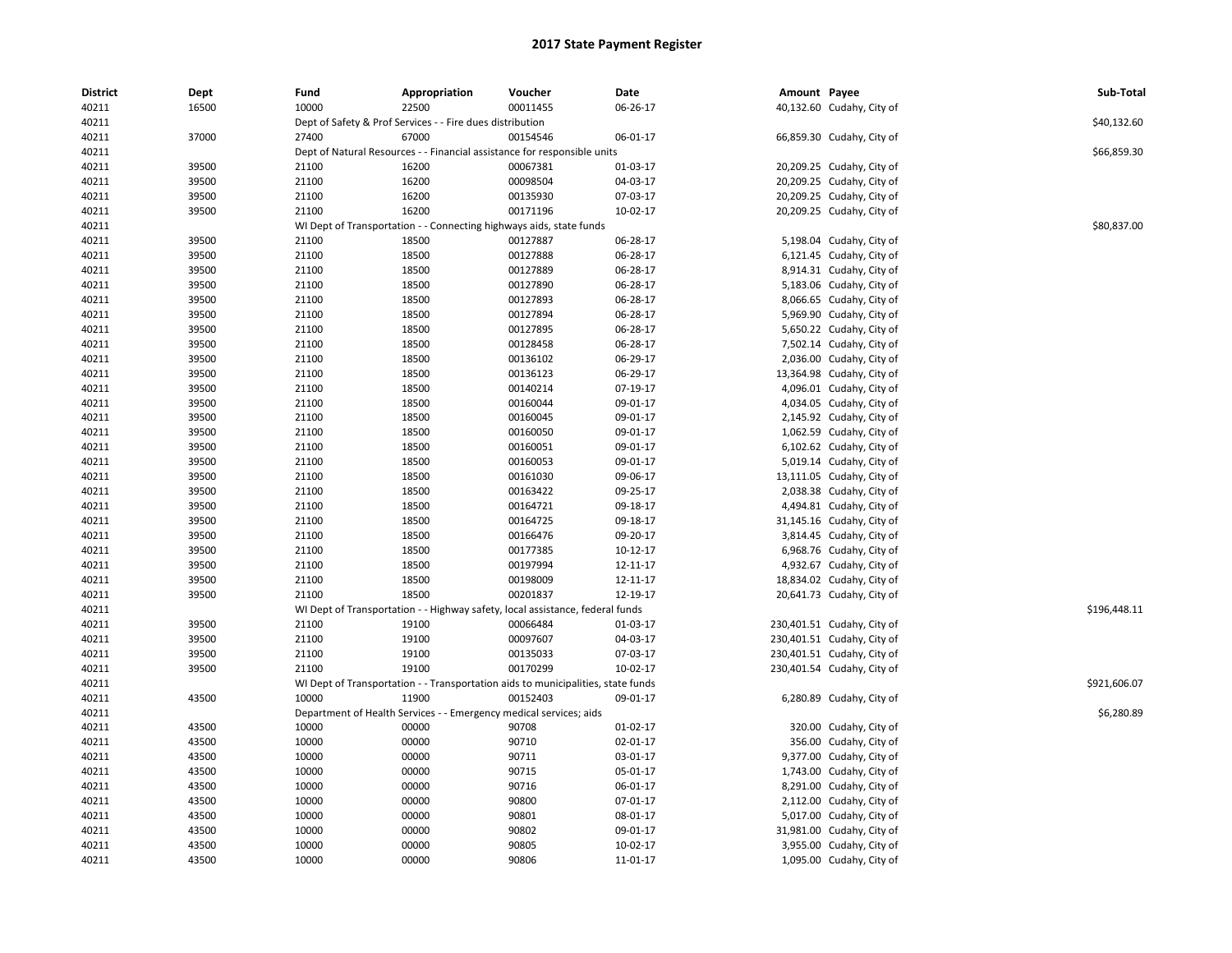| <b>District</b>    | Dept  | Fund  | Appropriation                                                                    | Voucher  | Date     | Amount Payee |                              | Sub-Total      |
|--------------------|-------|-------|----------------------------------------------------------------------------------|----------|----------|--------------|------------------------------|----------------|
| 40211              | 43500 | 10000 | 00000                                                                            | 90807    | 12-01-17 |              | 1,018.00 Cudahy, City of     |                |
| 40211              | 43500 | 10000 | 00000                                                                            | 90713    | 04-01-17 |              | 3,103.00 Cudahy, City of     |                |
| 40211              |       |       | Department of Health Services - - State/Federal Aids                             |          |          |              |                              | \$68,368.00    |
| 40211              | 43500 | 00005 | 16300                                                                            | 01LGS    | 11-17-17 |              | 23,943.40 Cudahy, City of    |                |
| 40211              |       |       | Department of Health Services - - Guardianship grant program                     |          |          |              |                              | \$23,943.40    |
| 40211              | 45500 | 10000 | 22100                                                                            | 00035889 | 10-13-17 |              | 20.00 Cudahy, City of        |                |
| 40211              |       |       | Department of Justice - - Crime laboratories; deoxyribonucleic acid analysis     |          |          |              |                              | \$20.00        |
| 40211              | 45500 | 10000 | 23100                                                                            | 00038648 | 12-12-17 |              | 4,960.00 Cudahy, City of     |                |
| 40211              |       |       | Department of Justice - - Law enforcement training fund, local assistance        |          |          |              |                              | \$4,960.00     |
| 40211              | 45500 | 10000 | 25100                                                                            | 00034036 | 09-11-17 |              | 7,820.00 Cudahy, City of     |                |
| 40211              |       |       | Department of Justice - - Federal aid, local assistance                          |          |          |              |                              | \$7,820.00     |
| 40211              | 83500 | 10000 | 10100                                                                            | 00021249 | 07-24-17 |              | 327,168.26 Cudahy, City of   |                |
| 40211              | 83500 | 10000 | 10100                                                                            | 00024270 | 11-20-17 |              | 0.01 Cudahy, City of         |                |
| 40211              |       |       | Shared Revenue and Tax Relief - - Expenditure restraint program account          |          |          |              |                              | \$327,168.27   |
| 40211              | 83500 | 10000 | 10500                                                                            | 00021249 | 07-24-17 |              | 501,545.98 Cudahy, City of   |                |
| 40211              | 83500 | 10000 | 10500                                                                            | 00024270 | 11-20-17 |              | 2,846,900.18 Cudahy, City of |                |
| 40211              |       |       | Shared Revenue and Tax Relief - - County and municipal aid account               |          |          |              |                              | \$3,348,446.16 |
| 40211              | 83500 | 10000 | 10900                                                                            | 00018350 | 07-24-17 |              | 32,460.00 Cudahy, City of    |                |
| 40211              | 83500 | 10000 | 10900                                                                            | 00019867 | 07-24-17 |              | 26,279.00 Cudahy, City of    |                |
| 40211              |       |       | Shared Revenue and Tax Relief - - State aid; tax exempt property                 |          |          |              |                              | \$58,739.00    |
| 40211              | 83500 | 10000 | 11000                                                                            | 00021249 | 07-24-17 |              | 1,960.47 Cudahy, City of     |                |
| 40211              | 83500 | 10000 | 11000                                                                            | 00024270 | 11-20-17 |              | 11,380.92 Cudahy, City of    |                |
| 40211              |       |       | Shared Revenue and Tax Relief - - Public utility distribution account            |          |          |              |                              | \$13,341.39    |
| 40211              | 83500 | 10000 | 30200                                                                            | 00020129 | 07-24-17 |              | 474,601.20 Cudahy, City of   |                |
| 40211              | 83500 | 10000 | 30200                                                                            | 00022174 | 07-24-17 |              | 2,037,269.15 Cudahy, City of |                |
| 40211              |       |       | Shared Revenue and Tax Relief - - School levy tax credit and first dollar credit |          |          |              |                              | \$2,511,870.35 |
| 40211              | 83500 | 52100 | 36300                                                                            | 00015917 | 03-27-17 |              | 10,306.80 Cudahy, City of    |                |
| 40211              | 83500 | 52100 | 36300                                                                            | 00016179 | 03-27-17 |              | 666,489.60 Cudahy, City of   |                |
| 40211              |       |       | Shared Revenue and Tax Relief - - Lottery and gaming credit                      |          |          |              |                              | \$676,796.40   |
| <b>40211 Total</b> |       |       |                                                                                  |          |          |              |                              | \$8,353,636.94 |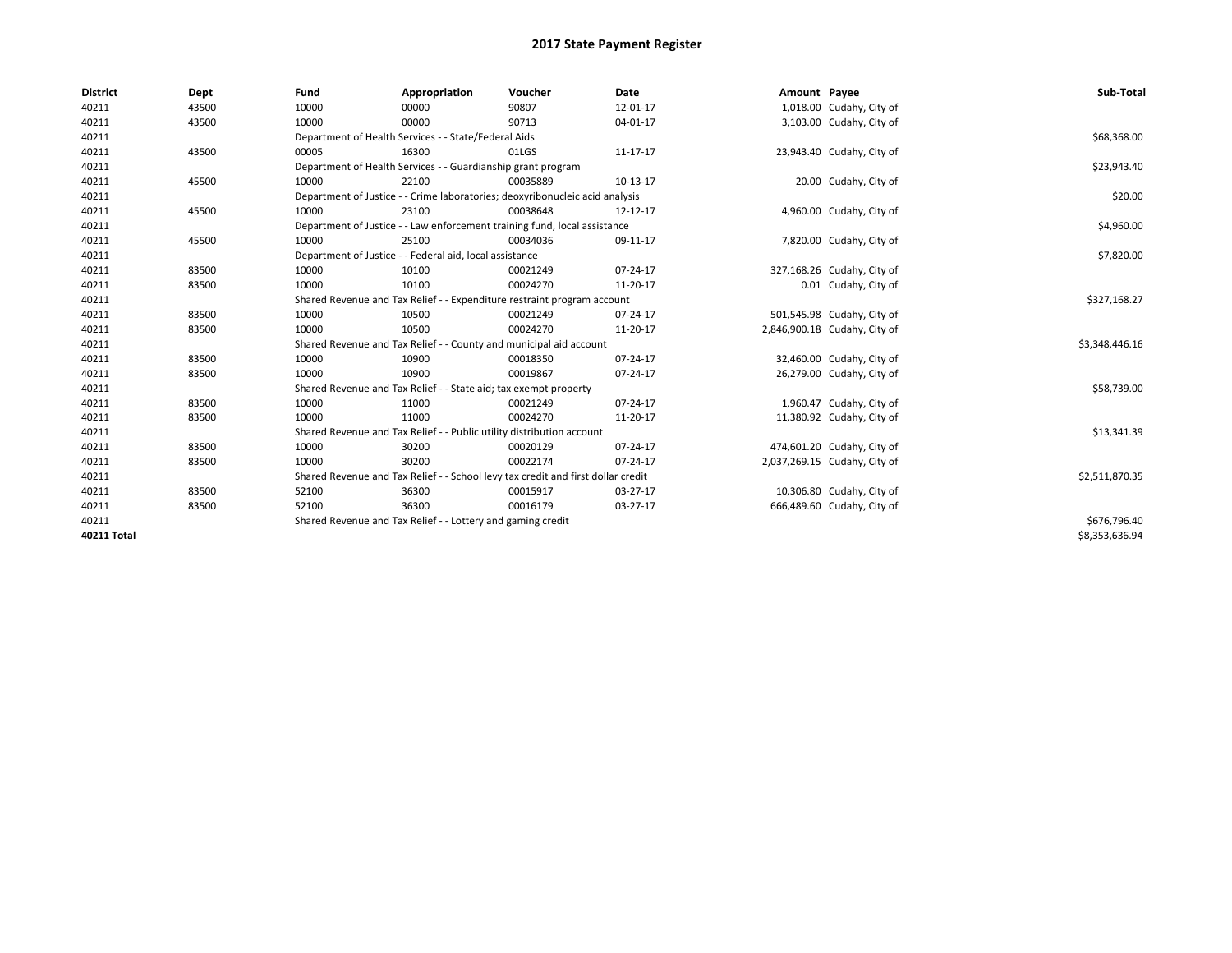| <b>District</b><br>40226 | Dept<br>16500 | Fund<br>10000  | Appropriation<br>22500                                                           | Voucher<br>00011456 | Date<br>06-26-17 | Amount Payee | 153,400.33 City Of Franklin | Sub-Total      |
|--------------------------|---------------|----------------|----------------------------------------------------------------------------------|---------------------|------------------|--------------|-----------------------------|----------------|
| 40226                    |               |                | Dept of Safety & Prof Services - - Fire dues distribution                        |                     |                  |              |                             | \$153,400.33   |
| 40226                    | 37000         | 10000          | 50300                                                                            | 00126136            | 02-06-17         |              | 8,685.82 City Of Franklin   |                |
| 40226                    |               |                | Dept of Natural Resources - - Aids in lieu of taxes - general fund               |                     |                  |              |                             | \$8,685.82     |
| 40226                    | 37000         | 27400          | 67000                                                                            | 00154436            | 06-01-17         |              | 59,675.59 City Of Franklin  |                |
| 40226                    |               |                | Dept of Natural Resources - - Financial assistance for responsible units         |                     |                  |              |                             | \$59,675.59    |
| 40226                    | 37000         | 27400          | 67300                                                                            | 00154436            | 06-01-17         |              | 9,162.22 City Of Franklin   |                |
| 40226                    |               |                | Dept of Natural Resources - - Recycling consolidation grants                     |                     |                  |              |                             | \$9,162.22     |
| 40226                    | 39500         | 21100          | 18500                                                                            | 00127892            | 06-28-17         |              | 4,000.00 City Of Franklin   |                |
| 40226                    | 39500         | 21100          | 18500                                                                            | 00127896            | 06-28-17         |              | 8,334.87 City Of Franklin   |                |
| 40226                    | 39500         | 21100          | 18500                                                                            | 00132001            | 06-28-17         |              | 9,154.73 City Of Franklin   |                |
| 40226                    | 39500         | 21100          | 18500                                                                            | 00132002            | 06-28-17         |              | 11,980.80 City Of Franklin  |                |
| 40226                    | 39500         |                | 18500                                                                            | 00136124            | 06-29-17         |              | 5,569.96 City Of Franklin   |                |
| 40226                    | 39500         | 21100<br>21100 | 18500                                                                            | 00136125            | 06-29-17         |              | 4,780.89 City Of Franklin   |                |
| 40226                    | 39500         | 21100          | 18500                                                                            | 00160052            | 09-01-17         |              |                             |                |
|                          |               |                |                                                                                  |                     |                  |              | 3,021.92 City Of Franklin   |                |
| 40226                    | 39500         | 21100          | 18500                                                                            | 00161040            | 09-06-17         |              | 2,707.81 City Of Franklin   |                |
| 40226                    | 39500         | 21100          | 18500                                                                            | 00161041            | 09-06-17         |              | 5,635.65 City Of Franklin   |                |
| 40226                    | 39500         | 21100          | 18500                                                                            | 00161366            | 09-06-17         |              | 2,757.23 City Of Franklin   |                |
| 40226                    | 39500         | 21100          | 18500                                                                            | 00166482            | 09-20-17         |              | 10,982.33 City Of Franklin  |                |
| 40226                    | 39500         | 21100          | 18500                                                                            | 00176720            | 10-12-17         |              | 2,136.85 City Of Franklin   |                |
| 40226                    | 39500         | 21100          | 18500                                                                            | 00176721            | 10-12-17         |              | 1,220.34 City Of Franklin   |                |
| 40226                    | 39500         | 21100          | 18500                                                                            | 00198010            | 12-11-17         |              | 5,048.25 City Of Franklin   |                |
| 40226                    | 39500         | 21100          | 18500                                                                            | 00202650            | 12-29-17         |              | 4,284.48 City Of Franklin   |                |
| 40226                    |               |                | WI Dept of Transportation - - Highway safety, local assistance, federal funds    |                     |                  |              |                             | \$81,616.11    |
| 40226                    | 39500         | 21100          | 19100                                                                            | 00066485            | 01-03-17         |              | 273,334.75 City Of Franklin |                |
| 40226                    | 39500         | 21100          | 19100                                                                            | 00097608            | 04-03-17         |              | 273,334.75 City Of Franklin |                |
| 40226                    | 39500         | 21100          | 19100                                                                            | 00135034            | 07-03-17         |              | 273,334.75 City Of Franklin |                |
| 40226                    | 39500         | 21100          | 19100                                                                            | 00170300            | $10-02-17$       |              | 273,334.75 City Of Franklin |                |
| 40226                    |               |                | WI Dept of Transportation - - Transportation aids to municipalities, state funds |                     |                  |              |                             | \$1,093,339.00 |
| 40226                    | 39500         | 21100          | 27800                                                                            | 00081005            | 01-31-17         |              | 13,286.41 City Of Franklin  |                |
| 40226                    |               |                | WI Dept of Transportation - - Local roads improvement program, state funds       |                     |                  |              |                             | \$13,286.41    |
| 40226                    | 43500         | 10000          | 11900                                                                            | 00152325            | 09-01-17         |              | 4,660.34 City Of Franklin   |                |
| 40226                    |               |                | Department of Health Services - - Emergency medical services; aids               |                     |                  |              |                             | \$4,660.34     |
| 40226                    | 43500         | 10000          | 00000                                                                            | 90708               | $01-02-17$       |              | 8,480.00 City Of Franklin   |                |
| 40226                    | 43500         | 10000          | 00000                                                                            | 90716               | 06-01-17         |              | 29,421.00 City Of Franklin  |                |
| 40226                    | 43500         | 10000          | 00000                                                                            | 90802               | 09-01-17         |              | 32,949.00 City Of Franklin  |                |
| 40226                    | 43500         | 10000          | 00000                                                                            | 90713               | 04-01-17         |              | 3,467.00 City Of Franklin   |                |
| 40226                    |               |                | Department of Health Services - - State/Federal Aids                             |                     |                  |              |                             | \$74,317.00    |
| 40226                    | 43500         | 00005          | 16300                                                                            | 01LGS               | 11-17-17         |              | 26,603.77 City Of Franklin  |                |
| 40226                    |               |                | Department of Health Services - - Guardianship grant program                     |                     |                  |              |                             | \$26,603.77    |
| 40226                    | 45500         | 10000          | 23100                                                                            | 00036868            | 10-30-17         |              | 8,960.00 City Of Franklin   |                |
| 40226                    |               |                | Department of Justice - - Law enforcement training fund, local assistance        |                     |                  |              |                             | \$8,960.00     |
| 40226                    | 51000         | 22000          | 18000                                                                            | 00000550            | 06-05-17         |              | 396.30 City Of Franklin     |                |
| 40226                    | 51000         | 22000          | 18000                                                                            | 00000663            | 06-23-17         |              | 396.30 City Of Franklin     |                |
| 40226                    |               |                | Elections Commission - - Fed aid, election admin fund                            |                     |                  |              |                             | \$792.60       |
| 40226                    | 83500         | 10000          | 10100                                                                            | 00021250            | 07-24-17         |              | 207,922.30 City Of Franklin |                |
| 40226                    | 83500         | 10000          | 10100                                                                            | 00024271            | 11-20-17         |              | 0.01 City Of Franklin       |                |
| 40226                    |               |                | Shared Revenue and Tax Relief - - Expenditure restraint program account          |                     |                  |              |                             | \$207,922.31   |
| 40226                    | 83500         | 10000          | 10500                                                                            | 00021250            | 07-24-17         |              | 65,007.62 City Of Franklin  |                |
| 40226                    | 83500         | 10000          | 10500                                                                            | 00024271            | 11-20-17         |              | 341,772.73 City Of Franklin |                |
| 40226                    |               |                | Shared Revenue and Tax Relief - - County and municipal aid account               |                     |                  |              |                             | \$406,780.35   |
| 40226                    | 83500         | 10000          | 10900                                                                            | 00018351            | 07-24-17         |              | 219,437.00 City Of Franklin |                |
|                          |               |                |                                                                                  |                     |                  |              |                             |                |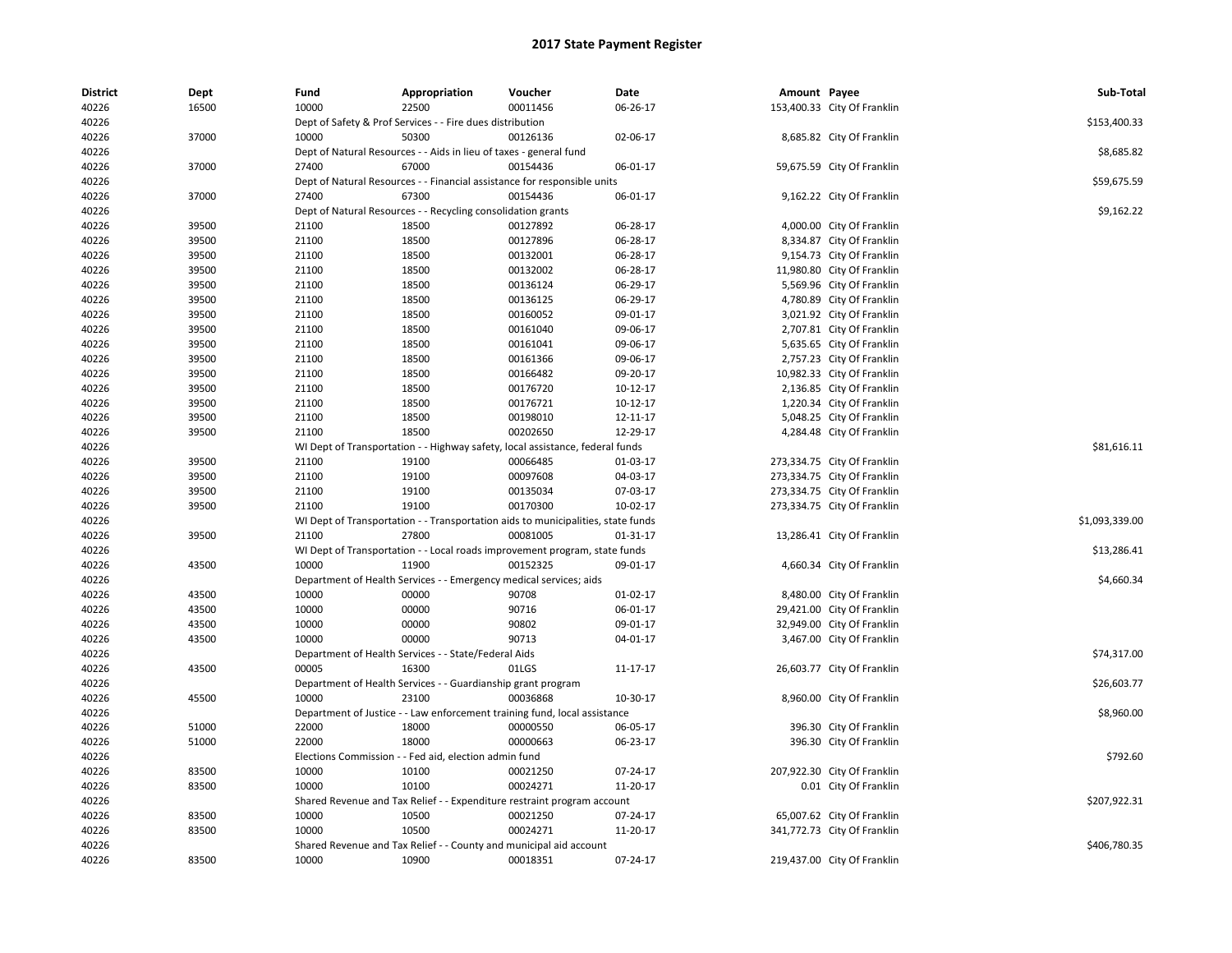| <b>District</b> | Dept  | Fund  | Appropriation                                                         | <b>Voucher</b>                                                                   | Date     | Amount Pavee |                               | Sub-Total       |
|-----------------|-------|-------|-----------------------------------------------------------------------|----------------------------------------------------------------------------------|----------|--------------|-------------------------------|-----------------|
| 40226           | 83500 | 10000 | 10900                                                                 | 00019868                                                                         | 07-24-17 |              | 474,156.00 City Of Franklin   |                 |
| 40226           |       |       | Shared Revenue and Tax Relief - - State aid; tax exempt property      |                                                                                  |          |              |                               | \$693,593.00    |
| 40226           | 83500 | 10000 | 11000                                                                 | 00021250                                                                         | 07-24-17 |              | 7,415.75 City Of Franklin     |                 |
| 40226           | 83500 | 10000 | 11000                                                                 | 00024271                                                                         | 11-20-17 |              | 61,907.14 City Of Franklin    |                 |
| 40226           |       |       | Shared Revenue and Tax Relief - - Public utility distribution account |                                                                                  |          |              |                               | \$69,322.89     |
| 40226           | 83500 | 10000 | 30200                                                                 | 00020130                                                                         | 07-24-17 |              | 906,698.36 City Of Franklin   |                 |
| 40226           | 83500 | 10000 | 30200                                                                 | 00022175                                                                         | 07-24-17 |              | 7,284,000.26 City Of Franklin |                 |
| 40226           |       |       |                                                                       | Shared Revenue and Tax Relief - - School levy tax credit and first dollar credit |          |              |                               | \$8,190,698.62  |
| 40226           | 83500 | 52100 | 36300                                                                 | 00015918                                                                         | 03-27-17 |              | 9,650.04 City Of Franklin     |                 |
| 40226           | 83500 | 52100 | 36300                                                                 | 00016180                                                                         | 03-27-17 |              | 1,406,957.73 City Of Franklin |                 |
| 40226           |       |       | Shared Revenue and Tax Relief - - Lottery and gaming credit           |                                                                                  |          |              |                               | \$1,416,607.77  |
| 40226 Total     |       |       |                                                                       |                                                                                  |          |              |                               | \$12,519,424.13 |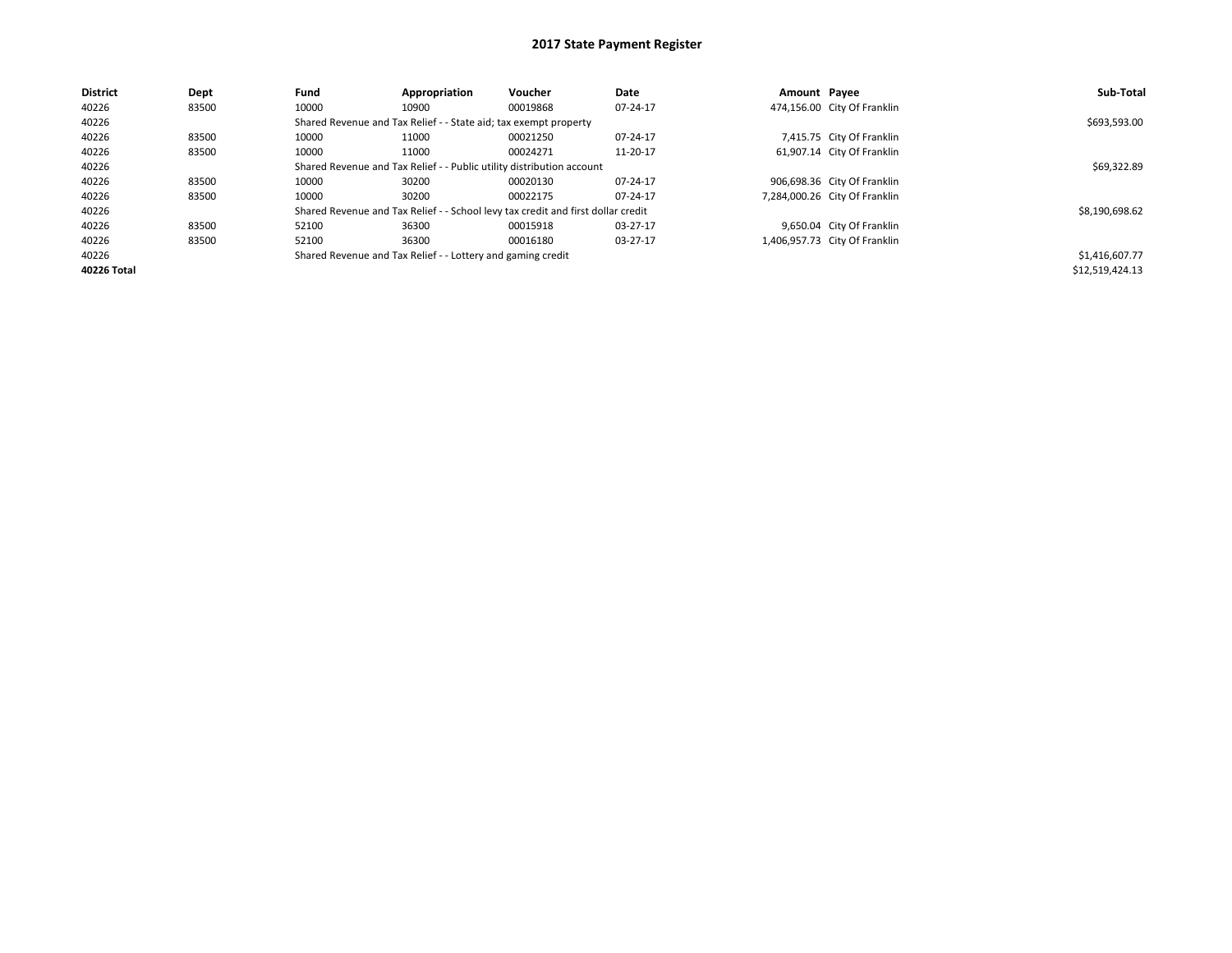| <b>District</b> | Dept  | Fund  | Appropriation                                                         | Voucher                                                                          | Date                                                                                               | Amount Payee |                               | Sub-Total      |
|-----------------|-------|-------|-----------------------------------------------------------------------|----------------------------------------------------------------------------------|----------------------------------------------------------------------------------------------------|--------------|-------------------------------|----------------|
| 40231           | 16500 | 10000 | 22500                                                                 | 00011457                                                                         | 06-26-17                                                                                           |              | 74,487.97 City Of Glendale    |                |
| 40231           |       |       | Dept of Safety & Prof Services - - Fire dues distribution             |                                                                                  |                                                                                                    |              |                               | \$74,487.97    |
| 40231           | 37000 | 27400 | 65800                                                                 | 00125694                                                                         | 02-07-17                                                                                           |              | 4,263.00 City Of Glendale     |                |
| 40231           | 37000 | 27400 | 65800                                                                 | 00194005                                                                         | 11-08-17                                                                                           |              | 1,400.00 City Of Glendale     |                |
| 40231           |       |       |                                                                       | Dept of Natural Resources - - Environmental aids -- urban nonpoint source        |                                                                                                    |              |                               | \$5,663.00     |
| 40231           | 37000 | 27400 | 67000                                                                 | 00154280                                                                         | 06-01-17                                                                                           |              | 61,444.97 City Of Glendale    |                |
| 40231           |       |       |                                                                       | Dept of Natural Resources - - Financial assistance for responsible units         |                                                                                                    |              |                               | \$61,444.97    |
| 40231           | 37000 | 36300 | TH100                                                                 | 00125696                                                                         | 02-07-17                                                                                           |              | 21,143.54 City Of Glendale    |                |
| 40231           | 37000 | 36300 | TH100                                                                 | 00194005                                                                         | 11-08-17                                                                                           |              | 43,047.68 City Of Glendale    |                |
| 40231           |       |       |                                                                       | Dept of Natural Resources - - URBAN NONPOINT SOURCE COST-SHA                     |                                                                                                    |              |                               | \$64,191.22    |
| 40231           | 39500 | 21100 | 16200                                                                 | 00067382                                                                         | 01-03-17                                                                                           |              | 14,397.80 City Of Glendale    |                |
| 40231           | 39500 | 21100 | 16200                                                                 | 00098505                                                                         | 04-03-17                                                                                           |              | 14,397.80 City Of Glendale    |                |
| 40231           | 39500 | 21100 | 16200                                                                 | 00135931                                                                         | 07-03-17                                                                                           |              | 14,397.80 City Of Glendale    |                |
| 40231           | 39500 | 21100 | 16200                                                                 | 00171197                                                                         | 10-02-17                                                                                           |              | 14,397.82 City Of Glendale    |                |
| 40231           |       |       |                                                                       | WI Dept of Transportation - - Connecting highways aids, state funds              |                                                                                                    |              |                               | \$57,591.22    |
| 40231           | 39500 | 21100 | 19100                                                                 | 00066486                                                                         | 01-03-17                                                                                           |              | 252,114.43 City Of Glendale   |                |
| 40231           | 39500 | 21100 | 19100                                                                 | 00097609                                                                         | 04-03-17                                                                                           |              | 252,114.43 City Of Glendale   |                |
| 40231           | 39500 | 21100 | 19100                                                                 | 00135035                                                                         | 07-03-17                                                                                           |              | 252,114.43 City Of Glendale   |                |
| 40231           | 39500 | 21100 | 19100                                                                 | 00170301                                                                         | 10-02-17                                                                                           |              | 252,114.45 City Of Glendale   |                |
| 40231           |       |       |                                                                       | WI Dept of Transportation - - Transportation aids to municipalities, state funds |                                                                                                    |              |                               | \$1,008,457.74 |
| 40231           | 45500 | 10000 | 22100                                                                 | 00035900                                                                         | 10-13-17                                                                                           |              | 20.00 City Of Glendale        |                |
| 40231           |       |       |                                                                       | Department of Justice - - Crime laboratories; deoxyribonucleic acid analysis     |                                                                                                    |              |                               | \$20.00        |
| 40231           | 45500 | 10000 | 23100                                                                 | 00038847                                                                         | 12-12-17                                                                                           |              | 5,920.00 City Of Glendale     |                |
| 40231           |       |       |                                                                       | Department of Justice - - Law enforcement training fund, local assistance        |                                                                                                    |              |                               | \$5,920.00     |
| 40231           | 46500 | 10000 | 30500                                                                 | 00031467                                                                         | 09-12-17                                                                                           |              | 22,700.16 City Of Glendale    |                |
| 40231           |       |       |                                                                       |                                                                                  | Department of Military Affairs - - Disaster recovery aid; public health emergency quarantine costs |              |                               | \$22,700.16    |
| 40231           | 46500 | 10000 | 34200                                                                 | 00031467                                                                         | 09-12-17                                                                                           |              | 161,588.20 City Of Glendale   |                |
| 40231           |       |       | Department of Military Affairs - - Federal aid, local assistance      |                                                                                  |                                                                                                    |              |                               | \$161,588.20   |
| 40231           | 83500 | 10000 | 10100                                                                 | 00021251                                                                         | 07-24-17                                                                                           |              | 343,683.70 City Of Glendale   |                |
| 40231           | 83500 | 10000 | 10100                                                                 | 00024272                                                                         | 11-20-17                                                                                           |              | 0.01 City Of Glendale         |                |
| 40231           |       |       |                                                                       | Shared Revenue and Tax Relief - - Expenditure restraint program account          |                                                                                                    |              |                               | \$343,683.71   |
| 40231           | 83500 | 10000 | 10500                                                                 | 00021251                                                                         | 07-24-17                                                                                           |              | 30,819.83 City Of Glendale    |                |
| 40231           | 83500 | 10000 | 10500                                                                 | 00024272                                                                         | 11-20-17                                                                                           |              | 174,645.71 City Of Glendale   |                |
| 40231           |       |       |                                                                       | Shared Revenue and Tax Relief - - County and municipal aid account               |                                                                                                    |              |                               | \$205,465.54   |
| 40231           | 83500 | 10000 | 10900                                                                 | 00018352                                                                         | 07-24-17                                                                                           |              | 303,275.00 City Of Glendale   |                |
| 40231           | 83500 | 10000 | 10900                                                                 | 00019869                                                                         | 07-24-17                                                                                           |              | 392,269.00 City Of Glendale   |                |
| 40231           |       |       | Shared Revenue and Tax Relief - - State aid; tax exempt property      |                                                                                  |                                                                                                    |              |                               | \$695,544.00   |
| 40231           | 83500 | 10000 | 11000                                                                 | 00021251                                                                         | 07-24-17                                                                                           |              | 12,687.85 City Of Glendale    |                |
| 40231           | 83500 | 10000 | 11000                                                                 | 00024272                                                                         | 11-20-17                                                                                           |              | 73,279.85 City Of Glendale    |                |
| 40231           |       |       | Shared Revenue and Tax Relief - - Public utility distribution account |                                                                                  |                                                                                                    |              |                               | \$85,967.70    |
| 40231           | 83500 | 10000 | 30200                                                                 | 00020131                                                                         | 07-24-17                                                                                           |              | 406,908.43 City Of Glendale   |                |
| 40231           | 83500 | 10000 | 30200                                                                 | 00022176                                                                         | 07-24-17                                                                                           |              | 3,584,661.16 City Of Glendale |                |
| 40231           |       |       |                                                                       | Shared Revenue and Tax Relief - - School levy tax credit and first dollar credit |                                                                                                    |              |                               | \$3,991,569.59 |
| 40231           | 83500 | 10000 | 50100                                                                 | 00015329                                                                         | 01-31-17                                                                                           |              | 23,517.27 City Of Glendale    |                |
| 40231           |       |       | Shared Revenue and Tax Relief - - Payments for municipal services     |                                                                                  |                                                                                                    |              |                               | \$23,517.27    |
| 40231           | 83500 | 52100 | 36300                                                                 | 00016181                                                                         | 03-27-17                                                                                           |              | 589,755.85 City Of Glendale   |                |
| 40231           |       |       | Shared Revenue and Tax Relief - - Lottery and gaming credit           |                                                                                  |                                                                                                    |              |                               | \$589,755.85   |
| 40231 Total     |       |       |                                                                       |                                                                                  |                                                                                                    |              |                               | \$7,397,568.14 |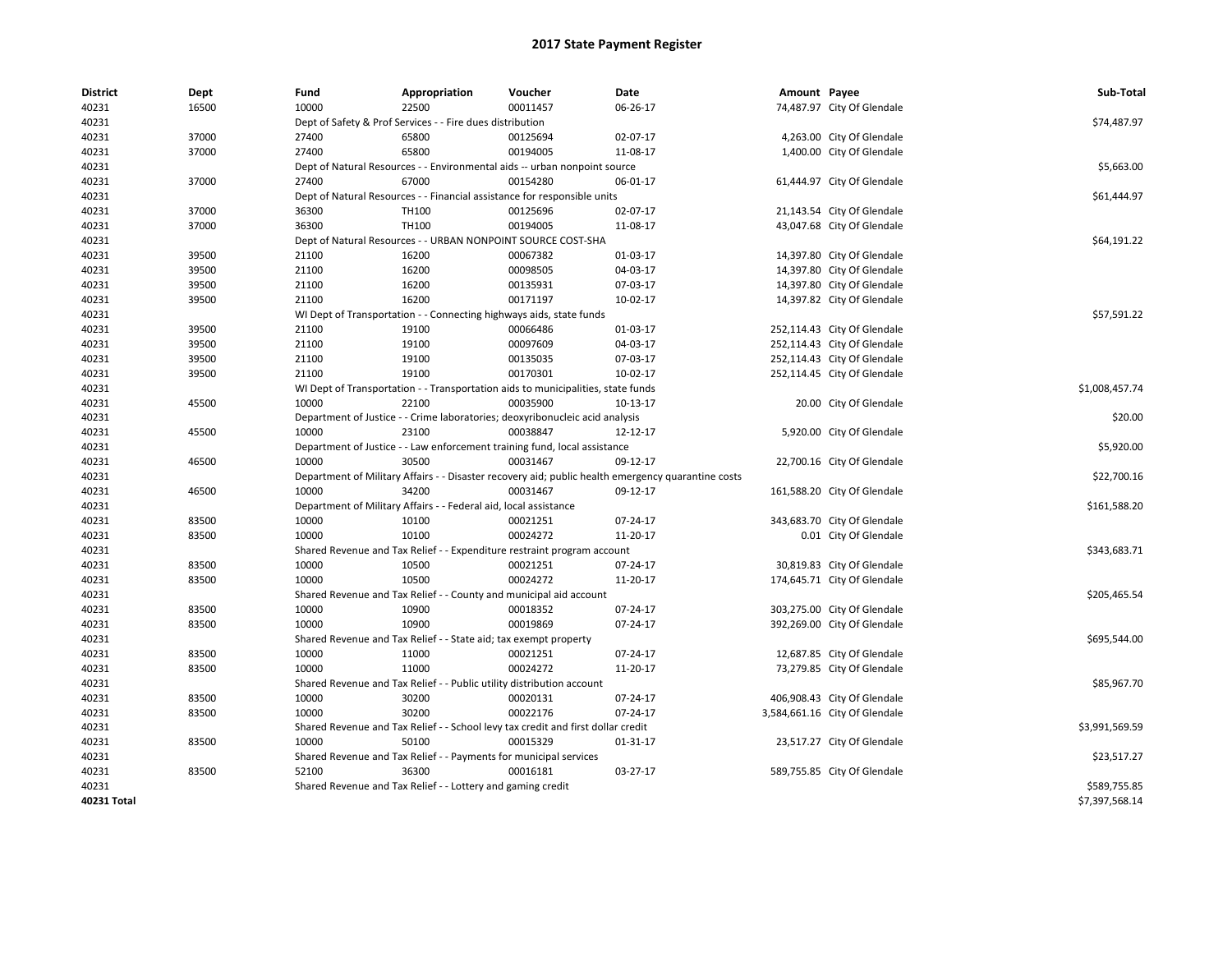| <b>District</b> | Dept  | Fund  | Appropriation                                                      | Voucher                                                                          | Date                                                                                              | Amount Payee |                               | Sub-Total      |
|-----------------|-------|-------|--------------------------------------------------------------------|----------------------------------------------------------------------------------|---------------------------------------------------------------------------------------------------|--------------|-------------------------------|----------------|
| 40236           | 16500 | 10000 | 22500                                                              | 00011458                                                                         | 06-26-17                                                                                          |              | 106,155.10 City Of Greenfield |                |
| 40236           |       |       | Dept of Safety & Prof Services - - Fire dues distribution          |                                                                                  |                                                                                                   |              |                               | \$106,155.10   |
| 40236           | 37000 | 27400 | 67000                                                              | 00154597                                                                         | 06-01-17                                                                                          |              | 114,597.66 City Of Greenfield |                |
| 40236           |       |       |                                                                    | Dept of Natural Resources - - Financial assistance for responsible units         |                                                                                                   |              |                               | \$114,597.66   |
| 40236           | 37000 | 27400 | 67300                                                              | 00154597                                                                         | 06-01-17                                                                                          |              | 9,332.18 City Of Greenfield   |                |
| 40236           |       |       | Dept of Natural Resources - - Recycling consolidation grants       |                                                                                  |                                                                                                   |              |                               | \$9,332.18     |
| 40236           | 39500 | 21100 | 18500                                                              | 00071753                                                                         | 01-09-17                                                                                          |              | 2,239.05 City Of Greenfield   |                |
| 40236           | 39500 | 21100 | 18500                                                              | 00100376                                                                         | 05-09-17                                                                                          |              | 3,684.18 City Of Greenfield   |                |
| 40236           | 39500 | 21100 | 18500                                                              | 00100377                                                                         | 05-09-17                                                                                          |              | 4,470.27 City Of Greenfield   |                |
| 40236           | 39500 | 21100 | 18500                                                              | 00102470                                                                         | 06-28-17                                                                                          |              | 1,407.25 City Of Greenfield   |                |
| 40236           | 39500 | 21100 | 18500                                                              | 00105422                                                                         | 05-09-17                                                                                          |              | 6,408.45 City Of Greenfield   |                |
| 40236           | 39500 | 21100 | 18500                                                              | 00128451                                                                         | 06-28-17                                                                                          |              | 5,956.64 City Of Greenfield   |                |
| 40236           | 39500 | 21100 | 18500                                                              | 00128452                                                                         | 06-28-17                                                                                          |              | 8,159.39 City Of Greenfield   |                |
| 40236           | 39500 | 21100 | 18500                                                              | 00136095                                                                         | 06-29-17                                                                                          |              | 5,769.91 City Of Greenfield   |                |
| 40236           | 39500 | 21100 | 18500                                                              | 00153979                                                                         | 09-06-17                                                                                          |              | 1,407.25 City Of Greenfield   |                |
| 40236           | 39500 | 21100 | 18500                                                              | 00160046                                                                         | 09-01-17                                                                                          |              | 5,014.41 City Of Greenfield   |                |
| 40236           | 39500 | 21100 | 18500                                                              | 00161360                                                                         | 09-06-17                                                                                          |              | 7,064.14 City Of Greenfield   |                |
| 40236           | 39500 | 21100 | 18500                                                              | 00173935                                                                         | 10-06-17                                                                                          |              | 6,197.43 City Of Greenfield   |                |
| 40236           | 39500 | 21100 | 18500                                                              | 00182412                                                                         | 10-26-17                                                                                          |              | 9,054.96 City Of Greenfield   |                |
| 40236           | 39500 | 21100 | 18500                                                              | 00201827                                                                         | 12-19-17                                                                                          |              | 3,411.24 City Of Greenfield   |                |
| 40236           | 39500 | 21100 | 18500                                                              | 00202643                                                                         | 12-29-17                                                                                          |              | 3,719.96 City Of Greenfield   |                |
| 40236           |       |       |                                                                    | WI Dept of Transportation - - Highway safety, local assistance, federal funds    |                                                                                                   |              |                               | \$73,964.53    |
| 40236           | 39500 | 21100 | 19100                                                              | 00066487                                                                         | 01-03-17                                                                                          |              | 428,734.16 City Of Greenfield |                |
| 40236           | 39500 | 21100 | 19100                                                              | 00097610                                                                         | 04-03-17                                                                                          |              | 428,734.16 City Of Greenfield |                |
| 40236           | 39500 | 21100 | 19100                                                              | 00135036                                                                         | 07-03-17                                                                                          |              | 428,734.16 City Of Greenfield |                |
| 40236           | 39500 | 21100 | 19100                                                              | 00170302                                                                         | 10-02-17                                                                                          |              | 428,734.19 City Of Greenfield |                |
| 40236           |       |       |                                                                    | WI Dept of Transportation - - Transportation aids to municipalities, state funds |                                                                                                   |              |                               | \$1,714,936.67 |
| 40236           | 39500 | 21100 | 27600                                                              | 00147011                                                                         | 08-01-17                                                                                          |              | 266,721.50 City Of Greenfield |                |
| 40236           |       |       |                                                                    |                                                                                  | WI Dept of Transportation - - Local transportation facility improvement assistance, local funds   |              |                               | \$266,721.50   |
| 40236           | 39500 | 21100 | 28600                                                              | 00147011                                                                         | 08-01-17                                                                                          |              | 275,004.50 City Of Greenfield |                |
| 40236           |       |       |                                                                    |                                                                                  | WI Dept of Transportation - - Local transportation facility improvement assistance, federal funds |              |                               | \$275,004.50   |
| 40236           | 43500 | 10000 | 10700                                                              | 00145848                                                                         | 08-11-17                                                                                          |              | 1,223.58 City Of Greenfield   |                |
| 40236           | 43500 | 10000 | 10700                                                              | 00157075                                                                         | 10-04-17                                                                                          |              | 1,669.35 City Of Greenfield   |                |
| 40236           | 43500 | 10000 | 10700                                                              | 00162685                                                                         | 10-17-17                                                                                          |              | 150.57 City Of Greenfield     |                |
| 40236           |       |       |                                                                    | Department of Health Services - - Public health dispensaries and drugs           |                                                                                                   |              |                               | \$3,043.50     |
| 40236           | 43500 | 10000 | 11900                                                              | 00152444                                                                         | 09-01-17                                                                                          |              | 7,971.36 City Of Greenfield   |                |
| 40236           |       |       | Department of Health Services - - Emergency medical services; aids |                                                                                  |                                                                                                   |              |                               | \$7,971.36     |
| 40236           | 43500 | 10000 | 00000                                                              | 90710                                                                            | 02-01-17                                                                                          |              | 4,751.00 City Of Greenfield   |                |
| 40236           | 43500 | 10000 | 00000                                                              | 90715                                                                            | 05-01-17                                                                                          |              | 4,614.00 City Of Greenfield   |                |
| 40236           | 43500 | 10000 | 00000                                                              | 90716                                                                            | 06-01-17                                                                                          |              | 8,558.00 City Of Greenfield   |                |
| 40236           | 43500 | 10000 | 00000                                                              | 90800                                                                            | 07-01-17                                                                                          |              | 4,958.00 City Of Greenfield   |                |
| 40236           | 43500 | 10000 | 00000                                                              | 90801                                                                            | 08-01-17                                                                                          |              | 8,894.00 City Of Greenfield   |                |
| 40236           | 43500 | 10000 | 00000                                                              | 90802                                                                            | 09-01-17                                                                                          |              | 44,512.00 City Of Greenfield  |                |
| 40236           | 43500 | 10000 | 00000                                                              | 90805                                                                            | 10-02-17                                                                                          |              | 1,697.00 City Of Greenfield   |                |
| 40236           | 43500 | 10000 | 00000                                                              | 90806                                                                            | 11-01-17                                                                                          |              | 1,783.00 City Of Greenfield   |                |
| 40236           | 43500 | 10000 | 00000                                                              | 90807                                                                            | 12-01-17                                                                                          |              | 1,618.00 City Of Greenfield   |                |
| 40236           | 43500 | 10000 | 00000                                                              | 90713                                                                            | 04-01-17                                                                                          |              | 2,952.00 City Of Greenfield   |                |
| 40236           |       |       | Department of Health Services - - State/Federal Aids               |                                                                                  |                                                                                                   |              |                               | \$84,337.00    |
| 40236           | 43500 | 00005 | 16300                                                              | 01LGS                                                                            | 11-17-17                                                                                          |              | 47,660.38 City Of Greenfield  |                |
| 40236           |       |       | Department of Health Services - - Guardianship grant program       |                                                                                  |                                                                                                   |              |                               | \$47,660.38    |
| 40236           | 45500 | 10000 | 23100                                                              | 00022003                                                                         | $01 - 17 - 17$                                                                                    |              | 3,500.00 City Of Greenfield   |                |
| 40236           | 45500 | 10000 | 23100                                                              | 00026414                                                                         | 04-07-17                                                                                          |              | 8,160.00 City Of Greenfield   |                |
|                 |       |       |                                                                    |                                                                                  |                                                                                                   |              |                               |                |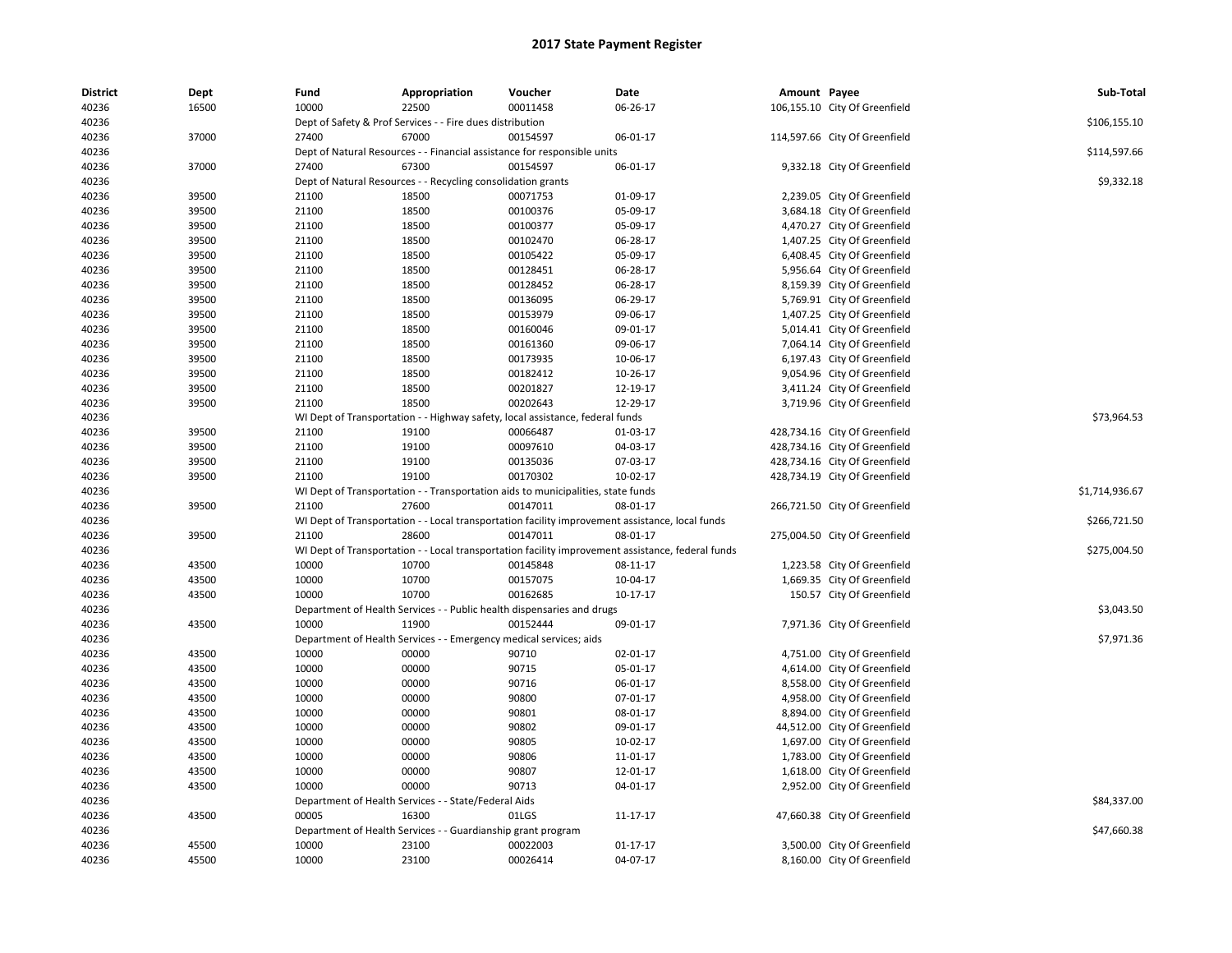| <b>District</b> | Dept  | Fund  | Appropriation                                                                    | Voucher  | Date     | Amount Payee |                                 | Sub-Total       |
|-----------------|-------|-------|----------------------------------------------------------------------------------|----------|----------|--------------|---------------------------------|-----------------|
| 40236           |       |       | Department of Justice - - Law enforcement training fund, local assistance        |          |          |              |                                 | \$11,660.00     |
| 40236           | 51000 | 22000 | 18000                                                                            | 00000536 | 06-02-17 |              | 207.12 City Of Greenfield       |                 |
| 40236           |       |       | Elections Commission - - Fed aid, election admin fund                            |          |          |              |                                 | \$207.12        |
| 40236           | 83500 | 10000 | 10100                                                                            | 00021252 | 07-24-17 |              | 657,189.17 City Of Greenfield   |                 |
| 40236           | 83500 | 10000 | 10100                                                                            | 00024273 | 11-20-17 |              | 0.01 City Of Greenfield         |                 |
| 40236           |       |       | Shared Revenue and Tax Relief - - Expenditure restraint program account          |          |          |              |                                 | \$657,189.18    |
| 40236           | 83500 | 10000 | 10500                                                                            | 00021252 | 07-24-17 |              | 133,819.34 City Of Greenfield   |                 |
| 40236           | 83500 | 10000 | 10500                                                                            | 00024273 | 11-20-17 |              | 712,392.41 City Of Greenfield   |                 |
| 40236           |       |       | Shared Revenue and Tax Relief - - County and municipal aid account               |          |          |              |                                 | \$846,211.75    |
| 40236           | 83500 | 10000 | 10900                                                                            | 00018353 | 07-24-17 |              | 122,708.00 City Of Greenfield   |                 |
| 40236           | 83500 | 10000 | 10900                                                                            | 00019870 | 07-24-17 |              | 19,398.00 City Of Greenfield    |                 |
| 40236           |       |       | Shared Revenue and Tax Relief - - State aid; tax exempt property                 |          |          |              |                                 | \$142,106.00    |
| 40236           | 83500 | 10000 | 11000                                                                            | 00021252 | 07-24-17 |              | 15,613.64 City Of Greenfield    |                 |
| 40236           | 83500 | 10000 | 11000                                                                            | 00024273 | 11-20-17 |              | 91,488.97 City Of Greenfield    |                 |
| 40236           |       |       | Shared Revenue and Tax Relief - - Public utility distribution account            |          |          |              |                                 | \$107,102.61    |
| 40236           | 83500 | 10000 | 30200                                                                            | 00020132 | 07-24-17 |              | 843,539.83 City Of Greenfield   |                 |
| 40236           | 83500 | 10000 | 30200                                                                            | 00022177 | 07-24-17 |              | 5,495,645.62 City Of Greenfield |                 |
| 40236           |       |       | Shared Revenue and Tax Relief - - School levy tax credit and first dollar credit |          |          |              |                                 | \$6,339,185.45  |
| 40236           | 83500 | 52100 | 36300                                                                            | 00016182 | 03-27-17 |              | 1,355,542.09 City Of Greenfield |                 |
| 40236           |       |       | Shared Revenue and Tax Relief - - Lottery and gaming credit                      |          |          |              |                                 | \$1,355,542.09  |
| 40236 Total     |       |       |                                                                                  |          |          |              |                                 | \$12,162,928.58 |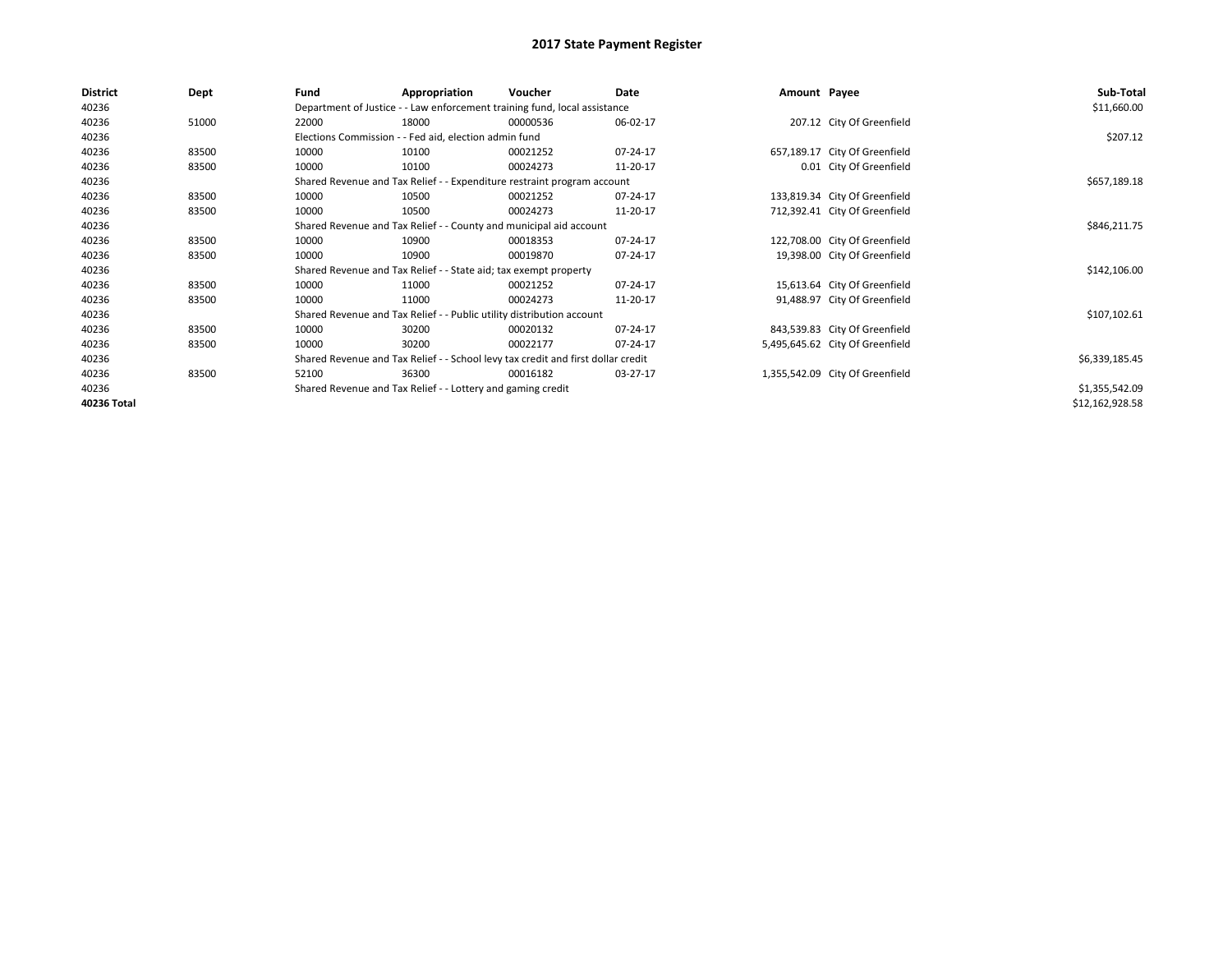| <b>District</b> | Dept  | Fund  | Appropriation                                                                             | Voucher  | Date                                                                                         | Amount Payee |                                  | Sub-Total        |
|-----------------|-------|-------|-------------------------------------------------------------------------------------------|----------|----------------------------------------------------------------------------------------------|--------------|----------------------------------|------------------|
| 40251           | 16500 | 10000 | 22500                                                                                     | 00011459 | 06-26-17                                                                                     |              | 1,243,857.44 Milwaukee, City of  |                  |
| 40251           |       |       | Dept of Safety & Prof Services - - Fire dues distribution                                 |          |                                                                                              |              |                                  | \$1,243,857.44   |
| 40251           | 25500 | 10000 | 11500                                                                                     | 00081523 | 06-19-17                                                                                     |              | 167,504.00 Milwaukee, City of    |                  |
| 40251           |       |       | Dept of Public Instruction - - Assessments of reading readiness                           |          |                                                                                              |              |                                  | \$167,504.00     |
| 40251           | 25500 | 10000 | 13300                                                                                     | 00070465 | 03-27-17                                                                                     |              | 105.30 Milwaukee, City of        |                  |
| 40251           | 25500 | 10000 | 13300                                                                                     | 00071971 | 04-03-17                                                                                     |              | 532.76 Milwaukee, City of        |                  |
| 40251           | 25500 | 10000 | 13300                                                                                     | 00079763 | 06-12-17                                                                                     |              | 1,436.29 Milwaukee, City of      |                  |
| 40251           | 25500 | 10000 | 13300                                                                                     | 00093051 | 09-05-17                                                                                     |              | 6,818.17 Milwaukee, City of      |                  |
| 40251           | 25500 | 10000 | 13300                                                                                     | 00096910 | 10-16-17                                                                                     |              | 763.92 Milwaukee, City of        |                  |
| 40251           |       |       | Dept of Public Instruction - - Alcohol and other drug abuse program                       |          |                                                                                              |              |                                  | \$9,656.44       |
| 40251           | 25500 | 10000 | 20100                                                                                     | 00070751 | 03-27-17                                                                                     |              | 23,678,025.00 Milwaukee, City of |                  |
| 40251           | 25500 | 10000 | 20100                                                                                     | 00070887 | 03-27-17                                                                                     |              | 3,303,709.00 Milwaukee, City of  |                  |
| 40251           | 25500 | 10000 | 20100                                                                                     | 00070907 | 03-27-17                                                                                     |              | 99,999,999.00 Milwaukee, City of |                  |
| 40251           | 25500 | 10000 | 20100                                                                                     | 00082100 | 06-19-17                                                                                     |              | 1,469,592.00 Milwaukee, City of  |                  |
| 40251           | 25500 | 10000 | 20100                                                                                     | 00082429 | 06-19-17                                                                                     |              | 38,557,139.16 Milwaukee, City of |                  |
| 40251           | 25500 | 10000 | 20100                                                                                     | 00082430 | 06-19-17                                                                                     |              | 4,625,193.00 Milwaukee, City of  |                  |
| 40251           | 25500 | 10000 | 20100                                                                                     | 00082493 | 06-19-17                                                                                     |              | 99,999,999.00 Milwaukee, City of |                  |
| 40251           | 25500 | 10000 | 20100                                                                                     | 00088030 | 07-24-17                                                                                     |              | 229,364.00 Milwaukee, City of    |                  |
| 40251           | 25500 | 10000 | 20100                                                                                     | 00088103 | 07-24-17                                                                                     |              | 8,578,974.00 Milwaukee, City of  |                  |
| 40251           | 25500 | 10000 | 20100                                                                                     | 00094147 | 09-18-17                                                                                     |              | 1,982,289.00 Milwaukee, City of  |                  |
| 40251           | 25500 | 10000 | 20100                                                                                     | 00094295 | 09-18-17                                                                                     |              | 74,203,045.00 Milwaukee, City of |                  |
| 40251           | 25500 | 10000 | 20100                                                                                     | 00102693 | 12-04-17                                                                                     |              | 99,999,999.00 Milwaukee, City of |                  |
| 40251           | 25500 | 10000 | 20100                                                                                     | 00102694 | 12-04-17                                                                                     |              | 3,552,976.00 Milwaukee, City of  |                  |
| 40251           | 25500 | 10000 | 20100                                                                                     | 00102874 | 12-04-17                                                                                     |              | 26,236,828.00 Milwaukee, City of |                  |
| 40251           |       |       | Dept of Public Instruction - - General equalization aids                                  |          |                                                                                              |              |                                  | \$486,417,131.16 |
| 40251           | 25500 | 10000 | 20200                                                                                     | 00076761 | 05-15-17                                                                                     |              | 36.92 Milwaukee, City of         |                  |
| 40251           | 25500 | 10000 | 20200                                                                                     | 00082549 | 06-19-17                                                                                     |              | 8,659.66 Milwaukee, City of      |                  |
| 40251           | 25500 | 10000 | 20200                                                                                     | 00105912 | 12-26-17                                                                                     |              | 10,764.80 Milwaukee, City of     |                  |
| 40251           |       |       | Dept of Public Instruction - - Grants to support gifted and talented pupils               |          |                                                                                              |              |                                  | \$19,461.38      |
| 40251           | 25500 | 10000 | 20400                                                                                     | 00082661 | 06-19-17                                                                                     |              | 55,758.00 Milwaukee, City of     |                  |
| 40251           |       |       | Dept of Public Instruction - - Additional special education aid                           |          |                                                                                              |              |                                  | \$55,758.00      |
| 40251           | 25500 | 10000 | 20600                                                                                     | 00060477 | 01-17-17                                                                                     |              | 7,129,566.00 Milwaukee, City of  |                  |
| 40251           | 25500 | 10000 | 20600                                                                                     | 00065946 | $02 - 21 - 17$                                                                               |              | 7,519,885.00 Milwaukee, City of  |                  |
| 40251           | 25500 | 10000 | 20600                                                                                     | 00069602 | 03-20-17                                                                                     |              | 7,227,145.00 Milwaukee, City of  |                  |
| 40251           | 25500 | 10000 | 20600                                                                                     | 00080303 | 06-12-17                                                                                     |              | 12,204,957.00 Milwaukee, City of |                  |
| 40251           | 25500 | 10000 | 20600                                                                                     | 00100576 | 11-20-17                                                                                     |              | 6,933,306.00 Milwaukee, City of  |                  |
| 40251           | 25500 | 10000 | 20600                                                                                     | 00104445 | 12-18-17                                                                                     |              | 6,889,337.00 Milwaukee, City of  |                  |
| 40251           |       |       | Dept of Public Instruction - - Aids for special education and school age parents programs |          |                                                                                              |              |                                  | \$47,904,196.00  |
| 40251           | 25500 | 10000 | 20800                                                                                     | 00079429 | 06-05-17                                                                                     |              | 445,986.00 Milwaukee, City of    |                  |
| 40251           |       |       |                                                                                           |          | Dept of Public Instruction - - Tuition payments, full-time open enrollment transfer payments |              |                                  | \$445,986.00     |
| 40251           | 25500 | 10000 | 20900                                                                                     | 00068634 | 03-20-17                                                                                     |              | 459,091.07 Milwaukee, City of    |                  |
| 40251           |       |       | Dept of Public Instruction - - Aids for school lunches and nutritional improvement        |          |                                                                                              |              |                                  | \$459,091.07     |
| 40251           | 25500 | 10000 | 21000                                                                                     | 00062755 | 01-30-17                                                                                     |              | 2,145,886.50 Milwaukee, City of  |                  |
| 40251           | 25500 | 10000 | 21000                                                                                     | 00083225 | 06-19-17                                                                                     |              | 176,236.96 Milwaukee, City of    |                  |
| 40251           |       |       | Dept of Public Instruction - - Aid for pupil transportation                               |          |                                                                                              |              |                                  | \$2,322,123.46   |
| 40251           | 25500 | 10000 | 21500                                                                                     | 00068634 | 03-20-17                                                                                     |              | 527,495.23 Milwaukee, City of    |                  |
| 40251           |       |       | Dept of Public Instruction - - Reimbursement for school breakfast programs                |          |                                                                                              |              |                                  | \$527,495.23     |
|                 | 25500 | 10000 | 21600                                                                                     | 00090806 | 08-21-17                                                                                     |              | 2,671.00 Milwaukee, City of      |                  |
| 40251<br>40251  | 25500 | 10000 | 21600                                                                                     | 00090807 | 08-21-17                                                                                     |              | 2,671.00 Milwaukee, City of      |                  |
| 40251           | 25500 | 10000 | 21600                                                                                     | 00090808 | 08-21-17                                                                                     |              | 2,671.00 Milwaukee, City of      |                  |
| 40251           | 25500 | 10000 | 21600                                                                                     | 00093663 | 09-11-17                                                                                     |              |                                  |                  |
|                 |       |       |                                                                                           |          |                                                                                              |              | 2,610.00 Milwaukee, City of      |                  |
| 40251           | 25500 | 10000 | 21600                                                                                     | 00093664 | 09-11-17                                                                                     |              | 2,586.00 Milwaukee, City of      |                  |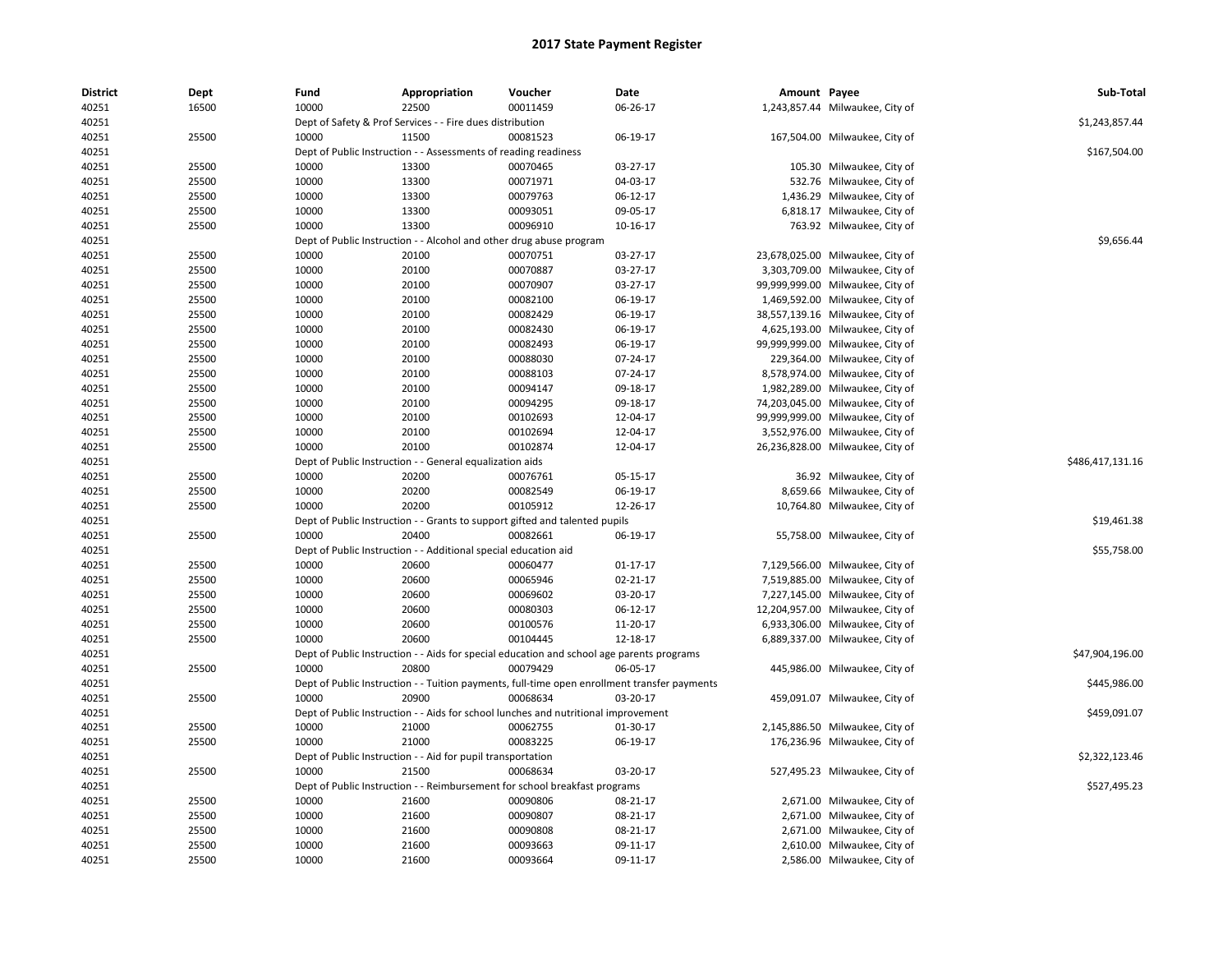| <b>District</b><br>40251 | Dept           | Fund  | Appropriation<br>Dept of Public Instruction - - Robotics league participation grants. | Voucher                                                                                | Date                                                                                                | Amount Payee |                                 | Sub-Total<br>\$13,209.00 |
|--------------------------|----------------|-------|---------------------------------------------------------------------------------------|----------------------------------------------------------------------------------------|-----------------------------------------------------------------------------------------------------|--------------|---------------------------------|--------------------------|
|                          |                |       | 22000                                                                                 | 00060090                                                                               |                                                                                                     |              |                                 |                          |
| 40251                    | 25500          | 10000 |                                                                                       |                                                                                        | $01 - 17 - 17$                                                                                      |              | 82.71 Milwaukee, City of        |                          |
| 40251                    | 25500          | 10000 | 22000                                                                                 | 00060093                                                                               | $01 - 17 - 17$                                                                                      |              | 47,393.47 Milwaukee, City of    |                          |
| 40251                    | 25500          | 10000 | 22000                                                                                 | 00063911                                                                               | 02-13-17                                                                                            |              | 1,611.23 Milwaukee, City of     |                          |
| 40251                    | 25500          | 10000 | 22000                                                                                 | 00073081                                                                               | 04-17-17                                                                                            |              | 285,730.48 Milwaukee, City of   |                          |
| 40251                    | 25500          | 10000 | 22000                                                                                 | 00077587                                                                               | 05-22-17                                                                                            |              | 1,863.37 Milwaukee, City of     |                          |
| 40251                    | 25500          | 10000 | 22000                                                                                 | 00079794                                                                               | 06-12-17                                                                                            |              | 33.32 Milwaukee, City of        |                          |
| 40251                    | 25500          | 10000 | 22000                                                                                 | 00081958                                                                               | 06-19-17                                                                                            |              | 2,442.68 Milwaukee, City of     |                          |
| 40251                    | 25500          | 10000 | 22000                                                                                 | 00090728                                                                               | 08-21-17                                                                                            |              | 47,736.14 Milwaukee, City of    |                          |
| 40251                    | 25500          | 10000 | 22000                                                                                 | 00097009                                                                               | 10-16-17                                                                                            |              | 722.90 Milwaukee, City of       |                          |
| 40251                    | 25500          | 10000 | 22000                                                                                 | 00097681                                                                               | 10-23-17                                                                                            |              | 10,160.00 Milwaukee, City of    |                          |
| 40251                    | 25500          | 10000 | 22000                                                                                 | 00097682                                                                               | 10-23-17                                                                                            |              | 2,640.00 Milwaukee, City of     |                          |
| 40251                    | 25500          | 10000 | 22000                                                                                 | 00100106                                                                               | 11-20-17                                                                                            |              | 2,277.09 Milwaukee, City of     |                          |
| 40251                    |                |       |                                                                                       |                                                                                        | Dept of Public Instruction - - Educator effectiveness evaluation system, grants to school districts |              |                                 | \$402,693.39             |
| 40251                    | 25500          | 10000 | 22500                                                                                 | 00070409                                                                               | 03-27-17                                                                                            |              | 5,322,304.00 Milwaukee, City of |                          |
| 40251                    |                |       | Dept of Public Instruction - - Aid for high poverty school districts                  |                                                                                        |                                                                                                     |              |                                 | \$5,322,304.00           |
| 40251                    | 25500          | 10000 | 22800                                                                                 | 00060071                                                                               | 01-17-17                                                                                            |              | 602.37 Milwaukee, City of       |                          |
| 40251                    | 25500          | 10000 | 22800                                                                                 | 00062422                                                                               | 01-30-17                                                                                            |              | 628.50 Milwaukee, City of       |                          |
| 40251                    | 25500          | 10000 | 22800                                                                                 | 00063898                                                                               | 02-13-17                                                                                            |              | 1,861.92 Milwaukee, City of     |                          |
| 40251                    | 25500          | 10000 | 22800                                                                                 | 00070468                                                                               | 03-27-17                                                                                            |              | 928.48 Milwaukee, City of       |                          |
| 40251                    | 25500          | 10000 | 22800                                                                                 | 00071972                                                                               | 04-03-17                                                                                            |              | 10,314.25 Milwaukee, City of    |                          |
| 40251                    | 25500          | 10000 | 22800                                                                                 | 00079765                                                                               | 06-12-17                                                                                            |              | 1,156.44 Milwaukee, City of     |                          |
| 40251                    | 25500          | 10000 | 22800                                                                                 | 00093062                                                                               | 09-05-17                                                                                            |              | 28,128.69 Milwaukee, City of    |                          |
| 40251                    | 25500          | 10000 | 22800                                                                                 | 00096912                                                                               | 10-16-17                                                                                            |              | 471.82 Milwaukee, City of       |                          |
| 40251                    |                |       |                                                                                       | Dept of Public Instruction - - Aid for alcohol and other drug abuse programs           |                                                                                                     |              |                                 | \$44,092.47              |
| 40251                    | 25500          | 10000 | 23200                                                                                 | 00060074                                                                               | $01 - 17 - 17$                                                                                      |              | 274,934.80 Milwaukee, City of   |                          |
| 40251                    | 25500          | 10000 | 23200                                                                                 | 00063460                                                                               | 02-06-17                                                                                            |              | 163,011.45 Milwaukee, City of   |                          |
| 40251                    | 25500          | 10000 | 23200                                                                                 | 00069168                                                                               | 03-20-17                                                                                            |              | 106,389.07 Milwaukee, City of   |                          |
| 40251                    | 25500          | 10000 | 23200                                                                                 | 00072397                                                                               | 04-10-17                                                                                            |              | 139,691.65 Milwaukee, City of   |                          |
| 40251                    | 25500          | 10000 | 23200                                                                                 | 00076590                                                                               | 05-15-17                                                                                            |              | 25,137.25 Milwaukee, City of    |                          |
| 40251                    | 25500          | 10000 | 23200                                                                                 | 00076591                                                                               | 05-15-17                                                                                            |              | 224,669.65 Milwaukee, City of   |                          |
| 40251                    | 25500          | 10000 | 23200                                                                                 | 00081930                                                                               | 06-19-17                                                                                            |              | 137,247.71 Milwaukee, City of   |                          |
| 40251                    | 25500          | 10000 | 23200                                                                                 | 00084827                                                                               | 06-26-17                                                                                            |              | 30,756.09 Milwaukee, City of    |                          |
| 40251                    | 25500          | 10000 | 23200                                                                                 | 00089856                                                                               | 08-14-17                                                                                            |              | 375,333.35 Milwaukee, City of   |                          |
| 40251                    | 25500          | 10000 | 23200                                                                                 | 00093440                                                                               | 09-11-17                                                                                            |              | 8,417.91 Milwaukee, City of     |                          |
| 40251                    | 25500          | 10000 | 23200                                                                                 | 00094046                                                                               | 09-18-17                                                                                            |              | 4,976.76 Milwaukee, City of     |                          |
| 40251                    | 25500          | 10000 | 23200                                                                                 | 00096974                                                                               | 10-16-17                                                                                            |              | 14,816.96 Milwaukee, City of    |                          |
| 40251                    | 25500          | 10000 | 23200                                                                                 | 00097023                                                                               | $10-16-17$                                                                                          |              | 42,257.73 Milwaukee, City of    |                          |
| 40251                    | 25500          | 10000 | 23200                                                                                 | 00097687                                                                               | $10-23-17$                                                                                          |              | 1,861.14 Milwaukee, City of     |                          |
| 40251                    |                |       |                                                                                       | Dept of Public Instruction - - Funds transferred from other state agencies, local aids |                                                                                                     |              |                                 | \$1,549,501.52           |
|                          |                | 10000 | 24100                                                                                 | 00060122                                                                               | $01 - 17 - 17$                                                                                      |              | 6,982,624.68 Milwaukee, City of |                          |
| 40251<br>40251           | 25500<br>25500 | 10000 | 24100                                                                                 | 00060168                                                                               | $01 - 17 - 17$                                                                                      |              | 6,236,868.66 Milwaukee, City of |                          |
|                          |                |       |                                                                                       |                                                                                        |                                                                                                     |              |                                 |                          |
| 40251                    | 25500          | 10000 | 24100                                                                                 | 00060177                                                                               | $01 - 17 - 17$                                                                                      |              | 20,522.90 Milwaukee, City of    |                          |
| 40251                    | 25500          | 10000 | 24100                                                                                 | 00060204                                                                               | $01 - 17 - 17$                                                                                      |              | 1,174,798.70 Milwaukee, City of |                          |
| 40251                    | 25500          | 10000 | 24100                                                                                 | 00060236                                                                               | $01 - 17 - 17$                                                                                      |              | 128,593.72 Milwaukee, City of   |                          |
| 40251                    | 25500          | 10000 | 24100                                                                                 | 00060294                                                                               | 01-17-17                                                                                            |              | 3,664,391.40 Milwaukee, City of |                          |
| 40251                    | 25500          | 10000 | 24100                                                                                 | 00060301                                                                               | $01 - 17 - 17$                                                                                      |              | 412,933.23 Milwaukee, City of   |                          |
| 40251                    | 25500          | 10000 | 24100                                                                                 | 00060356                                                                               | $01 - 17 - 17$                                                                                      |              | 129,330.34 Milwaukee, City of   |                          |
| 40251                    | 25500          | 10000 | 24100                                                                                 | 00060825                                                                               | $01 - 17 - 17$                                                                                      |              | 12,721.71 Milwaukee, City of    |                          |
| 40251                    | 25500          | 10000 | 24100                                                                                 | 00061303                                                                               | 01-23-17                                                                                            |              | 222,757.24 Milwaukee, City of   |                          |
| 40251                    | 25500          | 10000 | 24100                                                                                 | 00061831                                                                               | $01-23-17$                                                                                          |              | 9,097.46 Milwaukee, City of     |                          |
| 40251                    | 25500          | 10000 | 24100                                                                                 | 00061834                                                                               | $01-23-17$                                                                                          |              | 25,854.45 Milwaukee, City of    |                          |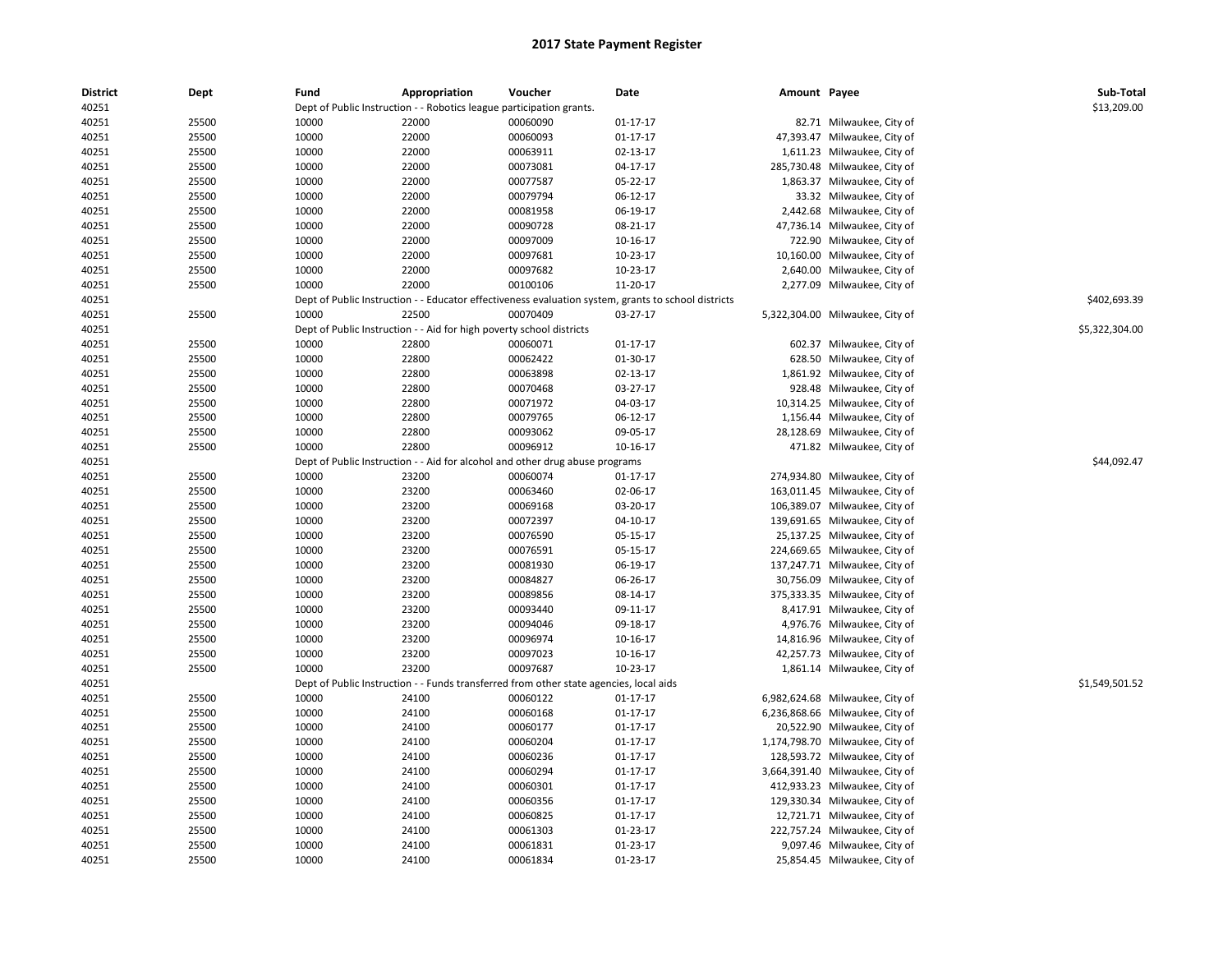| <b>District</b> | Dept  | Fund  | Appropriation | Voucher  | Date       | Amount Payee |                                 | Sub-Total |
|-----------------|-------|-------|---------------|----------|------------|--------------|---------------------------------|-----------|
| 40251           | 25500 | 10000 | 24100         | 00061835 | 01-23-17   |              | 9,243.69 Milwaukee, City of     |           |
| 40251           | 25500 | 10000 | 24100         | 00061836 | 01-23-17   |              | 15,253.75 Milwaukee, City of    |           |
| 40251           | 25500 | 10000 | 24100         | 00061837 | 01-23-17   |              | 9,679.15 Milwaukee, City of     |           |
| 40251           | 25500 | 10000 | 24100         | 00061838 | 01-23-17   |              | 7,506.44 Milwaukee, City of     |           |
| 40251           | 25500 | 10000 | 24100         | 00061944 | 01-23-17   |              | 198,892.82 Milwaukee, City of   |           |
| 40251           | 25500 | 10000 | 24100         | 00062177 | 01-30-17   |              | 4,569,081.99 Milwaukee, City of |           |
| 40251           | 25500 | 10000 | 24100         | 00062558 | 01-30-17   |              | 739,651.76 Milwaukee, City of   |           |
| 40251           | 25500 | 10000 | 24100         | 00063333 | 02-06-17   |              | 193,808.55 Milwaukee, City of   |           |
| 40251           | 25500 | 10000 | 24100         | 00063540 | 02-06-17   |              | 6,680.58 Milwaukee, City of     |           |
| 40251           | 25500 | 10000 | 24100         | 00063541 | 02-06-17   |              | 7,250.59 Milwaukee, City of     |           |
| 40251           | 25500 | 10000 | 24100         | 00063542 | 02-06-17   |              | 29,022.07 Milwaukee, City of    |           |
| 40251           | 25500 | 10000 | 24100         | 00063547 | 02-06-17   |              | 19,996.62 Milwaukee, City of    |           |
| 40251           | 25500 | 10000 | 24100         | 00063617 | 02-06-17   |              | 290,748.93 Milwaukee, City of   |           |
| 40251           | 25500 | 10000 | 24100         | 00063770 | 02-13-17   |              | 3,927,479.58 Milwaukee, City of |           |
| 40251           | 25500 | 10000 | 24100         | 00064007 | 02-13-17   |              | 338,329.50 Milwaukee, City of   |           |
| 40251           | 25500 | 10000 | 24100         | 00064018 | 02-13-17   |              | 55,996.70 Milwaukee, City of    |           |
| 40251           | 25500 | 10000 | 24100         | 00064042 | 02-13-17   |              | 229,646.09 Milwaukee, City of   |           |
| 40251           | 25500 | 10000 | 24100         | 00064057 | 02-13-17   |              | 3,320,620.75 Milwaukee, City of |           |
| 40251           | 25500 | 10000 | 24100         | 00064081 | 02-13-17   |              | 443,444.48 Milwaukee, City of   |           |
| 40251           | 25500 | 10000 | 24100         | 00064095 | 02-13-17   |              | 61,132.21 Milwaukee, City of    |           |
| 40251           | 25500 | 10000 | 24100         | 00064097 | 02-13-17   |              | 997.17 Milwaukee, City of       |           |
| 40251           | 25500 | 10000 | 24100         | 00064119 | 02-13-17   |              | 187,181.43 Milwaukee, City of   |           |
| 40251           | 25500 | 10000 | 24100         | 00065034 | 02-21-17   |              | 6,599,994.91 Milwaukee, City of |           |
| 40251           | 25500 | 10000 | 24100         | 00067704 | 03-13-17   |              | 245,998.84 Milwaukee, City of   |           |
| 40251           | 25500 | 10000 | 24100         | 00068634 | 03-20-17   |              | 4,711,771.73 Milwaukee, City of |           |
| 40251           | 25500 | 10000 | 24100         | 00069220 | 03-20-17   |              | 4,264,861.99 Milwaukee, City of |           |
| 40251           | 25500 | 10000 | 24100         | 00069225 | 03-20-17   |              | 24,501.17 Milwaukee, City of    |           |
| 40251           | 25500 | 10000 | 24100         | 00069237 | 03-20-17   |              | 185,082.26 Milwaukee, City of   |           |
| 40251           | 25500 | 10000 | 24100         | 00069247 | 03-20-17   |              | 35,730.72 Milwaukee, City of    |           |
| 40251           | 25500 | 10000 | 24100         | 00069258 | 03-20-17   |              | 23,792.11 Milwaukee, City of    |           |
|                 |       |       |               |          |            |              |                                 |           |
| 40251           | 25500 | 10000 | 24100         | 00069259 | 03-20-17   |              | 67,275.91 Milwaukee, City of    |           |
| 40251           | 25500 | 10000 | 24100         | 00069272 | 03-20-17   |              | 18,648.58 Milwaukee, City of    |           |
| 40251           | 25500 | 10000 | 24100         | 00069284 | 03-20-17   |              | 10,802.22 Milwaukee, City of    |           |
| 40251           | 25500 | 10000 | 24100         | 00069285 | 03-20-17   |              | 32,514.04 Milwaukee, City of    |           |
| 40251           | 25500 | 10000 | 24100         | 00069289 | 03-20-17   |              | 9,088.00 Milwaukee, City of     |           |
| 40251           | 25500 | 10000 | 24100         | 00069292 | 03-20-17   |              | 2,411.00 Milwaukee, City of     |           |
| 40251           | 25500 | 10000 | 24100         | 00069296 | 03-20-17   |              | 2,847.49 Milwaukee, City of     |           |
| 40251           | 25500 | 10000 | 24100         | 00069298 | 03-20-17   |              | 399.00 Milwaukee, City of       |           |
| 40251           | 25500 | 10000 | 24100         | 00069306 | 03-20-17   |              | 149,218.63 Milwaukee, City of   |           |
| 40251           | 25500 | 10000 | 24100         | 00069316 | 03-20-17   |              | 173,384.38 Milwaukee, City of   |           |
| 40251           | 25500 | 10000 | 24100         | 00069339 | 03-20-17   |              | 1,244,944.90 Milwaukee, City of |           |
| 40251           | 25500 | 10000 | 24100         | 00069367 | 03-20-17   |              | 16,352.64 Milwaukee, City of    |           |
| 40251           | 25500 | 10000 | 24100         | 00069373 | 03-20-17   |              | 75,117.65 Milwaukee, City of    |           |
| 40251           | 25500 | 10000 | 24100         | 00069835 | 03-20-17   | 125,341.83   | Milwaukee, City of              |           |
| 40251           | 25500 | 10000 | 24100         | 00070476 | 03-27-17   |              | 104.89 Milwaukee, City of       |           |
| 40251           | 25500 | 10000 | 24100         | 00071792 | 04-03-17   |              | 228,019.44 Milwaukee, City of   |           |
| 40251           | 25500 | 10000 | 24100         | 00071973 | 04-03-17   |              | 270.37 Milwaukee, City of       |           |
| 40251           | 25500 | 10000 | 24100         | 00072294 | 04-10-17   |              | 4,611,461.55 Milwaukee, City of |           |
| 40251           | 25500 | 10000 | 24100         | 00072415 | 04-10-17   | 5,780,232.47 | Milwaukee, City of              |           |
| 40251           | 25500 | 10000 | 24100         | 00072423 | 04-10-17   |              | 720,308.27 Milwaukee, City of   |           |
| 40251           | 25500 | 10000 | 24100         | 00072445 | 04-10-17   |              | 366,504.78 Milwaukee, City of   |           |
| 40251           | 25500 | 10000 | 24100         | 00072449 | $04-10-17$ |              | 6,383.00 Milwaukee, City of     |           |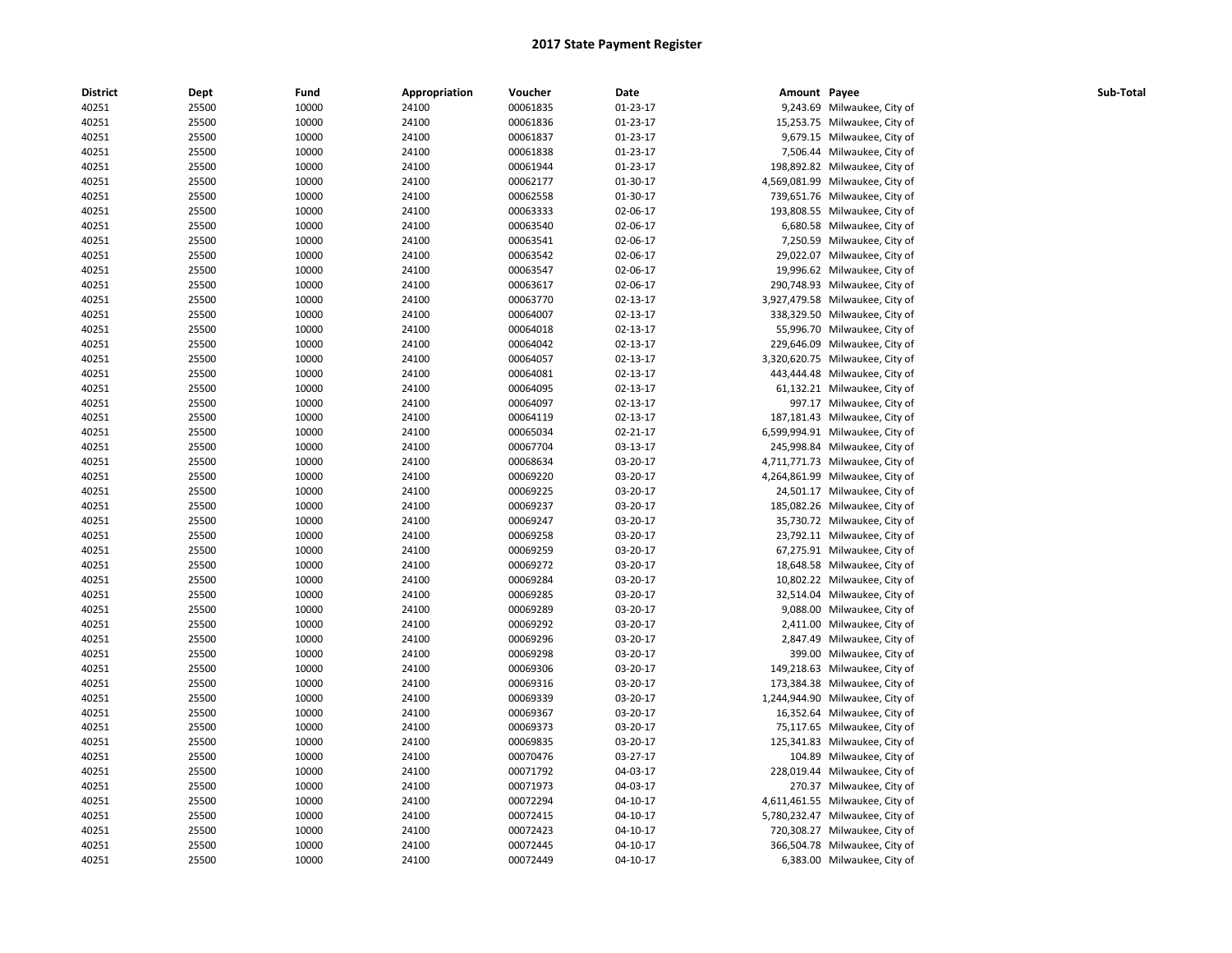| <b>District</b> | Dept  | Fund  | Appropriation | Voucher  | Date           | Amount Payee |                                  | Sub-Total |
|-----------------|-------|-------|---------------|----------|----------------|--------------|----------------------------------|-----------|
| 40251           | 25500 | 10000 | 24100         | 00072450 | 04-10-17       |              | 27,298.51 Milwaukee, City of     |           |
| 40251           | 25500 | 10000 | 24100         | 00072452 | 04-10-17       |              | 94,494.97 Milwaukee, City of     |           |
| 40251           | 25500 | 10000 | 24100         | 00072454 | $04 - 10 - 17$ |              | 11,289.81 Milwaukee, City of     |           |
| 40251           | 25500 | 10000 | 24100         | 00072455 | 04-10-17       |              | 15,936.95 Milwaukee, City of     |           |
| 40251           | 25500 | 10000 | 24100         | 00072457 | 04-10-17       |              | 51,098.98 Milwaukee, City of     |           |
| 40251           | 25500 | 10000 | 24100         | 00072459 | 04-10-17       |              | 3,184.00 Milwaukee, City of      |           |
| 40251           | 25500 | 10000 | 24100         | 00072460 | 04-10-17       |              | 108,842.34 Milwaukee, City of    |           |
| 40251           | 25500 | 10000 | 24100         | 00072461 | 04-10-17       |              | 63,027.36 Milwaukee, City of     |           |
| 40251           | 25500 | 10000 | 24100         | 00072462 | 04-10-17       |              | 192,391.01 Milwaukee, City of    |           |
| 40251           | 25500 | 10000 | 24100         | 00072463 | 04-10-17       |              | 36,857.04 Milwaukee, City of     |           |
| 40251           | 25500 | 10000 | 24100         | 00072464 | 04-10-17       |              | 20,798.09 Milwaukee, City of     |           |
| 40251           | 25500 | 10000 | 24100         | 00072490 | 04-10-17       |              | 832,033.22 Milwaukee, City of    |           |
| 40251           | 25500 | 10000 | 24100         | 00072494 | 04-10-17       |              | 3,172,712.17 Milwaukee, City of  |           |
| 40251           | 25500 | 10000 | 24100         | 00072499 | 04-10-17       |              | 14,955.67 Milwaukee, City of     |           |
| 40251           | 25500 | 10000 | 24100         | 00072513 | 04-10-17       |              | 45,709.83 Milwaukee, City of     |           |
| 40251           | 25500 | 10000 | 24100         | 00072522 | 04-10-17       |              | 165,022.17 Milwaukee, City of    |           |
| 40251           | 25500 | 10000 | 24100         | 00073084 | 04-17-17       |              | 8,953.44 Milwaukee, City of      |           |
| 40251           | 25500 | 10000 | 24100         | 00073127 | 04-17-17       |              | 507,349.58 Milwaukee, City of    |           |
| 40251           | 25500 | 10000 | 24100         | 00073128 | 04-17-17       |              | 205,250.40 Milwaukee, City of    |           |
| 40251           | 25500 | 10000 | 24100         | 00073196 | 04-17-17       |              | 16,796.11 Milwaukee, City of     |           |
| 40251           | 25500 | 10000 | 24100         | 00073197 | 04-17-17       |              | 4,231.00 Milwaukee, City of      |           |
| 40251           | 25500 | 10000 | 24100         | 00076386 | 05-15-17       |              | 5,567,974.50 Milwaukee, City of  |           |
| 40251           | 25500 | 10000 | 24100         | 00076594 | 05-15-17       |              | 678.50 Milwaukee, City of        |           |
| 40251           | 25500 | 10000 | 24100         | 00076722 | 05-15-17       |              | 31,587.67 Milwaukee, City of     |           |
| 40251           | 25500 | 10000 | 24100         | 00076726 | 05-15-17       | 125,785.44   | Milwaukee, City of               |           |
| 40251           | 25500 | 10000 | 24100         | 00076730 | 05-15-17       |              | 112,306.03 Milwaukee, City of    |           |
| 40251           | 25500 | 10000 | 24100         | 00076731 | 05-15-17       |              | 70,915.46 Milwaukee, City of     |           |
| 40251           | 25500 | 10000 | 24100         | 00076735 | 05-15-17       |              | 52,050.84 Milwaukee, City of     |           |
| 40251           | 25500 | 10000 | 24100         | 00076742 | 05-15-17       |              | 45,445.26 Milwaukee, City of     |           |
| 40251           | 25500 | 10000 | 24100         | 00076749 | 05-15-17       |              | 38,711.68 Milwaukee, City of     |           |
| 40251           | 25500 | 10000 | 24100         | 00076752 | 05-15-17       |              | 229,676.08 Milwaukee, City of    |           |
| 40251           | 25500 | 10000 | 24100         | 00076753 | 05-15-17       |              | 5,674.39 Milwaukee, City of      |           |
| 40251           | 25500 | 10000 | 24100         | 00076855 | 05-15-17       |              | 121,131.99 Milwaukee, City of    |           |
| 40251           | 25500 | 10000 | 24100         | 00077594 | 05-22-17       |              | 10,498,036.78 Milwaukee, City of |           |
| 40251           | 25500 | 10000 | 24100         | 00077633 | 05-22-17       |              | 9,254.05 Milwaukee, City of      |           |
| 40251           | 25500 | 10000 | 24100         | 00077678 | 05-22-17       |              | 435,678.28 Milwaukee, City of    |           |
| 40251           | 25500 | 10000 | 24100         | 00077693 | 05-22-17       |              | 131,141.47 Milwaukee, City of    |           |
| 40251           | 25500 | 10000 | 24100         | 00077719 | 05-22-17       |              | 160,946.14 Milwaukee, City of    |           |
| 40251           | 25500 | 10000 | 24100         | 00077724 | 05-22-17       | 573,312.88   | Milwaukee, City of               |           |
| 40251           | 25500 | 10000 | 24100         | 00077772 | 05-22-17       |              | 2,087,283.73 Milwaukee, City of  |           |
| 40251           | 25500 | 10000 | 24100         | 00077776 | 05-22-17       |              | 15,472.78 Milwaukee, City of     |           |
| 40251           | 25500 | 10000 | 24100         | 00077784 | 05-22-17       |              | 416,683.08 Milwaukee, City of    |           |
| 40251           | 25500 | 10000 | 24100         | 00077963 | 05-22-17       |              | 24,103.49 Milwaukee, City of     |           |
| 40251           | 25500 | 10000 | 24100         | 00078478 | 05-30-17       |              | 1,189.89 Milwaukee, City of      |           |
| 40251           | 25500 | 10000 | 24100         | 00078745 | 05-30-17       |              | 5,954.04 Milwaukee, City of      |           |
| 40251           | 25500 | 10000 | 24100         | 00078746 | 05-30-17       | 420.80       | Milwaukee, City of               |           |
| 40251           | 25500 | 10000 | 24100         | 00078793 | 05-30-17       |              | 87,937.90 Milwaukee, City of     |           |
| 40251           | 25500 | 10000 | 24100         | 00079050 | 06-05-17       |              | 3,753,006.65 Milwaukee, City of  |           |
| 40251           | 25500 | 10000 | 24100         | 00079452 | 06-05-17       |              | 83,840.53 Milwaukee, City of     |           |
| 40251           | 25500 | 10000 | 24100         | 00079631 | 06-12-17       |              | 188,833.52 Milwaukee, City of    |           |
| 40251           | 25500 | 10000 | 24100         | 00079842 | 06-12-17       |              | 14,041.96 Milwaukee, City of     |           |
|                 |       |       |               |          |                |              |                                  |           |
| 40251           | 25500 | 10000 | 24100         | 00079844 | 06-12-17       |              | 2,127.91 Milwaukee, City of      |           |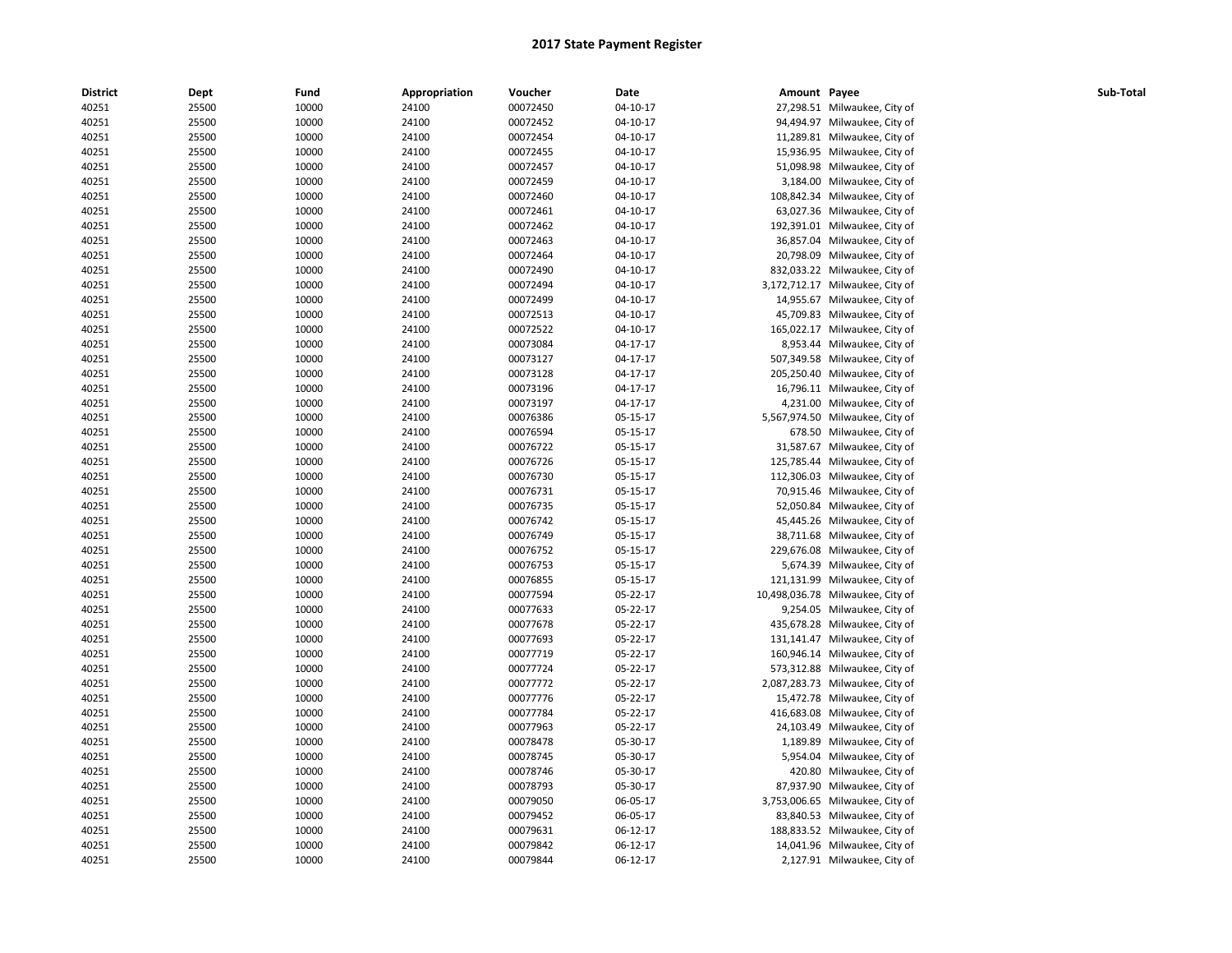| <b>District</b> | Dept  | Fund  | Appropriation | Voucher  | Date     | Amount Payee |                                  | Sub-Total |
|-----------------|-------|-------|---------------|----------|----------|--------------|----------------------------------|-----------|
| 40251           | 25500 | 10000 | 24100         | 00079862 | 06-12-17 |              | 416,242.37 Milwaukee, City of    |           |
| 40251           | 25500 | 10000 | 24100         | 00079895 | 06-12-17 |              | 21,476.49 Milwaukee, City of     |           |
| 40251           | 25500 | 10000 | 24100         | 00079898 | 06-12-17 |              | 11,364.07 Milwaukee, City of     |           |
| 40251           | 25500 | 10000 | 24100         | 00079900 | 06-12-17 |              | 25,367.04 Milwaukee, City of     |           |
| 40251           | 25500 | 10000 | 24100         | 00079901 | 06-12-17 |              | 34,675.46 Milwaukee, City of     |           |
| 40251           | 25500 | 10000 | 24100         | 00079902 | 06-12-17 |              | 82,187.37 Milwaukee, City of     |           |
| 40251           | 25500 | 10000 | 24100         | 00079906 | 06-12-17 |              | 10,158.47 Milwaukee, City of     |           |
| 40251           | 25500 | 10000 | 24100         | 00079907 | 06-12-17 |              | 38,044.91 Milwaukee, City of     |           |
| 40251           | 25500 | 10000 | 24100         | 00079910 | 06-12-17 |              | 20,185.64 Milwaukee, City of     |           |
| 40251           | 25500 | 10000 | 24100         | 00079913 | 06-12-17 |              | 62,345.44 Milwaukee, City of     |           |
| 40251           | 25500 | 10000 | 24100         | 00079914 | 06-12-17 |              | 159,693.57 Milwaukee, City of    |           |
| 40251           | 25500 | 10000 | 24100         | 00079946 | 06-12-17 |              | 215,714.80 Milwaukee, City of    |           |
| 40251           | 25500 | 10000 | 24100         | 00079954 | 06-12-17 |              | 1,237,382.99 Milwaukee, City of  |           |
| 40251           | 25500 | 10000 | 24100         | 00079960 | 06-12-17 |              | 12,844.36 Milwaukee, City of     |           |
| 40251           | 25500 | 10000 | 24100         | 00079961 | 06-12-17 |              | 90,273.60 Milwaukee, City of     |           |
| 40251           | 25500 | 10000 | 24100         | 00081939 | 06-19-17 |              | 2,896.11 Milwaukee, City of      |           |
| 40251           | 25500 | 10000 | 24100         | 00081968 | 06-19-17 |              | 8,690,929.18 Milwaukee, City of  |           |
| 40251           | 25500 | 10000 | 24100         | 00082009 | 06-19-17 |              | 9,026.47 Milwaukee, City of      |           |
| 40251           | 25500 | 10000 | 24100         | 00082015 | 06-19-17 |              | 1,132.30 Milwaukee, City of      |           |
| 40251           | 25500 | 10000 | 24100         | 00082019 | 06-19-17 |              | 305,908.33 Milwaukee, City of    |           |
| 40251           | 25500 | 10000 | 24100         | 00082053 | 06-19-17 |              | 223,144.31 Milwaukee, City of    |           |
| 40251           | 25500 | 10000 | 24100         | 00082060 | 06-19-17 |              | 188,481.86 Milwaukee, City of    |           |
| 40251           | 25500 | 10000 | 24100         | 00082818 | 06-19-17 |              | 362,276.70 Milwaukee, City of    |           |
| 40251           | 25500 | 10000 | 24100         | 00082986 | 06-19-17 |              | 1,937.00 Milwaukee, City of      |           |
| 40251           | 25500 | 10000 | 24100         | 00083006 | 06-19-17 |              | 12,369.83 Milwaukee, City of     |           |
| 40251           | 25500 | 10000 | 24100         | 00083008 | 06-19-17 |              | 4,025.37 Milwaukee, City of      |           |
| 40251           | 25500 | 10000 | 24100         | 00083012 | 06-19-17 |              | 84,426.75 Milwaukee, City of     |           |
| 40251           | 25500 | 10000 | 24100         | 00083496 | 06-19-17 |              | 102,914.11 Milwaukee, City of    |           |
| 40251           | 25500 | 10000 | 24100         | 00084017 | 06-26-17 |              | 5,487,973.16 Milwaukee, City of  |           |
| 40251           | 25500 | 10000 | 24100         | 00084885 | 06-26-17 |              | 6,825,426.21 Milwaukee, City of  |           |
| 40251           | 25500 | 10000 | 24100         | 00085037 | 06-26-17 |              | 9,707.32 Milwaukee, City of      |           |
| 40251           | 25500 | 10000 | 24100         | 00085044 | 06-26-17 |              | 16,863.81 Milwaukee, City of     |           |
| 40251           | 25500 | 10000 | 24100         | 00085048 | 06-26-17 |              | 3,184.00 Milwaukee, City of      |           |
| 40251           | 25500 | 10000 | 24100         | 00085052 | 06-26-17 |              | 35,404.17 Milwaukee, City of     |           |
| 40251           | 25500 | 10000 | 24100         | 00085053 | 06-26-17 |              | 16,234.34 Milwaukee, City of     |           |
| 40251           | 25500 | 10000 | 24100         | 00085058 | 06-26-17 |              | 6,383.00 Milwaukee, City of      |           |
| 40251           | 25500 | 10000 | 24100         | 00085061 | 06-26-17 |              | 21,989.11 Milwaukee, City of     |           |
| 40251           | 25500 | 10000 | 24100         | 00085068 | 06-26-17 |              | 172,067.39 Milwaukee, City of    |           |
| 40251           | 25500 | 10000 | 24100         | 00085069 | 06-26-17 |              | 20,294.38 Milwaukee, City of     |           |
| 40251           | 25500 | 10000 | 24100         | 00085103 | 06-26-17 |              | 4,310,217.43 Milwaukee, City of  |           |
| 40251           | 25500 | 10000 | 24100         | 00085185 | 06-26-17 |              | 64,141.25 Milwaukee, City of     |           |
| 40251           | 25500 | 10000 | 24100         | 00085189 | 06-26-17 |              | 16,608.94 Milwaukee, City of     |           |
| 40251           | 25500 | 10000 | 24100         | 00086951 | 07-24-17 |              | 1,475,110.10 Milwaukee, City of  |           |
| 40251           | 25500 | 10000 | 24100         | 00088263 | 07-31-17 |              | 370,462.79 Milwaukee, City of    |           |
| 40251           | 25500 | 10000 | 24100         | 00089211 | 08-07-17 |              | 2,402,433.76 Milwaukee, City of  |           |
| 40251           | 25500 | 10000 | 24100         | 00089254 | 08-07-17 |              | 80,828.45 Milwaukee, City of     |           |
| 40251           | 25500 | 10000 | 24100         | 00089285 | 08-07-17 |              | 43,065.00 Milwaukee, City of     |           |
| 40251           | 25500 | 10000 | 24100         | 00089296 | 08-07-17 |              | 131,396.89 Milwaukee, City of    |           |
| 40251           | 25500 | 10000 | 24100         | 00089309 | 08-07-17 |              | 43,135.86 Milwaukee, City of     |           |
| 40251           | 25500 | 10000 | 24100         | 00089696 | 08-14-17 |              | 9,950.00 Milwaukee, City of      |           |
| 40251           | 25500 | 10000 | 24100         | 00089718 | 08-14-17 |              | 12,587,712.54 Milwaukee, City of |           |
| 40251           | 25500 | 10000 | 24100         | 00089746 | 08-14-17 |              | 7,761.79 Milwaukee, City of      |           |
|                 |       |       |               |          |          |              |                                  |           |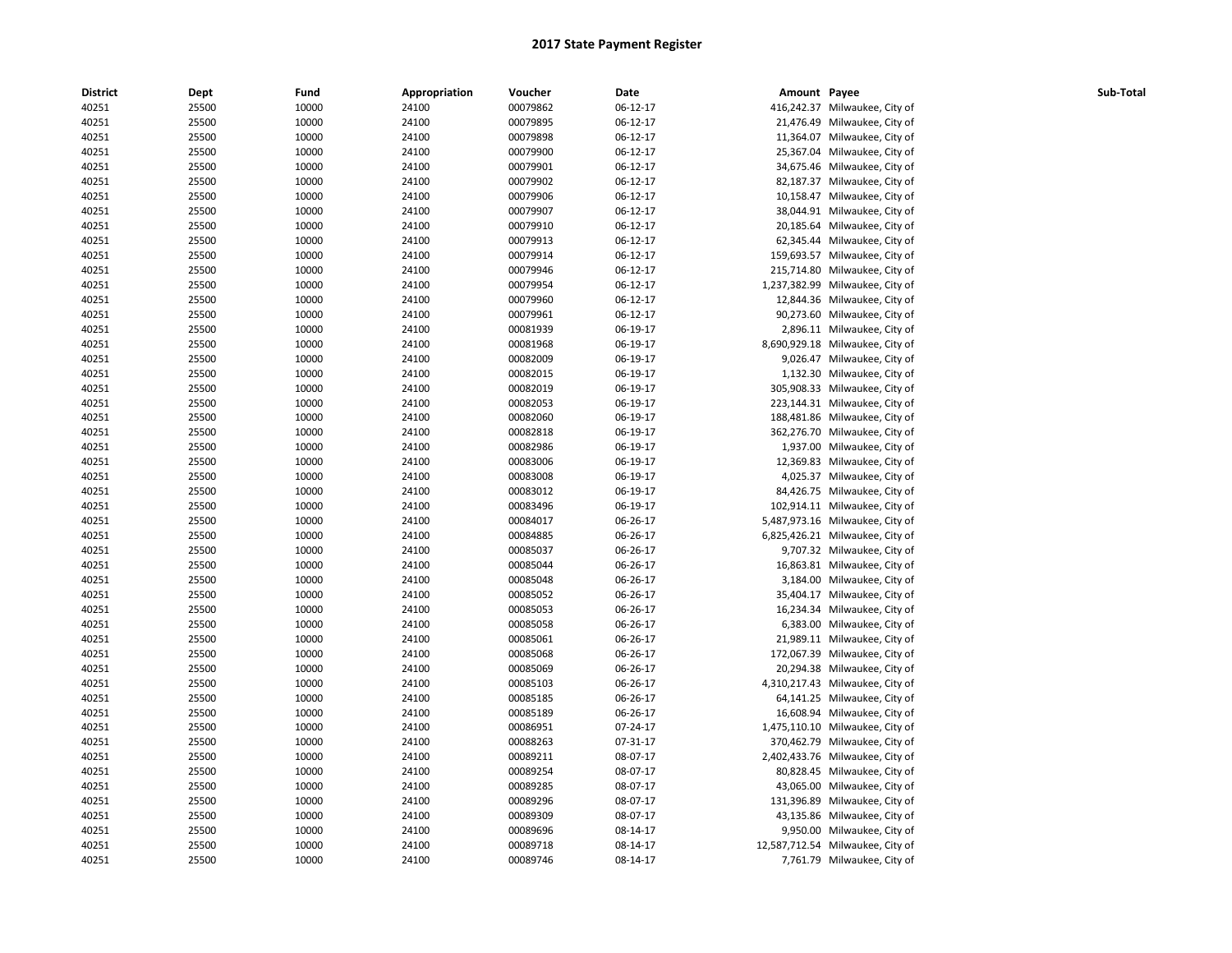| <b>District</b> | <b>Dept</b>    | Fund           | Appropriation  | Voucher              | Date                 | Amount Payee |                                 | Sub-Total |
|-----------------|----------------|----------------|----------------|----------------------|----------------------|--------------|---------------------------------|-----------|
| 40251           | 25500          | 10000          | 24100          | 00089788             | 08-14-17             |              | 269.46 Milwaukee, City of       |           |
| 40251           | 25500          | 10000          | 24100          | 00089890             | 08-14-17             |              | 540.91 Milwaukee, City of       |           |
| 40251           | 25500          | 10000          | 24100          | 00089891             | 08-14-17             |              | 794.67 Milwaukee, City of       |           |
| 40251           | 25500          | 10000          | 24100          | 00089892             | 08-14-17             |              | 98,665.78 Milwaukee, City of    |           |
| 40251           | 25500          | 10000          | 24100          | 00089893             | 08-14-17             |              | 16,117.99 Milwaukee, City of    |           |
| 40251           | 25500          | 10000          | 24100          | 00089894             | 08-14-17             |              | 2,249.93 Milwaukee, City of     |           |
| 40251           | 25500          | 10000          | 24100          | 00089895             | 08-14-17             |              | 19,458.31 Milwaukee, City of    |           |
| 40251           | 25500          | 10000          | 24100          | 00089949             | 08-14-17             |              | 2,309,193.49 Milwaukee, City of |           |
| 40251           | 25500          | 10000          | 24100          | 00089997             | 08-14-17             |              | 265,321.22 Milwaukee, City of   |           |
| 40251           | 25500          | 10000          | 24100          | 00090595             | 08-21-17             |              | 456,752.88 Milwaukee, City of   |           |
| 40251           | 25500          | 10000          | 24100          | 00090713             | 08-21-17             |              | 11,724.99 Milwaukee, City of    |           |
| 40251           | 25500          | 10000          | 24100          | 00091091             | 08-28-17             |              | 101,262.98 Milwaukee, City of   |           |
| 40251           | 25500          | 10000          | 24100          | 00091325             | 08-28-17             |              | 81,653.04 Milwaukee, City of    |           |
| 40251           | 25500          | 10000          | 24100          | 00091326             | 08-28-17             |              | 577,722.71 Milwaukee, City of   |           |
| 40251           | 25500          | 10000          | 24100          | 00093150             | 09-05-17             |              | 22,007.33 Milwaukee, City of    |           |
| 40251           | 25500          | 10000          | 24100          | 00093557             | 09-11-17             |              | 3,546,954.45 Milwaukee, City of |           |
| 40251           | 25500          | 10000          | 24100          | 00093870             | 09-18-17             | 598,534.27   | Milwaukee, City of              |           |
| 40251           | 25500          | 10000          | 24100          | 00094076             | 09-18-17             |              | 1,236,465.54 Milwaukee, City of |           |
| 40251           | 25500          | 10000          | 24100          | 00096698             | 10-16-17             |              | 1,129,307.81 Milwaukee, City of |           |
| 40251           | 25500          | 10000          | 24100          | 00096904             | 10-16-17             |              | 5,810.68 Milwaukee, City of     |           |
| 40251           | 25500          | 10000          | 24100          | 00096905             | 10-16-17             |              | 1,101.10 Milwaukee, City of     |           |
| 40251           | 25500          | 10000          | 24100          | 00096917             | 10-16-17             |              | 62,991.29 Milwaukee, City of    |           |
| 40251           | 25500          | 10000          | 24100          | 00096938             | 10-16-17             |              | 28.06 Milwaukee, City of        |           |
| 40251           | 25500          | 10000          | 24100          | 00096945             | 10-16-17             |              | 74,470.43 Milwaukee, City of    |           |
| 40251           | 25500          | 10000          | 24100          | 00096952             | 10-16-17             |              | 292,499.60 Milwaukee, City of   |           |
| 40251           | 25500          | 10000          | 24100          | 00096981             | 10-16-17             |              | 144,711.08 Milwaukee, City of   |           |
| 40251           | 25500          | 10000          | 24100          | 00096990             | 10-16-17             |              | 72,160.58 Milwaukee, City of    |           |
| 40251           | 25500          | 10000          | 24100          | 00096991             | 10-16-17             |              | 111,571.34 Milwaukee, City of   |           |
| 40251           | 25500          | 10000          | 24100          | 00096992             | 10-16-17             |              | 114,215.31 Milwaukee, City of   |           |
| 40251           | 25500          | 10000          | 24100          | 00096993             | 10-16-17             |              | 60,303.26 Milwaukee, City of    |           |
| 40251           | 25500          | 10000          | 24100          | 00096994             | 10-16-17             |              | 99,434.52 Milwaukee, City of    |           |
| 40251           | 25500          | 10000          | 24100          | 00096995             | 10-16-17             |              | 68,786.26 Milwaukee, City of    |           |
| 40251           | 25500          | 10000          | 24100          | 00096996             | 10-16-17             |              | 41,714.92 Milwaukee, City of    |           |
| 40251           | 25500          | 10000          | 24100          | 00096997             | 10-16-17             |              | 82,145.29 Milwaukee, City of    |           |
| 40251           | 25500          | 10000          | 24100          | 00096998             | 10-16-17             |              | 10,607.64 Milwaukee, City of    |           |
| 40251           | 25500          | 10000          | 24100          | 00097029             | 10-16-17             |              | 74,992.95 Milwaukee, City of    |           |
| 40251           | 25500          | 10000          | 24100          | 00097037             | 10-16-17             |              | 212.23 Milwaukee, City of       |           |
|                 |                |                |                |                      |                      |              | 662.61 Milwaukee, City of       |           |
| 40251<br>40251  | 25500          | 10000<br>10000 | 24100          | 00097038<br>00097040 | 10-16-17<br>10-16-17 |              | 39,483.45 Milwaukee, City of    |           |
| 40251           | 25500<br>25500 | 10000          | 24100<br>24100 | 00097041             | 10-16-17             |              | 3,420.99 Milwaukee, City of     |           |
|                 |                |                |                |                      |                      |              |                                 |           |
| 40251           | 25500          | 10000          | 24100          | 00097046             | 10-16-17             |              | 505,803.31 Milwaukee, City of   |           |
| 40251           | 25500          | 10000          | 24100          | 00097047             | 10-16-17             |              | 97,263.82 Milwaukee, City of    |           |
| 40251           | 25500          | 10000          | 24100          | 00097048             | 10-16-17             |              | 39,772.05 Milwaukee, City of    |           |
| 40251           | 25500          | 10000          | 24100          | 00097372             | 10-23-17             |              | 177,687.83 Milwaukee, City of   |           |
| 40251           | 25500          | 10000          | 24100          | 00098102             | 10-30-17             |              | 32,726.14 Milwaukee, City of    |           |
| 40251           | 25500          | 10000          | 24100          | 00099017             | 11-13-17             |              | 2,102.32 Milwaukee, City of     |           |
| 40251           | 25500          | 10000          | 24100          | 00100861             | 11-20-17             |              | 18,770.97 Milwaukee, City of    |           |
| 40251           | 25500          | 10000          | 24100          | 00100863             | 11-20-17             |              | 7,839.32 Milwaukee, City of     |           |
| 40251           | 25500          | 10000          | 24100          | 00101995             | 11-27-17             |              | 223.64 Milwaukee, City of       |           |
| 40251           | 25500          | 10000          | 24100          | 00102307             | 12-04-17             |              | 5,156,105.37 Milwaukee, City of |           |
| 40251           | 25500          | 10000          | 24100          | 00105213             | 12-26-17             |              | 5,446,716.28 Milwaukee, City of |           |
| 40251           | 25500          | 10000          | 24100          | 00105547             | 12-26-17             |              | 2,484,146.19 Milwaukee, City of |           |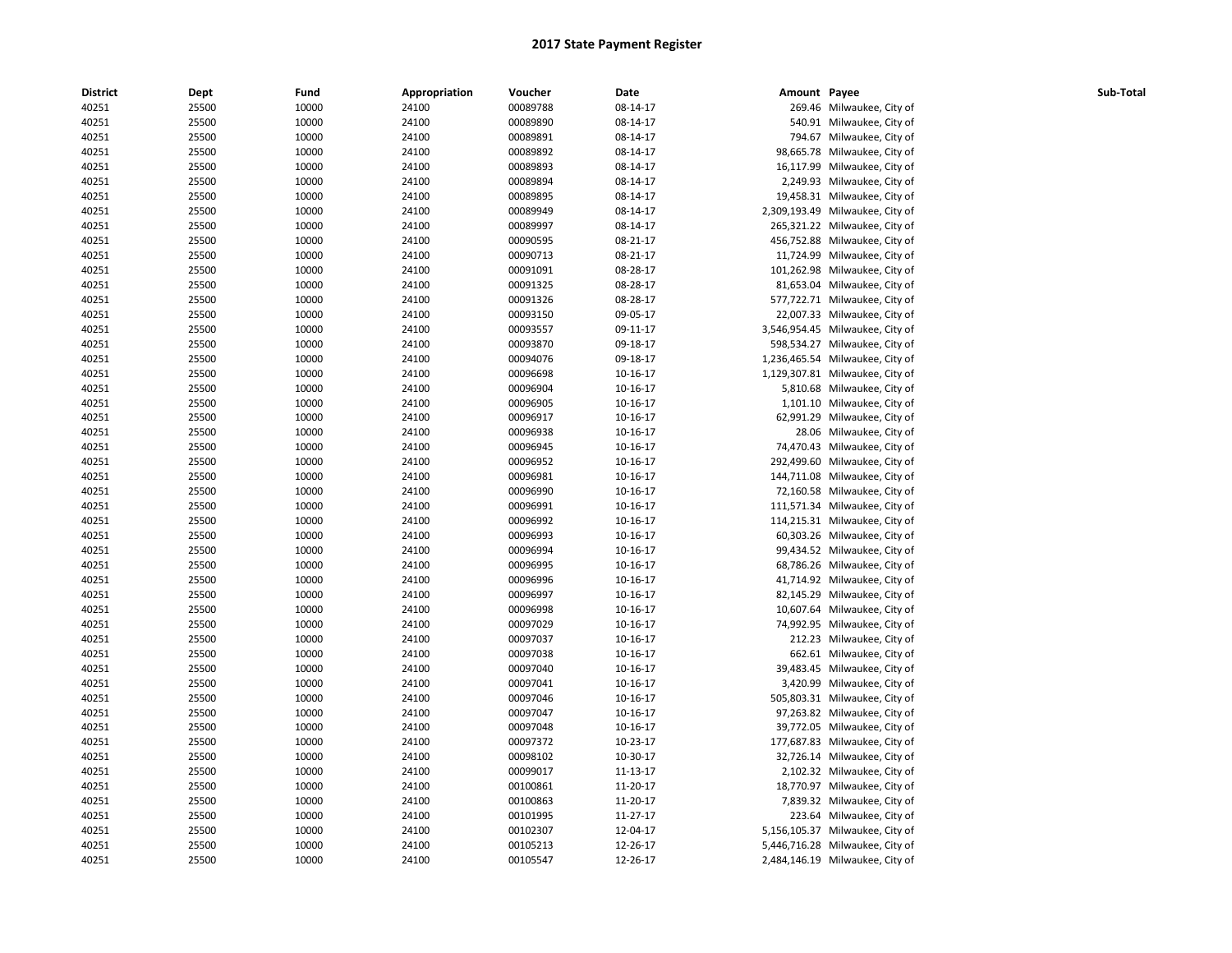| <b>District</b> | Dept  | Fund  | Appropriation                                                              | Voucher  | Date     | Amount Payee |                                  | Sub-Total        |
|-----------------|-------|-------|----------------------------------------------------------------------------|----------|----------|--------------|----------------------------------|------------------|
| 40251           | 25500 | 10000 | 24100                                                                      | 00105563 | 12-26-17 |              | 772,689.98 Milwaukee, City of    |                  |
| 40251           | 25500 | 10000 | 24100                                                                      | 00105570 | 12-26-17 |              | 1,401,294.02 Milwaukee, City of  |                  |
| 40251           | 25500 | 10000 | 24100                                                                      | 00105874 | 12-26-17 |              | 42,002.31 Milwaukee, City of     |                  |
| 40251           | 25500 | 10000 | 24100                                                                      | 00105888 | 12-26-17 |              | 229,915.07 Milwaukee, City of    |                  |
| 40251           | 25500 | 10000 | 24100                                                                      | 00105917 | 12-26-17 |              | 151,478.47 Milwaukee, City of    |                  |
| 40251           |       |       | Dept of Public Instruction - - Federal aids, local aid                     |          |          |              |                                  | \$168,893,575.51 |
| 40251           | 25500 | 10000 | 25600                                                                      | 00081379 | 06-19-17 |              | 8,117.37 Milwaukee, City of      |                  |
| 40251           |       |       | Dept of Public Instruction - - Aid for special education transition grants |          |          |              |                                  | \$8,117.37       |
| 40251           | 25500 | 10000 | 27300                                                                      | 00064046 | 02-13-17 |              | 67,910.73 Milwaukee, City of     |                  |
| 40251           | 25500 | 10000 | 27300                                                                      | 00069313 | 03-20-17 |              | 29,772.50 Milwaukee, City of     |                  |
| 40251           | 25500 | 10000 | 27300                                                                      | 00072470 | 04-10-17 |              | 26,872.11 Milwaukee, City of     |                  |
| 40251           | 25500 | 10000 | 27300                                                                      | 00082553 | 06-19-17 |              | 86,197.61 Milwaukee, City of     |                  |
| 40251           | 25500 | 10000 | 27300                                                                      | 00082554 | 06-19-17 |              | 26,733.03 Milwaukee, City of     |                  |
| 40251           | 25500 | 10000 | 27300                                                                      | 00091203 | 08-28-17 |              | 119,383.62 Milwaukee, City of    |                  |
| 40251           | 25500 | 10000 | 27300                                                                      | 00096909 | 10-16-17 |              | 4,870.86 Milwaukee, City of      |                  |
| 40251           |       |       | Dept of Public Instruction - - Head start supplement                       |          |          |              |                                  | \$361,740.46     |
| 40251           | 25500 | 10000 | 27500                                                                      | 00065521 | 02-21-17 |              | 8,277,580.00 Milwaukee, City of  |                  |
| 40251           | 25500 | 10000 | 27500                                                                      | 00080170 | 06-12-17 |              | 8,277,579.21 Milwaukee, City of  |                  |
| 40251           | 25500 | 10000 | 27500                                                                      | 00100258 | 11-20-17 |              | 8,197,897.00 Milwaukee, City of  |                  |
|                 |       |       |                                                                            |          |          |              |                                  |                  |
| 40251           |       |       | Dept of Public Instruction - - Achievement guarantee contracts             |          |          |              |                                  | \$24,753,056.21  |
| 40251           | 25500 | 10000 | 27900                                                                      | 00071468 | 03-27-17 |              | 19,746,500.00 Milwaukee, City of |                  |
| 40251           |       |       | Dept of Public Instruction - - Per pupil aid                               |          |          |              |                                  | \$19,746,500.00  |
| 40251           | 25500 | 10000 | 34300                                                                      | 00079401 | 06-05-17 |              | 3,245.06 Milwaukee, City of      |                  |
| 40251           |       |       | Dept of Public Instruction - - Federal funds, local assistance             |          |          |              |                                  | \$3,245.06       |
| 40251           | 25500 | 37500 | 26200                                                                      | 00074458 | 04-24-17 |              | 3,980,222.00 Milwaukee, City of  |                  |
| 40251           |       |       | Dept of Public Instruction - - School library aids                         |          |          |              |                                  | \$3,980,222.00   |
| 40251           | 29200 | 10000 | 13700                                                                      | 00003367 | 07-20-17 |              | 29,653.47 Milwaukee, City of     |                  |
| 40251           |       |       | Technical College System Board - - Fire schools, local assistance          |          |          |              |                                  | \$29,653.47      |
| 40251           | 29200 | 10000 | 15300                                                                      | 00002824 | 04-05-17 |              | 300.72 Milwaukee, City of        |                  |
| 40251           | 29200 | 10000 | 15300                                                                      | 00004034 | 12-18-17 |              | 456.93 Milwaukee, City of        |                  |
| 40251           |       |       | Technical College System Board - - Federal aid, local assistance           |          |          |              |                                  | \$757.65         |
| 40251           | 37000 | 10000 | 50300                                                                      | 00126078 | 02-06-17 |              | 110,355.70 Milwaukee, City of    |                  |
| 40251           | 37000 | 10000 | 50300                                                                      | 00126079 | 02-06-17 |              | 35.25 Milwaukee, City of         |                  |
| 40251           | 37000 | 10000 | 50300                                                                      | 00126080 | 02-06-17 |              | 14,537.52 Milwaukee, City of     |                  |
| 40251           |       |       | Dept of Natural Resources - - Aids in lieu of taxes - general fund         |          |          |              |                                  | \$124,928.47     |
| 40251           | 37000 | 21200 | 38100                                                                      | 00134421 | 03-24-17 |              | 73,775.04 Milwaukee, City of     |                  |
| 40251           |       |       | Dept of Natural Resources - - General program operations--federal funds    |          |          |              |                                  | \$73,775.04      |
| 40251           | 37000 | 21200 | 55000                                                                      | 00134421 | 03-24-17 |              | 255,630.53 Milwaukee, City of    |                  |
| 40251           |       |       | Dept of Natural Resources - - Enforcement aids -- boating enforcement      |          |          |              |                                  | \$255,630.53     |
| 40251           | 37000 | 21200 | 57900                                                                      | 00143322 | 04-21-17 |              | 7,034.11 Milwaukee, City of      |                  |
| 40251           |       |       | Dept of Natural Resources - - Aids in lieu of taxes - sum sufficient       |          |          |              |                                  | \$7,034.11       |
| 40251           | 37000 | 27400 | 67000                                                                      | 00154387 | 06-01-17 |              | 2,159,756.16 Milwaukee, City of  |                  |
| 40251           |       |       | Dept of Natural Resources - - Financial assistance for responsible units   |          |          |              |                                  | \$2,159,756.16   |
| 40251           | 37000 | 27400 | 67300                                                                      | 00154387 | 06-01-17 |              | 152,443.18 Milwaukee, City of    |                  |
| 40251           |       |       | Dept of Natural Resources - - Recycling consolidation grants               |          |          |              |                                  | \$152,443.18     |
| 40251           | 39500 | 21100 | 16200                                                                      | 00067383 | 01-03-17 |              | 454,841.32 Milwaukee, City of    |                  |
| 40251           | 39500 | 21100 | 16200                                                                      | 00098506 | 04-03-17 |              | 454,841.32 Milwaukee, City of    |                  |
| 40251           | 39500 | 21100 | 16200                                                                      | 00135932 | 07-03-17 |              | 454,841.32 Milwaukee, City of    |                  |
| 40251           | 39500 | 21100 | 16200                                                                      | 00171198 | 10-02-17 |              | 454,841.35 Milwaukee, City of    |                  |
| 40251           |       |       | WI Dept of Transportation - - Connecting highways aids, state funds        |          |          |              |                                  | \$1,819,365.31   |
| 40251           | 39500 | 21100 | 16400                                                                      | 00133289 | 07-03-17 |              | 1,020,682.71 Milwaukee, City of  |                  |
| 40251           |       |       | WI Dept of Transportation - - Lift bridge aids, state funds                |          |          |              |                                  | \$1,020,682.71   |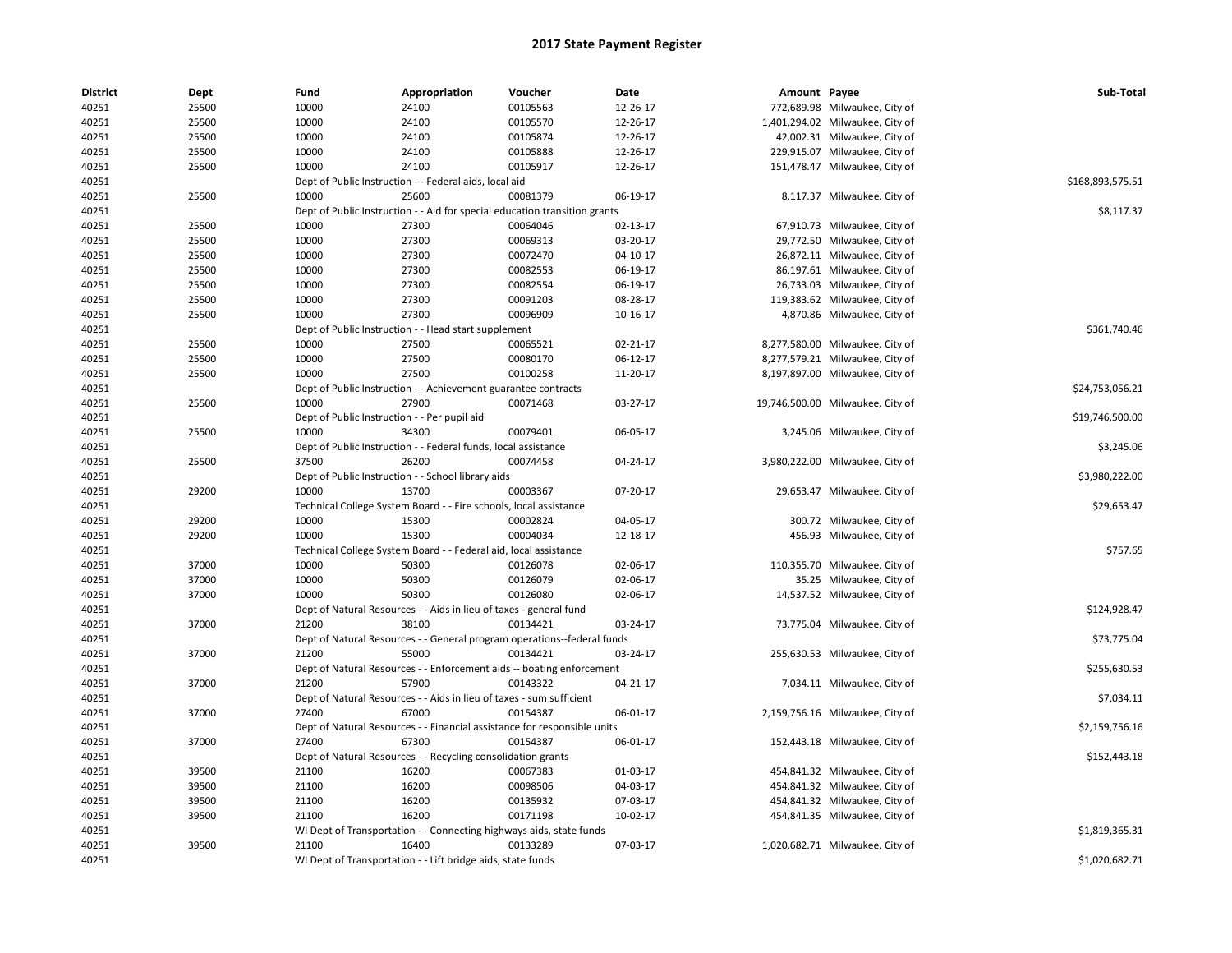| <b>District</b> | Dept  | Fund  | Appropriation | Voucher                                                                          | Date       | Amount Payee |                                 | Sub-Total       |
|-----------------|-------|-------|---------------|----------------------------------------------------------------------------------|------------|--------------|---------------------------------|-----------------|
| 40251           | 39500 | 21100 | 18500         | 00071266                                                                         | 01-06-17   |              | 14,858.70 Milwaukee, City of    |                 |
| 40251           | 39500 | 21100 | 18500         | 00071297                                                                         | 01-06-17   |              | 9,715.70 Milwaukee, City of     |                 |
| 40251           | 39500 | 21100 | 18500         | 00073283                                                                         | 01-13-17   |              | 5,049.02 Milwaukee, City of     |                 |
| 40251           | 39500 | 21100 | 18500         | 00100371                                                                         | 05-09-17   |              | 10,442.79 Milwaukee, City of    |                 |
| 40251           | 39500 | 21100 | 18500         | 00100372                                                                         | 05-09-17   | 8,281.49     | Milwaukee, City of              |                 |
| 40251           | 39500 | 21100 | 18500         | 00100379                                                                         | 05-09-17   |              | 3,918.50 Milwaukee, City of     |                 |
| 40251           | 39500 | 21100 | 18500         | 00100380                                                                         | 05-09-17   |              | 3,896.79 Milwaukee, City of     |                 |
| 40251           | 39500 | 21100 | 18500         | 00100381                                                                         | 05-09-17   |              | 2,900.94 Milwaukee, City of     |                 |
| 40251           | 39500 | 21100 | 18500         | 00131989                                                                         | 06-28-17   |              | 9,343.70 Milwaukee, City of     |                 |
| 40251           | 39500 | 21100 | 18500         | 00131990                                                                         | 06-28-17   |              | 10,541.37 Milwaukee, City of    |                 |
| 40251           | 39500 | 21100 | 18500         | 00131991                                                                         | 06-28-17   |              | 1,850.00 Milwaukee, City of     |                 |
| 40251           | 39500 | 21100 | 18500         | 00131999                                                                         | 06-28-17   |              | 12,244.37 Milwaukee, City of    |                 |
| 40251           | 39500 | 21100 | 18500         | 00132000                                                                         | 06-28-17   |              | 6,322.71 Milwaukee, City of     |                 |
| 40251           | 39500 | 21100 | 18500         | 00136121                                                                         | 06-29-17   |              | 4,895.93 Milwaukee, City of     |                 |
| 40251           | 39500 | 21100 | 18500         | 00136122                                                                         | 06-29-17   |              | 4,982.43 Milwaukee, City of     |                 |
| 40251           | 39500 | 21100 | 18500         | 00153121                                                                         | 08-14-17   |              | 707.60 Milwaukee, City of       |                 |
| 40251           | 39500 | 21100 | 18500         | 00153518                                                                         | 08-14-17   |              | 3,974.13 Milwaukee, City of     |                 |
| 40251           | 39500 | 21100 | 18500         | 00153519                                                                         | 08-14-17   |              | 4,148.48 Milwaukee, City of     |                 |
| 40251           | 39500 | 21100 | 18500         | 00159587                                                                         | 09-01-17   |              | 4,678.50 Milwaukee, City of     |                 |
| 40251           | 39500 | 21100 | 18500         | 00160041                                                                         | 09-01-17   |              | 24,781.77 Milwaukee, City of    |                 |
| 40251           | 39500 | 21100 | 18500         | 00160042                                                                         | 09-01-17   |              | 1,754.29 Milwaukee, City of     |                 |
| 40251           | 39500 | 21100 | 18500         | 00160043                                                                         | 09-01-17   |              | 4,232.71 Milwaukee, City of     |                 |
| 40251           | 39500 | 21100 | 18500         | 00161031                                                                         | 09-06-17   |              | 15,935.76 Milwaukee, City of    |                 |
| 40251           | 39500 | 21100 | 18500         | 00161032                                                                         | 09-06-17   |              | 3,841.82 Milwaukee, City of     |                 |
| 40251           | 39500 | 21100 | 18500         | 00161368                                                                         | 09-06-17   |              | 2,171.50 Milwaukee, City of     |                 |
| 40251           | 39500 | 21100 | 18500         | 00166475                                                                         | 09-20-17   |              | 3,645.52 Milwaukee, City of     |                 |
| 40251           | 39500 | 21100 | 18500         | 00167315                                                                         | 09-25-17   |              | 8,976.77 Milwaukee, City of     |                 |
| 40251           | 39500 | 21100 | 18500         | 00173933                                                                         | 10-06-17   |              | 4,902.29 Milwaukee, City of     |                 |
| 40251           | 39500 | 21100 | 18500         | 00186647                                                                         | 11-06-17   |              | 6,127.30 Milwaukee, City of     |                 |
| 40251           | 39500 | 21100 | 18500         | 00186650                                                                         | 11-06-17   |              | 4,100.56 Milwaukee, City of     |                 |
| 40251           | 39500 | 21100 | 18500         | 00186651                                                                         | 11-06-17   |              | 39,774.76 Milwaukee, City of    |                 |
| 40251           | 39500 | 21100 | 18500         | 00188935                                                                         | 11-08-17   |              | 19,312.48 Milwaukee, City of    |                 |
| 40251           |       |       |               | WI Dept of Transportation - - Highway safety, local assistance, federal funds    |            |              |                                 | \$262,310.68    |
| 40251           | 39500 | 21100 | 19100         | 00066488                                                                         | 01-03-17   |              | 5,992,193.89 Milwaukee, City of |                 |
| 40251           | 39500 | 21100 | 19100         | 00097611                                                                         | 04-03-17   |              | 5,992,196.44 Milwaukee, City of |                 |
| 40251           | 39500 | 21100 | 19100         | 00135037                                                                         | 07-03-17   |              | 5,992,198.99 Milwaukee, City of |                 |
| 40251           | 39500 | 21100 | 19100         | 00170303                                                                         | $10-02-17$ |              | 5,992,196.45 Milwaukee, City of |                 |
| 40251           |       |       |               | WI Dept of Transportation - - Transportation aids to municipalities, state funds |            |              |                                 | \$23,968,785.77 |
| 40251           | 39500 | 21100 | 22500         | 00145373                                                                         | 09-01-17   |              | 515.01 Milwaukee, City of       |                 |
| 40251           | 39500 | 21100 | 22500         | 00145384                                                                         | 09-01-17   |              | 2,310.17 Milwaukee, City of     |                 |
| 40251           | 39500 | 21100 | 22500         | 00198836                                                                         | 12-06-17   |              | 4,021.82 Milwaukee, City of     |                 |
| 40251           |       |       |               | WI Dept of Transportation - - Transportation alternatives program, state funds   |            |              |                                 | \$6,847.00      |
| 40251           | 39500 | 21100 | 22600         | 00102622                                                                         | 04-04-17   |              | 1,124.72 Milwaukee, City of     |                 |
| 40251           | 39500 | 21100 | 22600         | 00157202                                                                         | 08-22-17   |              | 3,361.96 Milwaukee, City of     |                 |
| 40251           | 39500 | 21100 | 22600         | 00108482                                                                         | 04-20-17   |              | 81,624.89 Milwaukee, City of    |                 |
| 40251           | 39500 | 21100 | 22600         | 00110544                                                                         | 04-27-17   |              | 37,450.34 Milwaukee, City of    |                 |
| 40251           | 39500 | 21100 | 22600         | 00136769                                                                         | 06-29-17   |              | 202.28 Milwaukee, City of       |                 |
| 40251           | 39500 | 21100 | 22600         | 00138689                                                                         | 06-30-17   |              | 3,155.37 Milwaukee, City of     |                 |
| 40251           | 39500 | 21100 | 22600         | 00145373                                                                         | 09-01-17   |              | 128.76 Milwaukee, City of       |                 |
| 40251           | 39500 | 21100 | 22600         | 00145384                                                                         | 09-01-17   |              | 577.54 Milwaukee, City of       |                 |
| 40251           | 39500 | 21100 | 22600         | 00164785                                                                         | 09-14-17   |              | 17,736.70 Milwaukee, City of    |                 |
| 40251           | 39500 | 21100 | 22600         | 00173792                                                                         | 10-03-17   |              | 969.28 Milwaukee, City of       |                 |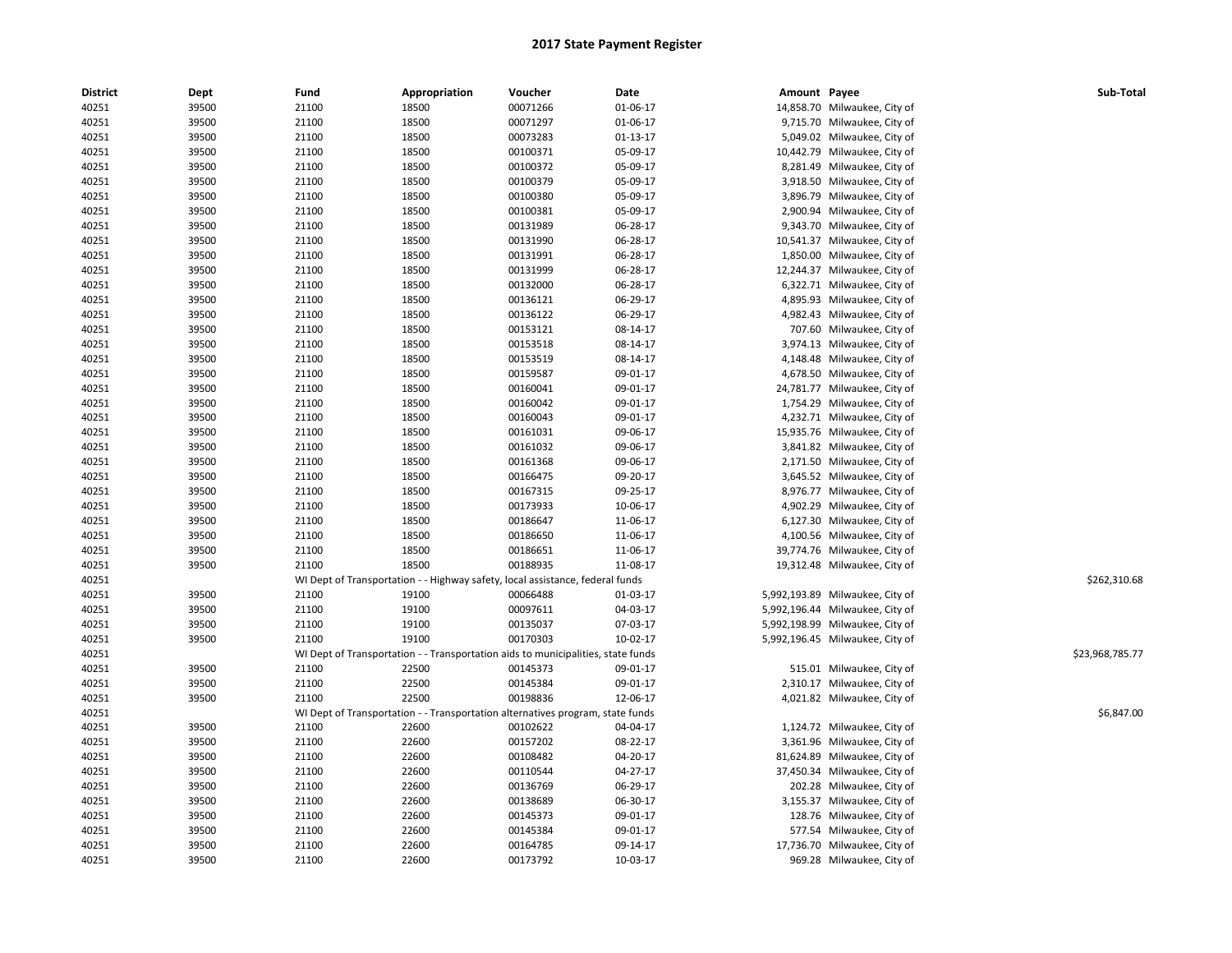| <b>District</b> | Dept  | Fund  | Appropriation                                                                  | Voucher  | Date                                                                                         | Amount Payee |                               | Sub-Total    |
|-----------------|-------|-------|--------------------------------------------------------------------------------|----------|----------------------------------------------------------------------------------------------|--------------|-------------------------------|--------------|
| 40251           | 39500 | 21100 | 22600                                                                          | 00198836 | 12-06-17                                                                                     |              | 1,005.47 Milwaukee, City of   |              |
| 40251           | 39500 | 21100 | 22600                                                                          | 00198850 | 12-06-17                                                                                     |              | 1,425.96 Milwaukee, City of   |              |
| 40251           |       |       | WI Dept of Transportation - - Transportation alternatives program, local funds |          |                                                                                              |              |                               | \$148,763.27 |
| 40251           | 39500 | 21100 | 27500                                                                          | 00102623 | 04-04-17                                                                                     |              | 127.05 Milwaukee, City of     |              |
| 40251           | 39500 | 21100 | 27500                                                                          | 00102625 | 04-04-17                                                                                     |              | 646.15 Milwaukee, City of     |              |
| 40251           | 39500 | 21100 | 27500                                                                          | 00104528 | 04-11-17                                                                                     |              | 4,787.29 Milwaukee, City of   |              |
| 40251           | 39500 | 21100 | 27500                                                                          | 00137267 | 06-30-17                                                                                     |              | 2,494.12 Milwaukee, City of   |              |
| 40251           | 39500 | 21100 | 27500                                                                          | 00133410 | 06-27-17                                                                                     |              | 270.27 Milwaukee, City of     |              |
| 40251           | 39500 | 21100 | 27500                                                                          | 00137262 | 06-30-17                                                                                     |              | 4,932.96 Milwaukee, City of   |              |
| 40251           | 39500 | 21100 | 27500                                                                          | 00162601 | 09-07-17                                                                                     |              | 2,662.90 Milwaukee, City of   |              |
| 40251           | 39500 | 21100 | 27500                                                                          | 00163545 | 09-12-17                                                                                     |              | 67.56 Milwaukee, City of      |              |
| 40251           | 39500 | 21100 | 27500                                                                          | 00171342 | 09-26-17                                                                                     |              | 8,465.91 Milwaukee, City of   |              |
| 40251           | 39500 | 21100 | 27500                                                                          | 00173791 | 10-03-17                                                                                     |              | 574.65 Milwaukee, City of     |              |
| 40251           | 39500 | 21100 | 27500                                                                          | 00198829 | 12-06-17                                                                                     |              | 162.47 Milwaukee, City of     |              |
| 40251           | 39500 | 21100 | 27500                                                                          | 00198832 | 12-06-17                                                                                     |              | 3,844.24 Milwaukee, City of   |              |
| 40251           | 39500 | 21100 | 27500                                                                          | 00202328 | 12-18-17                                                                                     |              | 2,862.58 Milwaukee, City of   |              |
| 40251           |       |       | WI Dept of Transportation - - Local bridge improvement assistance, local funds |          |                                                                                              |              |                               | \$31,898.15  |
| 40251           | 39500 | 21100 | 27800                                                                          | 00131222 | 06-21-17                                                                                     |              | 982,300.52 Milwaukee, City of |              |
| 40251           |       |       | WI Dept of Transportation - - Local roads improvement program, state funds     |          |                                                                                              |              |                               | \$982,300.52 |
| 40251           | 39500 | 21100 | 27900                                                                          | 00074659 | $01 - 17 - 17$                                                                               |              | 16.85 Milwaukee, City of      |              |
| 40251           | 39500 | 21100 | 27900                                                                          | 00074661 | 01-17-17                                                                                     |              | 2,005.78 Milwaukee, City of   |              |
| 40251           | 39500 | 21100 | 27900                                                                          | 00074662 | 01-17-17                                                                                     |              | 2,254.66 Milwaukee, City of   |              |
| 40251           | 39500 | 21100 | 27900                                                                          | 00084202 | 02-09-17                                                                                     |              | 22.31 Milwaukee, City of      |              |
| 40251           | 39500 | 21100 | 27900                                                                          | 00092902 | 03-09-17                                                                                     |              | 82,611.55 Milwaukee, City of  |              |
| 40251           | 39500 | 21100 | 27900                                                                          | 00080953 | 01-31-17                                                                                     |              | 18,629.48 Milwaukee, City of  |              |
| 40251           | 39500 | 21100 | 27900                                                                          | 00080955 | 01-31-17                                                                                     |              | 15,759.63 Milwaukee, City of  |              |
| 40251           | 39500 | 21100 | 27900                                                                          | 00106135 | 04-14-17                                                                                     |              | 40,272.28 Milwaukee, City of  |              |
| 40251           | 39500 | 21100 | 27900                                                                          | 00110562 | 04-27-17                                                                                     |              | 26,508.73 Milwaukee, City of  |              |
| 40251           | 39500 | 21100 | 27900                                                                          | 00120417 | 05-23-17                                                                                     |              | 334.59 Milwaukee, City of     |              |
| 40251           | 39500 | 21100 | 27900                                                                          | 00123339 | 06-01-17                                                                                     |              | 132.01 Milwaukee, City of     |              |
| 40251           | 39500 | 21100 | 27900                                                                          | 00123341 | 06-01-17                                                                                     |              | 69.30 Milwaukee, City of      |              |
| 40251           | 39500 | 21100 | 27900                                                                          | 00123342 | 06-01-17                                                                                     |              | 1,306.95 Milwaukee, City of   |              |
| 40251           | 39500 | 21100 | 27900                                                                          | 00123344 | 06-01-17                                                                                     |              | 114.10 Milwaukee, City of     |              |
| 40251           | 39500 | 21100 | 27900                                                                          | 00128358 | 06-14-17                                                                                     | 4,638.05     | Milwaukee, City of            |              |
| 40251           | 39500 | 21100 | 27900                                                                          | 00145380 | 09-01-17                                                                                     |              | 3,353.08 Milwaukee, City of   |              |
| 40251           | 39500 | 21100 | 27900                                                                          | 00162602 | 09-07-17                                                                                     |              | 1,038.50 Milwaukee, City of   |              |
| 40251           | 39500 | 21100 | 27900                                                                          | 00162603 | 09-07-17                                                                                     |              | 45.72 Milwaukee, City of      |              |
| 40251           | 39500 | 21100 | 27900                                                                          | 00162606 | 09-07-17                                                                                     |              | 478.28 Milwaukee, City of     |              |
| 40251           | 39500 | 21100 | 27900                                                                          | 00165097 | 09-14-17                                                                                     |              | 59,881.78 Milwaukee, City of  |              |
| 40251           | 39500 | 21100 | 27900                                                                          | 00201729 | 12-14-17                                                                                     |              | 6,627.18 Milwaukee, City of   |              |
| 40251           |       |       |                                                                                |          | WI Dept of Transportation - - Congestion mitigation and air quality improvement, local funds |              |                               | \$266,100.81 |
| 40251           | 39500 | 21100 | 28500                                                                          | 00102623 | 04-04-17                                                                                     |              | 508.16 Milwaukee, City of     |              |
| 40251           | 39500 | 21100 | 28500                                                                          | 00102625 | 04-04-17                                                                                     |              | 2,584.59 Milwaukee, City of   |              |
| 40251           | 39500 | 21100 | 28500                                                                          | 00104528 | 04-11-17                                                                                     |              | 19,149.15 Milwaukee, City of  |              |
| 40251           | 39500 | 21100 | 28500                                                                          | 00137267 | 06-30-17                                                                                     |              | 9,976.49 Milwaukee, City of   |              |
| 40251           | 39500 | 21100 | 28500                                                                          | 00133410 | 06-27-17                                                                                     | 1,081.05     | Milwaukee, City of            |              |
| 40251           | 39500 | 21100 | 28500                                                                          | 00137262 | 06-30-17                                                                                     |              | 19,731.84 Milwaukee, City of  |              |
| 40251           | 39500 | 21100 | 28500                                                                          | 00162601 | 09-07-17                                                                                     |              | 10,651.59 Milwaukee, City of  |              |
| 40251           | 39500 | 21100 | 28500                                                                          | 00163545 | 09-12-17                                                                                     |              | 270.26 Milwaukee, City of     |              |
| 40251           | 39500 | 21100 | 28500                                                                          | 00171342 | 09-26-17                                                                                     |              | 33,863.65 Milwaukee, City of  |              |
| 40251           | 39500 | 21100 | 28500                                                                          | 00198829 | 12-06-17                                                                                     |              | 649.88 Milwaukee, City of     |              |
| 40251           | 39500 | 21100 | 28500                                                                          | 00198832 | 12-06-17                                                                                     |              | 15,376.96 Milwaukee, City of  |              |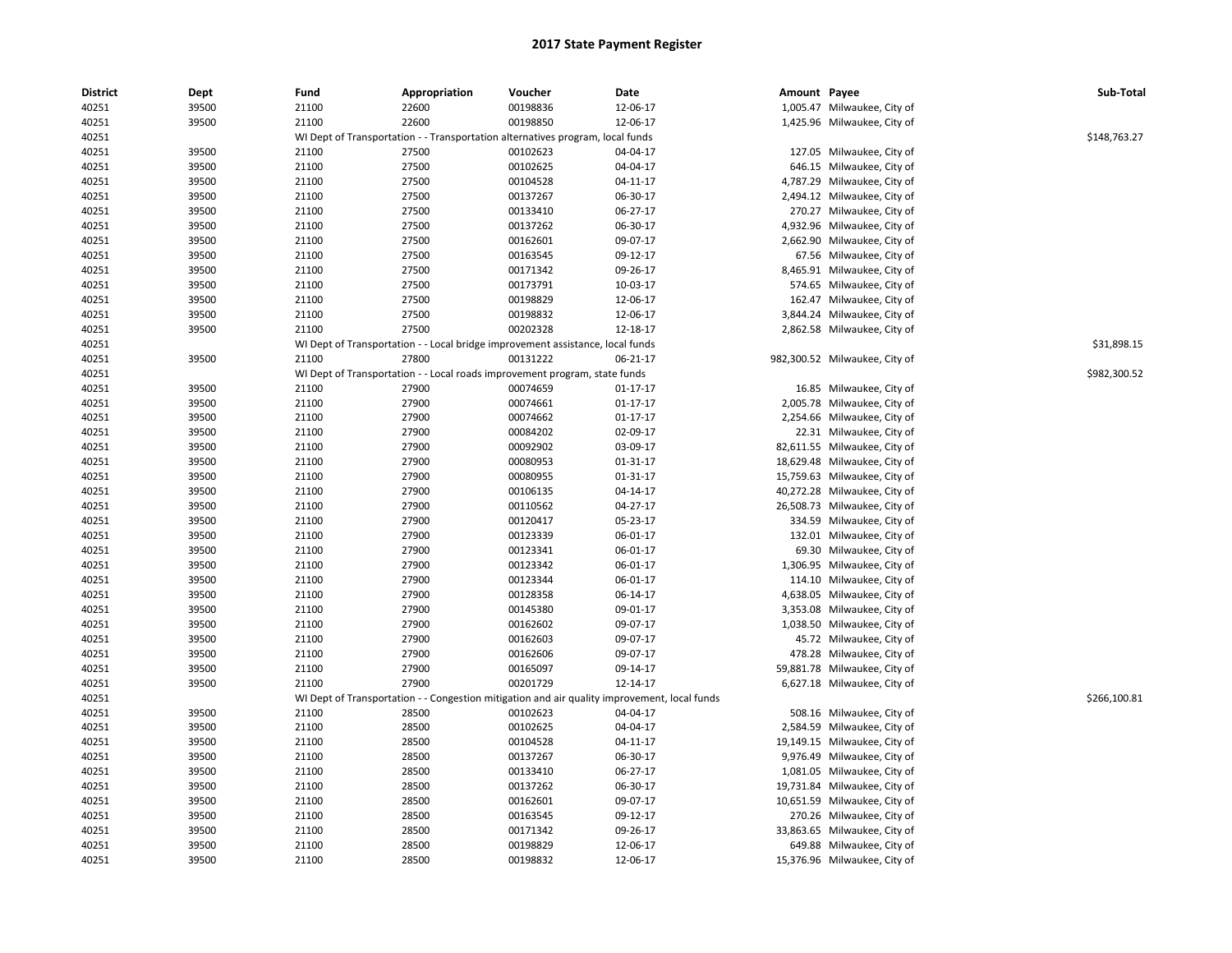| <b>District</b> | Dept  | Fund  | Appropriation                                                                    | Voucher  | Date           | Amount Payee |                              | Sub-Total    |
|-----------------|-------|-------|----------------------------------------------------------------------------------|----------|----------------|--------------|------------------------------|--------------|
| 40251           |       |       | WI Dept of Transportation - - Local bridge improvement assistance, federal funds |          |                |              |                              | \$113,843.62 |
| 40251           | 39500 | 21100 | 36300                                                                            | 00073456 | $01 - 13 - 17$ |              | 82,382.98 Milwaukee, City of |              |
| 40251           | 39500 | 21100 | 36300                                                                            | 00080015 | 01-30-17       |              | 3,979.35 Milwaukee, City of  |              |
| 40251           | 39500 | 21100 | 36300                                                                            | 00080348 | 01-30-17       |              | 711.18 Milwaukee, City of    |              |
| 40251           | 39500 | 21100 | 36300                                                                            | 00080349 | 01-30-17       |              | 58.59 Milwaukee, City of     |              |
| 40251           | 39500 | 21100 | 36300                                                                            | 00081765 | 02-02-17       |              | 1,366.43 Milwaukee, City of  |              |
| 40251           | 39500 | 21100 | 36300                                                                            | 00081768 | 02-02-17       |              | 88.70 Milwaukee, City of     |              |
| 40251           | 39500 | 21100 | 36300                                                                            | 00081770 | 02-02-17       |              | 796.45 Milwaukee, City of    |              |
| 40251           | 39500 | 21100 | 36300                                                                            | 00081771 | 02-02-17       |              | 855.15 Milwaukee, City of    |              |
| 40251           | 39500 | 21100 | 36300                                                                            | 00082091 | 02-02-17       |              | 15,097.72 Milwaukee, City of |              |
| 40251           | 39500 | 21100 | 36300                                                                            | 00085040 | 02-13-17       |              | 747.41 Milwaukee, City of    |              |
| 40251           | 39500 | 21100 | 36300                                                                            | 00085044 | 02-13-17       |              | 968.64 Milwaukee, City of    |              |
| 40251           | 39500 | 21100 | 36300                                                                            | 00086282 | $02 - 15 - 17$ |              | 12,409.87 Milwaukee, City of |              |
| 40251           | 39500 | 21100 | 36300                                                                            | 00087444 | 02-20-17       |              | 90,315.63 Milwaukee, City of |              |
| 40251           | 39500 | 21100 | 36300                                                                            | 00099707 | 03-23-17       |              | 13,448.67 Milwaukee, City of |              |
| 40251           | 39500 | 21100 | 36300                                                                            | 00103724 | 04-07-17       |              | 1.76 Milwaukee, City of      |              |
| 40251           | 39500 | 21100 | 36300                                                                            | 00138690 | 06-30-17       |              | 13,259.43 Milwaukee, City of |              |
| 40251           | 39500 | 21100 | 36300                                                                            | 00143208 | 06-30-17       |              | 807.20 Milwaukee, City of    |              |
| 40251           | 39500 | 21100 | 36300                                                                            | 00143210 | 06-30-17       |              | 746.66 Milwaukee, City of    |              |
| 40251           | 39500 | 21100 | 36300                                                                            | 00143213 | 06-30-17       |              | 80.72 Milwaukee, City of     |              |
| 40251           | 39500 | 21100 | 36300                                                                            | 00143218 | 06-29-17       |              | 740.30 Milwaukee, City of    |              |
| 40251           | 39500 | 21100 | 36300                                                                            | 00143221 | 06-30-17       |              | 383.42 Milwaukee, City of    |              |
| 40251           | 39500 | 21100 | 36300                                                                            | 00143226 | 06-30-17       |              | 1,291.52 Milwaukee, City of  |              |
| 40251           | 39500 | 21100 | 36300                                                                            | 00157480 | 08-22-17       |              | 740.30 Milwaukee, City of    |              |
| 40251           | 39500 | 21100 | 36300                                                                            | 00080972 | 01-31-17       |              | 406.81 Milwaukee, City of    |              |
| 40251           | 39500 | 21100 | 36300                                                                            | 00094011 | 03-13-17       |              | 747.78 Milwaukee, City of    |              |
| 40251           | 39500 | 21100 | 36300                                                                            | 00104652 | 04-11-17       |              | 24,134.06 Milwaukee, City of |              |
| 40251           | 39500 | 21100 | 36300                                                                            | 00104654 | 04-11-17       |              | 73,914.77 Milwaukee, City of |              |
| 40251           | 39500 | 21100 | 36300                                                                            | 00106108 | 04-14-17       |              | 12,988.54 Milwaukee, City of |              |
| 40251           | 39500 | 21100 | 36300                                                                            | 00106152 | 04-14-17       |              | 740.30 Milwaukee, City of    |              |
| 40251           | 39500 | 21100 | 36300                                                                            | 00106153 | 04-14-17       |              | 83.38 Milwaukee, City of     |              |
| 40251           | 39500 | 21100 | 36300                                                                            | 00106160 | 04-14-17       |              | 770.55 Milwaukee, City of    |              |
| 40251           | 39500 | 21100 | 36300                                                                            | 00106162 | 04-14-17       |              | 832.85 Milwaukee, City of    |              |
| 40251           | 39500 | 21100 | 36300                                                                            | 00106168 | 04-14-17       |              | 383.42 Milwaukee, City of    |              |
| 40251           | 39500 | 21100 | 36300                                                                            | 00106171 | 04-14-17       |              | 1,332.51 Milwaukee, City of  |              |
| 40251           | 39500 | 21100 | 36300                                                                            | 00107734 | 04-18-17       |              | 27,373.04 Milwaukee, City of |              |
| 40251           | 39500 | 21100 | 36300                                                                            | 00110913 | 04-27-17       |              | 125.99 Milwaukee, City of    |              |
| 40251           | 39500 | 21100 | 36300                                                                            | 00110916 | 04-27-17       |              | 20,383.39 Milwaukee, City of |              |
| 40251           | 39500 | 21100 | 36300                                                                            | 00110917 | 04-27-17       |              | 18,093.84 Milwaukee, City of |              |
| 40251           | 39500 | 21100 | 36300                                                                            | 00114370 | 05-08-17       |              | 968.64 Milwaukee, City of    |              |
| 40251           | 39500 | 21100 | 36300                                                                            | 00115161 | 05-09-17       |              | 46,771.35 Milwaukee, City of |              |
| 40251           | 39500 | 21100 | 36300                                                                            | 00116472 | 05-12-17       |              | 740.30 Milwaukee, City of    |              |
| 40251           | 39500 | 21100 | 36300                                                                            | 00116474 | 05-12-17       |              | 3.40 Milwaukee, City of      |              |
| 40251           | 39500 | 21100 | 36300                                                                            | 00126961 | 06-09-17       |              | 740.30 Milwaukee, City of    |              |
| 40251           | 39500 | 21100 | 36300                                                                            | 00145264 | 07-24-17       |              | 34,611.28 Milwaukee, City of |              |
| 40251           | 39500 | 21100 | 36300                                                                            | 00145269 | 07-24-17       |              | 9,575.16 Milwaukee, City of  |              |
| 40251           | 39500 | 21100 | 36300                                                                            | 00146036 | 07-26-17       |              | 423.86 Milwaukee, City of    |              |
| 40251           | 39500 | 21100 | 36300                                                                            | 00146040 | 07-26-17       |              | 11,575.61 Milwaukee, City of |              |
| 40251           | 39500 | 21100 | 36300                                                                            | 00147021 | 09-01-17       |              | 57,125.90 Milwaukee, City of |              |
| 40251           | 39500 | 21100 | 36300                                                                            | 00147980 | 09-01-17       |              | 5,993.02 Milwaukee, City of  |              |
| 40251           | 39500 | 21100 | 36300                                                                            | 00147983 | 09-01-17       |              | 8,188.10 Milwaukee, City of  |              |
| 40251           | 39500 | 21100 | 36300                                                                            | 00147988 | 09-01-17       |              | 26,008.97 Milwaukee, City of |              |
|                 |       |       |                                                                                  |          |                |              |                              |              |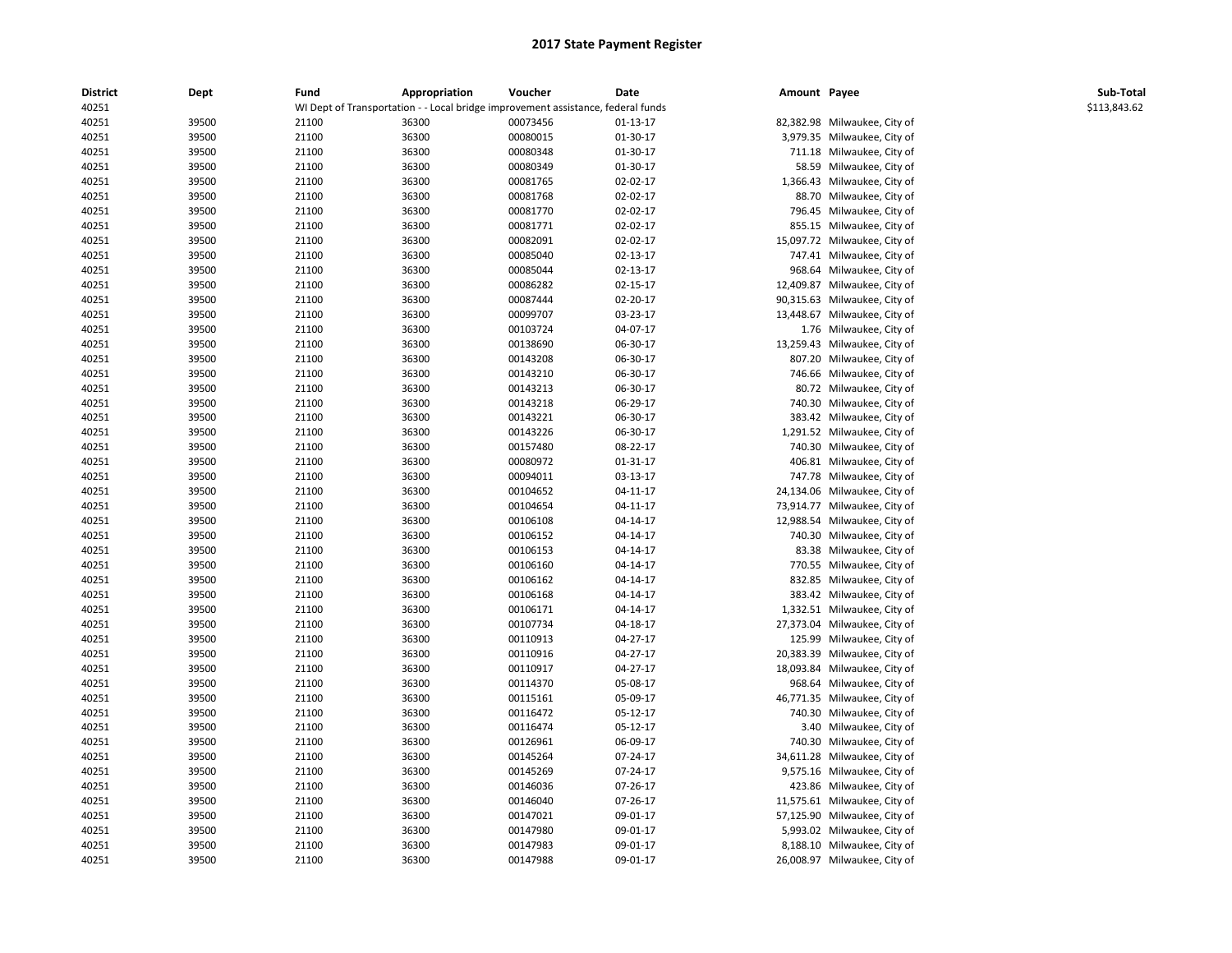| <b>District</b> | Dept  | Fund  | Appropriation                                                                                        | Voucher  | Date           | Amount Payee |                               | Sub-Total      |
|-----------------|-------|-------|------------------------------------------------------------------------------------------------------|----------|----------------|--------------|-------------------------------|----------------|
| 40251           | 39500 | 21100 | 36300                                                                                                | 00153971 | 08-11-17       |              | 968.64 Milwaukee, City of     |                |
| 40251           | 39500 | 21100 | 36300                                                                                                | 00163347 | 09-11-17       |              | 23,332.43 Milwaukee, City of  |                |
| 40251           | 39500 | 21100 | 36300                                                                                                | 00163878 | 09-12-17       |              | 747.70 Milwaukee, City of     |                |
| 40251           | 39500 | 21100 | 36300                                                                                                | 00172316 | 10-01-17       |              | 5,245.33 Milwaukee, City of   |                |
| 40251           | 39500 | 21100 | 36300                                                                                                | 00172327 | 10-01-17       |              | 10,446.32 Milwaukee, City of  |                |
| 40251           | 39500 | 21100 | 36300                                                                                                | 00177750 | 10-11-17       |              | 10,963.00 Milwaukee, City of  |                |
| 40251           | 39500 | 21100 | 36300                                                                                                | 00177807 | $10 - 11 - 17$ |              | 26,830.84 Milwaukee, City of  |                |
| 40251           | 39500 | 21100 | 36300                                                                                                | 00179135 | 10-13-17       |              | 740.30 Milwaukee, City of     |                |
| 40251           | 39500 | 21100 | 36300                                                                                                | 00179994 | 10-16-17       |              | 15,662.73 Milwaukee, City of  |                |
| 40251           | 39500 | 21100 | 36300                                                                                                | 00179995 | 10-16-17       |              | 8,213.38 Milwaukee, City of   |                |
| 40251           | 39500 | 21100 | 36300                                                                                                | 00183169 | 10-24-17       |              | 845.86 Milwaukee, City of     |                |
| 40251           | 39500 | 21100 | 36300                                                                                                | 00183171 | 10-24-17       |              | 969.21 Milwaukee, City of     |                |
| 40251           | 39500 | 21100 | 36300                                                                                                | 00183172 | 10-24-17       |              | 193.88 Milwaukee, City of     |                |
| 40251           | 39500 | 21100 | 36300                                                                                                | 00183174 | 10-24-17       |              | 423.03 Milwaukee, City of     |                |
| 40251           | 39500 | 21100 | 36300                                                                                                | 00183176 | 10-24-17       |              | 1,291.52 Milwaukee, City of   |                |
| 40251           | 39500 | 21100 | 36300                                                                                                | 00187127 | 11-01-17       |              | 261,501.87 Milwaukee, City of |                |
| 40251           | 39500 | 21100 | 36300                                                                                                | 00187128 | 11-01-17       |              | 10,236.24 Milwaukee, City of  |                |
| 40251           | 39500 | 21100 | 36300                                                                                                | 00187773 | 11-02-17       |              | 323.45 Milwaukee, City of     |                |
| 40251           | 39500 | 21100 | 36300                                                                                                | 00190740 | 11-10-17       |              | 109,533.72 Milwaukee, City of |                |
| 40251           | 39500 | 21100 | 36300                                                                                                | 00191264 | 11-13-17       |              | 2,511.39 Milwaukee, City of   |                |
| 40251           | 39500 | 21100 | 36300                                                                                                | 00191265 | 11-13-17       |              | 1,434.20 Milwaukee, City of   |                |
| 40251           | 39500 | 21100 | 36300                                                                                                | 00195016 | 11-22-17       |              | 113.16 Milwaukee, City of     |                |
| 40251           | 39500 | 21100 | 36300                                                                                                | 00199803 | 12-08-17       |              | 740.30 Milwaukee, City of     |                |
| 40251           | 39500 | 21100 | 36300                                                                                                | 00200253 | 12-11-17       |              | 10,218.61 Milwaukee, City of  |                |
| 40251           | 39500 | 21100 | 36300                                                                                                | 00200254 | 12-11-17       |              | 10,687.01 Milwaukee, City of  |                |
| 40251           | 39500 | 21100 | 36300                                                                                                | 00202631 | 12-18-17       |              | 58,361.63 Milwaukee, City of  |                |
| 40251           | 39500 | 21100 | 36300                                                                                                | 00203531 | 12-20-17       |              | 119.40 Milwaukee, City of     |                |
| 40251           | 39500 | 21100 | 36300                                                                                                | 00203538 | 12-20-17       |              | 1,881.19 Milwaukee, City of   |                |
| 40251           |       |       | WI Dept of Transportation - - State highway rehabilitation, state funds                              |          |                |              |                               | \$1,200,851.54 |
| 40251           | 39500 | 21100 | 96100                                                                                                | 00104518 | 04-12-17       |              | 3,349.40 Milwaukee, City of   |                |
| 40251           | 39500 | 21100 | 96100                                                                                                | 00154713 | 08-17-17       |              | 1,858.69 Milwaukee, City of   |                |
| 40251           | 39500 | 21100 | 96100                                                                                                | 00104642 | 04-13-17       |              | 608.81 Milwaukee, City of     |                |
| 40251           | 39500 | 21100 | 96100                                                                                                | 00104649 | 04-13-17       |              | 3,124.45 Milwaukee, City of   |                |
| 40251           | 39500 | 21100 | 96100                                                                                                | 00112466 | 05-04-17       |              | 11,244.26 Milwaukee, City of  |                |
| 40251           | 39500 | 21100 | 96100                                                                                                | 00136765 | 07-03-17       |              | 8,472.78 Milwaukee, City of   |                |
| 40251           | 39500 | 21100 | 96100                                                                                                | 00147021 | 09-12-17       |              | 14,262.49 Milwaukee, City of  |                |
| 40251           | 39500 | 21100 | 96100                                                                                                | 00163544 | 09-19-17       |              | 3,063.89 Milwaukee, City of   |                |
| 40251           | 39500 | 21100 | 96100                                                                                                | 00180109 | 10-19-17       |              | 48,788.77 Milwaukee, City of  |                |
| 40251           | 39500 | 21100 | 96100                                                                                                | 00192981 | 11-22-17       |              | 1,578.58 Milwaukee, City of   |                |
| 40251           | 39500 | 21100 | 96100                                                                                                | 00192986 | 11-22-17       |              | 1,301.49 Milwaukee, City of   |                |
| 40251           | 39500 | 21100 | 96100                                                                                                | 00192987 | 11-22-17       |              | 12,340.02 Milwaukee, City of  |                |
| 40251           | 39500 | 21100 | 96100                                                                                                | 00192988 | 11-22-17       |              | 587.84 Milwaukee, City of     |                |
| 40251           | 39500 | 21100 | 96100                                                                                                | 00203532 | 12-26-17       |              | 1,812.09 Milwaukee, City of   |                |
| 40251           | 39500 | 21100 | 96100                                                                                                | 00206084 | 12-26-17       |              | 2,116.44 Milwaukee, City of   |                |
| 40251           | 39500 | 21100 | 96100                                                                                                | 00206085 | 12-26-17       |              | 2,441.58 Milwaukee, City of   |                |
| 40251           |       |       | WI Dept of Transportation - - Highways, bridges and local transportation assistance clearing account |          |                |              |                               | \$116,951.58   |
| 40251           | 39500 | 21100 | 27600                                                                                                | 00074655 | $01 - 17 - 17$ |              | 7,061.32 Milwaukee, City of   |                |
| 40251           | 39500 | 21100 | 27600                                                                                                | 00074656 | $01 - 17 - 17$ |              | 2,912.65 Milwaukee, City of   |                |
| 40251           | 39500 | 21100 | 27600                                                                                                | 00083207 | 02-07-17       |              | 10,542.60 Milwaukee, City of  |                |
| 40251           | 39500 | 21100 | 27600                                                                                                | 00100709 | 03-28-17       |              | 7,675.17 Milwaukee, City of   |                |
| 40251           | 39500 | 21100 | 27600                                                                                                | 00100712 | 03-28-17       |              | 6,429.86 Milwaukee, City of   |                |
| 40251           | 39500 | 21100 | 27600                                                                                                | 00101447 | 04-01-17       |              | 3,836.76 Milwaukee, City of   |                |
|                 |       |       |                                                                                                      |          |                |              |                               |                |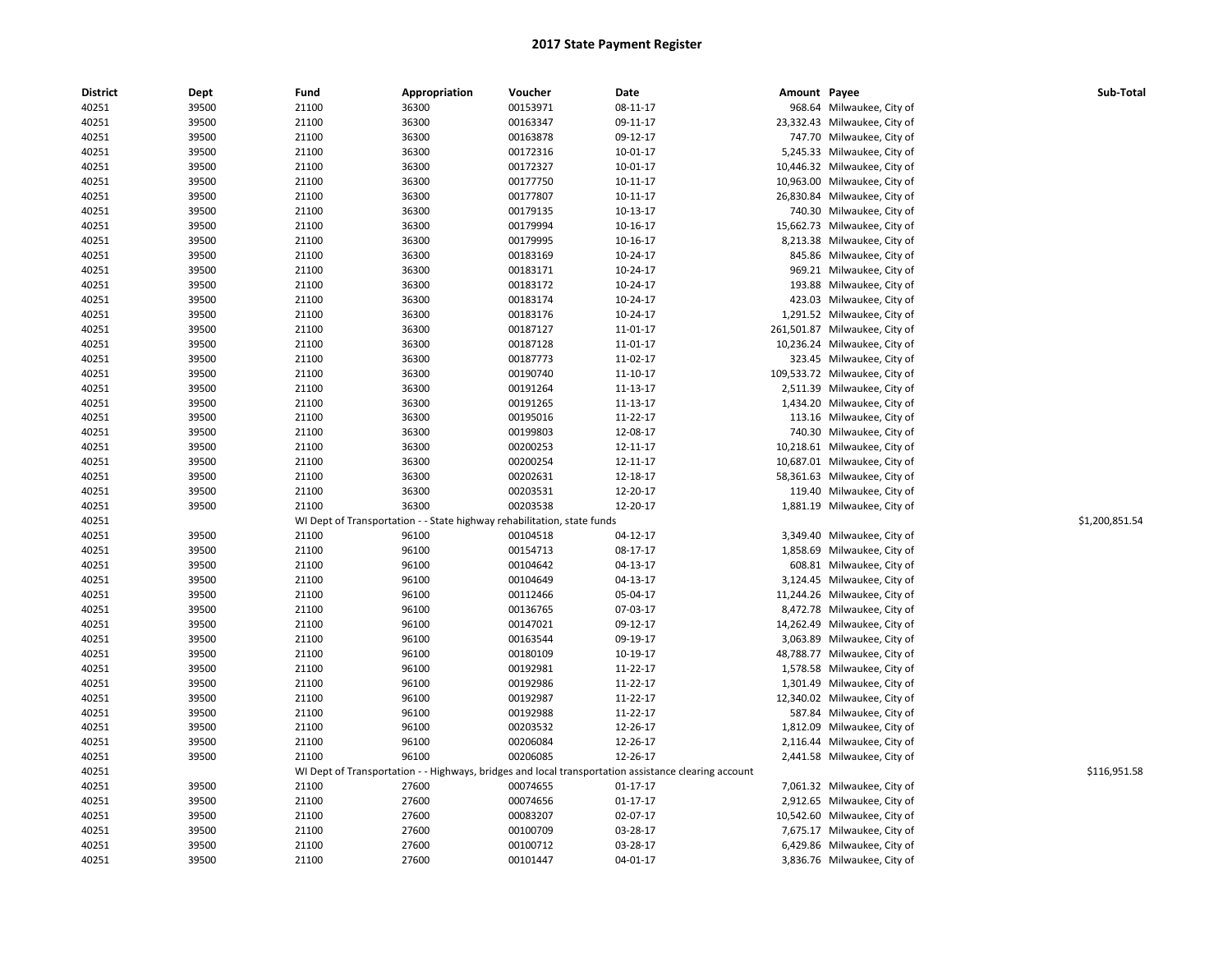| <b>District</b> | Dept  | Fund  | Appropriation | Voucher  | Date           | Amount Payee |                              | Sub-Total |
|-----------------|-------|-------|---------------|----------|----------------|--------------|------------------------------|-----------|
| 40251           | 39500 | 21100 | 27600         | 00102619 | 04-04-17       |              | 96.50 Milwaukee, City of     |           |
| 40251           | 39500 | 21100 | 27600         | 00102620 | 04-04-17       |              | 45.70 Milwaukee, City of     |           |
| 40251           | 39500 | 21100 | 27600         | 00102626 | 04-04-17       |              | 5,913.32 Milwaukee, City of  |           |
| 40251           | 39500 | 21100 | 27600         | 00133408 | 06-27-17       |              | 6,823.93 Milwaukee, City of  |           |
| 40251           | 39500 | 21100 | 27600         | 00137252 | 06-30-17       |              | 3,478.02 Milwaukee, City of  |           |
| 40251           | 39500 | 21100 | 27600         | 00137269 | 06-30-17       |              | 371.16 Milwaukee, City of    |           |
| 40251           | 39500 | 21100 | 27600         | 00157979 | 08-24-17       |              | 9,147.13 Milwaukee, City of  |           |
| 40251           | 39500 | 21100 | 27600         | 00202326 | 12-18-17       |              | 27.11 Milwaukee, City of     |           |
| 40251           | 39500 | 21100 | 27600         | 00093241 | 03-09-17       |              | 4,497.30 Milwaukee, City of  |           |
| 40251           | 39500 | 21100 | 27600         | 00101218 | 04-01-17       |              | 1,618.90 Milwaukee, City of  |           |
| 40251           | 39500 | 21100 | 27600         | 00101219 | 04-01-17       |              | 1,720.32 Milwaukee, City of  |           |
| 40251           | 39500 | 21100 | 27600         | 00101221 | 04-01-17       |              | 500.70 Milwaukee, City of    |           |
| 40251           | 39500 | 21100 | 27600         | 00101223 | 04-01-17       |              | 499.77 Milwaukee, City of    |           |
| 40251           | 39500 | 21100 | 27600         | 00101226 | 04-01-17       |              | 560.44 Milwaukee, City of    |           |
| 40251           | 39500 | 21100 | 27600         | 00101233 | 04-01-17       |              | 3,719.33 Milwaukee, City of  |           |
| 40251           | 39500 | 21100 | 27600         | 00101440 | 04-01-17       |              | 289.58 Milwaukee, City of    |           |
| 40251           | 39500 | 21100 | 27600         | 00104642 | $04 - 11 - 17$ |              | 718.13 Milwaukee, City of    |           |
| 40251           | 39500 | 21100 | 27600         | 00104647 | 04-11-17       |              | 1,920.47 Milwaukee, City of  |           |
| 40251           | 39500 | 21100 | 27600         | 00104648 | 04-11-17       |              | 966.59 Milwaukee, City of    |           |
| 40251           | 39500 | 21100 | 27600         | 00104650 | 04-11-17       |              | 2,223.21 Milwaukee, City of  |           |
| 40251           | 39500 | 21100 | 27600         | 00108276 | 04-20-17       |              | 9,491.94 Milwaukee, City of  |           |
| 40251           | 39500 | 21100 | 27600         | 00108483 | 04-20-17       |              | 24,278.03 Milwaukee, City of |           |
| 40251           | 39500 | 21100 | 27600         | 00110564 | 04-27-17       |              | 82.82 Milwaukee, City of     |           |
| 40251           | 39500 | 21100 | 27600         | 00112466 | 05-02-17       |              | 1,319.93 Milwaukee, City of  |           |
| 40251           | 39500 | 21100 | 27600         | 00136761 | 06-29-17       |              | 49.46 Milwaukee, City of     |           |
| 40251           | 39500 | 21100 | 27600         | 00136762 | 06-29-17       |              | 112.67 Milwaukee, City of    |           |
| 40251           | 39500 | 21100 | 27600         | 00136763 | 06-29-17       | 322.95       | Milwaukee, City of           |           |
| 40251           | 39500 | 21100 | 27600         | 00136766 | 06-29-17       |              | 1,653.29 Milwaukee, City of  |           |
| 40251           | 39500 | 21100 | 27600         | 00136768 | 06-29-17       |              | 133.78 Milwaukee, City of    |           |
| 40251           | 39500 | 21100 | 27600         | 00136770 | 06-29-17       |              | 267.12 Milwaukee, City of    |           |
| 40251           | 39500 | 21100 | 27600         | 00136774 | 06-29-17       |              | 2,618.73 Milwaukee, City of  |           |
| 40251           | 39500 | 21100 | 27600         | 00137254 | 06-30-17       |              | 4,410.70 Milwaukee, City of  |           |
| 40251           | 39500 | 21100 | 27600         | 00137257 | 06-30-17       |              | 2,664.83 Milwaukee, City of  |           |
| 40251           | 39500 | 21100 | 27600         | 00137258 | 06-30-17       |              | 2,395.19 Milwaukee, City of  |           |
| 40251           | 39500 | 21100 | 27600         | 00137266 | 06-30-17       |              | 11,440.32 Milwaukee, City of |           |
| 40251           | 39500 | 21100 | 27600         | 00137268 | 06-30-17       |              | 1,083.63 Milwaukee, City of  |           |
| 40251           | 39500 | 21100 | 27600         | 00137271 | 06-30-17       |              | 1,503.43 Milwaukee, City of  |           |
| 40251           | 39500 | 21100 | 27600         | 00148154 | 08-01-17       |              | 19,105.62 Milwaukee, City of |           |
| 40251           | 39500 | 21100 | 27600         | 00161831 | 09-06-17       |              | 46.48 Milwaukee, City of     |           |
| 40251           | 39500 | 21100 | 27600         | 00161834 | 09-06-17       |              | 9.05 Milwaukee, City of      |           |
| 40251           | 39500 | 21100 | 27600         | 00161835 | 09-06-17       |              | 68.14 Milwaukee, City of     |           |
| 40251           | 39500 | 21100 | 27600         | 00161838 | 09-06-17       |              | 692.78 Milwaukee, City of    |           |
| 40251           | 39500 | 21100 | 27600         | 00162277 | 09-07-17       |              | 929.82 Milwaukee, City of    |           |
| 40251           | 39500 | 21100 | 27600         | 00162595 | 09-07-17       | 7,195.07     | Milwaukee, City of           |           |
| 40251           | 39500 | 21100 | 27600         | 00162604 | 09-07-17       |              | 9,631.66 Milwaukee, City of  |           |
| 40251           | 39500 | 21100 | 27600         | 00162614 | 09-07-17       |              | 351.50 Milwaukee, City of    |           |
| 40251           | 39500 | 21100 | 27600         | 00163546 | 09-12-17       |              | 1,095.37 Milwaukee, City of  |           |
| 40251           | 39500 | 21100 | 27600         | 00163547 | 09-12-17       |              | 5,034.80 Milwaukee, City of  |           |
| 40251           | 39500 | 21100 | 27600         | 00163548 | 09-12-17       |              | 910.31 Milwaukee, City of    |           |
| 40251           | 39500 | 21100 | 27600         | 00168679 | 09-25-17       |              | 2,628.50 Milwaukee, City of  |           |
| 40251           | 39500 | 21100 | 27600         | 00171343 | 09-26-17       |              | 2,311.16 Milwaukee, City of  |           |
| 40251           | 39500 | 21100 | 27600         | 00171344 | 09-26-17       |              | 133.11 Milwaukee, City of    |           |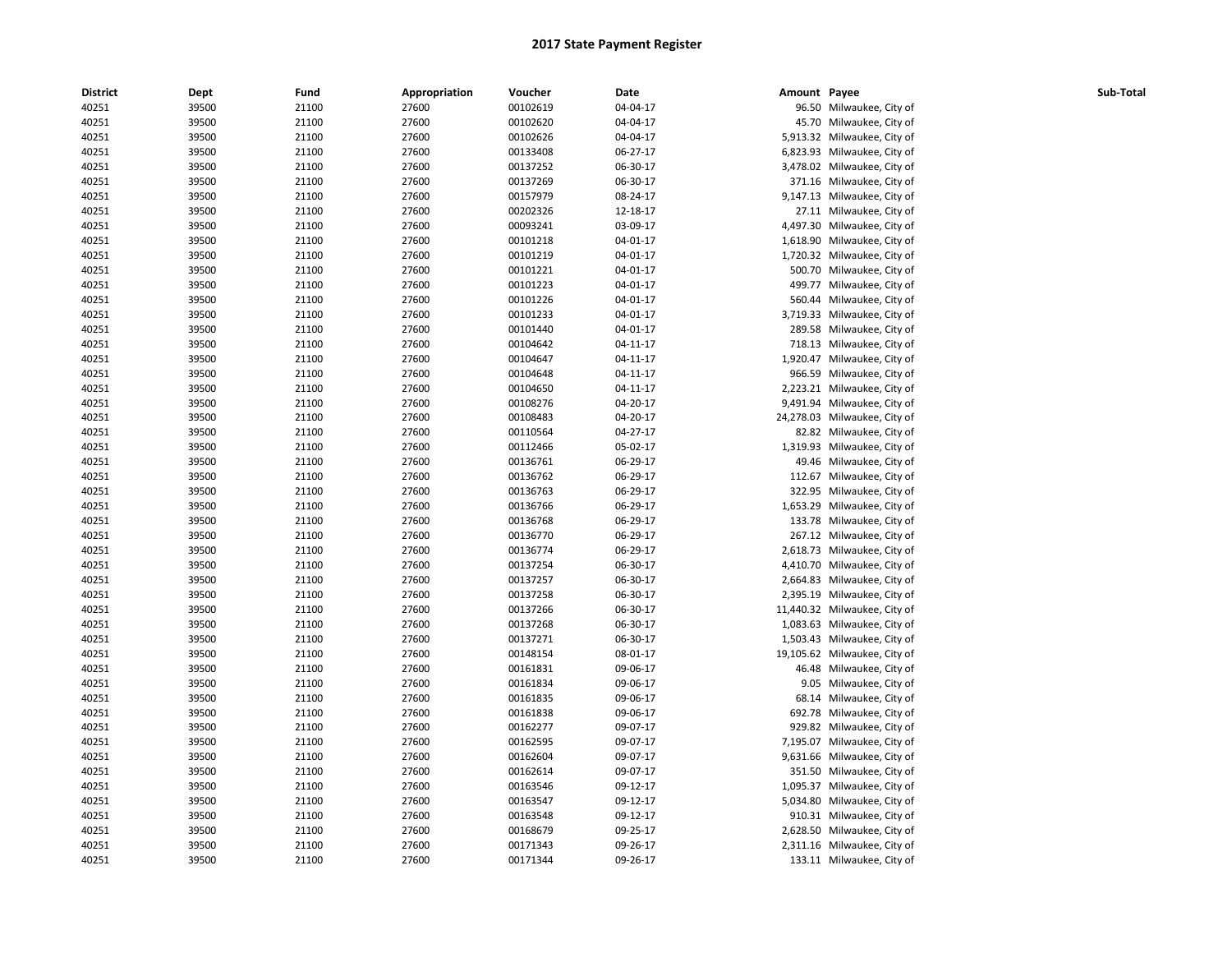| <b>District</b> | Dept  | Fund  | Appropriation | Voucher  | Date                                                                                            | Amount Payee |                              | Sub-Total    |
|-----------------|-------|-------|---------------|----------|-------------------------------------------------------------------------------------------------|--------------|------------------------------|--------------|
| 40251           | 39500 | 21100 | 27600         | 00171345 | 09-26-17                                                                                        |              | 3,985.73 Milwaukee, City of  |              |
| 40251           | 39500 | 21100 | 27600         | 00171346 | 09-26-17                                                                                        |              | 1,250.29 Milwaukee, City of  |              |
| 40251           | 39500 | 21100 | 27600         | 00171347 | 09-26-17                                                                                        |              | 2,008.22 Milwaukee, City of  |              |
| 40251           | 39500 | 21100 | 27600         | 00171348 | 09-26-17                                                                                        |              | 2,155.60 Milwaukee, City of  |              |
| 40251           | 39500 | 21100 | 27600         | 00172314 | $10-01-17$                                                                                      | 1,326.97     | Milwaukee, City of           |              |
| 40251           | 39500 | 21100 | 27600         | 00189518 | 11-08-17                                                                                        |              | 27,444.60 Milwaukee, City of |              |
| 40251           | 39500 | 21100 | 27600         | 00189522 | 11-08-17                                                                                        |              | 27.58 Milwaukee, City of     |              |
| 40251           | 39500 | 21100 | 27600         | 00194461 | 11-21-17                                                                                        |              | 22,153.37 Milwaukee, City of |              |
| 40251           | 39500 | 21100 | 27600         | 00198830 | 12-06-17                                                                                        |              | 334.11 Milwaukee, City of    |              |
| 40251           | 39500 | 21100 | 27600         | 00198831 | 12-06-17                                                                                        |              | 22,360.82 Milwaukee, City of |              |
| 40251           | 39500 | 21100 | 27600         | 00198834 | 12-06-17                                                                                        |              | 231.57 Milwaukee, City of    |              |
| 40251           | 39500 | 21100 | 27600         | 00198837 | 12-06-17                                                                                        |              | 2,334.62 Milwaukee, City of  |              |
| 40251           | 39500 | 21100 | 27600         | 00198846 | 12-06-17                                                                                        |              | 454.83 Milwaukee, City of    |              |
| 40251           | 39500 | 21100 | 27600         | 00198848 | 12-06-17                                                                                        |              | 8,406.05 Milwaukee, City of  |              |
| 40251           | 39500 | 21100 | 27600         | 00198849 | 12-06-17                                                                                        |              | 24.14 Milwaukee, City of     |              |
| 40251           | 39500 | 21100 | 27600         | 00199844 | 12-11-17                                                                                        |              | 7,136.13 Milwaukee, City of  |              |
| 40251           | 39500 | 21100 | 27600         | 00200249 | 12-11-17                                                                                        |              | 63.29 Milwaukee, City of     |              |
| 40251           | 39500 | 21100 | 27600         | 00200604 | 12-12-17                                                                                        |              | 624.16 Milwaukee, City of    |              |
| 40251           | 39500 | 21100 | 27600         | 00202628 | 12-18-17                                                                                        |              | 23,542.33 Milwaukee, City of |              |
| 40251           |       |       |               |          | WI Dept of Transportation - - Local transportation facility improvement assistance, local funds |              |                              | \$323,432.57 |
| 40251           | 39500 | 21100 | 28600         | 00074655 | $01 - 17 - 17$                                                                                  |              | 24,144.25 Milwaukee, City of |              |
| 40251           | 39500 | 21100 | 28600         | 00074656 | $01 - 17 - 17$                                                                                  |              | 7,868.81 Milwaukee, City of  |              |
| 40251           | 39500 | 21100 | 28600         | 00083207 | 02-07-17                                                                                        |              | 94,883.39 Milwaukee, City of |              |
| 40251           | 39500 | 21100 | 28600         | 00100709 | 03-28-17                                                                                        |              | 30,700.69 Milwaukee, City of |              |
| 40251           | 39500 | 21100 | 28600         | 00100712 | 03-28-17                                                                                        |              | 25,719.42 Milwaukee, City of |              |
| 40251           | 39500 | 21100 | 28600         | 00101447 | 04-01-17                                                                                        |              | 15,347.02 Milwaukee, City of |              |
| 40251           | 39500 | 21100 | 28600         | 00102619 | 04-04-17                                                                                        |              | 386.01 Milwaukee, City of    |              |
| 40251           | 39500 | 21100 | 28600         | 00102620 | 04-04-17                                                                                        |              | 182.80 Milwaukee, City of    |              |
| 40251           | 39500 | 21100 | 28600         | 00102626 | 04-04-17                                                                                        |              | 23,629.05 Milwaukee, City of |              |
| 40251           | 39500 | 21100 | 28600         | 00133408 | 06-27-17                                                                                        |              | 12,407.78 Milwaukee, City of |              |
| 40251           | 39500 | 21100 | 28600         | 00137252 | 06-30-17                                                                                        |              | 13,870.07 Milwaukee, City of |              |
| 40251           | 39500 | 21100 | 28600         | 00137269 | 06-30-17                                                                                        |              | 1,484.65 Milwaukee, City of  |              |
|                 |       |       |               |          |                                                                                                 |              |                              |              |
| 40251           | 39500 | 21100 | 28600         | 00157979 | 08-24-17                                                                                        |              | 82,324.21 Milwaukee, City of |              |
| 40251           | 39500 | 21100 | 28600         | 00202326 | 12-18-17                                                                                        |              | 108.47 Milwaukee, City of    |              |
| 40251           | 39500 | 21100 | 28600         | 00093241 | 03-09-17                                                                                        |              | 40,475.30 Milwaukee, City of |              |
| 40251           | 39500 | 21100 | 28600         | 00101218 | 04-01-17                                                                                        |              | 1,918.09 Milwaukee, City of  |              |
| 40251           | 39500 | 21100 | 28600         | 00101219 | 04-01-17                                                                                        |              | 6,881.26 Milwaukee, City of  |              |
| 40251           | 39500 | 21100 | 28600         | 00101221 | 04-01-17                                                                                        |              | 2,002.76 Milwaukee, City of  |              |
| 40251           | 39500 | 21100 | 28600         | 00101223 | 04-01-17                                                                                        |              | 1,891.51 Milwaukee, City of  |              |
| 40251           | 39500 | 21100 | 28600         | 00101226 | 04-01-17                                                                                        |              | 5,043.89 Milwaukee, City of  |              |
| 40251           | 39500 | 21100 | 28600         | 00101233 | 04-01-17                                                                                        |              | 14,877.33 Milwaukee, City of |              |
| 40251           | 39500 | 21100 | 28600         | 00101440 | 04-01-17                                                                                        |              | 1,158.28 Milwaukee, City of  |              |
| 40251           | 39500 | 21100 | 28600         | 00104642 | 04-11-17                                                                                        |              | 6,462.97 Milwaukee, City of  |              |
| 40251           | 39500 | 21100 | 28600         | 00104647 | 04-11-17                                                                                        |              | 7,681.90 Milwaukee, City of  |              |
| 40251           | 39500 | 21100 | 28600         | 00104648 | 04-11-17                                                                                        |              | 3,854.70 Milwaukee, City of  |              |
| 40251           | 39500 | 21100 | 28600         | 00104650 | 04-11-17                                                                                        |              | 6,006.25 Milwaukee, City of  |              |
| 40251           | 39500 | 21100 | 28600         | 00108276 | 04-20-17                                                                                        |              | 20,992.91 Milwaukee, City of |              |
| 40251           | 39500 | 21100 | 28600         | 00108483 | 04-20-17                                                                                        |              | 25,732.65 Milwaukee, City of |              |
| 40251           | 39500 | 21100 | 28600         | 00110564 | 04-27-17                                                                                        |              | 745.41 Milwaukee, City of    |              |
| 40251           | 39500 | 21100 | 28600         | 00112466 | 05-02-17                                                                                        |              | 10,311.13 Milwaukee, City of |              |
| 40251           | 39500 | 21100 | 28600         | 00136761 | 06-29-17                                                                                        |              | 197.84 Milwaukee, City of    |              |
| 40251           | 39500 | 21100 | 28600         | 00136762 | 06-29-17                                                                                        |              | 450.66 Milwaukee, City of    |              |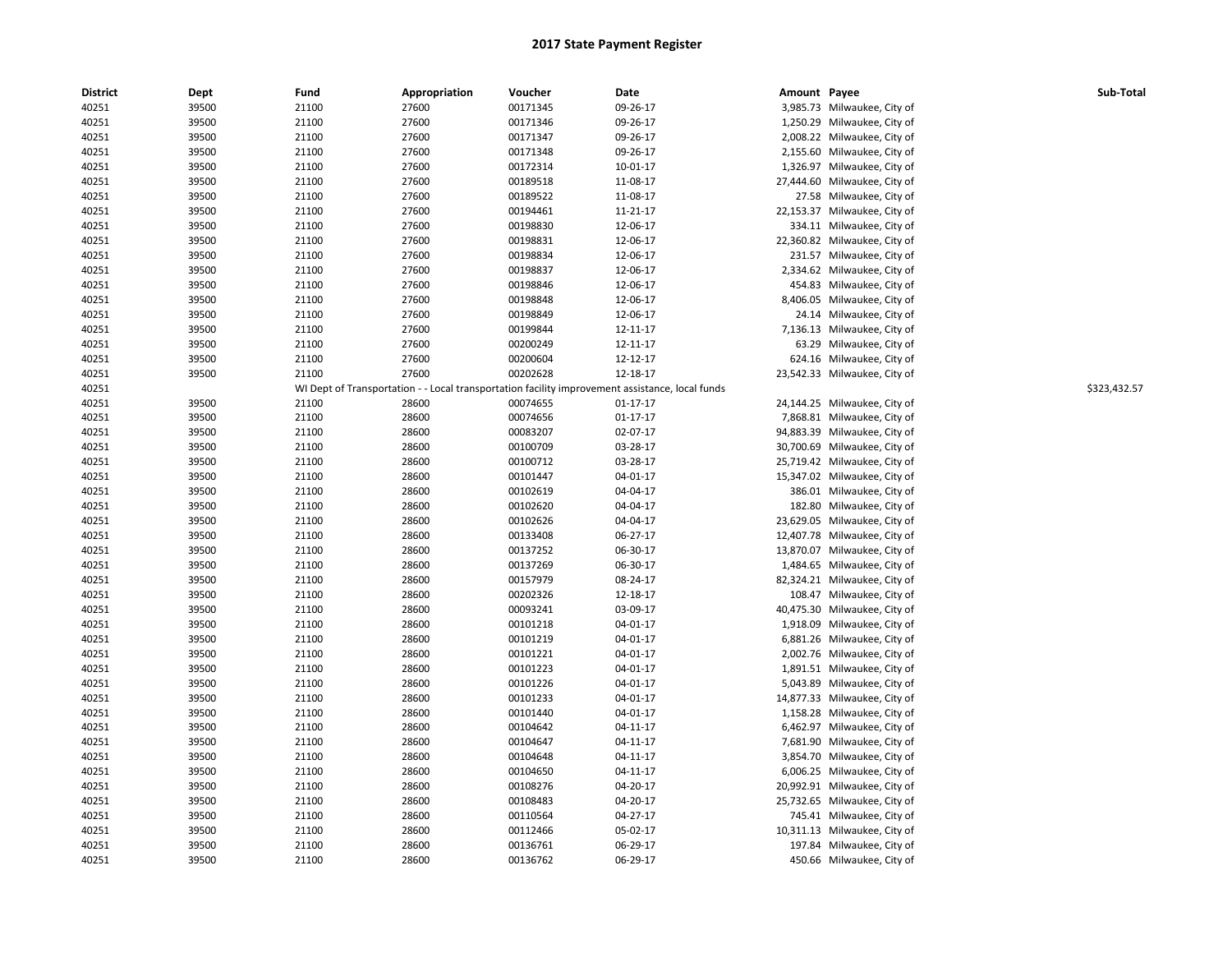| District | Dept  | Fund  | Appropriation | Voucher  | Date                                                                                              | Amount Payee |                               | Sub-Total      |
|----------|-------|-------|---------------|----------|---------------------------------------------------------------------------------------------------|--------------|-------------------------------|----------------|
| 40251    | 39500 | 21100 | 28600         | 00136763 | 06-29-17                                                                                          |              | 604.57 Milwaukee, City of     |                |
| 40251    | 39500 | 21100 | 28600         | 00136766 | 06-29-17                                                                                          |              | 6,606.43 Milwaukee, City of   |                |
| 40251    | 39500 | 21100 | 28600         | 00136768 | 06-29-17                                                                                          |              | 1,204.03 Milwaukee, City of   |                |
| 40251    | 39500 | 21100 | 28600         | 00136770 | 06-29-17                                                                                          |              | 1,068.45 Milwaukee, City of   |                |
| 40251    | 39500 | 21100 | 28600         | 00136774 | 06-29-17                                                                                          |              | 3,102.69 Milwaukee, City of   |                |
| 40251    | 39500 | 21100 | 28600         | 00137254 | 06-30-17                                                                                          |              | 17,642.83 Milwaukee, City of  |                |
| 40251    | 39500 | 21100 | 28600         | 00137257 | 06-30-17                                                                                          |              | 10,659.32 Milwaukee, City of  |                |
| 40251    | 39500 | 21100 | 28600         | 00137258 | 06-30-17                                                                                          |              | 9,580.75 Milwaukee, City of   |                |
| 40251    | 39500 | 21100 | 28600         | 00137266 | 06-30-17                                                                                          |              | 45,761.30 Milwaukee, City of  |                |
| 40251    | 39500 | 21100 | 28600         | 00137268 | 06-30-17                                                                                          |              | 4,334.51 Milwaukee, City of   |                |
| 40251    | 39500 | 21100 | 28600         | 00137271 | 06-30-17                                                                                          |              | 6,013.72 Milwaukee, City of   |                |
| 40251    | 39500 | 21100 | 28600         | 00148154 | 08-01-17                                                                                          |              | 131,629.03 Milwaukee, City of |                |
| 40251    | 39500 | 21100 | 28600         | 00161831 | 09-06-17                                                                                          |              | 37.85 Milwaukee, City of      |                |
| 40251    | 39500 | 21100 | 28600         | 00161834 | 09-06-17                                                                                          |              | 36.21 Milwaukee, City of      |                |
| 40251    | 39500 | 21100 | 28600         | 00161835 | 09-06-17                                                                                          |              | 272.28 Milwaukee, City of     |                |
| 40251    | 39500 | 21100 | 28600         | 00161838 | 09-06-17                                                                                          |              | 2,771.09 Milwaukee, City of   |                |
| 40251    | 39500 | 21100 | 28600         | 00162277 | 09-07-17                                                                                          |              | 3,719.28 Milwaukee, City of   |                |
| 40251    | 39500 | 21100 | 28600         | 00162595 | 09-07-17                                                                                          |              | 28,780.26 Milwaukee, City of  |                |
| 40251    | 39500 | 21100 | 28600         | 00162604 | 09-07-17                                                                                          |              | 22,323.14 Milwaukee, City of  |                |
| 40251    | 39500 | 21100 | 28600         | 00162614 | 09-07-17                                                                                          |              | 3,163.58 Milwaukee, City of   |                |
| 40251    | 39500 | 21100 | 28600         | 00163546 | 09-12-17                                                                                          |              | 4,381.48 Milwaukee, City of   |                |
| 40251    | 39500 | 21100 | 28600         | 00163547 | 09-12-17                                                                                          |              | 10,975.44 Milwaukee, City of  |                |
| 40251    | 39500 | 21100 | 28600         | 00163548 | 09-12-17                                                                                          |              | 3,641.24 Milwaukee, City of   |                |
| 40251    | 39500 | 21100 | 28600         | 00168679 | 09-25-17                                                                                          |              | 23,656.50 Milwaukee, City of  |                |
| 40251    | 39500 | 21100 | 28600         | 00171343 | 09-26-17                                                                                          |              | 9,244.61 Milwaukee, City of   |                |
| 40251    | 39500 | 21100 | 28600         | 00171344 | 09-26-17                                                                                          |              | 532.43 Milwaukee, City of     |                |
| 40251    | 39500 | 21100 | 28600         | 00171345 | 09-26-17                                                                                          |              | 15,942.95 Milwaukee, City of  |                |
| 40251    | 39500 | 21100 | 28600         | 00171346 | 09-26-17                                                                                          |              | 5,001.14 Milwaukee, City of   |                |
| 40251    | 39500 | 21100 | 28600         | 00171347 | 09-26-17                                                                                          |              | 3,651.48 Milwaukee, City of   |                |
| 40251    | 39500 | 21100 | 28600         | 00171348 | 09-26-17                                                                                          |              | 8,596.36 Milwaukee, City of   |                |
| 40251    | 39500 | 21100 | 28600         | 00172314 | 10-01-17                                                                                          |              | 11,942.75 Milwaukee, City of  |                |
| 40251    | 39500 | 21100 | 28600         | 00189518 | 11-08-17                                                                                          |              | 28,251.52 Milwaukee, City of  |                |
| 40251    | 39500 | 21100 | 28600         | 00189522 | 11-08-17                                                                                          |              | 248.23 Milwaukee, City of     |                |
| 40251    | 39500 | 21100 | 28600         | 00194461 | 11-21-17                                                                                          |              | 88,613.44 Milwaukee, City of  |                |
| 40251    | 39500 | 21100 | 28600         | 00198830 | 12-06-17                                                                                          |              | 1,336.43 Milwaukee, City of   |                |
| 40251    | 39500 | 21100 | 28600         | 00198831 | 12-06-17                                                                                          |              | 48,744.65 Milwaukee, City of  |                |
| 40251    | 39500 | 21100 | 28600         | 00198834 | 12-06-17                                                                                          |              | 926.29 Milwaukee, City of     |                |
| 40251    | 39500 | 21100 | 28600         | 00198837 | 12-06-17                                                                                          |              | 4,244.97 Milwaukee, City of   |                |
| 40251    | 39500 | 21100 | 28600         | 00198846 | 12-06-17                                                                                          |              | 1,817.43 Milwaukee, City of   |                |
| 40251    | 39500 | 21100 | 28600         | 00198848 | 12-06-17                                                                                          |              | 33,624.21 Milwaukee, City of  |                |
| 40251    | 39500 | 21100 | 28600         | 00198849 | 12-06-17                                                                                          |              | 96.56 Milwaukee, City of      |                |
| 40251    | 39500 | 21100 | 28600         | 00199844 | 12-11-17                                                                                          |              | 28,544.52 Milwaukee, City of  |                |
| 40251    | 39500 | 21100 | 28600         | 00200249 | 12-11-17                                                                                          |              | 253.15 Milwaukee, City of     |                |
| 40251    | 39500 | 21100 | 28600         | 00200604 | 12-12-17                                                                                          |              | 2,496.66 Milwaukee, City of   |                |
| 40251    | 39500 | 21100 | 28600         | 00202628 | 12-18-17                                                                                          |              | 54,563.72 Milwaukee, City of  |                |
| 40251    |       |       |               |          | WI Dept of Transportation - - Local transportation facility improvement assistance, federal funds |              |                               | \$1,180,380.94 |
| 40251    | 39500 | 21100 | 37300         | 00080015 | 01-30-17                                                                                          |              | 1,326.44 Milwaukee, City of   |                |
| 40251    |       | 21100 | 37300         | 00080016 | 01-30-17                                                                                          |              | 5,109.37 Milwaukee, City of   |                |
|          | 39500 |       |               | 00099707 |                                                                                                   |              |                               |                |
| 40251    | 39500 | 21100 | 37300         |          | 03-23-17                                                                                          |              | 4,592.49 Milwaukee, City of   |                |
| 40251    | 39500 | 21100 | 37300         | 00102583 | 04-04-17                                                                                          |              | 681.78 Milwaukee, City of     |                |
| 40251    | 39500 | 21100 | 37300         | 00102589 | 04-04-17                                                                                          |              | 7,289.08 Milwaukee, City of   |                |
| 40251    | 39500 | 21100 | 37300         | 00145266 | 07-24-17                                                                                          |              | 12,044.60 Milwaukee, City of  |                |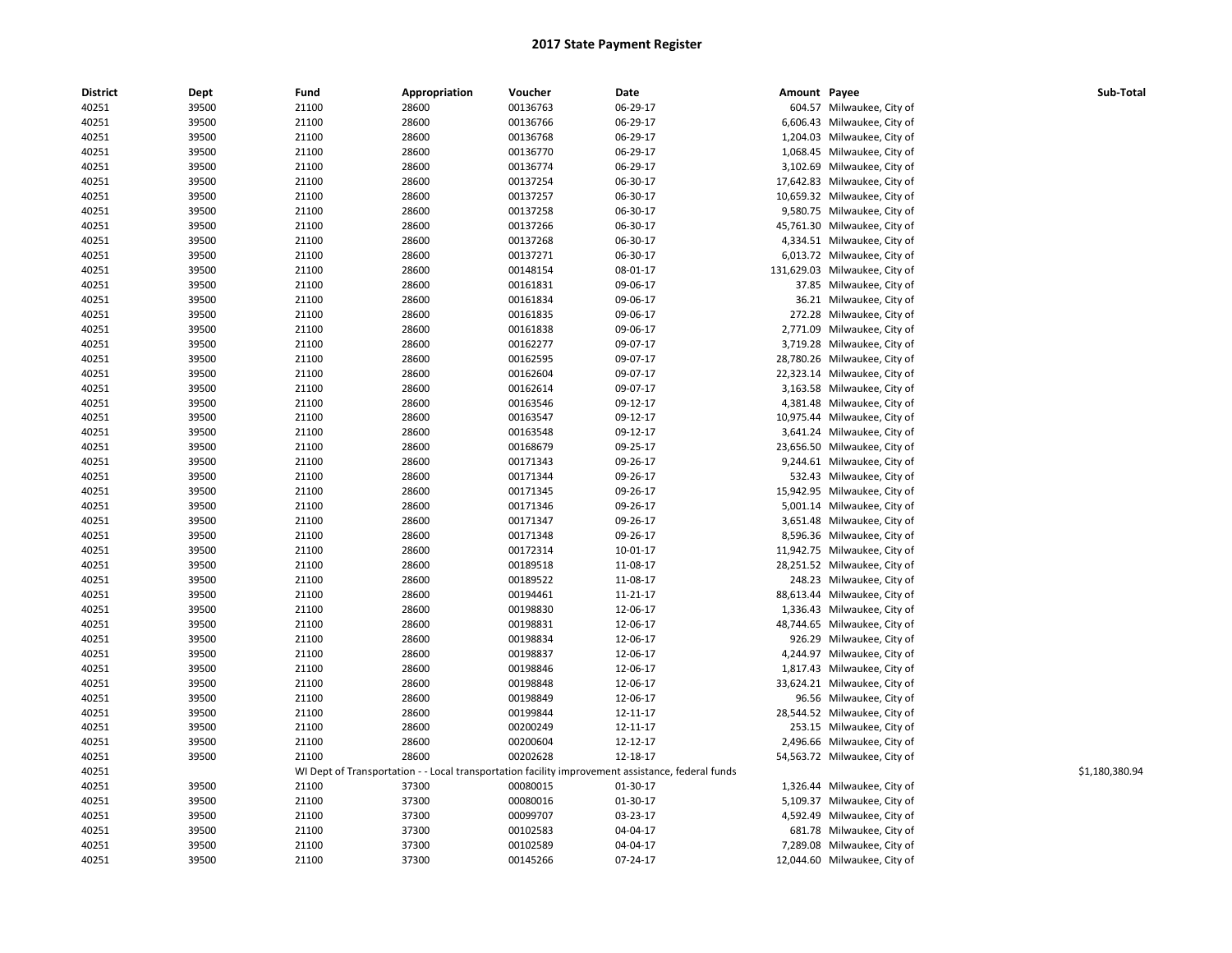| <b>District</b> | Dept           | Fund           | Appropriation                                                                    | Voucher              | Date     | Amount Payee |                                                              | Sub-Total    |
|-----------------|----------------|----------------|----------------------------------------------------------------------------------|----------------------|----------|--------------|--------------------------------------------------------------|--------------|
| 40251           | 39500          | 21100          | 37300                                                                            | 00154909             | 08-15-17 |              | 623.38 Milwaukee, City of                                    |              |
| 40251           | 39500          | 21100          | 37300                                                                            | 00104652             | 04-11-17 |              | 8,044.68 Milwaukee, City of                                  |              |
| 40251           | 39500          | 21100          | 37300                                                                            | 00104654             | 04-11-17 |              | 24,638.26 Milwaukee, City of                                 |              |
| 40251           | 39500          | 21100          | 37300                                                                            | 00106108             | 04-14-17 |              | 4,329.51 Milwaukee, City of                                  |              |
| 40251           | 39500          | 21100          | 37300                                                                            | 00106111             | 05-01-17 |              | 990.24 Milwaukee, City of                                    |              |
| 40251           | 39500          | 21100          | 37300                                                                            | 00110913             | 04-27-17 |              | 42.00 Milwaukee, City of                                     |              |
| 40251           | 39500          | 21100          | 37300                                                                            | 00110916             | 04-27-17 |              | 6,794.47 Milwaukee, City of                                  |              |
| 40251           | 39500          | 21100          | 37300                                                                            | 00110917             | 04-27-17 |              | 6,031.28 Milwaukee, City of                                  |              |
| 40251           | 39500          | 21100          | 37300                                                                            | 00145264             | 07-24-17 |              | 11,537.09 Milwaukee, City of                                 |              |
| 40251           | 39500          | 21100          | 37300                                                                            | 00145269             | 07-24-17 |              | 3,191.72 Milwaukee, City of                                  |              |
| 40251           | 39500          | 21100          | 37300                                                                            | 00146036             | 07-26-17 |              | 481.91 Milwaukee, City of                                    |              |
| 40251           | 39500          | 21100          | 37300                                                                            | 00147021             | 09-01-17 |              | 19,041.97 Milwaukee, City of                                 |              |
| 40251           | 39500          | 21100          | 37300                                                                            | 00147980             | 09-01-17 | 1,854.09     | Milwaukee, City of                                           |              |
| 40251           | 39500          | 21100          | 37300                                                                            | 00147983             | 09-01-17 |              | 2,729.36 Milwaukee, City of                                  |              |
| 40251           | 39500          | 21100          | 37300                                                                            | 00147988             | 09-01-17 |              | 8,669.66 Milwaukee, City of                                  |              |
| 40251           | 39500          | 21100          | 37300                                                                            | 00147989             | 09-01-17 |              | 1,758.71 Milwaukee, City of                                  |              |
| 40251           | 39500          | 21100          | 37300                                                                            | 00163347             | 09-11-17 |              | 7,777.47 Milwaukee, City of                                  |              |
| 40251           | 39500          | 21100          | 37300                                                                            | 00163356             | 09-11-17 |              | 14,130.85 Milwaukee, City of                                 |              |
| 40251           | 39500          | 21100          | 37300                                                                            | 00172316             | 10-01-17 |              | 1,622.77 Milwaukee, City of                                  |              |
| 40251           | 39500          | 21100          | 37300                                                                            | 00172327             | 10-01-17 |              | 11,876.85 Milwaukee, City of                                 |              |
| 40251           | 39500          | 21100          | 37300                                                                            | 00177750             | 10-11-17 |              | 3,654.33 Milwaukee, City of                                  |              |
| 40251           | 39500          | 21100          | 37300                                                                            | 00177804             | 10-11-17 |              | 758.51 Milwaukee, City of                                    |              |
| 40251           | 39500          | 21100          | 37300                                                                            | 00177807             | 10-11-17 |              | 8,943.61 Milwaukee, City of                                  |              |
| 40251           | 39500          | 21100          | 37300                                                                            | 00187128             | 11-01-17 |              | 3,412.07 Milwaukee, City of                                  |              |
| 40251           | 39500          | 21100          | 37300                                                                            | 00202629             | 12-18-17 |              | 1,445.55 Milwaukee, City of                                  |              |
| 40251           | 39500          | 21100          | 37300                                                                            | 00202631             | 12-18-17 |              | 19,453.88 Milwaukee, City of                                 |              |
| 40251           |                | 21100          | 37300                                                                            | 00203538             | 12-20-17 |              | 581.99 Milwaukee, City of                                    |              |
|                 | 39500          |                |                                                                                  |                      |          |              |                                                              | \$205,459.97 |
| 40251           |                |                | WI Dept of Transportation - - State highway rehabilitation, local funds<br>38300 |                      | 01-30-17 |              |                                                              |              |
| 40251           | 39500<br>39500 | 21100<br>21100 | 38300                                                                            | 00080016<br>00099707 | 03-23-17 |              | 15,328.14 Milwaukee, City of<br>61,879.63 Milwaukee, City of |              |
| 40251           |                |                |                                                                                  |                      |          |              |                                                              |              |
| 40251           | 39500          | 21100          | 38300                                                                            | 00102583             | 04-04-17 |              | 2,045.33 Milwaukee, City of                                  |              |
| 40251           | 39500          | 21100          | 38300                                                                            | 00102589             | 04-04-17 |              | 21,867.22 Milwaukee, City of                                 |              |
| 40251           | 39500          | 21100          | 38300                                                                            | 00145266             | 07-24-17 |              | 36,133.83 Milwaukee, City of                                 |              |
| 40251           | 39500          | 21100          | 38300                                                                            | 00154909             | 08-15-17 |              | 1,870.12 Milwaukee, City of                                  |              |
| 40251           | 39500          | 21100          | 38300                                                                            | 00106111             | 05-01-17 |              | 8,912.15 Milwaukee, City of                                  |              |
| 40251           | 39500          | 21100          | 38300                                                                            | 00146036             | 07-26-17 |              | 1,876.52 Milwaukee, City of                                  |              |
| 40251           | 39500          | 21100          | 38300                                                                            | 00147980             | 09-01-17 |              | 27,377.56 Milwaukee, City of                                 |              |
| 40251           | 39500          | 21100          | 38300                                                                            | 00147989             | 09-01-17 |              | 15,828.35 Milwaukee, City of                                 |              |
| 40251           | 39500          | 21100          | 38300                                                                            | 00163356             | 09-11-17 |              | 42,392.54 Milwaukee, City of                                 |              |
| 40251           | 39500          | 21100          | 38300                                                                            | 00172316             | 10-01-17 |              | 23,961.93 Milwaukee, City of                                 |              |
| 40251           | 39500          | 21100          | 38300                                                                            | 00172327             | 10-01-17 |              | 46,247.90 Milwaukee, City of                                 |              |
| 40251           | 39500          | 21100          | 38300                                                                            | 00177804             | 10-11-17 |              | 6,826.63 Milwaukee, City of                                  |              |
| 40251           | 39500          | 21100          | 38300                                                                            | 00202629             | 12-18-17 |              | 13,009.99 Milwaukee, City of                                 |              |
| 40251           | 39500          | 21100          | 38300                                                                            | 00203538             | 12-20-17 |              | 8,593.72 Milwaukee, City of                                  |              |
| 40251           |                |                | WI Dept of Transportation - - State highway rehabilitation, federal funds        |                      |          |              |                                                              | \$334,151.56 |
| 40251           | 39500          | 21100          | 22700                                                                            | 00102622             | 04-04-17 |              | 4,498.89 Milwaukee, City of                                  |              |
| 40251           | 39500          | 21100          | 22700                                                                            | 00157202             | 08-22-17 |              | 13,447.82 Milwaukee, City of                                 |              |
| 40251           | 39500          | 21100          | 22700                                                                            | 00108482             | 04-20-17 |              | 326,497.53 Milwaukee, City of                                |              |
| 40251           | 39500          | 21100          | 22700                                                                            | 00110544             | 04-27-17 |              | 149,801.36 Milwaukee, City of                                |              |
| 40251           | 39500          | 21100          | 22700                                                                            | 00136769             | 06-29-17 |              | 809.13 Milwaukee, City of                                    |              |
| 40251           | 39500          | 21100          | 22700                                                                            | 00138689             | 06-30-17 |              | 12,621.49 Milwaukee, City of                                 |              |
| 40251           | 39500          | 21100          | 22700                                                                            | 00164785             | 09-14-17 |              | 70,946.79 Milwaukee, City of                                 |              |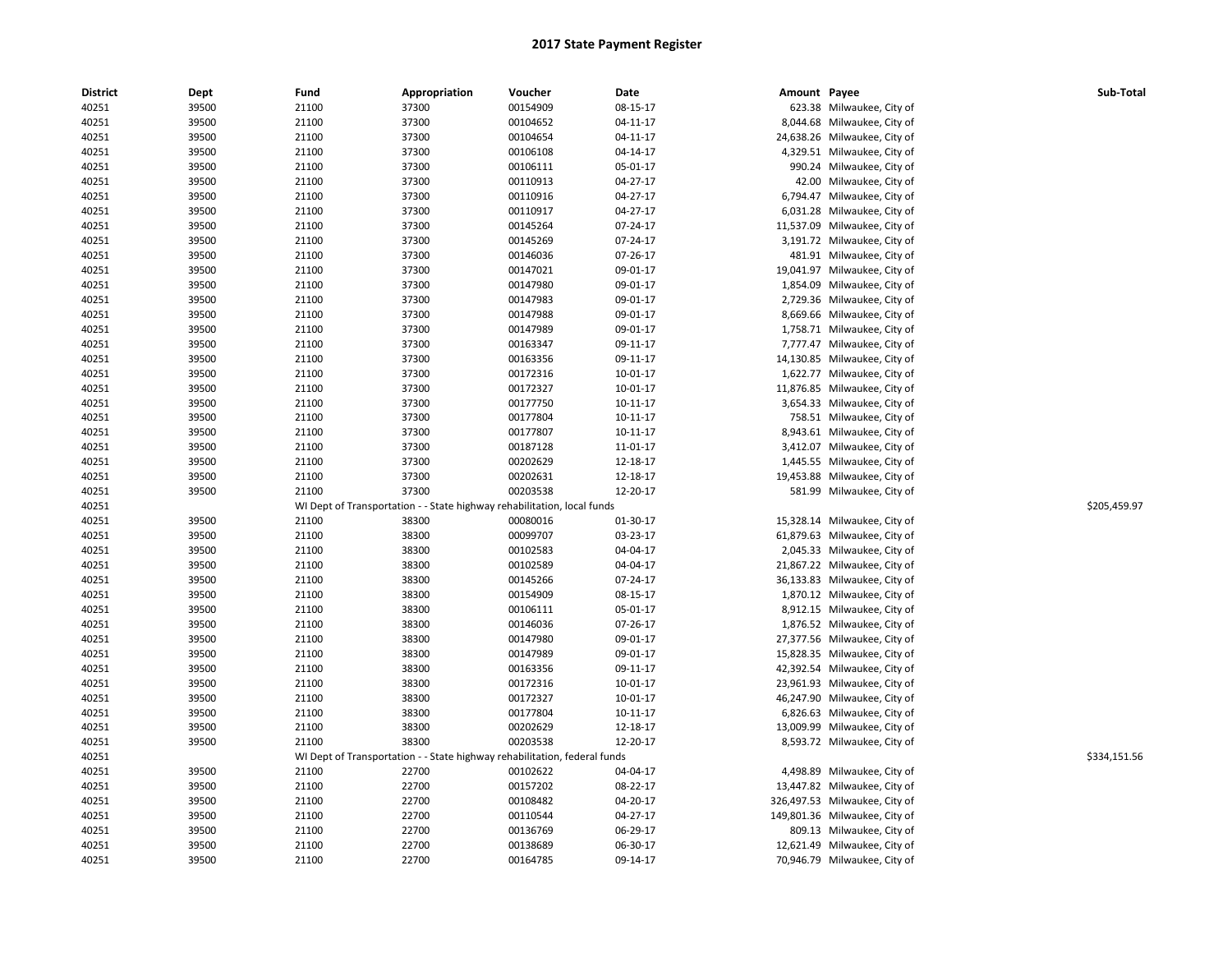| <b>District</b> | Dept  | Fund  | Appropriation                                                                       | Voucher  | Date                                                                                           | Amount Payee |                               | Sub-Total      |
|-----------------|-------|-------|-------------------------------------------------------------------------------------|----------|------------------------------------------------------------------------------------------------|--------------|-------------------------------|----------------|
| 40251           | 39500 | 21100 | 22700                                                                               | 00173792 | 10-03-17                                                                                       |              | 3,877.08 Milwaukee, City of   |                |
| 40251           | 39500 | 21100 | 22700                                                                               | 00198850 | 12-06-17                                                                                       |              | 5,703.74 Milwaukee, City of   |                |
| 40251           |       |       | WI Dept of Transportation - - Transportation alternatives program, federal funds    |          |                                                                                                |              |                               | \$588,203.83   |
| 40251           | 39500 | 21100 | 26500                                                                               | 00173791 | 10-03-17                                                                                       |              | 1,931.23 Milwaukee, City of   |                |
| 40251           | 39500 | 21100 | 26500                                                                               | 00202328 | 12-18-17                                                                                       |              | 9,620.46 Milwaukee, City of   |                |
| 40251           |       |       |                                                                                     |          | WI Dept of Transportation - - Highway and local bridge improvement assistance, state funds     |              |                               | \$11,551.69    |
| 40251           | 39500 | 21100 | 28900                                                                               | 00074659 | $01 - 17 - 17$                                                                                 |              | 67.37 Milwaukee, City of      |                |
| 40251           | 39500 | 21100 | 28900                                                                               | 00074661 | 01-17-17                                                                                       | 8,023.09     | Milwaukee, City of            |                |
| 40251           | 39500 | 21100 | 28900                                                                               | 00074662 | $01 - 17 - 17$                                                                                 | 9,018.64     | Milwaukee, City of            |                |
| 40251           | 39500 | 21100 | 28900                                                                               | 00084202 | 02-09-17                                                                                       |              | 89.24 Milwaukee, City of      |                |
| 40251           | 39500 | 21100 | 28900                                                                               | 00092902 | 03-09-17                                                                                       | 330,446.19   | Milwaukee, City of            |                |
| 40251           | 39500 | 21100 | 28900                                                                               | 00080953 | 01-31-17                                                                                       |              | 74,109.90 Milwaukee, City of  |                |
| 40251           | 39500 | 21100 | 28900                                                                               | 00080955 | 01-31-17                                                                                       | 25,228.99    | Milwaukee, City of            |                |
| 40251           | 39500 | 21100 | 28900                                                                               | 00106135 | 04-14-17                                                                                       |              | 160,206.98 Milwaukee, City of |                |
| 40251           | 39500 | 21100 | 28900                                                                               | 00110562 | 04-27-17                                                                                       |              | 105,638.47 Milwaukee, City of |                |
| 40251           | 39500 | 21100 | 28900                                                                               | 00120417 | 05-23-17                                                                                       |              | 1,338.35 Milwaukee, City of   |                |
| 40251           | 39500 | 21100 | 28900                                                                               | 00123339 | 06-01-17                                                                                       |              | 528.05 Milwaukee, City of     |                |
| 40251           | 39500 | 21100 | 28900                                                                               | 00123341 | 06-01-17                                                                                       |              | 277.22 Milwaukee, City of     |                |
| 40251           | 39500 | 21100 | 28900                                                                               | 00123342 | 06-01-17                                                                                       |              | 5,227.80 Milwaukee, City of   |                |
| 40251           | 39500 | 21100 | 28900                                                                               | 00123344 | 06-01-17                                                                                       |              | 456.37 Milwaukee, City of     |                |
| 40251           | 39500 | 21100 | 28900                                                                               | 00128358 | 06-14-17                                                                                       |              | 18,552.10 Milwaukee, City of  |                |
| 40251           | 39500 | 21100 | 28900                                                                               | 00145380 | 09-01-17                                                                                       | 13,412.30    | Milwaukee, City of            |                |
| 40251           | 39500 | 21100 | 28900                                                                               | 00162602 | 09-07-17                                                                                       |              | 4,154.00 Milwaukee, City of   |                |
| 40251           | 39500 | 21100 | 28900                                                                               | 00162603 | 09-07-17                                                                                       |              | 182.86 Milwaukee, City of     |                |
| 40251           | 39500 | 21100 | 28900                                                                               | 00162606 | 09-07-17                                                                                       |              | 1,913.10 Milwaukee, City of   |                |
| 40251           | 39500 | 21100 | 28900                                                                               | 00165097 | 09-14-17                                                                                       |              | 238,215.52 Milwaukee, City of |                |
| 40251           | 39500 | 21100 | 28900                                                                               | 00201729 | 12-14-17                                                                                       |              | 26,409.62 Milwaukee, City of  |                |
| 40251           |       |       |                                                                                     |          | WI Dept of Transportation - - Congestion mitigation and air quality improvement, federal funds |              |                               | \$1,023,496.16 |
| 40251           | 39500 | 21100 | 37400                                                                               | 00073153 | $01 - 12 - 17$                                                                                 |              | 2,031.17 Milwaukee, City of   |                |
| 40251           | 39500 | 21100 | 37400                                                                               | 00073157 | $01 - 12 - 17$                                                                                 |              | 777.81 Milwaukee, City of     |                |
| 40251           | 39500 | 21100 | 37400                                                                               | 00073159 | $01 - 12 - 17$                                                                                 |              | 1,626.46 Milwaukee, City of   |                |
| 40251           | 39500 | 21100 | 37400                                                                               | 00100486 | 03-28-17                                                                                       |              | 1,575.92 Milwaukee, City of   |                |
| 40251           | 39500 | 21100 | 37400                                                                               | 00100491 | 03-28-17                                                                                       |              | 201.98 Milwaukee, City of     |                |
| 40251           | 39500 | 21100 | 37400                                                                               | 00100502 | 03-28-17                                                                                       |              | 533.70 Milwaukee, City of     |                |
| 40251           | 39500 | 21100 | 37400                                                                               | 00100524 | 03-28-17                                                                                       | 25,000.00    | Milwaukee, City of            |                |
| 40251           | 39500 | 21100 | 37400                                                                               | 00101656 | 04-01-17                                                                                       |              | 2,823.79 Milwaukee, City of   |                |
| 40251           | 39500 | 21100 | 37400                                                                               | 00154712 | 08-15-17                                                                                       |              | 1,201.61 Milwaukee, City of   |                |
| 40251           | 39500 | 21100 | 37400                                                                               | 00154713 | 08-15-17                                                                                       |              | 604.57 Milwaukee, City of     |                |
| 40251           | 39500 | 21100 | 37400                                                                               | 00123300 | 06-01-17                                                                                       |              | 532.37 Milwaukee, City of     |                |
| 40251           | 39500 | 21100 | 37400                                                                               | 00123304 | 06-01-17                                                                                       |              | 888.18 Milwaukee, City of     |                |
| 40251           | 39500 | 21100 | 37400                                                                               | 00123887 | 06-02-17                                                                                       |              | 2,153.75 Milwaukee, City of   |                |
| 40251           | 39500 | 21100 | 37400                                                                               | 00168682 | 09-25-17                                                                                       | 184,296.30   | Milwaukee, City of            |                |
| 40251           | 39500 | 21100 | 37400                                                                               | 00206084 | 12-21-17                                                                                       |              | 1.00 Milwaukee, City of       |                |
| 40251           | 39500 | 21100 | 37400                                                                               | 00206085 | 12-21-17                                                                                       | 1.00         | Milwaukee, City of            |                |
| 40251           |       |       | WI Dept of Transportation - - Southeast Wisconsin freeway megaprojects, state funds |          |                                                                                                |              |                               | \$224,249.61   |
| 40251           | 39500 | 21100 | 35200                                                                               | 00102587 | 04-04-17                                                                                       |              | 2,466.65 Milwaukee, City of   |                |
| 40251           | 39500 | 21100 | 35200                                                                               | 00154907 | 08-15-17                                                                                       |              | 46.29 Milwaukee, City of      |                |
| 40251           | 39500 | 21100 | 35200                                                                               | 00106109 | 04-14-17                                                                                       |              | 8,032.67 Milwaukee, City of   |                |
| 40251           | 39500 | 21100 | 35200                                                                               | 00106110 | 04-14-17                                                                                       | 6,415.54     | Milwaukee, City of            |                |
| 40251           | 39500 | 21100 | 35200                                                                               | 00109387 | 04-25-17                                                                                       | 101,139.09   | Milwaukee, City of            |                |
| 40251           | 39500 | 21100 | 35200                                                                               | 00116038 | 05-11-17                                                                                       |              | 45.36 Milwaukee, City of      |                |
| 40251           | 39500 | 21100 | 35200                                                                               | 00147984 | 09-01-17                                                                                       |              | 12,188.77 Milwaukee, City of  |                |
|                 |       |       |                                                                                     |          |                                                                                                |              |                               |                |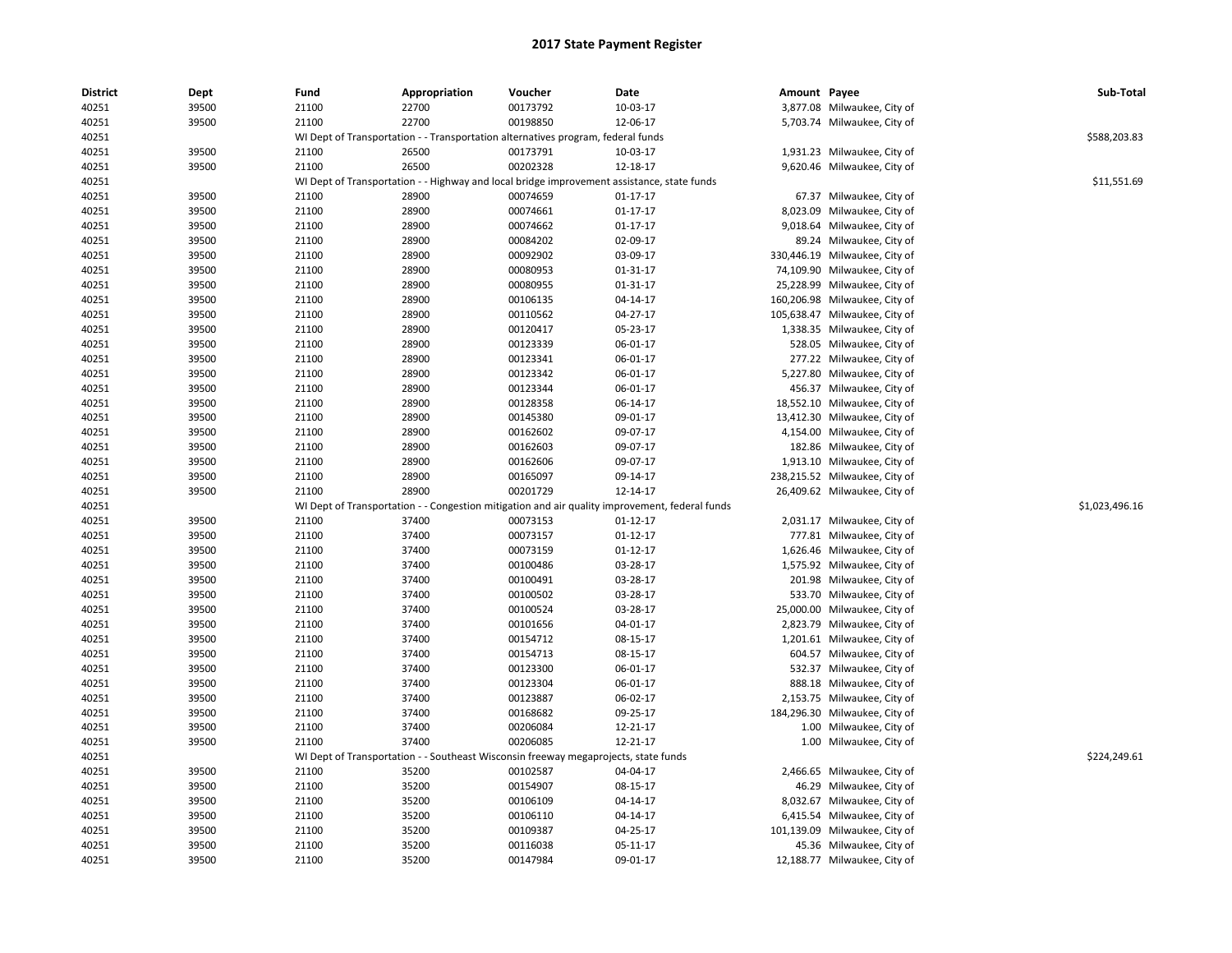| <b>District</b> | Dept  | Fund  | Appropriation                                                      | Voucher                                                                | Date                                                                                                      | Amount Payee |                              | Sub-Total    |
|-----------------|-------|-------|--------------------------------------------------------------------|------------------------------------------------------------------------|-----------------------------------------------------------------------------------------------------------|--------------|------------------------------|--------------|
| 40251           | 39500 | 21100 | 35200                                                              | 00147986                                                               | 09-01-17                                                                                                  |              | 7,329.88 Milwaukee, City of  |              |
| 40251           | 39500 | 21100 | 35200                                                              | 00173421                                                               | 10-03-17                                                                                                  |              | 4,000.44 Milwaukee, City of  |              |
| 40251           | 39500 | 21100 | 35200                                                              | 00173424                                                               | 10-03-17                                                                                                  |              | 4,743.40 Milwaukee, City of  |              |
| 40251           | 39500 | 21100 | 35200                                                              | 00173814                                                               | 10-03-17                                                                                                  |              | 2,514.98 Milwaukee, City of  |              |
| 40251           | 39500 | 21100 | 35200                                                              | 00177802                                                               | 10-11-17                                                                                                  |              | 7,009.74 Milwaukee, City of  |              |
| 40251           | 39500 | 21100 | 35200                                                              | 00198847                                                               | 12-06-17                                                                                                  |              | 27.65 Milwaukee, City of     |              |
| 40251           | 39500 | 21100 | 35200                                                              | 00203536                                                               | 12-20-17                                                                                                  |              | 11,823.35 Milwaukee, City of |              |
| 40251           | 39500 | 21100 | 35200                                                              | 00203539                                                               | 12-20-17                                                                                                  |              | 1,875.79 Milwaukee, City of  |              |
| 40251           | 39500 | 21100 | 35200                                                              | 00203544                                                               | 12-20-17                                                                                                  |              | 19,883.65 Milwaukee, City of |              |
| 40251           |       |       |                                                                    |                                                                        | WI Dept of Transportation - - Intelligent transportation systems and traffic control signals, state funds |              |                              | \$189,543.25 |
| 40251           | 39500 | 21100 | 35400                                                              | 00102587                                                               | 04-04-17                                                                                                  |              | 274.08 Milwaukee, City of    |              |
| 40251           | 39500 | 21100 | 35400                                                              | 00154907                                                               | 08-15-17                                                                                                  |              | 5.15 Milwaukee, City of      |              |
| 40251           | 39500 | 21100 | 35400                                                              | 00106109                                                               | 04-14-17                                                                                                  |              | 892.52 Milwaukee, City of    |              |
| 40251           | 39500 | 21100 | 35400                                                              | 00106110                                                               | 04-14-17                                                                                                  |              | 712.84 Milwaukee, City of    |              |
| 40251           | 39500 | 21100 | 35400                                                              | 00109387                                                               | 04-25-17                                                                                                  | 11,237.68    | Milwaukee, City of           |              |
| 40251           | 39500 | 21100 | 35400                                                              | 00116038                                                               | 05-11-17                                                                                                  |              | 5.04 Milwaukee, City of      |              |
| 40251           | 39500 | 21100 | 35400                                                              | 00147984                                                               | 09-01-17                                                                                                  |              | 1,354.31 Milwaukee, City of  |              |
| 40251           | 39500 | 21100 | 35400                                                              | 00147986                                                               | 09-01-17                                                                                                  |              | 814.43 Milwaukee, City of    |              |
| 40251           | 39500 | 21100 | 35400                                                              | 00173421                                                               | 10-03-17                                                                                                  |              | 444.50 Milwaukee, City of    |              |
| 40251           | 39500 | 21100 | 35400                                                              | 00173424                                                               | 10-03-17                                                                                                  |              | 527.05 Milwaukee, City of    |              |
| 40251           | 39500 | 21100 | 35400                                                              | 00173814                                                               | 10-03-17                                                                                                  |              | 1,018.89 Milwaukee, City of  |              |
| 40251           | 39500 | 21100 | 35400                                                              | 00177802                                                               | 10-11-17                                                                                                  |              | 778.86 Milwaukee, City of    |              |
| 40251           | 39500 | 21100 | 35400                                                              | 00198847                                                               | 12-06-17                                                                                                  |              | 11.20 Milwaukee, City of     |              |
| 40251           | 39500 | 21100 | 35400                                                              | 00203536                                                               | 12-20-17                                                                                                  |              | 1,313.70 Milwaukee, City of  |              |
| 40251           | 39500 | 21100 | 35400                                                              | 00203539                                                               | 12-20-17                                                                                                  |              | 208.42 Milwaukee, City of    |              |
| 40251           | 39500 | 21100 | 35400                                                              | 00203544                                                               | 12-20-17                                                                                                  |              | 2,209.30 Milwaukee, City of  |              |
| 40251           |       |       |                                                                    |                                                                        | WI Dept of Transportation - - Intelligent transportation systems and traffic control signals, local funds |              |                              | \$21,807.97  |
| 40251           | 43500 | 10000 | 10700                                                              | 00095410                                                               | 01-11-17                                                                                                  |              | 1,431.22 Milwaukee, City of  |              |
| 40251           | 43500 | 10000 | 10700                                                              | 00106504                                                               | 03-03-17                                                                                                  |              | 1,782.75 Milwaukee, City of  |              |
| 40251           | 43500 | 10000 | 10700                                                              | 00119117                                                               | 04-21-17                                                                                                  |              | 525.19 Milwaukee, City of    |              |
| 40251           | 43500 | 10000 | 10700                                                              | 00132002                                                               | 06-21-17                                                                                                  |              | 3,593.00 Milwaukee, City of  |              |
| 40251           | 43500 | 10000 | 10700                                                              | 00136420                                                               | 07-07-17                                                                                                  |              | 392.79 Milwaukee, City of    |              |
| 40251           | 43500 | 10000 | 10700                                                              | 00167254                                                               | 12-01-17                                                                                                  |              | 512.44 Milwaukee, City of    |              |
| 40251           | 43500 | 10000 | 10700                                                              | 00172191                                                               | 12-08-17                                                                                                  |              | 3,037.61 Milwaukee, City of  |              |
| 40251           | 43500 | 10000 | 10700                                                              | 00175026                                                               |                                                                                                           |              | 464.02 Milwaukee, City of    |              |
| 40251           | 43500 | 10000 | 10700                                                              | 00175847                                                               | 12-18-17<br>12-29-17                                                                                      |              | 178.68 Milwaukee, City of    |              |
|                 |       |       |                                                                    |                                                                        |                                                                                                           |              |                              | \$11,917.70  |
| 40251           |       | 10000 |                                                                    | Department of Health Services - - Public health dispensaries and drugs |                                                                                                           |              |                              |              |
| 40251           | 43500 |       | 11900                                                              | 00152496                                                               | 09-01-17                                                                                                  |              | 62,239.26 Milwaukee, City of |              |
| 40251           |       |       | Department of Health Services - - Emergency medical services; aids |                                                                        |                                                                                                           |              |                              | \$62,239.26  |
| 40251           | 43500 | 10000 | 15000                                                              | 00100303                                                               | 01-09-17                                                                                                  |              | 9,936.34 Milwaukee, City of  |              |
| 40251           | 43500 | 10000 | 15000                                                              | 00104700                                                               | 02-10-17                                                                                                  |              | 59,552.62 Milwaukee, City of |              |
| 40251           | 43500 | 10000 | 15000                                                              | 00113093                                                               | 03-23-17                                                                                                  |              | 33,838.05 Milwaukee, City of |              |
| 40251           | 43500 | 10000 | 15000                                                              | 00118531                                                               | 04-03-17                                                                                                  |              | 6,600.00 Milwaukee, City of  |              |
| 40251           | 43500 | 10000 | 15000                                                              | 00118784                                                               | 04-03-17                                                                                                  |              | 1,400.00 Milwaukee, City of  |              |
| 40251           | 43500 | 10000 | 15000                                                              | 00119989                                                               | 04-10-17                                                                                                  |              | 1,200.00 Milwaukee, City of  |              |
| 40251           | 43500 | 10000 | 15000                                                              | 00120161                                                               | 04-14-17                                                                                                  |              | 6,310.33 Milwaukee, City of  |              |
| 40251           | 43500 | 10000 | 15000                                                              | 00124772                                                               | 05-05-17                                                                                                  |              | 8,209.52 Milwaukee, City of  |              |
| 40251           | 43500 | 10000 | 15000                                                              | 00131302                                                               | 06-07-17                                                                                                  |              | 4,712.92 Milwaukee, City of  |              |
| 40251           | 43500 | 10000 | 15000                                                              | 00132231                                                               | 05-30-17                                                                                                  |              | 8,400.00 Milwaukee, City of  |              |
| 40251           | 43500 | 10000 | 15000                                                              | 00136961                                                               | 07-13-17                                                                                                  |              | 837.57 Milwaukee, City of    |              |
| 40251           | 43500 | 10000 | 15000                                                              | 00137233                                                               | 06-23-17                                                                                                  |              | 13,501.92 Milwaukee, City of |              |
| 40251           | 43500 | 10000 | 15000                                                              | 00141459                                                               | 07-26-17                                                                                                  |              | 28,601.24 Milwaukee, City of |              |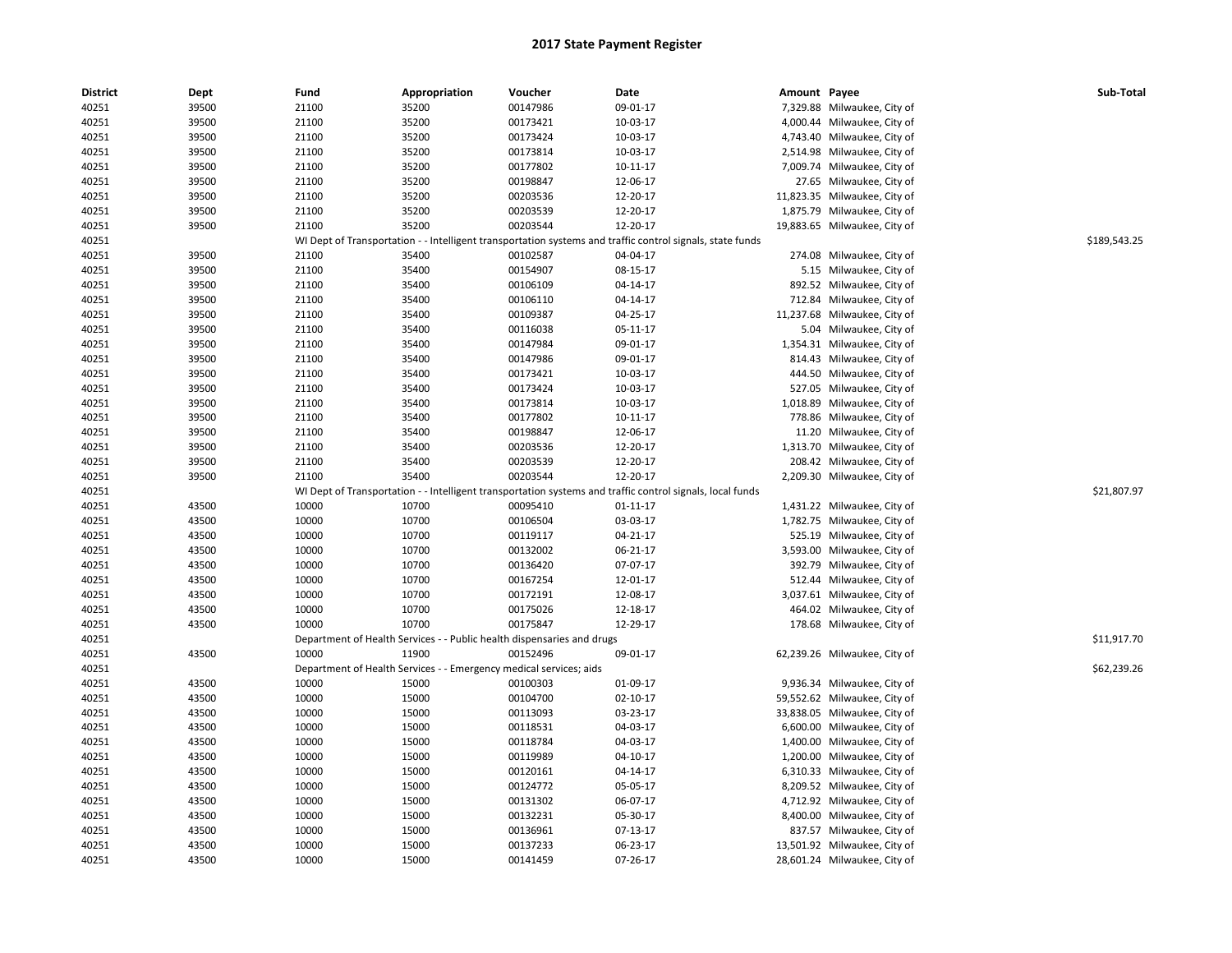| <b>District</b><br>Dept<br>Fund<br>Appropriation<br>Voucher<br>Date<br>Amount Payee           | Sub-Total      |
|-----------------------------------------------------------------------------------------------|----------------|
| 40251<br>43500<br>10000<br>15000<br>00143603<br>08-11-17<br>840.52 Milwaukee, City of         |                |
| 10000<br>00146686<br>40251<br>43500<br>15000<br>08-25-17<br>23,421.46 Milwaukee, City of      |                |
| 40251<br>43500<br>10000<br>15000<br>00158084<br>09-27-17<br>2,400.00 Milwaukee, City of       |                |
| 40251<br>43500<br>10000<br>15000<br>00160144<br>10-27-17<br>17,034.38 Milwaukee, City of      |                |
| 40251<br>Department of Health Services - - Federal project aids                               | \$226,796.87   |
| 40251<br>43500<br>00000<br>90708<br>$01-02-17$<br>10000<br>32.00 Milwaukee, City of           |                |
| 90711<br>40251<br>43500<br>10000<br>00000<br>03-01-17<br>584,919.00 Milwaukee, City of        |                |
| 90715<br>144,717.00 Milwaukee, City of<br>40251<br>43500<br>10000<br>00000<br>05-01-17        |                |
| 40251<br>43500<br>10000<br>00000<br>90716<br>224,182.00 Milwaukee, City of<br>06-01-17        |                |
| 40251<br>10000<br>00000<br>90800<br>07-01-17<br>683,152.00 Milwaukee, City of<br>43500        |                |
| 90801<br>40251<br>43500<br>10000<br>00000<br>08-01-17<br>117,731.00 Milwaukee, City of        |                |
| 90802<br>40251<br>43500<br>10000<br>00000<br>09-01-17<br>373,680.00 Milwaukee, City of        |                |
| 40251<br>43500<br>10000<br>00000<br>90805<br>10-02-17<br>911,976.00 Milwaukee, City of        |                |
| 40251<br>10000<br>90806<br>43500<br>00000<br>11-01-17<br>142,044.00 Milwaukee, City of        |                |
| 40251<br>10000<br>00000<br>90807<br>12-01-17<br>713,830.00 Milwaukee, City of<br>43500        |                |
| 90713<br>40251<br>43500<br>10000<br>00000<br>04-01-17<br>551,991.00 Milwaukee, City of        |                |
| 40251<br>Department of Health Services - - State/Federal Aids                                 | \$4,448,254.00 |
| 40251<br>43500<br>00005<br>16300<br>01LGS<br>11-17-17<br>511,075.47 Milwaukee, City of        |                |
| 40251<br>Department of Health Services - - Guardianship grant program                         | \$511,075.47   |
| 40251<br>45500<br>10000<br>20700<br>00031868<br>07-21-17<br>175,000.00 Milwaukee, City of     |                |
| 40251<br>Department of Justice - - Shot Spotter Program                                       | \$175,000.00   |
| 00035931<br>40251<br>45500<br>10000<br>22100<br>10-13-17<br>4,320.00 Milwaukee, City of       |                |
| 40251<br>Department of Justice - - Crime laboratories; deoxyribonucleic acid analysis         | \$4,320.00     |
| 00021640<br>40251<br>45500<br>10000<br>23100<br>01-03-17<br>268,960.00 Milwaukee, City of     |                |
| 10000<br>40251<br>45500<br>23100<br>00025815<br>03-23-17<br>195,000.00 Milwaukee, City of     |                |
| 40251<br>45500<br>10000<br>23100<br>00025816<br>03-23-17<br>5,000.00 Milwaukee, City of       |                |
| 40251<br>45500<br>10000<br>23100<br>00032203<br>07-28-17<br>4,413.27 Milwaukee, City of       |                |
| 40251<br>45500<br>10000<br>23100<br>00034938<br>09-27-17<br>280,000.00 Milwaukee, City of     |                |
| 40251<br>45500<br>10000<br>23100<br>00035251<br>10-02-17<br>1,915.22 Milwaukee, City of       |                |
| 23100<br>00039765<br>40251<br>45500<br>10000<br>12-26-17<br>269,920.00 Milwaukee, City of     |                |
| 40251<br>Department of Justice - - Law enforcement training fund, local assistance            | \$1,025,208.49 |
| 00023712<br>40251<br>45500<br>10000<br>24100<br>02-10-17<br>251.35 Milwaukee, City of         |                |
| 40251<br>45500<br>10000<br>00027011<br>$04 - 21 - 17$<br>3,256.01 Milwaukee, City of<br>24100 |                |
| 00028714<br>40251<br>45500<br>10000<br>24100<br>05-26-17<br>12,553.21 Milwaukee, City of      |                |
| 40251<br>10000<br>00032907<br>08-10-17<br>9,403.45 Milwaukee, City of<br>45500<br>24100       |                |
| 40251<br>45500<br>10000<br>24100<br>00035598<br>10-04-17<br>1,100.18 Milwaukee, City of       |                |
| 10000<br>24100<br>00039067<br>40251<br>45500<br>12-15-17<br>17,791.99 Milwaukee, City of      |                |
| 40251<br>Department of Justice - - Federal aid, state operations                              | \$44,356.19    |
| 40251<br>45500<br>10000<br>25100<br>00021704<br>01-04-17<br>42,216.11 Milwaukee, City of      |                |
| 40251<br>45500<br>10000<br>25100<br>00023153<br>02-06-17<br>3,594.18 Milwaukee, City of       |                |
| 40251<br>10000<br>00023261<br>3,579.52 Milwaukee, City of<br>45500<br>25100<br>02-06-17       |                |
| 10000<br>00028728<br>40251<br>45500<br>25100<br>05-25-17<br>3,037.09 Milwaukee, City of       |                |
| 40251<br>45500<br>10000<br>25100<br>00032183<br>07-28-17<br>1,334.32 Milwaukee, City of       |                |
| 00037192<br>40251<br>45500<br>10000<br>25100<br>11-09-17<br>1,550.70 Milwaukee, City of       |                |
| 40251<br>Department of Justice - - Federal aid, local assistance                              | \$55,311.92    |
| 45500<br>27500<br>08-14-17<br>126,714.00 Milwaukee, City of<br>40251<br>10000<br>00032186     |                |
| 40251<br>Department of Justice - - Law enforcement officer supplement grants                  | \$126,714.00   |
| 40251<br>45500<br>10000<br>28400<br>00032562<br>08-08-17<br>881.18 Milwaukee, City of         |                |
| 40251<br>Department of Justice - - Internet Crimes Against Childr                             | \$881.18       |
| 40251<br>10000<br>02-09-17<br>46500<br>30600<br>00022105<br>62,552.94 Milwaukee, City of      |                |
| 00027338<br>40251<br>46500<br>10000<br>30600<br>06-09-17<br>62,552.94 Milwaukee, City of      |                |
|                                                                                               |                |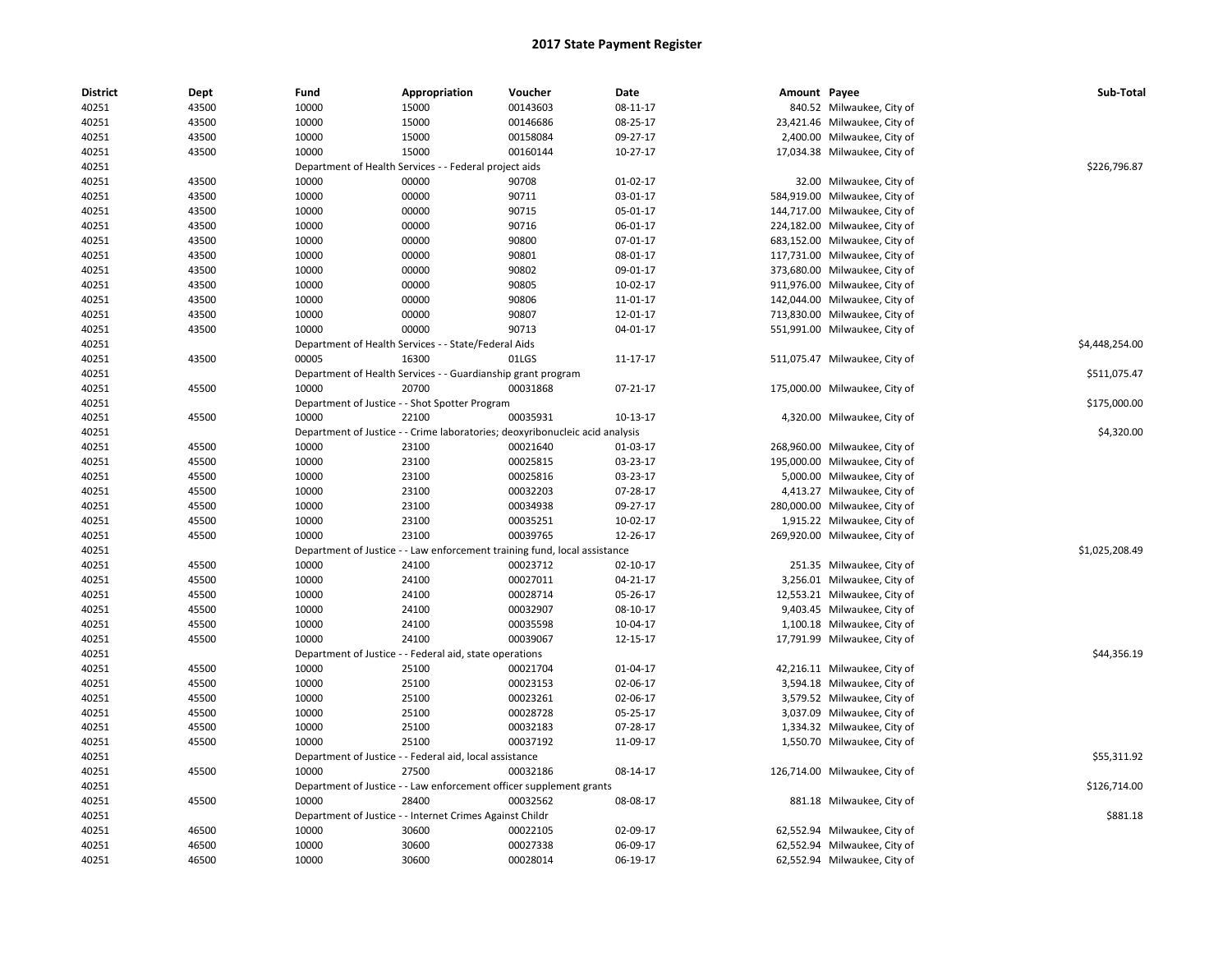| <b>District</b> | Dept  | Fund  | Appropriation                                                                         | Voucher  | Date                                                | Amount Payee |                                 | Sub-Total    |
|-----------------|-------|-------|---------------------------------------------------------------------------------------|----------|-----------------------------------------------------|--------------|---------------------------------|--------------|
| 40251           | 46500 | 10000 | 30600                                                                                 | 00033998 | 11-07-17                                            |              | 62,552.94 Milwaukee, City of    |              |
| 40251           |       |       | Department of Military Affairs - - Regional emergency response teams                  |          |                                                     |              |                                 | \$250,211.76 |
| 40251           | 46500 | 10000 | 35000                                                                                 | 00020723 | 01-18-17                                            |              | 19,339.67 Milwaukee, City of    |              |
| 40251           | 46500 | 10000 | 35000                                                                                 | 00021129 | $01 - 23 - 17$                                      |              | 25,115.76 Milwaukee, City of    |              |
| 40251           | 46500 | 10000 | 35000                                                                                 | 00022586 | 02-21-17                                            |              | 11,882.16 Milwaukee, City of    |              |
| 40251           | 46500 | 10000 | 35000                                                                                 | 00025936 | 05-17-17                                            |              | 13,658.16 Milwaukee, City of    |              |
| 40251           | 46500 | 10000 | 35000                                                                                 | 00027463 | 06-09-17                                            |              | 7,278.43 Milwaukee, City of     |              |
| 40251           | 46500 | 10000 | 35000                                                                                 | 00028538 | 06-28-17                                            |              | 17,632.68 Milwaukee, City of    |              |
| 40251           | 46500 | 10000 | 35000                                                                                 | 00029314 | 07-18-17                                            |              | 9,290.12 Milwaukee, City of     |              |
| 40251           | 46500 | 10000 | 35000                                                                                 | 00033670 | 10-26-17                                            |              | 15,130.00 Milwaukee, City of    |              |
| 40251           | 46500 | 10000 | 35000                                                                                 | 00033671 | 10-26-17                                            |              | 11,249.93 Milwaukee, City of    |              |
| 40251           |       |       | Department of Military Affairs - - Federal aid, homeland security                     |          |                                                     |              |                                 | \$130,576.91 |
| 40251           | 50500 | 10000 | 70300                                                                                 | 00048361 | 05-01-17                                            |              | 8,773.00 Milwaukee, City of     |              |
| 40251           | 50500 | 10000 | 70300                                                                                 | 00048365 | 05-01-17                                            |              | 9,329.00 Milwaukee, City of     |              |
| 40251           | 50500 | 10000 | 70300                                                                                 | 00048485 | 05-01-17                                            | 10,371.00    | Milwaukee, City of              |              |
| 40251           | 50500 | 10000 | 70300                                                                                 | 00048487 | 04-28-17                                            | 17,288.00    | Milwaukee, City of              |              |
| 40251           | 50500 | 10000 | 70300                                                                                 | 00048488 | 04-28-17                                            | 24,871.00    | Milwaukee, City of              |              |
| 40251           | 50500 | 10000 | 70300                                                                                 | 00048489 | 04-28-17                                            | 42,345.00    | Milwaukee, City of              |              |
| 40251           | 50500 | 10000 | 70300                                                                                 | 00048522 | 04-28-17                                            |              | 38,823.00 Milwaukee, City of    |              |
| 40251           | 50500 | 10000 | 70300                                                                                 | 00048523 | 04-28-17                                            | 2,187.00     | Milwaukee, City of              |              |
| 40251           | 50500 | 10000 | 70300                                                                                 | 00052627 | 06-15-17                                            |              | 28,395.00 Milwaukee, City of    |              |
| 40251           | 50500 | 10000 | 70300                                                                                 | 00052628 | 06-15-17                                            | 36,778.00    | Milwaukee, City of              |              |
| 40251           | 50500 | 10000 | 70300                                                                                 | 00058590 | 08-28-17                                            | 8,405.00     | Milwaukee, City of              |              |
| 40251           | 50500 | 10000 | 70300                                                                                 | 00058592 | 08-28-17                                            | 117,299.00   | Milwaukee, City of              |              |
| 40251           |       |       | Department of Administration                                                          |          | - Housing grants and loans; general purpose revenue |              |                                 | \$344,864.00 |
| 40251           | 50500 | 10000 | 70700                                                                                 | 00048361 | 05-01-17                                            |              | 1,995.00 Milwaukee, City of     |              |
| 40251           | 50500 | 10000 | 70700                                                                                 | 00048365 | 05-01-17                                            | 2,337.00     | Milwaukee, City of              |              |
| 40251           | 50500 | 10000 | 70700                                                                                 | 00048485 | 05-01-17                                            | 4,356.00     | Milwaukee, City of              |              |
| 40251           | 50500 | 10000 | 70700                                                                                 | 00048487 | 04-28-17                                            | 1,221.00     | Milwaukee, City of              |              |
| 40251           | 50500 | 10000 | 70700                                                                                 | 00048489 | 04-28-17                                            |              | 1,225.00 Milwaukee, City of     |              |
| 40251           | 50500 | 10000 | 70700                                                                                 | 00048522 | 04-28-17                                            |              | 1,300.00 Milwaukee, City of     |              |
| 40251           | 50500 | 10000 | 70700                                                                                 | 00052628 | 06-15-17                                            | 3,471.00     | Milwaukee, City of              |              |
| 40251           | 50500 | 10000 | 70700                                                                                 | 00058590 | 08-28-17                                            |              | 1,120.00 Milwaukee, City of     |              |
| 40251           | 50500 | 10000 | 70700                                                                                 | 00058592 | 08-28-17                                            | 6,742.00     | Milwaukee, City of              |              |
| 40251           |       |       | Department of Administration - - Shelter for homeless and transitional housing grants |          |                                                     |              |                                 | \$23,767.00  |
| 40251           | 50500 | 10000 | 74500                                                                                 | 00044811 | 03-16-17                                            |              | 1,055,759.00 Milwaukee, City of |              |
| 40251           | 50500 | 10000 | 74500                                                                                 | 00045858 | 04-10-17                                            |              | 12,957.00 Milwaukee, City of    |              |
| 40251           | 50500 | 10000 | 74500                                                                                 | 00045859 | 04-10-17                                            |              | 10,214.00 Milwaukee, City of    |              |
| 40251           | 50500 | 10000 | 74500                                                                                 | 00045860 | 04-10-17                                            | 11,829.00    | Milwaukee, City of              |              |
| 40251           | 50500 | 10000 | 74500                                                                                 | 00045862 | 04-10-17                                            | 12,499.00    | Milwaukee, City of              |              |
| 40251           | 50500 | 10000 | 74500                                                                                 | 00045863 | $04-10-17$                                          | 489.95       | Milwaukee, City of              |              |
| 40251           | 50500 | 10000 | 74500                                                                                 | 00045864 | 04-10-17                                            |              | 487.01 Milwaukee, City of       |              |
| 40251           | 50500 | 10000 | 74500                                                                                 | 00045865 | 04-10-17                                            |              | 297.01 Milwaukee, City of       |              |
| 40251           | 50500 | 10000 | 74500                                                                                 | 00045867 | 04-10-17                                            |              | 481.14 Milwaukee, City of       |              |
| 40251           | 50500 | 10000 | 74500                                                                                 | 00045887 | 04-10-17                                            |              | 403.15 Milwaukee, City of       |              |
| 40251           | 50500 | 10000 | 74500                                                                                 | 00045888 | 04-10-17                                            | 131,244.88   | Milwaukee, City of              |              |
| 40251           | 50500 | 10000 | 74500                                                                                 | 00048361 | 05-01-17                                            | 7,848.00     | Milwaukee, City of              |              |
|                 |       |       |                                                                                       |          |                                                     |              |                                 |              |
| 40251           | 50500 | 10000 | 74500                                                                                 | 00048365 | 05-01-17                                            |              | 11,140.00 Milwaukee, City of    |              |
| 40251           | 50500 | 10000 | 74500                                                                                 | 00048485 | 05-01-17                                            |              | 16,542.00 Milwaukee, City of    |              |
| 40251           | 50500 | 10000 | 74500                                                                                 | 00048487 | 04-28-17                                            |              | 19,557.00 Milwaukee, City of    |              |
| 40251           | 50500 | 10000 | 74500                                                                                 | 00048488 | 04-28-17                                            |              | 23,000.00 Milwaukee, City of    |              |
| 40251           | 50500 | 10000 | 74500                                                                                 | 00048489 | 04-28-17                                            |              | 31,086.00 Milwaukee, City of    |              |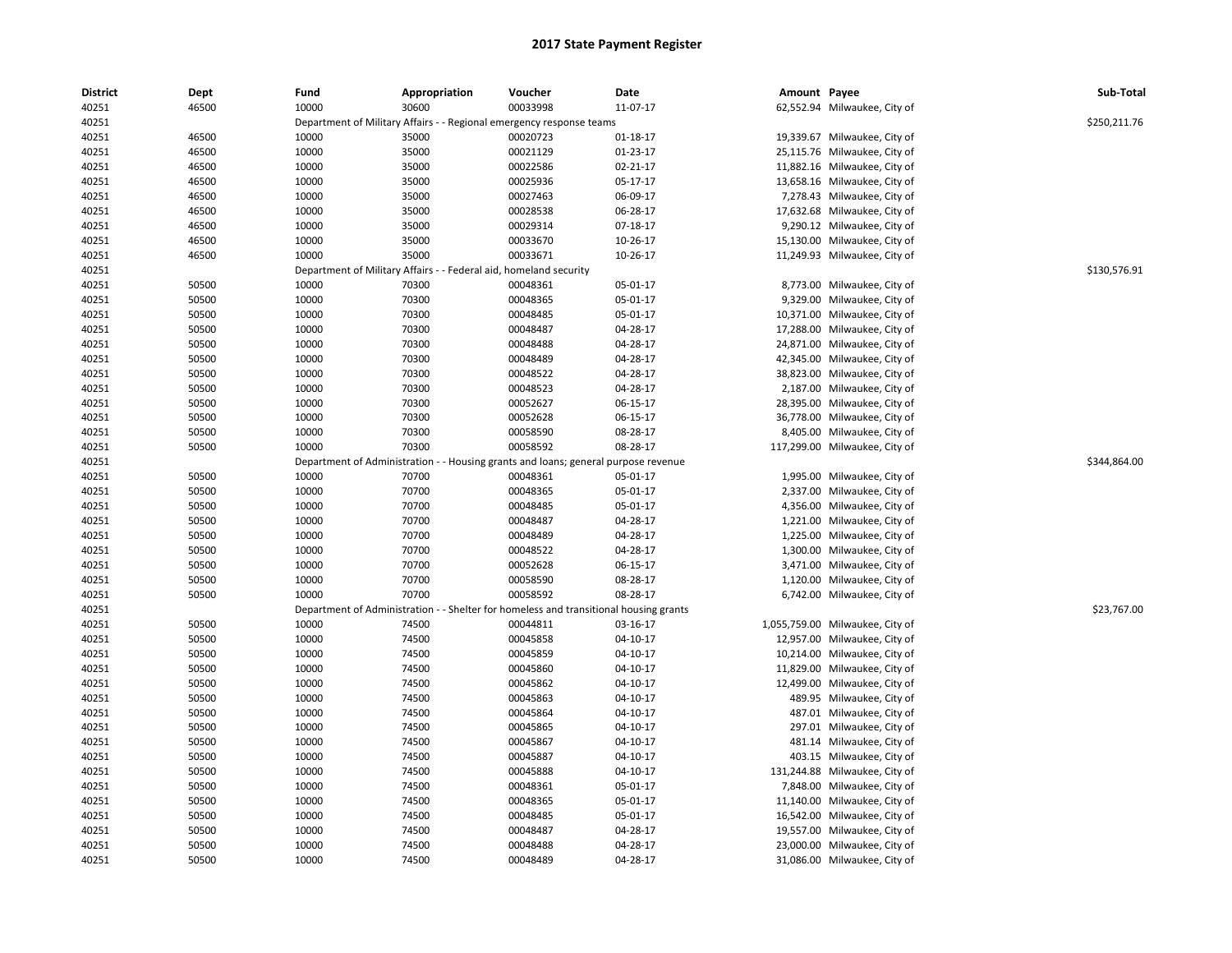| <b>District</b> | Dept  | Fund  | Appropriation                                                                    | Voucher  | Date     | Amount Payee |                                   | Sub-Total          |
|-----------------|-------|-------|----------------------------------------------------------------------------------|----------|----------|--------------|-----------------------------------|--------------------|
| 40251           | 50500 | 10000 | 74500                                                                            | 00048522 | 04-28-17 |              | 13,434.00 Milwaukee, City of      |                    |
| 40251           | 50500 | 10000 | 74500                                                                            | 00048523 | 04-28-17 |              | 5,528.00 Milwaukee, City of       |                    |
| 40251           | 50500 | 10000 | 74500                                                                            | 00052627 | 06-15-17 |              | 15,299.00 Milwaukee, City of      |                    |
| 40251           | 50500 | 10000 | 74500                                                                            | 00052628 | 06-15-17 |              | 16,651.00 Milwaukee, City of      |                    |
| 40251           | 50500 | 10000 | 74500                                                                            | 00054373 | 07-07-17 |              | 24,300.00 Milwaukee, City of      |                    |
| 40251           | 50500 | 10000 | 74500                                                                            | 00058590 | 08-28-17 |              | 24,853.00 Milwaukee, City of      |                    |
| 40251           | 50500 | 10000 | 74500                                                                            | 00058592 | 08-28-17 |              | 43,141.00 Milwaukee, City of      |                    |
| 40251           | 50500 | 10000 | 74500                                                                            | 00063484 | 11-01-17 |              | 262,442.00 Milwaukee, City of     |                    |
| 40251           |       |       | Department of Administration - - Federal aid; individuals and organizations      |          |          |              |                                   | \$1,751,482.14     |
| 40251           | 51000 | 22000 | 18000                                                                            | 00000534 | 06-02-17 |              | 250.00 Milwaukee, City of         |                    |
| 40251           |       |       | Elections Commission - - Fed aid, election admin fund                            |          |          |              |                                   | \$250.00           |
| 40251           | 83500 | 10000 | 10100                                                                            | 00021253 | 07-24-17 |              | 9,001,971.87 Milwaukee, City of   |                    |
| 40251           | 83500 | 10000 | 10100                                                                            | 00024274 | 11-20-17 |              | 0.13 Milwaukee, City of           |                    |
| 40251           |       |       | Shared Revenue and Tax Relief - - Expenditure restraint program account          |          |          |              |                                   | \$9,001,972.00     |
| 40251           | 83500 | 10000 | 10500                                                                            | 00021253 | 07-24-17 |              | 32,623,649.55 Milwaukee, City of  |                    |
| 40251           | 83500 | 10000 | 10500                                                                            | 00024274 | 11-20-17 |              | 184,356,271.99 Milwaukee, City of |                    |
| 40251           |       |       | Shared Revenue and Tax Relief - - County and municipal aid account               |          |          |              |                                   | \$216,979,921.54   |
| 40251           | 83500 | 10000 | 10900                                                                            | 00018354 | 07-24-17 |              | 6,350,414.00 Milwaukee, City of   |                    |
| 40251           | 83500 | 10000 | 10900                                                                            | 00019871 | 07-24-17 |              | 962,443.00 Milwaukee, City of     |                    |
| 40251           |       |       | Shared Revenue and Tax Relief - - State aid; tax exempt property                 |          |          |              |                                   | \$7,312,857.00     |
| 40251           | 83500 | 10000 | 11000                                                                            | 00021253 | 07-24-17 |              | 232,100.95 Milwaukee, City of     |                    |
| 40251           | 83500 | 10000 | 11000                                                                            | 00024274 | 11-20-17 |              | 1,380,394.53 Milwaukee, City of   |                    |
| 40251           |       |       | Shared Revenue and Tax Relief - - Public utility distribution account            |          |          |              |                                   | \$1,612,495.48     |
| 40251           | 83500 | 10000 | 30200                                                                            | 00020133 | 07-24-17 |              | 11,272,907.58 Milwaukee, City of  |                    |
| 40251           | 83500 | 10000 | 30200                                                                            | 00022178 | 07-24-17 |              | 55,162,808.58 Milwaukee, City of  |                    |
| 40251           |       |       | Shared Revenue and Tax Relief - - School levy tax credit and first dollar credit |          |          |              |                                   | \$66,435,716.16    |
| 40251           | 83500 | 10000 | 50100                                                                            | 00015330 | 01-31-17 |              | 2,105,417.42 Milwaukee, City of   |                    |
| 40251           |       |       | Shared Revenue and Tax Relief - - Payments for municipal services                |          |          |              |                                   | \$2,105,417.42     |
| 40251           | 83500 | 52100 | 36300                                                                            | 00015919 | 03-27-17 |              | 24,859.80 Milwaukee, City of      |                    |
| 40251           | 83500 | 52100 | 36300                                                                            | 00016183 | 03-27-17 |              | 10,755,437.17 Milwaukee, City of  |                    |
| 40251           |       |       | Shared Revenue and Tax Relief - - Lottery and gaming credit                      |          |          |              |                                   | \$10,780,296.97    |
| 40251 Total     |       |       |                                                                                  |          |          |              |                                   | \$1,124,917,377.75 |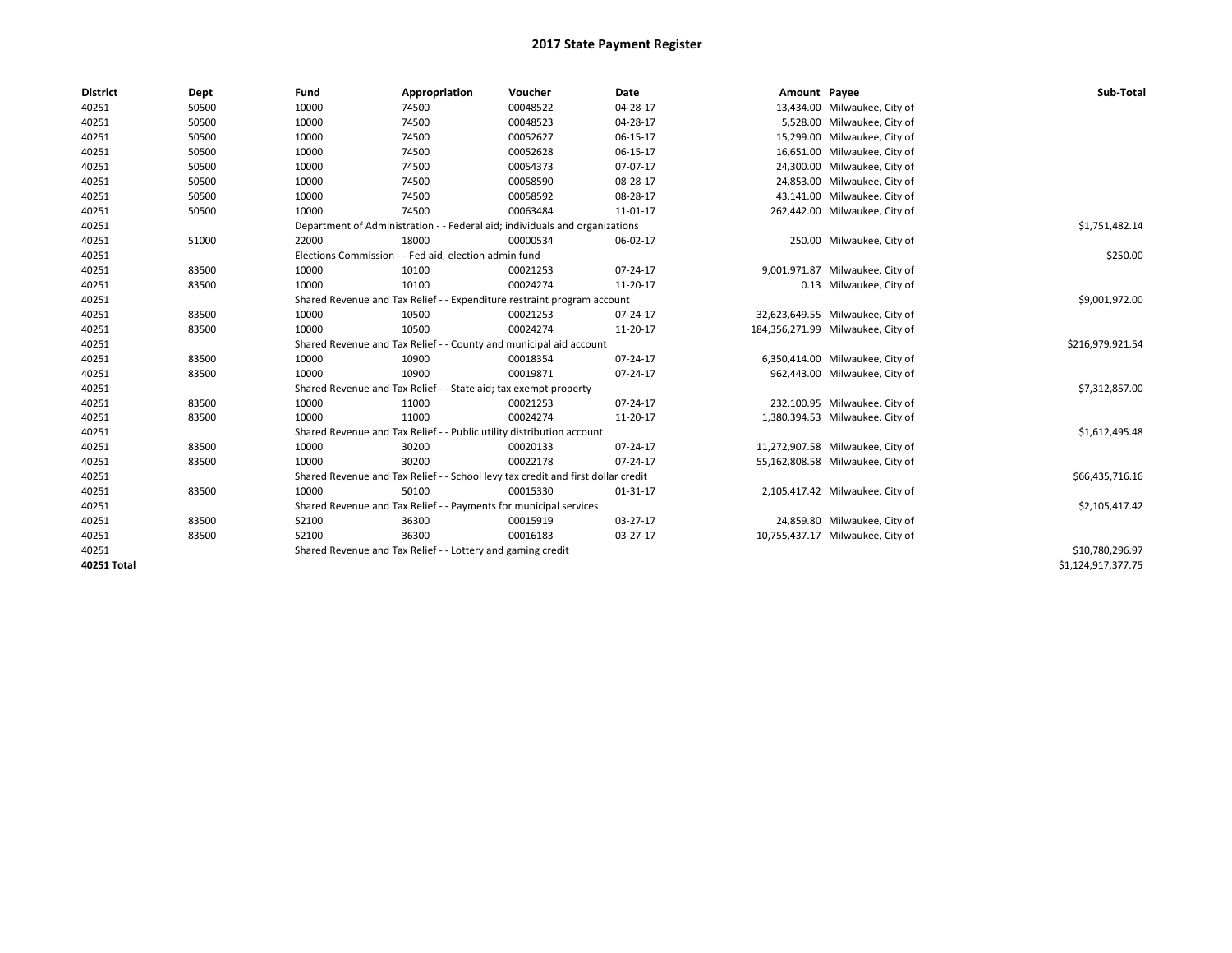| <b>District</b> | Dept  | Fund           | Appropriation                                                                      | Voucher  | Date     | Amount Payee |                               | Sub-Total      |
|-----------------|-------|----------------|------------------------------------------------------------------------------------|----------|----------|--------------|-------------------------------|----------------|
| 40265           | 16500 | 10000          | 22500                                                                              | 00011460 | 06-26-17 |              | 117,129.96 Oak Creek, City of |                |
| 40265           |       |                | Dept of Safety & Prof Services - - Fire dues distribution                          |          |          |              |                               | \$117,129.96   |
| 40265           | 37000 | 10000          | 62100                                                                              | 00161996 | 06-23-17 |              | 29,380.71 Oak Creek, City of  |                |
| 40265           |       |                | Dept of Natural Resources - - Brownfields revolving loan repayments                |          |          |              |                               | \$29,380.71    |
| 40265           | 37000 | 10000          | 68500                                                                              | 00161996 | 06-23-17 |              | 345,619.29 Oak Creek, City of |                |
| 40265           |       |                | Dept of Natural Resources - - Federal brownfields revolving loan funds             |          |          |              |                               | \$345,619.29   |
| 40265           | 37000 | 27400          | 67000                                                                              | 00154134 | 06-01-17 |              | 85,027.74 Oak Creek, City of  |                |
| 40265           |       |                | Dept of Natural Resources - - Financial assistance for responsible units           |          |          |              |                               | \$85,027.74    |
| 40265           | 37000 | 27400          | 67300                                                                              | 00154134 | 06-01-17 |              | 9,025.08 Oak Creek, City of   |                |
| 40265           |       |                | Dept of Natural Resources - - Recycling consolidation grants                       |          |          |              |                               | \$9,025.08     |
| 40265           | 39500 | 21100          | 18500                                                                              | 00094134 | 03-22-17 |              | 494.49 Oak Creek, City of     |                |
| 40265           | 39500 | 21100          | 18500                                                                              | 00161000 | 09-05-17 |              | 556.60 Oak Creek, City of     |                |
| 40265           |       |                | WI Dept of Transportation - - Highway safety, local assistance, federal funds      |          |          |              |                               | \$1,051.09     |
| 40265           | 39500 | 21100          | 19100                                                                              | 00066489 | 01-03-17 |              | 602,474.70 Oak Creek, City of |                |
| 40265           | 39500 | 21100          | 19100                                                                              | 00097612 | 04-03-17 |              | 602,474.70 Oak Creek, City of |                |
| 40265           | 39500 | 21100          | 19100                                                                              | 00135038 | 07-03-17 |              | 602,474.70 Oak Creek, City of |                |
| 40265           | 39500 | 21100          | 19100                                                                              | 00170304 | 10-02-17 |              | 602,474.72 Oak Creek, City of |                |
| 40265           |       |                | WI Dept of Transportation - - Transportation aids to municipalities, state funds   |          |          |              |                               | \$2,409,898.82 |
| 40265           | 39500 | 21100          | 22600                                                                              | 00095466 | 03-16-17 |              | 3,866.98 Oak Creek, City of   |                |
| 40265           | 39500 | 21100          | 22600                                                                              | 00166384 | 09-18-17 |              | 3,790.48 Oak Creek, City of   |                |
| 40265           |       |                | WI Dept of Transportation - - Transportation alternatives program, local funds     |          |          |              |                               | \$7,657.46     |
| 40265           | 39500 | 21100          | 36300                                                                              | 00082925 | 02-06-17 |              | 165.18 Oak Creek, City of     |                |
| 40265           | 39500 | 21100          | 36300                                                                              | 00114366 | 05-08-17 |              | 460.73 Oak Creek, City of     |                |
| 40265           | 39500 | 21100          | 36300                                                                              | 00150230 | 08-02-17 |              | 24.61 Oak Creek, City of      |                |
| 40265           |       |                | WI Dept of Transportation - - State highway rehabilitation, state funds            |          |          |              |                               | \$650.52       |
| 40265           | 39500 | 21100          | 22700                                                                              | 00095466 | 03-16-17 |              | 15,467.93 Oak Creek, City of  |                |
| 40265           | 39500 | 21100          | 22700                                                                              | 00166384 | 09-18-17 |              | 15,161.92 Oak Creek, City of  |                |
| 40265           |       |                | WI Dept of Transportation - - Transportation alternatives program, federal funds   |          |          |              |                               | \$30,629.85    |
| 40265           | 43500 | 10000          | 11900                                                                              | 00152517 | 09-01-17 |              | 7,685.83 Oak Creek, City of   |                |
| 40265           |       |                | Department of Health Services - - Emergency medical services; aids                 |          |          |              |                               | \$7,685.83     |
| 40265           | 43500 | 10000          | 15000                                                                              | 00149108 | 08-31-17 |              | 400.00 Oak Creek, City of     |                |
| 40265           |       |                | Department of Health Services - - Federal project aids                             |          |          |              |                               | \$400.00       |
| 40265           | 43500 | 10000          | 00000                                                                              | 90710    | 02-01-17 |              | 2,919.00 Oak Creek, City of   |                |
| 40265           | 43500 | 10000          | 00000                                                                              | 90711    | 03-01-17 |              | 2,219.00 Oak Creek, City of   |                |
| 40265           | 43500 | 10000          | 00000                                                                              | 90716    | 06-01-17 |              | 2,731.00 Oak Creek, City of   |                |
| 40265           | 43500 | 10000          | 00000                                                                              | 90800    | 07-01-17 |              | 23,409.00 Oak Creek, City of  |                |
| 40265           | 43500 | 10000          | 00000                                                                              | 90802    | 09-01-17 |              | 39,384.00 Oak Creek, City of  |                |
| 40265           | 43500 | 10000          | 00000                                                                              | 90806    | 11-01-17 |              | 6,679.00 Oak Creek, City of   |                |
| 40265           |       |                | Department of Health Services - - State/Federal Aids                               |          |          |              |                               | \$77,341.00    |
| 40265           | 43500 | 00005          | 16300                                                                              | 01LGS    | 11-17-17 |              | 37,811.32 Oak Creek, City of  |                |
| 40265           |       |                | Department of Health Services - - Guardianship grant program                       |          |          |              |                               | \$37,811.32    |
| 40265           | 45500 | 10000          | 22100                                                                              | 00035938 | 10-13-17 |              | 10.00 Oak Creek, City of      |                |
| 40265           |       |                | Department of Justice - - Crime laboratories; deoxyribonucleic acid analysis       |          |          |              |                               | \$10.00        |
| 40265           | 45500 | 10000          | 23100                                                                              | 00032367 | 08-02-17 |              | 446.40 Oak Creek, City of     |                |
| 40265           | 45500 | 10000          | 23100                                                                              | 00033353 | 08-18-17 |              | 8,800.00 Oak Creek, City of   |                |
|                 |       |                |                                                                                    |          |          |              |                               |                |
| 40265<br>40265  | 83500 | 10000          | Department of Justice - - Law enforcement training fund, local assistance<br>10100 | 00021254 | 07-24-17 |              | 359,477.59 Oak Creek, City of | \$9,246.40     |
|                 |       |                |                                                                                    |          |          |              |                               |                |
| 40265           |       |                | Shared Revenue and Tax Relief - - Expenditure restraint program account            |          |          |              |                               | \$359,477.59   |
| 40265           | 83500 | 10000<br>10000 | 10500                                                                              | 00021254 | 07-24-17 |              | 132,565.70 Oak Creek, City of |                |
| 40265           | 83500 |                | 10500                                                                              | 00024275 | 11-20-17 |              | 713,394.30 Oak Creek, City of | \$845,960.00   |
| 40265           |       |                | Shared Revenue and Tax Relief - - County and municipal aid account                 |          |          |              |                               |                |
| 40265           | 83500 | 10000          | 10900                                                                              | 00018355 | 07-24-17 |              | 128,547.00 Oak Creek, City of |                |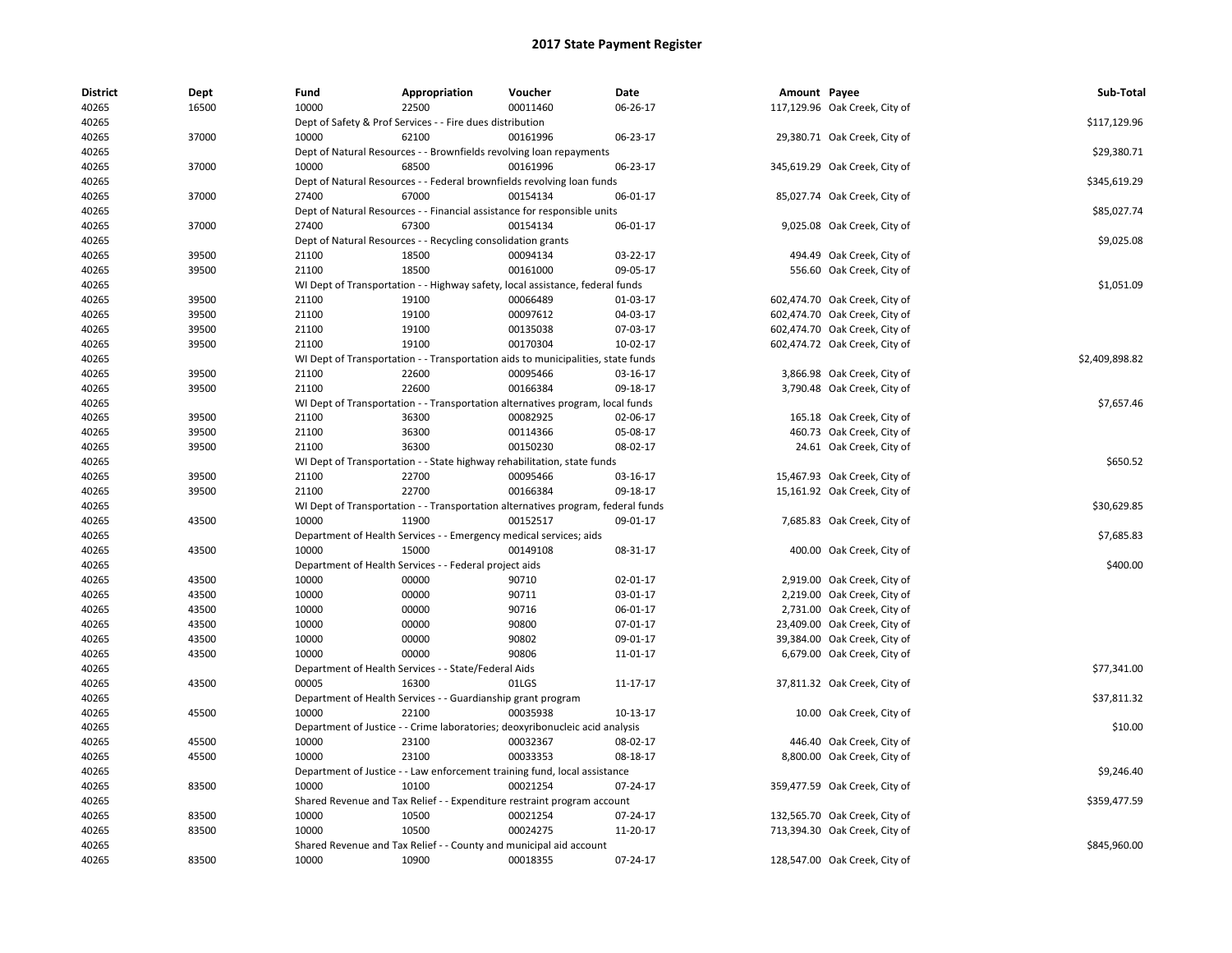| <b>District</b> | <b>Dept</b> | Fund  | Appropriation                                                         | Voucher                                                                          | Date     | Amount Payee |                                 | Sub-Total       |
|-----------------|-------------|-------|-----------------------------------------------------------------------|----------------------------------------------------------------------------------|----------|--------------|---------------------------------|-----------------|
| 40265           | 83500       | 10000 | 10900                                                                 | 00019872                                                                         | 07-24-17 |              | 48,646.00 Oak Creek, City of    |                 |
| 40265           |             |       | Shared Revenue and Tax Relief - - State aid; tax exempt property      |                                                                                  |          |              |                                 | \$177,193.00    |
| 40265           | 83500       | 10000 | 11000                                                                 | 00021254                                                                         | 07-24-17 |              | 744,364.88 Oak Creek, City of   |                 |
| 40265           | 83500       | 10000 | 11000                                                                 | 00024275                                                                         | 11-20-17 |              | 4,234,901.25 Oak Creek, City of |                 |
| 40265           |             |       | Shared Revenue and Tax Relief - - Public utility distribution account |                                                                                  |          |              |                                 | \$4,979,266.13  |
| 40265           | 83500       | 10000 | 30200                                                                 | 00020134                                                                         | 07-24-17 |              | 568,900.70 Oak Creek, City of   |                 |
| 40265           | 83500       | 10000 | 30200                                                                 | 00022179                                                                         | 07-24-17 |              | 4,838,773.89 Oak Creek, City of |                 |
| 40265           |             |       |                                                                       | Shared Revenue and Tax Relief - - School levy tax credit and first dollar credit |          |              |                                 | \$5,407,674.59  |
| 40265           | 83500       | 10000 | 50100                                                                 | 00015331                                                                         | 01-31-17 |              | 5,820.97 Oak Creek, City of     |                 |
| 40265           |             |       | Shared Revenue and Tax Relief - - Payments for municipal services     |                                                                                  |          |              |                                 | \$5,820.97      |
| 40265           | 83500       | 52100 | 36300                                                                 | 00015920                                                                         | 03-27-17 |              | 15,194.95 Oak Creek, City of    |                 |
| 40265           | 83500       | 52100 | 36300                                                                 | 00016184                                                                         | 03-27-17 |              | 857,398.78 Oak Creek, City of   |                 |
| 40265           |             |       | Shared Revenue and Tax Relief - - Lottery and gaming credit           |                                                                                  |          |              |                                 | \$872,593.73    |
| 40265 Total     |             |       |                                                                       |                                                                                  |          |              |                                 | \$15,816,551.08 |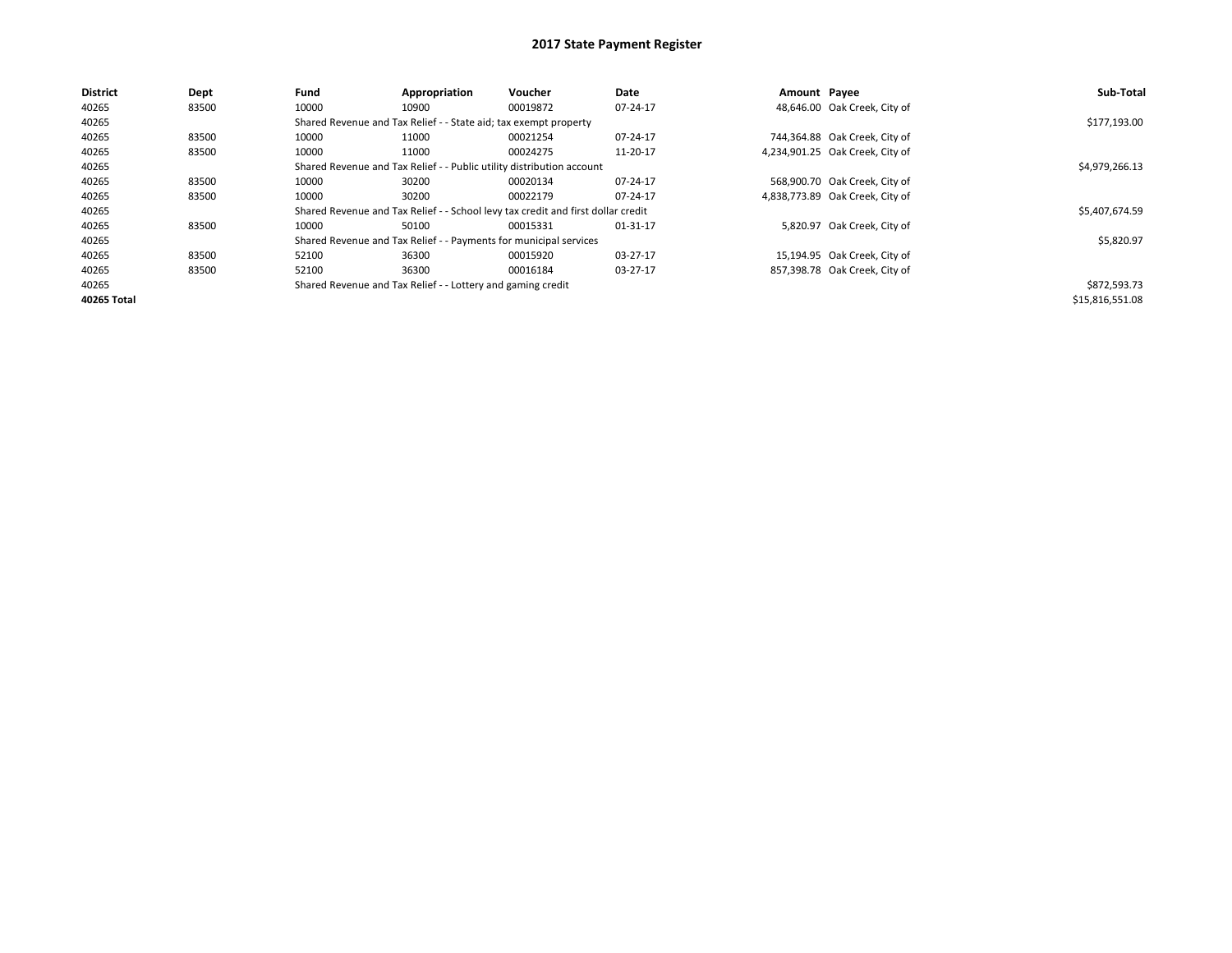| <b>District</b> | Dept  | Fund                                                                     | Appropriation                                                                    | Voucher  | Date     | Amount Payee |                                    | Sub-Total      |
|-----------------|-------|--------------------------------------------------------------------------|----------------------------------------------------------------------------------|----------|----------|--------------|------------------------------------|----------------|
| 40281           | 16500 | 10000                                                                    | 22500                                                                            | 00011461 | 06-27-17 |              | 24,595.75 City Of Saint Francis    |                |
| 40281           |       |                                                                          | Dept of Safety & Prof Services - - Fire dues distribution                        |          |          |              |                                    | \$24,595.75    |
| 40281           | 37000 | 27400                                                                    | 67000                                                                            | 00154749 | 06-01-17 |              | 33,314.75 City Of Saint Francis    |                |
| 40281           |       | Dept of Natural Resources - - Financial assistance for responsible units | \$33,314.75                                                                      |          |          |              |                                    |                |
| 40281           | 39500 | 21100                                                                    | 16200                                                                            | 00067384 | 01-03-17 |              | 12,042.66 City Of Saint Francis    |                |
| 40281           | 39500 | 21100                                                                    | 16200                                                                            | 00098507 | 04-03-17 |              | 12,042.66 City Of Saint Francis    |                |
| 40281           | 39500 | 21100                                                                    | 16200                                                                            | 00135933 | 07-03-17 |              | 12,042.66 City Of Saint Francis    |                |
| 40281           | 39500 | 21100                                                                    | 16200                                                                            | 00171199 | 10-02-17 |              | 12,042.68 City Of Saint Francis    |                |
| 40281           |       |                                                                          | WI Dept of Transportation - - Connecting highways aids, state funds              |          |          |              |                                    | \$48,170.66    |
| 40281           | 39500 | 21100                                                                    | 19100                                                                            | 00066490 | 01-03-17 |              | 169,501.87 City Of Saint Francis   |                |
| 40281           | 39500 | 21100                                                                    | 19100                                                                            | 00097613 | 04-03-17 |              | 169,501.87 City Of Saint Francis   |                |
| 40281           | 39500 | 21100                                                                    | 19100                                                                            | 00135039 | 07-03-17 |              | 169,501.87 City Of Saint Francis   |                |
| 40281           | 39500 | 21100                                                                    | 19100                                                                            | 00170305 | 10-02-17 |              | 169,501.89 City Of Saint Francis   |                |
| 40281           |       |                                                                          | WI Dept of Transportation - - Transportation aids to municipalities, state funds |          |          |              |                                    | \$678,007.50   |
| 40281           | 39500 | 21100                                                                    | 27800                                                                            | 00144744 | 07-24-17 |              | 24,419.81 City Of Saint Francis    |                |
| 40281           |       |                                                                          | WI Dept of Transportation - - Local roads improvement program, state funds       |          |          |              |                                    | \$24,419.81    |
| 40281           | 43500 | 10000                                                                    | 11900                                                                            | 00152569 | 09-01-17 |              | 5,618.09 City Of Saint Francis     |                |
| 40281           |       |                                                                          | Department of Health Services - - Emergency medical services; aids               |          |          |              |                                    | \$5,618.09     |
| 40281           | 43500 | 10000                                                                    | 00000                                                                            | 90711    | 03-01-17 |              | 3,918.00 City Of Saint Francis     |                |
| 40281           | 43500 | 10000                                                                    | 00000                                                                            | 90715    | 05-01-17 |              | 9,468.00 City Of Saint Francis     |                |
| 40281           | 43500 | 10000                                                                    | 00000                                                                            | 90800    | 07-01-17 |              | 19,030.00 City Of Saint Francis    |                |
| 40281           |       |                                                                          | Department of Health Services - - State/Federal Aids                             |          |          |              |                                    | \$32,416.00    |
| 40281           | 43500 | 00005                                                                    | 16300                                                                            | 01LGS    | 11-17-17 |              | 12,792.45 City Of Saint Francis    |                |
| 40281           |       |                                                                          | Department of Health Services - - Guardianship grant program                     |          |          |              |                                    | \$12,792.45    |
| 40281           | 45500 | 10000                                                                    | 23100                                                                            | 00033341 | 08-18-17 |              | 3,200.00 City Of Saint Francis     |                |
| 40281           |       |                                                                          | Department of Justice - - Law enforcement training fund, local assistance        |          |          |              |                                    | \$3,200.00     |
| 40281           | 45500 | 10000                                                                    | 25100                                                                            | 00029306 | 06-06-17 |              | 7,820.00 City Of Saint Francis     |                |
| 40281           |       |                                                                          | Department of Justice - - Federal aid, local assistance                          |          |          |              |                                    | \$7,820.00     |
| 40281           | 83500 | 10000                                                                    | 10100                                                                            | 00021255 | 07-24-17 |              | 189,872.78 City Of Saint Francis   |                |
| 40281           |       |                                                                          | Shared Revenue and Tax Relief - - Expenditure restraint program account          |          |          |              |                                    | \$189,872.78   |
| 40281           | 83500 | 10000                                                                    | 10500                                                                            | 00021255 | 07-24-17 |              | 283,351.32 City Of Saint Francis   |                |
| 40281           | 83500 | 10000                                                                    | 10500                                                                            | 00024276 | 11-20-17 |              | 1,592,865.02 City Of Saint Francis |                |
| 40281           |       |                                                                          | Shared Revenue and Tax Relief - - County and municipal aid account               |          |          |              |                                    | \$1,876,216.34 |
| 40281           | 83500 | 10000                                                                    | 10900                                                                            | 00018356 | 07-24-17 |              | 8,841.00 City Of Saint Francis     |                |
| 40281           | 83500 | 10000                                                                    | 10900                                                                            | 00019873 | 07-24-17 |              | 28,308.00 City Of Saint Francis    |                |
| 40281           |       |                                                                          | Shared Revenue and Tax Relief - - State aid; tax exempt property                 |          |          |              |                                    | \$37,149.00    |
| 40281           | 83500 | 10000                                                                    | 11000                                                                            | 00021255 | 07-24-17 |              | 9,489.96 City Of Saint Francis     |                |
| 40281           | 83500 | 10000                                                                    | 11000                                                                            | 00024276 | 11-20-17 |              | 82,851.00 City Of Saint Francis    |                |
| 40281           |       |                                                                          | Shared Revenue and Tax Relief - - Public utility distribution account            |          |          |              |                                    | \$92,340.96    |
| 40281           | 83500 | 10000                                                                    | 30200                                                                            | 00020135 | 07-24-17 |              | 258,166.64 City Of Saint Francis   |                |
| 40281           | 83500 | 10000                                                                    | 30200                                                                            | 00022180 | 07-24-17 |              | 1,237,424.33 City Of Saint Francis |                |
| 40281           |       |                                                                          | Shared Revenue and Tax Relief - - School levy tax credit and first dollar credit |          |          |              |                                    | \$1,495,590.97 |
| 40281           | 83500 | 52100                                                                    | 36300                                                                            | 00016185 | 03-27-17 |              | 322,270.60 City Of Saint Francis   |                |
| 40281           |       |                                                                          | Shared Revenue and Tax Relief - - Lottery and gaming credit                      |          |          |              |                                    | \$322,270.60   |
| 40281 Total     |       |                                                                          |                                                                                  |          |          |              |                                    | \$4,883,795.66 |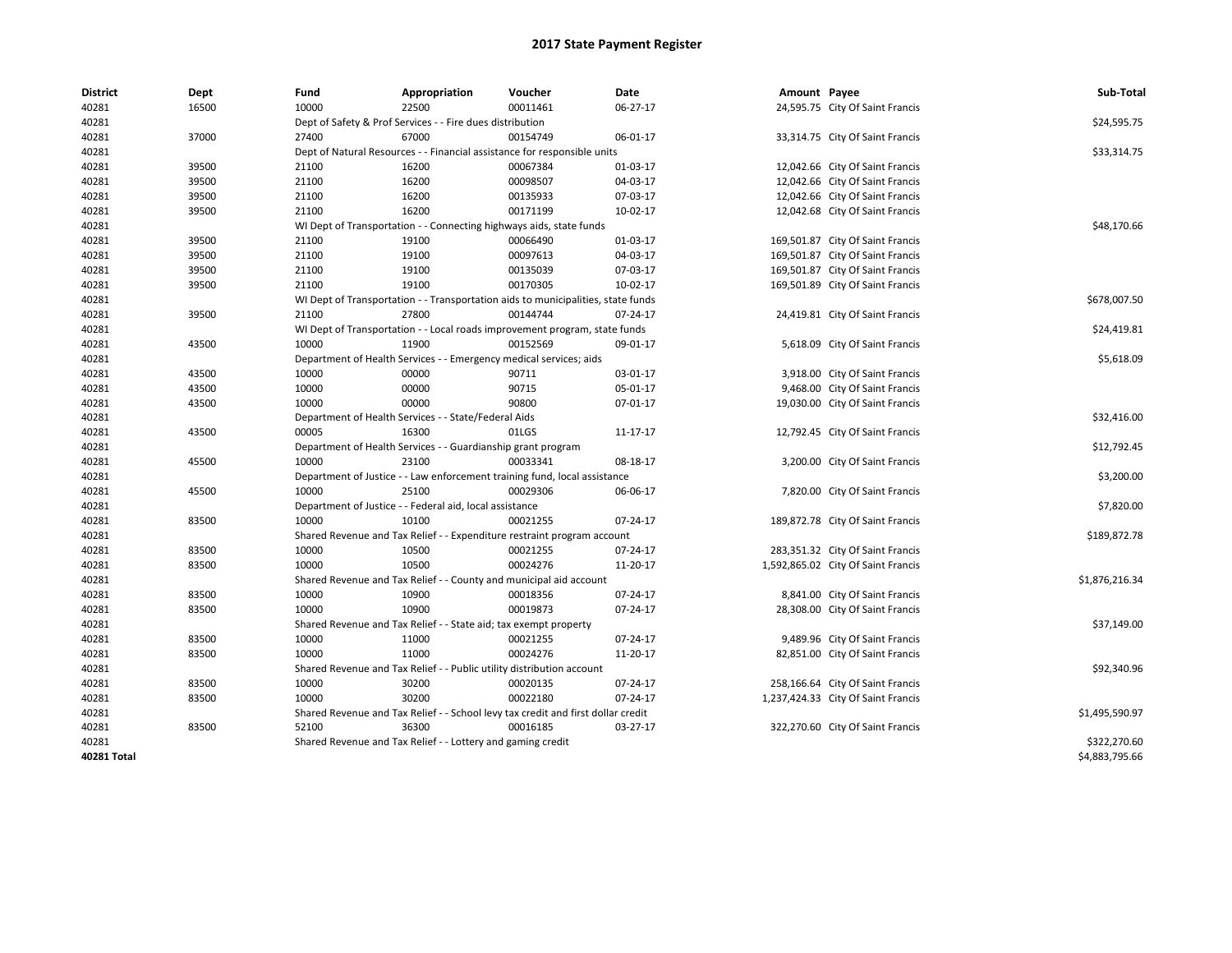| District | Dept  | Fund  | Appropriation                                                                    | Voucher  | Date           | Amount Payee |                                      | Sub-Total      |  |
|----------|-------|-------|----------------------------------------------------------------------------------|----------|----------------|--------------|--------------------------------------|----------------|--|
| 40282    | 16500 | 10000 | 22500                                                                            | 00011462 | 06-26-17       |              | 45,457.63 City Of South Milwaukee    |                |  |
| 40282    |       |       | Dept of Safety & Prof Services - - Fire dues distribution                        |          |                |              |                                      |                |  |
| 40282    | 37000 | 27400 | 67000                                                                            | 00154056 | 06-01-17       |              | 81,310.63 City Of South Milwaukee    |                |  |
| 40282    |       |       | Dept of Natural Resources - - Financial assistance for responsible units         |          |                |              |                                      | \$81,310.63    |  |
| 40282    | 39500 | 21100 | 16200                                                                            | 00067385 | 01-03-17       |              | 11,585.51 City Of South Milwaukee    |                |  |
| 40282    | 39500 | 21100 | 16200                                                                            | 00098508 | 04-03-17       |              | 11,585.51 City Of South Milwaukee    |                |  |
| 40282    | 39500 | 21100 | 16200                                                                            | 00135934 | 07-03-17       |              | 11,585.51 City Of South Milwaukee    |                |  |
| 40282    | 39500 | 21100 | 16200                                                                            | 00171200 | 10-02-17       |              | 11,585.53 City Of South Milwaukee    |                |  |
| 40282    |       |       | WI Dept of Transportation - - Connecting highways aids, state funds              |          |                |              |                                      | \$46,342.06    |  |
| 40282    | 39500 | 21100 | 18500                                                                            | 00073358 | $01 - 17 - 17$ |              | 4,000.00 City Of South Milwaukee     |                |  |
| 40282    | 39500 | 21100 | 18500                                                                            | 00112561 | 06-28-17       |              | 434.93 City Of South Milwaukee       |                |  |
| 40282    | 39500 | 21100 | 18500                                                                            | 00164723 | 09-20-17       |              | 847.22 City Of South Milwaukee       |                |  |
| 40282    | 39500 | 21100 | 18500                                                                            | 00198978 | 12-11-17       |              | 719.75 City Of South Milwaukee       |                |  |
| 40282    |       |       | WI Dept of Transportation - - Highway safety, local assistance, federal funds    |          |                |              |                                      | \$6,001.90     |  |
| 40282    | 39500 | 21100 | 19100                                                                            | 00066491 | 01-03-17       |              | 222,501.94 City Of South Milwaukee   |                |  |
| 40282    | 39500 | 21100 | 19100                                                                            | 00097614 | 04-03-17       |              | 222,501.94 City Of South Milwaukee   |                |  |
| 40282    | 39500 | 21100 | 19100                                                                            | 00135040 | 07-03-17       |              | 222,501.94 City Of South Milwaukee   |                |  |
| 40282    | 39500 | 21100 | 19100                                                                            | 00170306 | 10-02-17       |              | 222,501.95 City Of South Milwaukee   |                |  |
| 40282    |       |       | WI Dept of Transportation - - Transportation aids to municipalities, state funds |          |                |              |                                      | \$890,007.77   |  |
| 40282    | 39500 | 21100 | 27800                                                                            | 00076559 | $01-20-17$     |              | 39,597.73 City Of South Milwaukee    |                |  |
| 40282    | 39500 | 21100 | 27800                                                                            | 00076561 | 01-20-17       |              | 39,885.84 City Of South Milwaukee    |                |  |
| 40282    |       |       | WI Dept of Transportation - - Local roads improvement program, state funds       |          |                |              |                                      | \$79,483.57    |  |
| 40282    | 39500 | 21100 | 56200                                                                            | 00073355 | 01-17-17       |              | 3,961.00 City Of South Milwaukee     |                |  |
| 40282    |       |       | WI Dept of Transportation - - Transportation safety, state funds                 |          |                |              |                                      | \$3,961.00     |  |
| 40282    | 43500 | 10000 | 11900                                                                            | 00152562 | 09-01-17       |              | 6,537.20 City Of South Milwaukee     |                |  |
| 40282    |       |       | Department of Health Services - - Emergency medical services; aids               |          |                |              |                                      | \$6,537.20     |  |
| 40282    | 43500 | 10000 | 00000                                                                            | 90715    | 05-01-17       |              | 24,701.00 City Of South Milwaukee    |                |  |
| 40282    | 43500 | 10000 | 00000                                                                            | 90802    | 09-01-17       |              | 12,138.00 City Of South Milwaukee    |                |  |
| 40282    | 43500 | 10000 | 00000                                                                            | 90805    | 10-02-17       |              | 18,787.00 City Of South Milwaukee    |                |  |
| 40282    |       |       | Department of Health Services - - State/Federal Aids                             |          |                |              |                                      | \$55,626.00    |  |
| 40282    | 43500 | 00005 | 16300                                                                            | 01LGS    | 11-17-17       |              | 40,301.89 City Of South Milwaukee    |                |  |
| 40282    |       |       | Department of Health Services - - Guardianship grant program                     |          |                |              |                                      | \$40,301.89    |  |
| 40282    | 45500 | 10000 | 23100                                                                            | 00030826 | 06-30-17       |              | 5,120.00 City Of South Milwaukee     |                |  |
| 40282    |       |       | Department of Justice - - Law enforcement training fund, local assistance        |          |                |              |                                      | \$5,120.00     |  |
| 40282    | 45500 | 10000 | 25100                                                                            | 00029496 | 06-06-17       |              | 7,820.00 City Of South Milwaukee     |                |  |
| 40282    |       |       | Department of Justice - - Federal aid, local assistance                          |          |                |              |                                      | \$7,820.00     |  |
| 40282    | 83500 | 10000 | 10100                                                                            | 00021256 | 07-24-17       |              | 366,181.63 City Of South Milwaukee   |                |  |
| 40282    | 83500 | 10000 | 10100                                                                            | 00024277 | 11-20-17       |              | 0.01 City Of South Milwaukee         |                |  |
| 40282    |       |       | Shared Revenue and Tax Relief - - Expenditure restraint program account          |          |                |              |                                      | \$366,181.64   |  |
| 40282    | 83500 | 10000 | 10500                                                                            | 00021256 | 07-24-17       |              | 430,797.20 City Of South Milwaukee   |                |  |
| 40282    | 83500 | 10000 | 10500                                                                            | 00024277 | 11-20-17       |              | 2,400,878.95 City Of South Milwaukee |                |  |
| 40282    |       |       | Shared Revenue and Tax Relief - - County and municipal aid account               |          |                |              |                                      | \$2,831,676.15 |  |
| 40282    | 83500 | 10000 | 10900                                                                            | 00018357 | 07-24-17       |              | 57,242.00 City Of South Milwaukee    |                |  |
| 40282    | 83500 | 10000 | 10900                                                                            | 00019874 | 07-24-17       |              | 15,395.00 City Of South Milwaukee    |                |  |
| 40282    |       |       | Shared Revenue and Tax Relief - - State aid; tax exempt property                 |          |                |              |                                      | \$72,637.00    |  |
| 40282    | 83500 | 10000 | 11000                                                                            | 00021256 | 07-24-17       |              | 3.31 City Of South Milwaukee         |                |  |
| 40282    |       |       | Shared Revenue and Tax Relief - - Public utility distribution account            |          |                |              |                                      | \$3.31         |  |
| 40282    | 83500 | 10000 | 30200                                                                            | 00020136 | 07-24-17       |              | 488,441.84 City Of South Milwaukee   |                |  |
| 40282    | 83500 | 10000 | 30200                                                                            | 00022181 | 07-24-17       |              | 2,448,729.74 City Of South Milwaukee |                |  |
| 40282    |       |       | Shared Revenue and Tax Relief - - School levy tax credit and first dollar credit |          |                |              |                                      | \$2,937,171.58 |  |
| 40282    | 83500 | 10000 | 50100                                                                            | 00015332 | 01-31-17       |              | 2,914.45 City Of South Milwaukee     |                |  |
| 40282    |       |       | Shared Revenue and Tax Relief - - Payments for municipal services                |          |                |              |                                      | \$2,914.45     |  |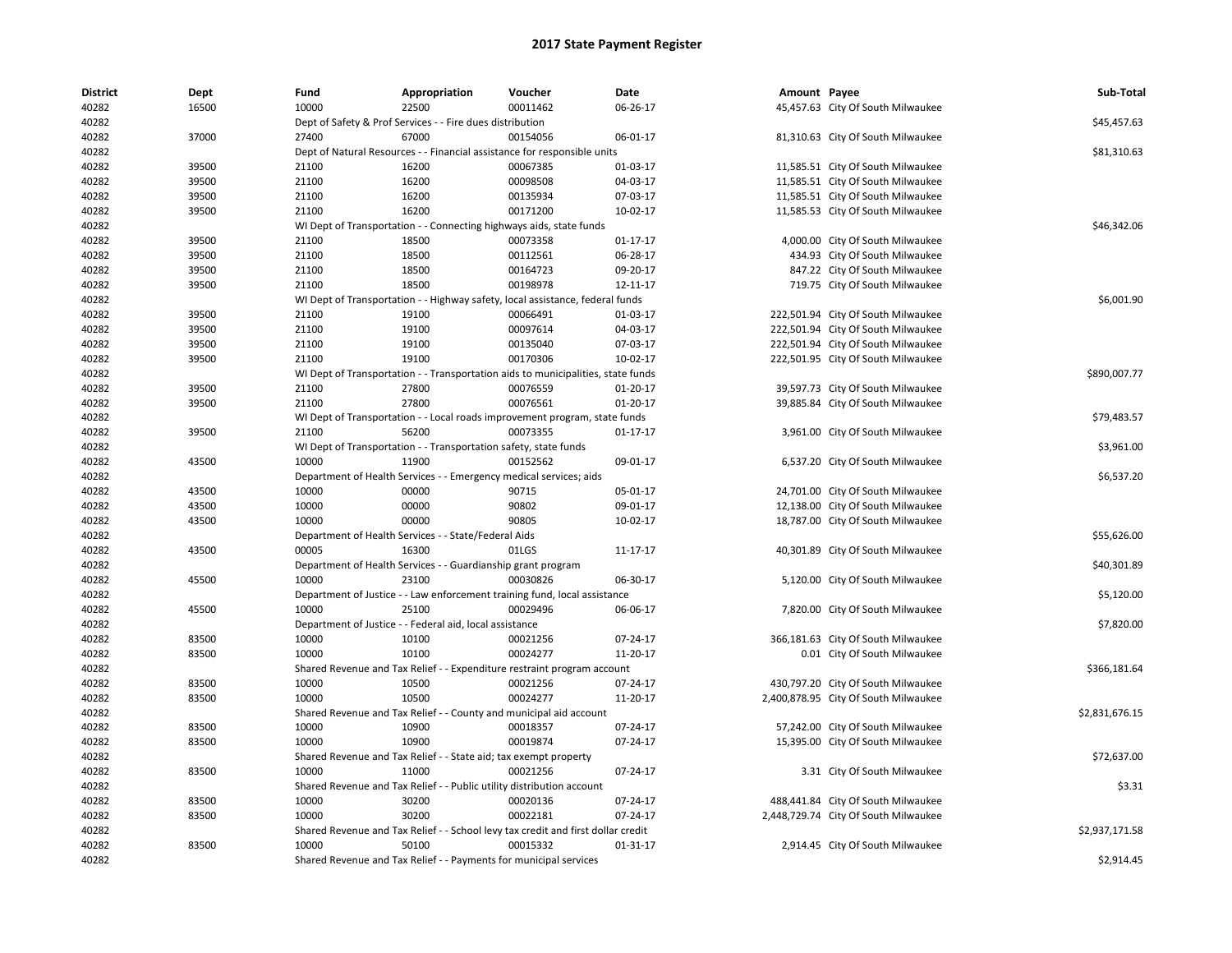| <b>District</b> | Dept  | Fund                                                        | Appropriation | Voucher      | Date     | Amount Pavee |                                    | Sub-Total      |
|-----------------|-------|-------------------------------------------------------------|---------------|--------------|----------|--------------|------------------------------------|----------------|
| 40282           | 83500 | 52100                                                       | 36300         | 00016186     | 03-27-17 |              | 700,615.84 City Of South Milwaukee |                |
| 40282           |       | Shared Revenue and Tax Relief - - Lottery and gaming credit |               | \$700,615.84 |          |              |                                    |                |
| 40282 Total     |       |                                                             |               |              |          |              |                                    | \$8,179,169.62 |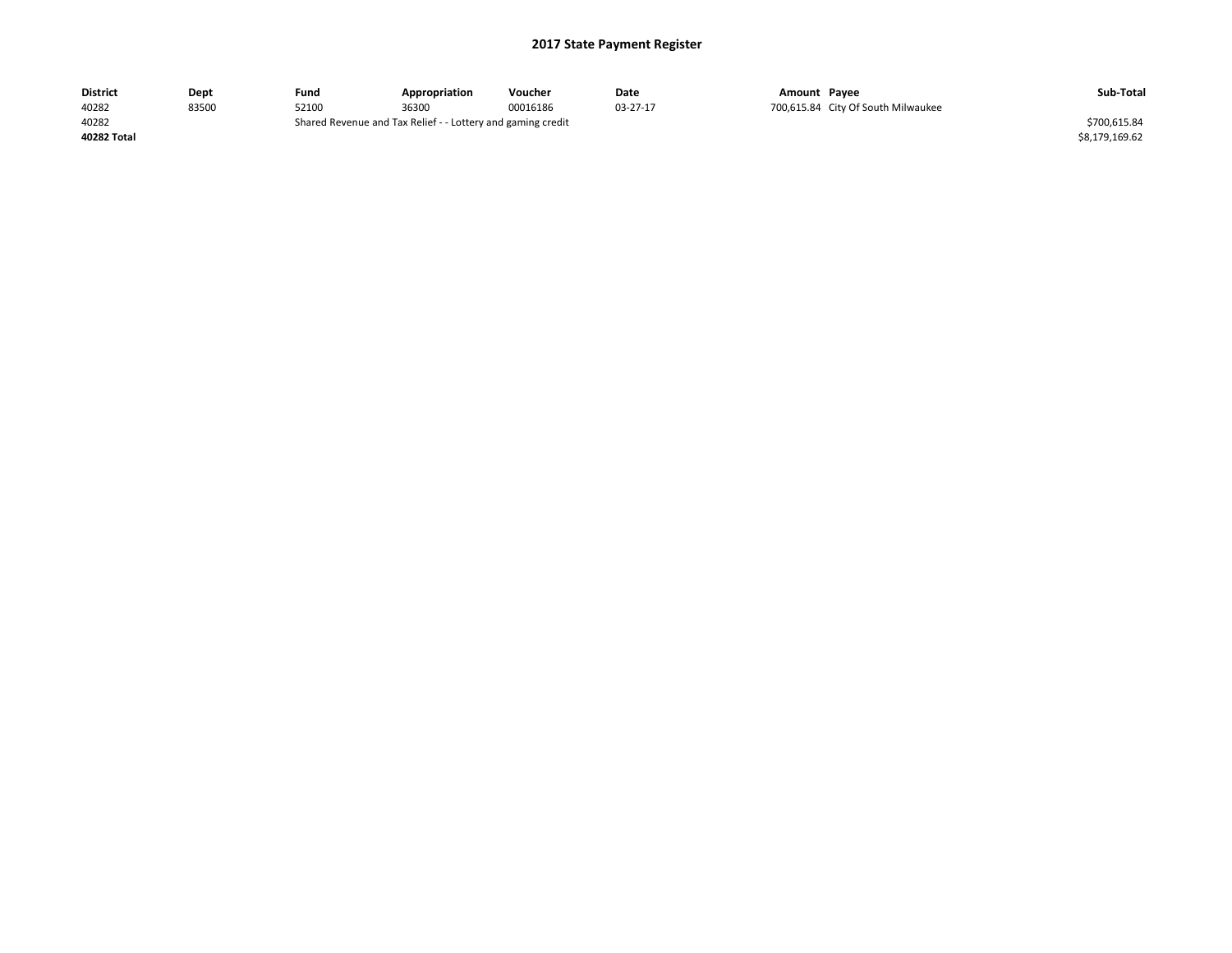| <b>District</b> | Dept  | Fund  | Appropriation                                                                             | Voucher  | Date     | Amount Payee |                               | Sub-Total      |
|-----------------|-------|-------|-------------------------------------------------------------------------------------------|----------|----------|--------------|-------------------------------|----------------|
| 40291           | 16500 | 10000 | 22500                                                                                     | 00011463 | 06-26-17 |              | 207,548.44 Wauwatosa, City of |                |
| 40291           |       |       | Dept of Safety & Prof Services - - Fire dues distribution                                 |          |          |              |                               | \$207,548.44   |
| 40291           | 37000 | 10000 | 50300                                                                                     | 00126095 | 02-06-17 |              | 23,448.21 Wauwatosa, City of  |                |
| 40291           |       |       | Dept of Natural Resources - - Aids in lieu of taxes - general fund                        |          |          |              |                               | \$23,448.21    |
| 40291           | 37000 | 27400 | 67000                                                                                     | 00154657 | 06-01-17 |              | 173,427.84 Wauwatosa, City of |                |
| 40291           |       |       | Dept of Natural Resources - - Financial assistance for responsible units                  |          |          |              |                               | \$173,427.84   |
| 40291           | 37000 | 27400 | 67300                                                                                     | 00154657 | 06-01-17 |              | 12,089.49 Wauwatosa, City of  |                |
| 40291           |       |       | Dept of Natural Resources - - Recycling consolidation grants                              |          |          |              |                               | \$12,089.49    |
| 40291           | 39500 | 21100 | 16200                                                                                     | 00067386 | 01-03-17 |              | 34,376.67 Wauwatosa, City of  |                |
| 40291           | 39500 | 21100 | 16200                                                                                     | 00098509 | 04-03-17 |              | 34,376.67 Wauwatosa, City of  |                |
| 40291           | 39500 | 21100 | 16200                                                                                     | 00135935 | 07-03-17 |              | 34,376.67 Wauwatosa, City of  |                |
| 40291           | 39500 | 21100 | 16200                                                                                     | 00171201 | 10-02-17 |              | 34,376.70 Wauwatosa, City of  |                |
| 40291           |       |       | WI Dept of Transportation - - Connecting highways aids, state funds                       |          |          |              |                               | \$137,506.71   |
| 40291           | 39500 | 21100 | 18500                                                                                     | 00131247 | 06-28-17 |              | 661.03 Wauwatosa, City of     |                |
| 40291           | 39500 | 21100 | 18500                                                                                     | 00131248 | 06-28-17 |              | 1,380.74 Wauwatosa, City of   |                |
| 40291           | 39500 | 21100 | 18500                                                                                     | 00131249 | 06-28-17 |              | 1,047.34 Wauwatosa, City of   |                |
| 40291           | 39500 | 21100 | 18500                                                                                     | 00131250 | 06-28-17 |              | 1,546.55 Wauwatosa, City of   |                |
| 40291           | 39500 | 21100 | 18500                                                                                     | 00132759 | 06-28-17 |              | 3,417.39 Wauwatosa, City of   |                |
| 40291           | 39500 | 21100 | 18500                                                                                     | 00132760 | 06-28-17 |              | 5,189.31 Wauwatosa, City of   |                |
| 40291           | 39500 | 21100 | 18500                                                                                     | 00136087 | 06-29-17 |              | 2,794.62 Wauwatosa, City of   |                |
| 40291           | 39500 | 21100 | 18500                                                                                     | 00160987 | 09-06-17 |              | 3,442.49 Wauwatosa, City of   |                |
| 40291           | 39500 | 21100 | 18500                                                                                     | 00161358 | 09-06-17 |              | 4,598.28 Wauwatosa, City of   |                |
| 40291           | 39500 | 21100 | 18500                                                                                     | 00165293 | 09-18-17 |              | 4,799.81 Wauwatosa, City of   |                |
| 40291           | 39500 | 21100 | 18500                                                                                     | 00177383 | 10-12-17 |              | 1,888.22 Wauwatosa, City of   |                |
| 40291           | 39500 | 21100 | 18500                                                                                     | 00197996 | 12-11-17 |              | 382.88 Wauwatosa, City of     |                |
| 40291           | 39500 | 21100 | 18500                                                                                     | 00201826 | 12-19-17 |              | 1,075.36 Wauwatosa, City of   |                |
| 40291           |       |       | WI Dept of Transportation - - Highway safety, local assistance, federal funds             |          |          |              |                               | \$32,224.02    |
| 40291           | 39500 | 21100 | 19100                                                                                     | 00066492 | 01-03-17 |              | 511,257.14 Wauwatosa, City of |                |
| 40291           | 39500 | 21100 | 19100                                                                                     | 00097615 | 04-03-17 |              | 511,257.14 Wauwatosa, City of |                |
| 40291           | 39500 | 21100 | 19100                                                                                     | 00135041 | 07-03-17 |              | 511,257.14 Wauwatosa, City of |                |
| 40291           | 39500 | 21100 | 19100                                                                                     | 00170307 | 10-02-17 |              | 511,257.17 Wauwatosa, City of |                |
| 40291           |       |       |                                                                                           |          |          |              |                               | \$2,045,028.59 |
|                 | 39500 | 21100 | WI Dept of Transportation - - Transportation aids to municipalities, state funds<br>22500 | 00084042 |          |              | 46,534.99 Wauwatosa, City of  |                |
| 40291           |       |       |                                                                                           |          | 02-08-17 |              |                               |                |
| 40291           | 39500 | 21100 | 22500                                                                                     | 00084044 | 02-08-17 |              | 137,864.36 Wauwatosa, City of |                |
| 40291           |       |       | WI Dept of Transportation - - Transportation alternatives program, state funds            |          |          |              |                               | \$184,399.35   |
| 40291           | 39500 | 21100 | 27800                                                                                     | 00106154 | 04-14-17 |              | 89,697.07 Wauwatosa, City of  |                |
| 40291           |       |       | WI Dept of Transportation - - Local roads improvement program, state funds                |          |          |              |                               | \$89,697.07    |
| 40291           | 39500 | 21100 | 22700                                                                                     | 00078342 | 01-24-17 |              | 1,920.36 Wauwatosa, City of   |                |
| 40291           | 39500 | 21100 | 22700                                                                                     | 00103528 | 04-06-17 |              | 69,495.00 Wauwatosa, City of  |                |
| 40291           | 39500 | 21100 | 22700                                                                                     | 00194089 | 11-20-17 |              | 606.74 Wauwatosa, City of     |                |
| 40291           |       |       | WI Dept of Transportation - - Transportation alternatives program, federal funds          |          |          |              |                               | \$72,022.10    |
| 40291           | 39500 | 21100 | 37400                                                                                     | 00073196 | 01-12-17 |              | 3,026.44 Wauwatosa, City of   |                |
| 40291           | 39500 | 21100 | 37400                                                                                     | 00100462 | 03-28-17 |              | 58,641.85 Wauwatosa, City of  |                |
| 40291           |       |       | WI Dept of Transportation - - Southeast Wisconsin freeway megaprojects, state funds       |          |          |              |                               | \$61,668.29    |
| 40291           | 43500 | 10000 | 11900                                                                                     | 00152596 | 09-01-17 |              | 9,552.97 Wauwatosa, City of   |                |
| 40291           |       |       | Department of Health Services - - Emergency medical services; aids                        |          |          |              |                               | \$9,552.97     |
| 40291           | 43500 | 10000 | 00000                                                                                     | 90710    | 02-01-17 |              | 6,090.00 Wauwatosa, City of   |                |
| 40291           | 43500 | 10000 | 00000                                                                                     | 90711    | 03-01-17 |              | 10,143.00 Wauwatosa, City of  |                |
| 40291           | 43500 | 10000 | 00000                                                                                     | 90715    | 05-01-17 |              | 4,409.00 Wauwatosa, City of   |                |
| 40291           | 43500 | 10000 | 00000                                                                                     | 90716    | 06-01-17 |              | 8,899.00 Wauwatosa, City of   |                |
| 40291           | 43500 | 10000 | 00000                                                                                     | 90800    | 07-01-17 |              | 6,766.00 Wauwatosa, City of   |                |
| 40291           | 43500 | 10000 | 00000                                                                                     | 90801    | 08-01-17 |              | 6,680.00 Wauwatosa, City of   |                |
|                 |       |       |                                                                                           |          |          |              |                               |                |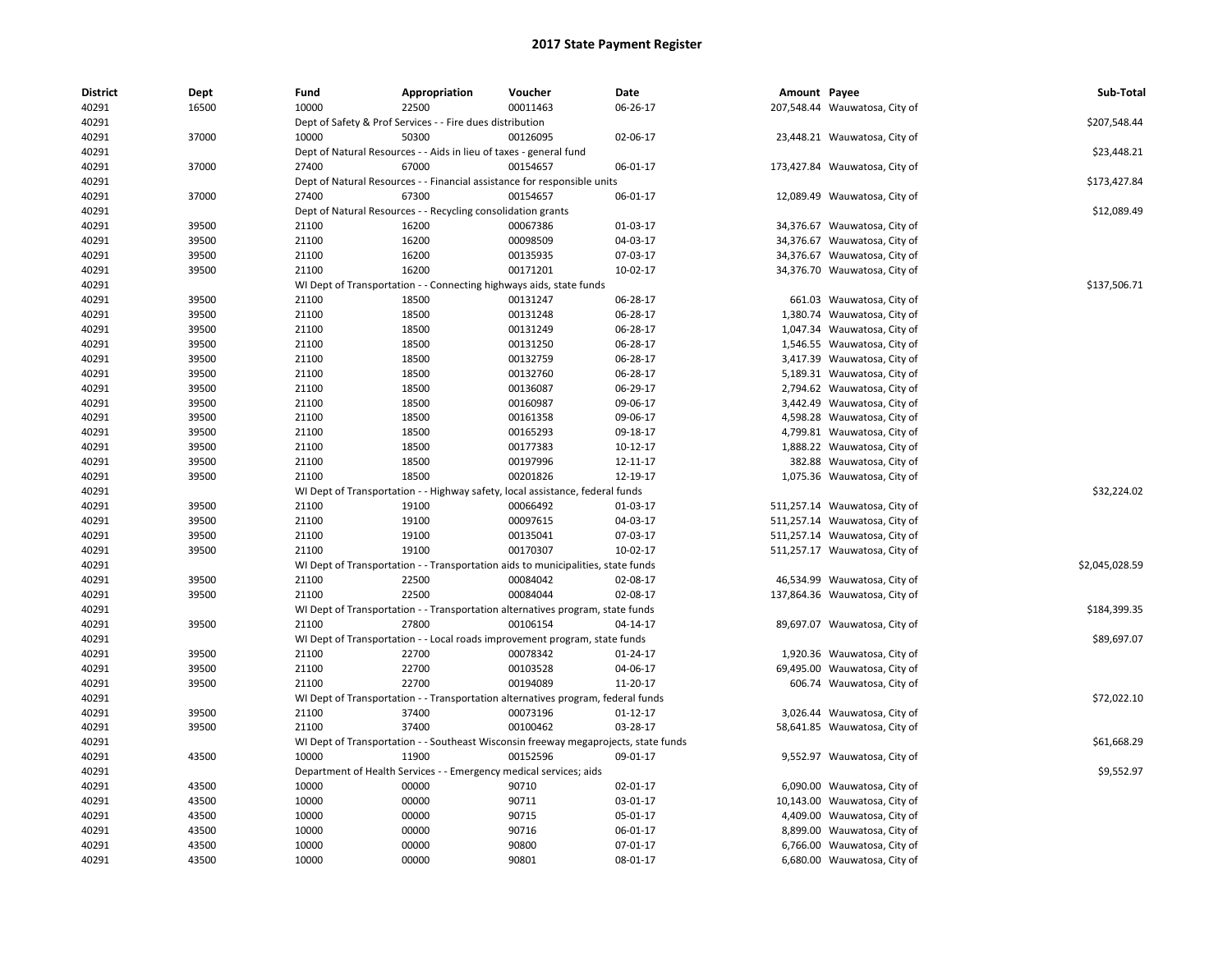| <b>District</b> | Dept  | Fund  | Appropriation                                                                    | Voucher  | Date           | Amount Payee |                                 | Sub-Total       |
|-----------------|-------|-------|----------------------------------------------------------------------------------|----------|----------------|--------------|---------------------------------|-----------------|
| 40291           | 43500 | 10000 | 00000                                                                            | 90802    | 09-01-17       |              | 14,689.00 Wauwatosa, City of    |                 |
| 40291           | 43500 | 10000 | 00000                                                                            | 90805    | 10-02-17       |              | 1,195.00 Wauwatosa, City of     |                 |
| 40291           | 43500 | 10000 | 00000                                                                            | 90807    | 12-01-17       |              | 15,908.00 Wauwatosa, City of    |                 |
| 40291           | 43500 | 10000 | 00000                                                                            | 90713    | 04-01-17       |              | 1,732.00 Wauwatosa, City of     |                 |
| 40291           |       |       | Department of Health Services - - State/Federal Aids                             |          |                |              |                                 | \$76,511.00     |
| 40291           | 43500 | 00005 | 16300                                                                            | 01LGS    | 11-17-17       |              | 48,509.43 Wauwatosa, City of    |                 |
| 40291           |       |       | Department of Health Services - - Guardianship grant program                     |          |                |              |                                 | \$48,509.43     |
| 40291           | 45500 | 10000 | 22100                                                                            | 00035977 | 10-13-17       |              | 20.00 Wauwatosa, City of        |                 |
| 40291           |       |       | Department of Justice - - Crime laboratories; deoxyribonucleic acid analysis     |          |                |              |                                 | \$20.00         |
| 40291           | 45500 | 10000 | 23100                                                                            | 00036875 | 10-30-17       |              | 12,960.00 Wauwatosa, City of    |                 |
| 40291           |       |       | Department of Justice - - Law enforcement training fund, local assistance        |          |                |              |                                 | \$12,960.00     |
| 40291           | 45500 | 10000 | 25100                                                                            | 00006944 | $01 - 23 - 17$ |              | 9,064.40 Wauwatosa, City of     |                 |
| 40291           |       |       | Department of Justice - - Federal aid, local assistance                          |          |                |              |                                 | \$9,064.40      |
| 40291           | 51000 | 22000 | 18000                                                                            | 00000540 | 06-02-17       |              | 550.00 Wauwatosa, City of       |                 |
| 40291           |       |       | Elections Commission - - Fed aid, election admin fund                            |          |                |              |                                 | \$550.00        |
| 40291           | 83500 | 10000 | 10100                                                                            | 00021257 | 07-24-17       |              | 909,391.53 Wauwatosa, City of   |                 |
| 40291           | 83500 | 10000 | 10100                                                                            | 00024278 | 11-20-17       |              | 0.01 Wauwatosa, City of         |                 |
| 40291           |       |       | Shared Revenue and Tax Relief - - Expenditure restraint program account          |          |                |              |                                 | \$909,391.54    |
| 40291           | 83500 | 10000 | 10500                                                                            | 00021257 | 07-24-17       |              | 105,593.93 Wauwatosa, City of   |                 |
| 40291           | 83500 | 10000 | 10500                                                                            | 00024278 | 11-20-17       |              | 549,856.20 Wauwatosa, City of   |                 |
| 40291           |       |       | Shared Revenue and Tax Relief - - County and municipal aid account               |          |                |              |                                 | \$655,450.13    |
| 40291           | 83500 | 10000 | 10900                                                                            | 00018358 | 07-24-17       |              | 893,384.00 Wauwatosa, City of   |                 |
| 40291           | 83500 | 10000 | 10900                                                                            | 00019875 | 07-24-17       |              | 26,957.00 Wauwatosa, City of    |                 |
| 40291           |       |       | Shared Revenue and Tax Relief - - State aid; tax exempt property                 |          |                |              |                                 | \$920,341.00    |
| 40291           | 83500 | 10000 | 11000                                                                            | 00021257 | 07-24-17       |              | 17,675.49 Wauwatosa, City of    |                 |
| 40291           | 83500 | 10000 | 11000                                                                            | 00024278 | 11-20-17       |              | 80,026.66 Wauwatosa, City of    |                 |
| 40291           |       |       | Shared Revenue and Tax Relief - - Public utility distribution account            |          |                |              |                                 | \$97,702.15     |
| 40291           | 83500 | 10000 | 30200                                                                            | 00020137 | 07-24-17       |              | 903,651.58 Wauwatosa, City of   |                 |
| 40291           | 83500 | 10000 | 30200                                                                            | 00022182 | 07-24-17       |              | 7,824,642.85 Wauwatosa, City of |                 |
| 40291           |       |       | Shared Revenue and Tax Relief - - School levy tax credit and first dollar credit |          |                |              |                                 | \$8,728,294.43  |
| 40291           | 83500 | 52100 | 36300                                                                            | 00016187 | 03-27-17       |              | 1,392,998.08 Wauwatosa, City of |                 |
| 40291           |       |       | Shared Revenue and Tax Relief - - Lottery and gaming credit                      |          |                |              |                                 | \$1,392,998.08  |
| 40291 Total     |       |       |                                                                                  |          |                |              |                                 | \$15,900,405.24 |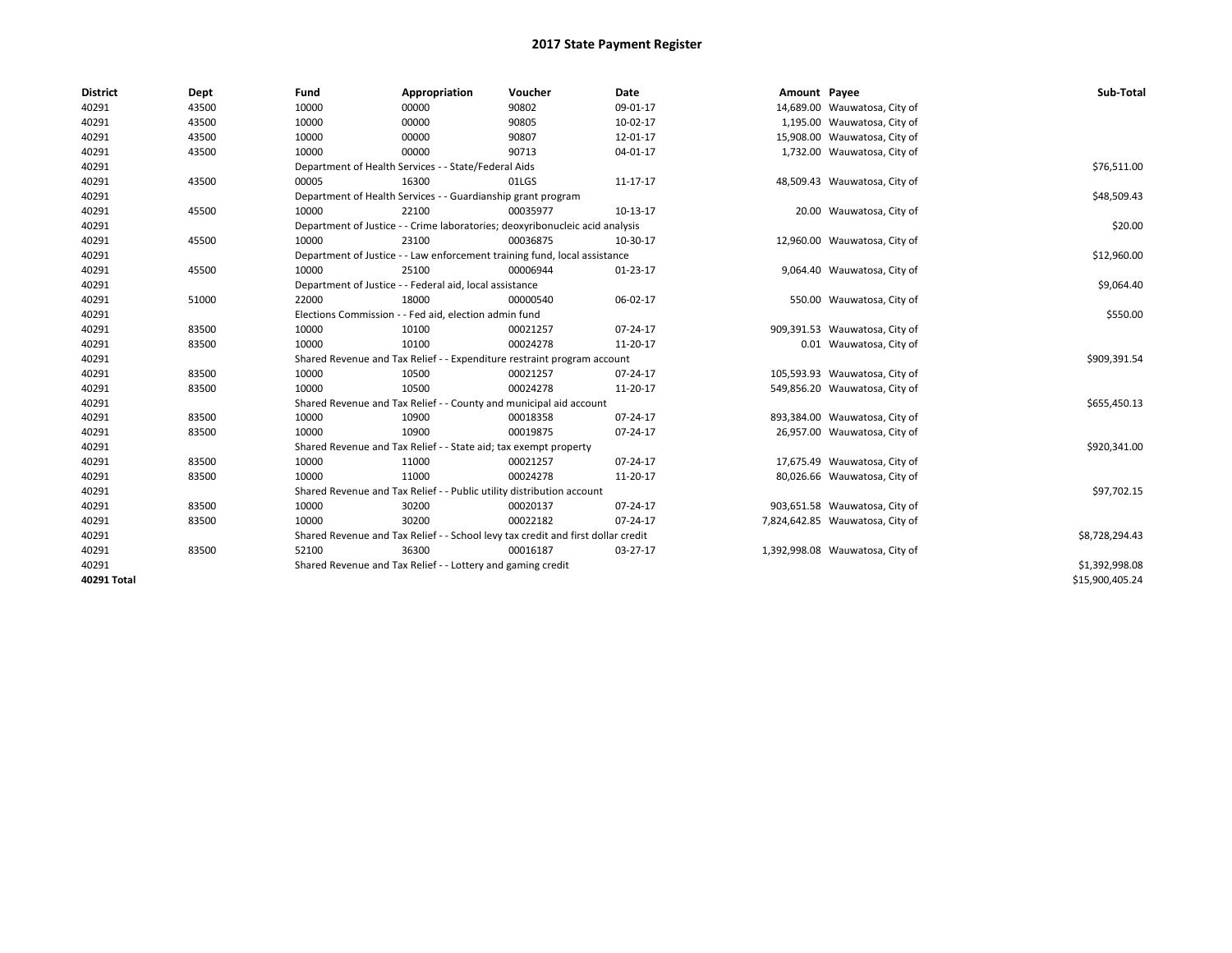| <b>District</b> | Dept  | Fund  | Appropriation                                                                       | Voucher  | Date                                                                                                 | Amount Payee |                                | Sub-Total      |
|-----------------|-------|-------|-------------------------------------------------------------------------------------|----------|------------------------------------------------------------------------------------------------------|--------------|--------------------------------|----------------|
| 40292           | 16500 | 10000 | 22500                                                                               | 00011464 | 06-26-17                                                                                             |              | 170,024.07 West Allis, City of |                |
| 40292           |       |       | Dept of Safety & Prof Services - - Fire dues distribution                           |          |                                                                                                      |              |                                | \$170,024.07   |
| 40292           | 37000 | 27400 | 67000                                                                               | 00154652 | 06-01-17                                                                                             |              | 237,803.68 West Allis, City of |                |
| 40292           |       |       | Dept of Natural Resources - - Financial assistance for responsible units            |          |                                                                                                      |              |                                | \$237,803.68   |
| 40292           | 37000 | 27400 | 67300                                                                               | 00154652 | 06-01-17                                                                                             |              | 15,423.07 West Allis, City of  |                |
| 40292           |       |       | Dept of Natural Resources - - Recycling consolidation grants                        |          |                                                                                                      |              |                                | \$15,423.07    |
| 40292           | 39500 | 21100 | 16200                                                                               | 00067387 | 01-03-17                                                                                             |              | 17,236.07 West Allis, City of  |                |
| 40292           | 39500 | 21100 | 16200                                                                               | 00098510 | 04-03-17                                                                                             |              | 17,236.07 West Allis, City of  |                |
| 40292           | 39500 | 21100 | 16200                                                                               | 00135936 | 07-03-17                                                                                             |              | 17,236.07 West Allis, City of  |                |
| 40292           | 39500 | 21100 | 16200                                                                               | 00171202 | 10-02-17                                                                                             |              | 17,236.07 West Allis, City of  |                |
| 40292           |       |       | WI Dept of Transportation - - Connecting highways aids, state funds                 |          |                                                                                                      |              |                                | \$68,944.28    |
| 40292           | 39500 | 21100 | 18500                                                                               | 00071268 | 01-06-17                                                                                             |              | 4,890.21 West Allis, City of   |                |
| 40292           | 39500 | 21100 | 18500                                                                               | 00071302 | 01-06-17                                                                                             |              | 5,944.52 West Allis, City of   |                |
| 40292           | 39500 | 21100 | 18500                                                                               | 00071316 | 01-06-17                                                                                             |              | 12,049.67 West Allis, City of  |                |
| 40292           | 39500 | 21100 | 18500                                                                               | 00073278 | 01-13-17                                                                                             |              | 7,804.81 West Allis, City of   |                |
| 40292           | 39500 | 21100 | 18500                                                                               | 00073282 | $01-13-17$                                                                                           |              | 20,006.21 West Allis, City of  |                |
| 40292           | 39500 | 21100 | 18500                                                                               | 00161028 | 09-06-17                                                                                             |              | 6,401.72 West Allis, City of   |                |
| 40292           | 39500 | 21100 | 18500                                                                               | 00161029 | 09-06-17                                                                                             |              | 7,729.51 West Allis, City of   |                |
| 40292           | 39500 | 21100 | 18500                                                                               | 00175357 | $10-12-17$                                                                                           |              | 8,133.37 West Allis, City of   |                |
| 40292           |       |       | WI Dept of Transportation - - Highway safety, local assistance, federal funds       |          |                                                                                                      |              |                                | \$72,960.02    |
| 40292           | 39500 | 21100 | 19100                                                                               | 00066493 | 01-03-17                                                                                             |              | 544,894.76 West Allis, City of |                |
| 40292           | 39500 | 21100 | 19100                                                                               | 00097616 | 04-03-17                                                                                             |              | 544,894.76 West Allis, City of |                |
| 40292           | 39500 | 21100 | 19100                                                                               | 00135042 | 07-03-17                                                                                             |              | 544,894.76 West Allis, City of |                |
| 40292           | 39500 | 21100 | 19100                                                                               | 00170308 | 10-02-17                                                                                             |              | 544,894.79 West Allis, City of |                |
| 40292           |       |       | WI Dept of Transportation - - Transportation aids to municipalities, state funds    |          |                                                                                                      |              |                                | \$2,179,579.07 |
| 40292           | 39500 | 21100 | 27900                                                                               | 00074286 | $01-13-17$                                                                                           |              | 8,809.52 West Allis, City of   |                |
| 40292           |       |       |                                                                                     |          | WI Dept of Transportation - - Congestion mitigation and air quality improvement, local funds         |              |                                | \$8,809.52     |
| 40292           | 39500 | 21100 | 96100                                                                               | 00154715 | 08-17-17                                                                                             |              | 15,930.62 West Allis, City of  |                |
| 40292           |       |       |                                                                                     |          | WI Dept of Transportation - - Highways, bridges and local transportation assistance clearing account |              |                                | \$15,930.62    |
| 40292           | 39500 | 21100 | 28900                                                                               | 00074286 | $01 - 13 - 17$                                                                                       |              | 34,176.55 West Allis, City of  |                |
| 40292           |       |       |                                                                                     |          | WI Dept of Transportation - - Congestion mitigation and air quality improvement, federal funds       |              |                                | \$34,176.55    |
| 40292           | 39500 | 21100 | 37400                                                                               | 00100515 | 03-28-17                                                                                             |              | 83,327.66 West Allis, City of  |                |
| 40292           | 39500 | 21100 | 37400                                                                               | 00159174 | 08-29-17                                                                                             |              | 5,352.46 West Allis, City of   |                |
| 40292           | 39500 | 21100 | 37400                                                                               | 00192989 | 11-16-17                                                                                             |              | 2,347.27 West Allis, City of   |                |
| 40292           |       |       | WI Dept of Transportation - - Southeast Wisconsin freeway megaprojects, state funds |          |                                                                                                      |              |                                | \$91,027.39    |
| 40292           | 43500 | 10000 | 11900                                                                               | 00152597 | 09-01-17                                                                                             |              | 10,762.37 West Allis, City of  |                |
| 40292           |       |       | Department of Health Services - - Emergency medical services; aids                  |          |                                                                                                      |              |                                | \$10,762.37    |
| 40292           | 43500 | 10000 | 00000                                                                               | 90708    | 01-02-17                                                                                             |              | 8,634.00 West Allis, City of   |                |
| 40292           | 43500 | 10000 | 00000                                                                               | 90710    | 02-01-17                                                                                             |              | 910.00 West Allis, City of     |                |
| 40292           | 43500 | 10000 | 00000                                                                               | 90711    | 03-01-17                                                                                             |              | 26,450.00 West Allis, City of  |                |
| 40292           | 43500 | 10000 | 00000                                                                               | 90716    | 06-01-17                                                                                             |              | 145,593.00 West Allis, City of |                |
| 40292           | 43500 | 10000 | 00000                                                                               | 90800    | 07-01-17                                                                                             |              | 100,724.00 West Allis, City of |                |
| 40292           | 43500 | 10000 | 00000                                                                               | 90801    | 08-01-17                                                                                             |              | 92,000.00 West Allis, City of  |                |
| 40292           | 43500 | 10000 | 00000                                                                               | 90805    | 10-02-17                                                                                             |              | 113,849.00 West Allis, City of |                |
| 40292           | 43500 | 10000 | 00000                                                                               | 90806    | 11-01-17                                                                                             |              | 155,211.00 West Allis, City of |                |
| 40292           | 43500 | 10000 | 00000                                                                               | 90807    | 12-01-17                                                                                             |              | 62,641.00 West Allis, City of  |                |
| 40292           | 43500 | 10000 | 00000                                                                               | 90713    | 04-01-17                                                                                             |              | 39,806.00 West Allis, City of  |                |
| 40292           | 43500 | 10000 | 00000                                                                               | 90714    | 04-03-17                                                                                             |              |                                |                |
|                 |       |       |                                                                                     |          |                                                                                                      |              | 31,069.00 West Allis, City of  | \$776,887.00   |
| 40292           |       | 00005 | Department of Health Services - - State/Federal Aids<br>16300                       |          |                                                                                                      |              |                                |                |
| 40292           | 43500 |       |                                                                                     | 01LGS    | 11-17-17                                                                                             |              | 110,264.15 West Allis, City of | \$110,264.15   |
| 40292           | 45500 | 10000 | Department of Health Services - - Guardianship grant program                        |          |                                                                                                      |              |                                |                |
| 40292           |       |       | 22100                                                                               | 00035978 | 10-13-17                                                                                             |              | 30.00 West Allis, City of      |                |